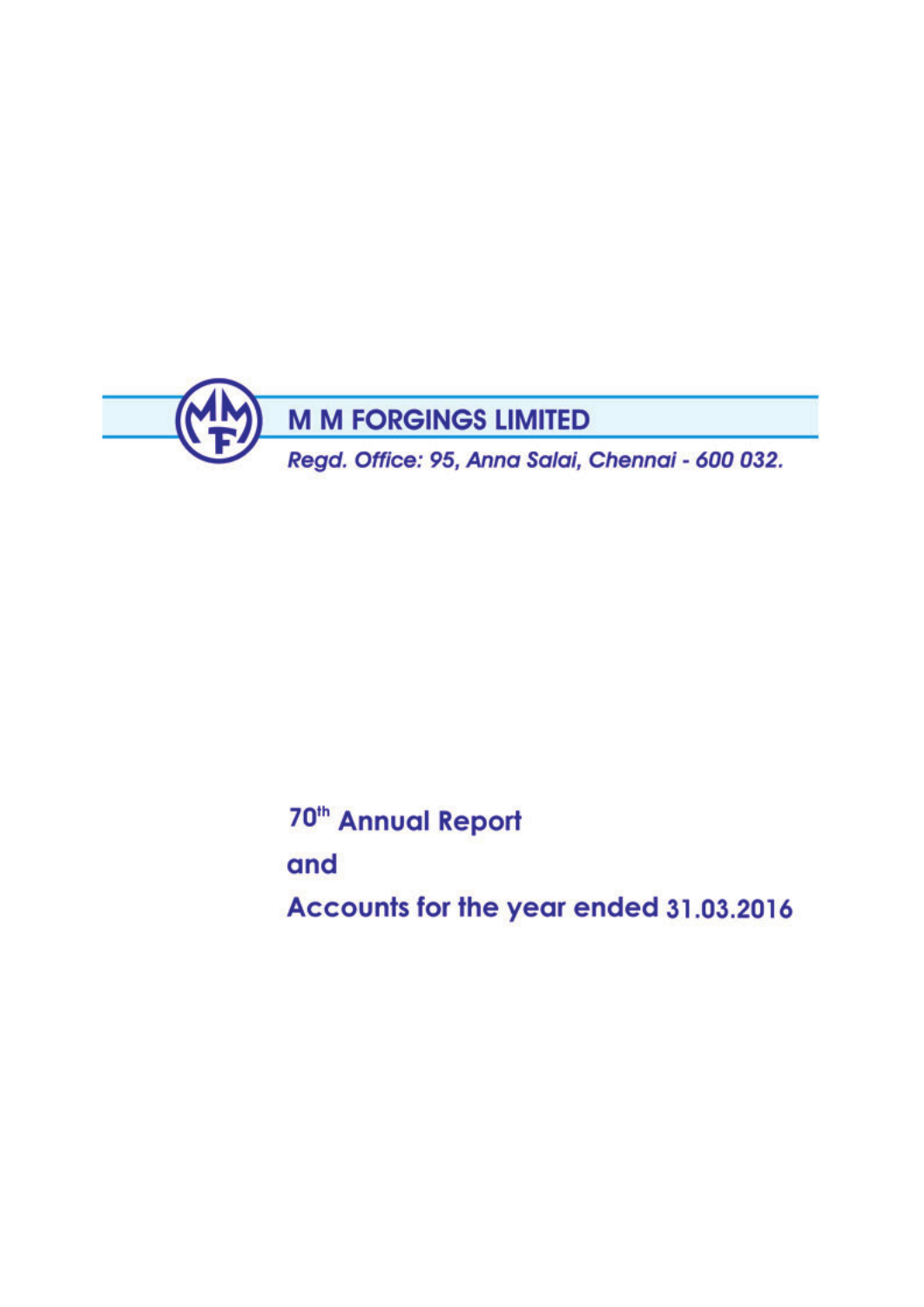# Contents

|                | CONTENTIS<br>Page No. |  |
|----------------|-----------------------|--|
| $\mathbf{1}$ . |                       |  |
| 2.             |                       |  |
| 3.             |                       |  |
| 3.             |                       |  |
| 4.             |                       |  |
| 5.             |                       |  |
| 6.             |                       |  |
| 7.             |                       |  |
| 8.             |                       |  |
| 9.             |                       |  |
| 10.            |                       |  |
|                |                       |  |
|                |                       |  |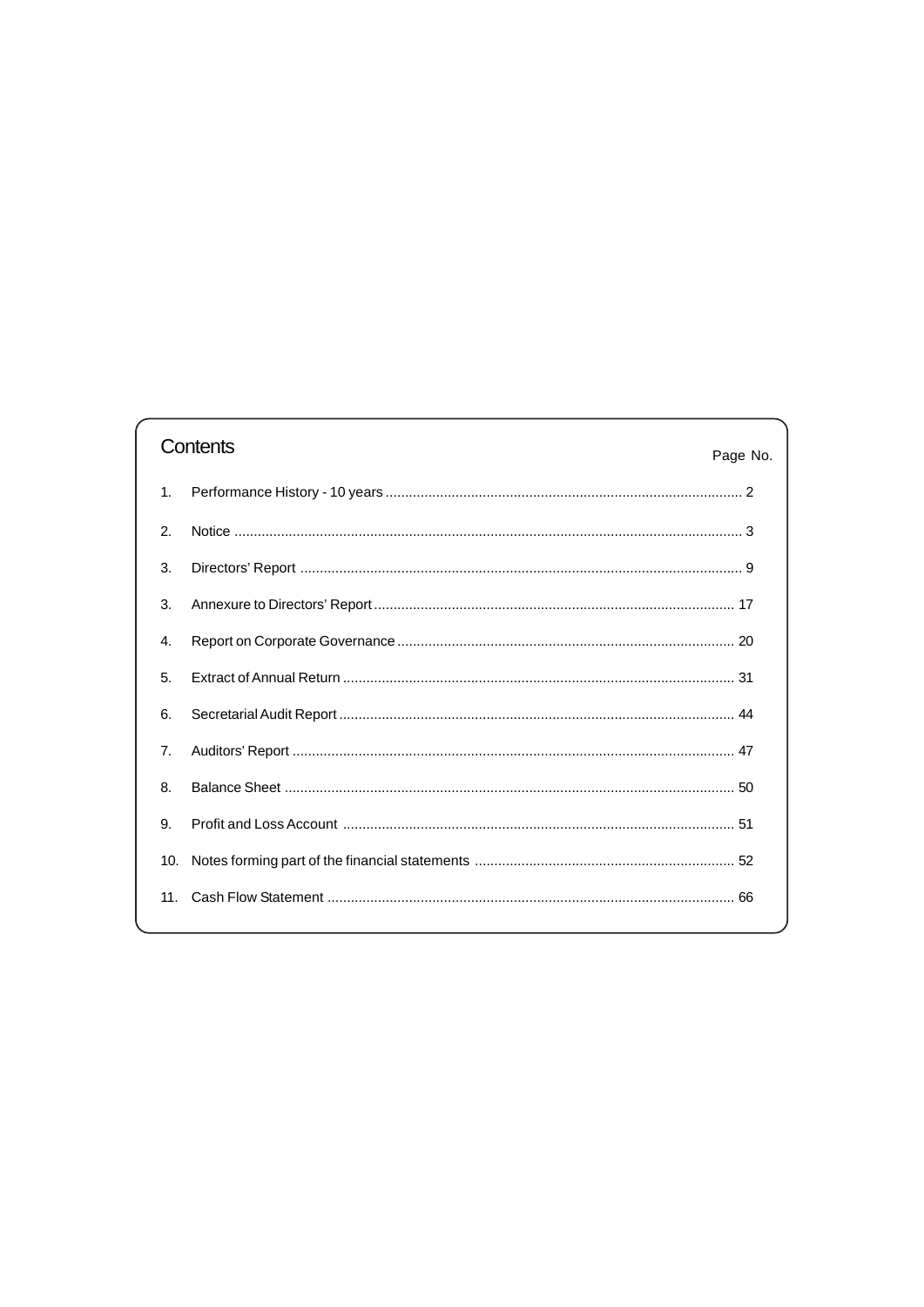# Board of Directors

**Chairman Directors**<br> **Directors**<br> **Directors**<br> **Directors** 

**Vice Chairman and Managing Director Jt. Managing Director** Shri. Vidyashankar Krishnan Shri. K. Venkatramanan

**Company Secretary and Statutory Auditors**<br>
Statutory Auditors<br>
Statutory Auditors<br>
M/s. G. Ramesh Kur

**Registered Office Internal Auditor** 95, Anna Salai, Guindy, Chennai – 600 032 Shri. N. Ramnath Phone : 044 -22352153 Fax No. 044- 22352160<br>
E-mail: mmforge@mmforgings.com Shri, S. Hariharan E-mail: mmforge@mmforgings.com

Singampunari – 630 502, Tamil Nadu Srirangam, Trichy - 620006

Viralimalai – 621 316, Tamil Nadu

A 24 / 25, Thiru – vi – ka – Industrial Estate Guindy, Chennai 2-1-2 B Block First Floor

Karanaithangal Village, Mathur Post – 602 105 Choolaimedu High Road, Chennai - 600 094<br>Sriperumbudur Taluk. Kancheepuram District Francisch L. 23728925 C. P. No. 12974 Sriperumbudur Taluk, Kancheepuram District

Panakudi, Tirunelveli District, Tamilnadu **Cameo Corporate Services Limited**

Meenakshipuram, Theni District, Tamilnadu

Tirunelveli -627756 Kulasekharamangalam, Sankaran Koil taluk,

Kallapalayam, Coimbatore District

#### **Solar site**

Bommakkotai/ Kalayar Karisalkulam Village, Aruppukottai - 626105 Virudhunagar District

#### **Bankers**

**State Bank of Travancore State Bank of India** Commercial Branch, 556, Mount Road Branch, FB,155, Anna Salai, Chennai – 600 002 Teynampet, Chennai – 600 018

**Citibank N.A DBS Bank** 163, Anna Salai, Chennai - 600002 806, Anna Salai, Chennai - 600002

Shri. V. Vaidyanathan Shri. A. Gopalakrishnan Smt. Kavitha Vijay

M/s. G. Ramesh Kumar & Co. Membership No. 200 / 18663 28, Akila Lands, Ganapathy Colony ( South) **Chief Financial Officer** Thiruvanaikoil, Tirchirapalli – 620 005 Shri. R.Venkatakrishnan Phone No. 0431 2432931 / 2433140 Firm Registration No.: 003010S

Sri Sapthagiri Homes **Factories** S.S. IInd Floor, Pulimandapam Road,

# **Secretarial Auditor**<br>Shri. V Shankar

Greata Pearl Apartments, 174/206,

## **Windfarm Share Transfer Agents**

'Subramanian Building', Fifth Floor No. 1, Club House Road, Chennai – 600 002 Phone : 044 - 28460390—94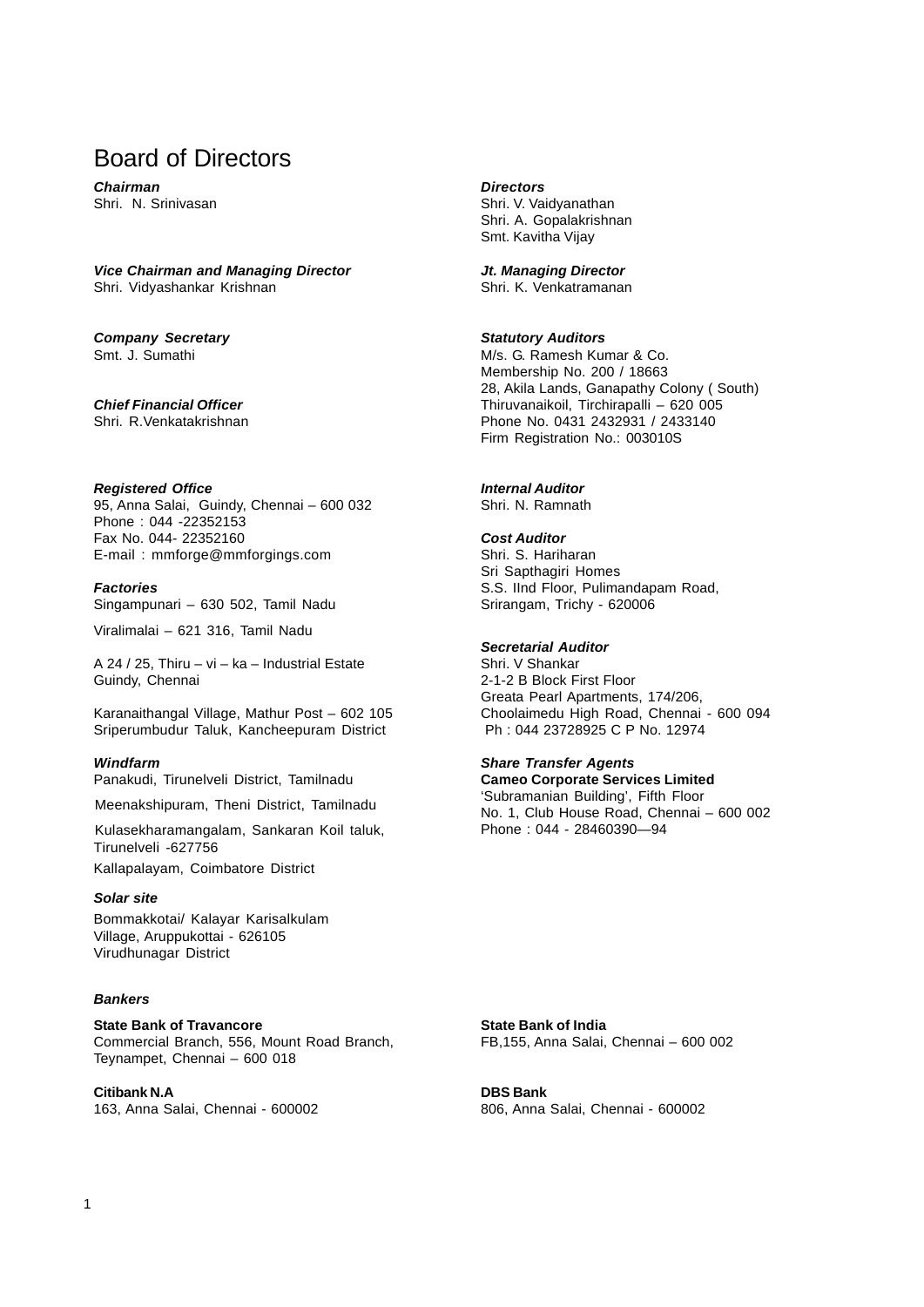# **PERFORMANCE HISTORY**

 $(\bar{\bar{\mathbf{\tau}}}$  in lakhs)

| <b>DESCRIPTION/YEAR</b>     | FY7      | FY <sub>8</sub> | FY <sub>9</sub> | <b>FY10</b> | <b>FY11</b> | <b>FY12</b> | <b>FY13</b> | <b>FY14</b> | <b>FY15</b> | <b>FY16</b> |
|-----------------------------|----------|-----------------|-----------------|-------------|-------------|-------------|-------------|-------------|-------------|-------------|
| <b>INCOME</b>               |          |                 |                 |             |             |             |             |             |             |             |
| Sales - Exports             | 10581.48 | 11255.01        | 13267.88        | 10417.74    | 18294.07    | 23905.35    | 25396.52    | 29112.09    | 35059.10    | 33743.07    |
| - Domestic                  | 7064.97  | 7839.53         | 7413.07         | 5426.22     | 8295.11     | 10476.61    | 9627.13     | 10961.82    | 13891.22    | 15162.74    |
| - Total                     | 17646.45 | 19094.54        | 20680.95        | 15843.96    | 26589.18    | 34381.96    | 35023.65    | 40073.91    | 48950.32    | 48905.81    |
| Other Operating Income      | 481.66   | 522.84          | 673.07          | 598.47      | 622.89      | 641.29      | 1088.14     | 1069.56     | 1303.08     | 1320.07     |
| Other Income                | 83.35    | 73.21           | 82.93           | 114.15      | 985.88      | 735.93      | 51.29       | 315.88      | 241.28      | 541.24      |
| <b>TOTAL INCOME</b>         | 18211.46 | 19690.59        | 21436.95        | 16556.58    | 28197.95    | 35759.18    | 36163.08    | 41459.35    | 50494.68    | 50767.12    |
| <b>Operating Profit</b>     | 3938.92  | 4294.48         | 3891.58         | 2938.55     | 6318.08     | 6566.97     | 5783.49     | 8200.09     | 11281.19    | 11290.82    |
| Profit After Tax            | 1408.29  | 1478.86         | 1022.52         | 1041.66     | 2971.09     | 2675.46     | 2444.96     | 2931.90     | 5054.82     | 5008.84     |
| Reserves & Surplus          | 7014.29  | 8140.11         | 8347.28         | 9177.11     | 11722.53    | 13977.08    | 16001.18    | 18371.91    | 22585.00    | 26752.19    |
| Dividend including tax paid | 211.83   | 353.04          | 211.83          | 211.83      | 422.25      | 420.85      | 420.85      | 561.14      | 841.71      | 841.71      |
| Dividend                    | 30%      | 50%             | 15%             | 15%         | 30%         | 30%         | 30%         | 40%         | 60%         | 60%         |
| Share Capital               | 603.52   | 603.52          | 1207.04         | 1207.04     | 1207.04     | 1207.04     | 1207.04     | 1207.04     | 1207.04     | 1207.04     |
| Earnings per share          | 23.33    | 24.50           | 8.47            | 8.63        | 24.61       | 22.17       | 20.26       | 24.29       | 41.88       | 41.50       |
| Bonus Share                 |          |                 | 1:1             |             |             |             |             |             |             |             |
| Return on Capital Employed  | 29.0%    | 24.2%           | 20.4%           | 14.0%       | 20.2%       | 19.3%       | 17.8%       | 22.5%       | 25.8%       | 22.6%       |
| Return on Net Worth         | 16.7%    | 16.8%           | 10.7%           | 9.3%        | 22.4%       | 17.7%       | 13.7%       | 14.5%       | 20.5%       | 17.6%       |
| Dividend as a % to PAT      | 15.0%    | 23.9%           | 20.7%           | 20.3%       | 14.2%       | 15.7%       | 17.2%       | 19.1%       | 16.7%       | 16.8%       |
| <b>Working Capital</b>      | 3485.22  | 4359.80         | 3343.93         | 4314.15     | 7344.89     | 7299.61     | 7434.43     | 10251.78    | 9178.08     | 9213.43     |
| W C as a % to sales         | 14.3%    | 18.5%           | 15.6%           | 26.1%       | 26.0%       | 20.4%       | 20.6%       | 24.7%       | 18.2%       | 18.1%       |
| <b>Current Ratio</b>        | 1.33     | 1.47            | 1.97            | 1.50        | 1.47        | 1.54        | 1.50        | 1.41        | 1.92        | 2.00        |
| TOL / NW                    | 1.02     | 1.44            | 1.27            | 1.26        | 1.19        | 1.17        | 1.05        | 0.87        | 0.93        | 0.87        |
| Debt / Equity               | 0.37     | 0.69            | 0.82            | 0.69        | 0.43        | 0.53        | 0.41        | 0.25        | 0.41        | 0.43        |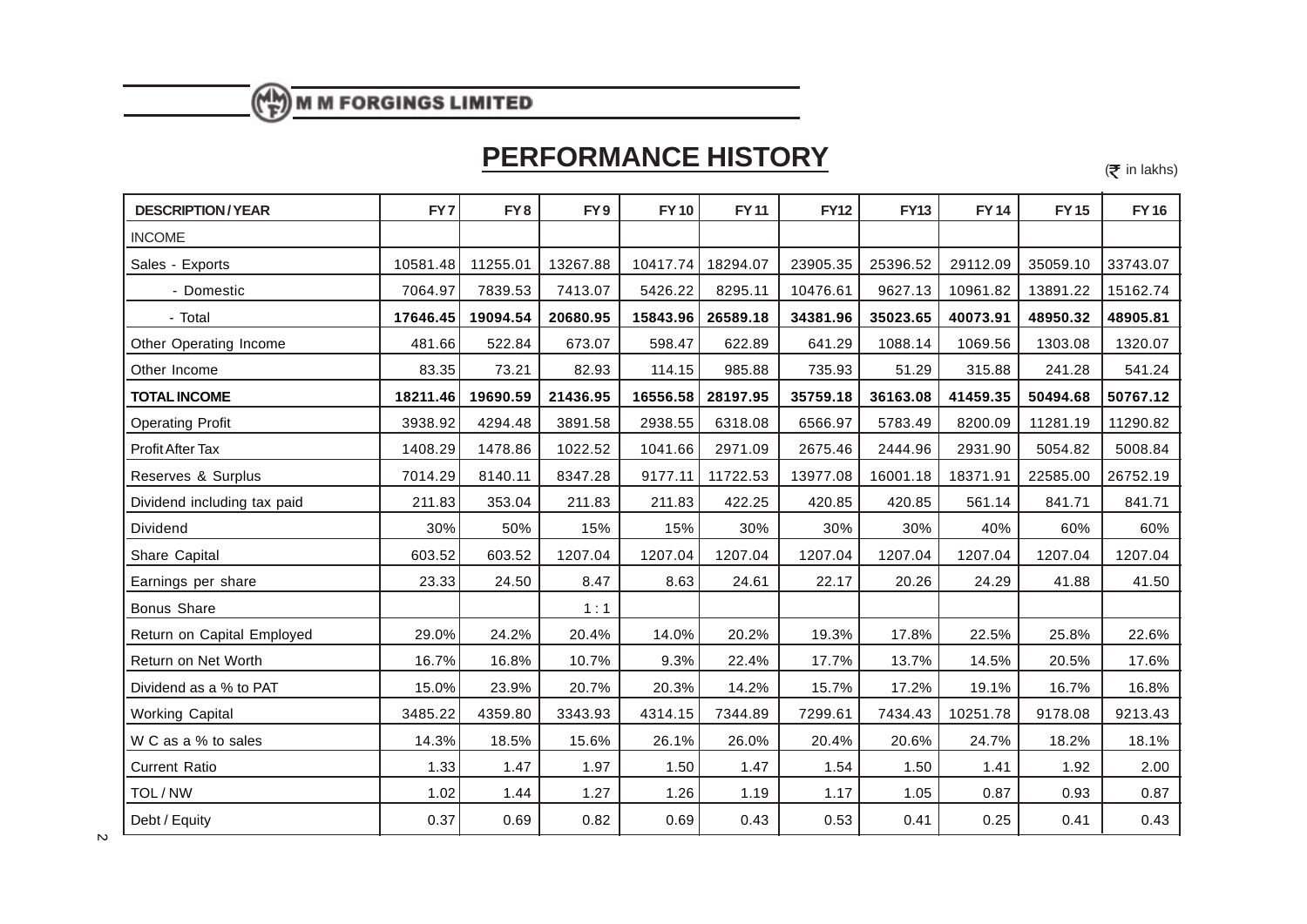# Notice To Shareholder

**NOTICE** IS HEREBY GIVEN THAT THE **SEVENTIETH** ANNUAL GENERAL MEETING OF MM FORGINGS LIMITED will be held The Music Academy, (Mini Hall) Old No. 306 New No. 168, T.T.K. Road, Royapettah, Chennai- 600 014 on Tuesday, 06 September 2016 at 12.00 Noon to transact the following business:

## **ORDINARY BUSINESS:**

- 1. To receive, consider and adopt the Financial Statements of the Company for the year ended 31st March, 2016 including Audited Balance Sheet as at 31st March, 2016 and the Statement of Profit and Loss for the year ended on that date and the Reports of the Board of Directors and Auditors thereon.
- 2. To appoint a director in place of Shri Vidyashankar Krishnan, (holding DIN No 00081441) who retires by rotation and being eligible offers himself for re-appointment.
- 3. To appoint M/s.G.Ramesh Kumar & Co., Chartered Accountants, Registration No.200/ 18663 as Statutory Auditors of the Company and fix their remuneration.

### **SPECIAL BUSINESS:**

4. To ratify the appointment of Cost Auditors for the year 2016-17 by passing the following as an Ordinary Resolution:

"RESOLVED THAT, subject to such guidelines and approval as may be required from the Central Government the reappointment of Shri S. Hariharan, (CP No. 20864) Cost Accountants, Tiruchirapali, as Cost Auditor to audit the cost records maintained by the Company for the Financial Year 2016-17 on a remuneration of  $\bar{\tau}$  60,000 plus Out of pocket expenses of  $\bar{\tau}$ 15,000, totaling  $\bar{z}$  75,000 and future remuneration as may be decided by the Board be and is hereby ratified."

"RESOLVED FURTHER THAT the Board of Directors of the Company be and is hereby authorised to do all acts and take all such steps as may be necessary, proper or expedient to give effect to this resolution"

> By Order of the Board For **MM FORGINGS LIMITED**

 Date : 09 May 2016 **J.SUMATHI** Place : Chennai Company Secretary Company Secretary

Membership No. 8621

### **IMPORTANT NOTES:**

- 1. Pursuant to Section 91 of the Companies Act, 2013, the Register of Members and the Share Transfer books of the Company will remain closed from 31 August 2016 to 06 September 2016 (both days inclusive) for annual closing.
- 2. The Explanatory Statement pursuant to Section 102 of the Companies Act, 2013, which sets out details relating to Special Business at the meeting, is annexed hereto.
- 3. **PURSUANT TO SECTION 105 OF THE COMPANIES ACT, 2013, A MEMBER ENTITLED TO ATTEND AND VOTE AT THE MEETING IS ENTITLED TO APPOINT A PROXY/ PROXIES TO ATTEND AND VOTE INSTEAD OF HIMSELF/HERSELF. SUCH A PROXY/ PROXIES NEED NOT BE A MEMBER OF THE COMPANY.**

A person can act as proxy on behalf of members not exceeding fifty (50) and holding in the aggregate not more than ten percent of the total share capital of the Company. The instrument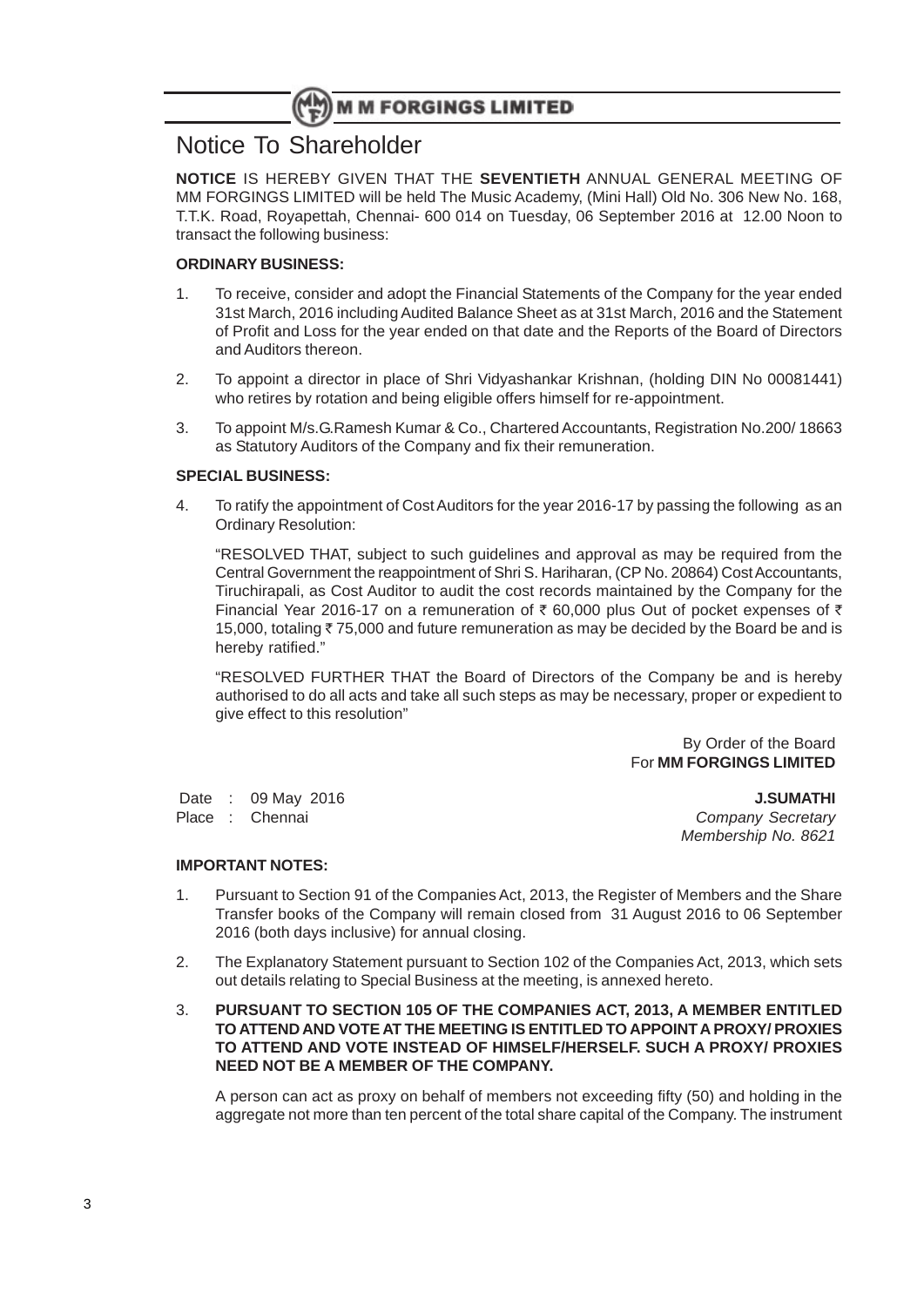of Proxy in order to be effective, should be deposited at the Registered Office of the Company, duly completed and signed, not less than 48 hours before the commencement of the meeting. A Proxy form is sent herewith. Proxies submitted on behalf of the companies, societies etc., must be supported by an appropriate resolution/authority, as applicable.

- 4. Members holding shares in electronic form are hereby informed that bank particulars registered against their respective depository accounts will be used by the Company for payment of dividend. The Company or its Registrars cannot act on any request received directly from the Members holding shares in electronic form for any change of bank particulars or bank mandates. Such changes are to be advised only to the Depository Participant of the Members. Members holding shares in physical form and desirous of either registering bank particulars or changing bank particulars already registered against their respective folios for payment of dividend are requested to write to the Company.
- 5. Under Section 205A of the Companies Act, 1956, the amount of dividend remaining unpaid or unclaimed for a period of seven years from the due date is required to be transferred to the Investor Education and Protection Fund (IEPF), constituted by the Central Government. The Company had, accordingly, transferred  $\bar{\tau}$  3,04,311 pertaining to the dividend for the year 2007- 2008, on 30 September 2015, to the Investor Education and Protection Fund of the Central Government. The Ministry of Corporate Affairs (MCA) on 10th May, 2012 notified the IEPF (Uploading of information regarding unpaid and unclaimed amounts lying with companies) Rules, 2012 (IEPF Rules), which is applicable to the Company. The objective of the IEPF Rules is to help the shareholders ascertain status of the unclaimed amounts and overcome the problems due to misplacement of intimation thereof by post etc. In terms of the said IEPF Rules, the Company has uploaded the information in respect of the Unclaimed Dividends in respect of the financial years from 2009 – 2015, as on the date of the 70<sup>th</sup> Annual General Meeting (AGM) held on 24 August 2016, on the website of the IEPF viz. www.iepf.gov.in and on the Website of the Company, www.mmforgings.com. Members who have not encashed their dividend, are advised to write to the Company immediately claiming dividends declared by the Company.
- 6. To prevent fraudulent transactions, members are advised to exercise due diligence and notify the Company of any change in address or demise of any member as soon as possible. Members are also advised not to leave their demat account(s) dormant for long. Periodic statement of holdings should be obtained from the concerned Depository Participant and holdings should be verified.
- 7. The Securities and Exchange Board of India (SEBI) has mandated the submission of Permanent Account Number (PAN) by every participant in securities market. Members holding shares in electronic form are, therefore, requested to submit the PAN to their Depository Participants with whom they are maintaining their demat accounts. Members holding shares in physical form can submit their PAN details to the Company.
- 8. Details under SEBI (LODR), in respect of the Directors seeking appointment/re-appointment at the Annual General Meeting, forms integral part of the notice. The Directors have furnished the requisite declarations for their appointment/re-appointment.
- 9. Electronic copy of the Annual Report for 2016 will be sent to all the members whose email IDs are registered with the Company/Depository Participants(s) for communication purposes unless any member has requested for a hard copy of the same. For members who have not registered their email address, physical copies of the Annual Report for 2016 is being sent in the permitted mode.
- 10. Electronic copy of the Notice of the 70<sup>th</sup> Annual General Meeting of the Company inter alia indicating the process and manner of e-voting along with Attendance Slip and Proxy Form is being sent to all the members whose email IDs are registered with the Company/Depository Participants(s) for communication purposes unless any member has requested for a hard copy of the same. For members who have not registered their email address, physical copies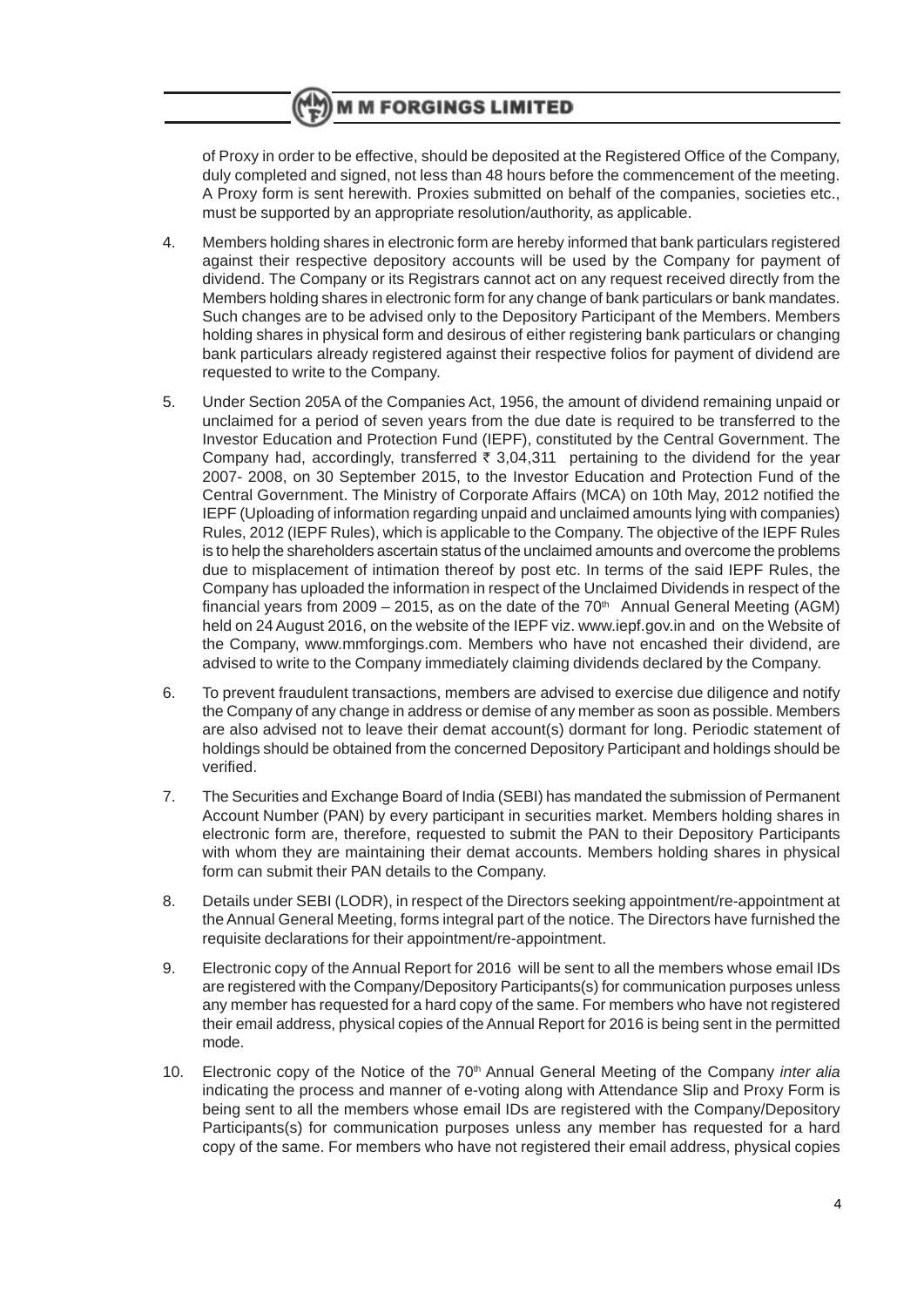of the Notice of the 70<sup>th</sup> Annual General Meeting of the Company *inter alia* indicating the process and manner of e-voting along with Attendance Slip and Proxy Form is being sent in the permitted mode.

- 11. Shareholders seeking any information with regard to accounts are request to send their queries at least 7 days before the meeting so as to enable the company to keep the information ready.
- 12. Member / Proxy holder should bring the attendance slip duly filled in voting through electronic means for attending the meeting.
- 13. Pursuant to Regulations 36(3) of SEBI (LODR) and Secretarial Standard 2 issued by ICSI, following information is furnished:

Reappointment of Director retiring by rotation. Reappointment of Shri Vidyashankar Krishnan, aged 50 years, retiring by rotation: Shri. Vidyashankar Krishnan is liable to retire by rotation at the 70<sup>th</sup> AGM, and being eligible has offered himself for reappointment.

Mr. Vidyashankar Krishnan, is a Post Graduate in Engineering from I.I.T., Chennai. He has 28 years of experience. He served in the Board since April 1997. In February 1999 he became the Managing Director. His accomplishments include major expansion at Viralimalai Plant, setting up of new Plant near Chennai, setting up of Wind farm and also Company's foray into machined components. The Company has posted considerable growth under his stewardship. With effect from 24th October 2012, he was appointed as Vice Chairman and was designated as Vice Chairman & Managing Director. He has got vast experience in Manufacturing of Forgings, Finance Accounts, legal etc.

Other Directorships : Synmax Consultants & Trading Pvt Ltd and Baylife Medicare Pvt Ltd

Relationship with other Directors Manager and KMP of the Company: Shri Vidyashankar Krishnan is brother of Shri K. Venkatramanan Joint Managing Director.

| No. of shares held in the Company                                                          | $: 1360120$ shares |
|--------------------------------------------------------------------------------------------|--------------------|
| No. of Board meetings attended during the year                                             | $\div$ 4           |
| Terms and conditions of appointment or reappointment : Executive Director liable to retire |                    |
|                                                                                            | by rotation        |

#### 14. **Voting through electronic means**

**The instructions for shareholders voting electronically are as under:**

- (i) **The voting period begins on 03 September 2016 at 10.00 AM and ends on 05 September 2016 at 5.00 PM. During this period shareholders' of the Company, holding shares either in physical form or in dematerialized form, as on the cut-off date 30 August 2016 may cast their vote electronically. The e-voting module shall be disabled by CDSL for voting thereafter.**
- (ii) Shareholders who have already voted prior to the meeting date would not be entitled to vote at the meeting venue.
- (iii) The shareholders should log on to the e-voting website www.evotingindia.com.
- (iv) Click on Shareholders.
- (v) Now Enter your User ID
	- a. For CDSL: 16 digits beneficiary ID,
	- b. For NSDL: 8 Character DP ID followed by 8 Digits Client ID,
	- c. Members holding shares in Physical Form should enter Folio Number registered with the Company.
- (vi) Next enter the Image Verification as displayed and Click on Login.
- (vii) If you are holding shares in demat form and had logged on to www.evotingindia.com and voted on an earlier voting of any company, then your existing password is to be used.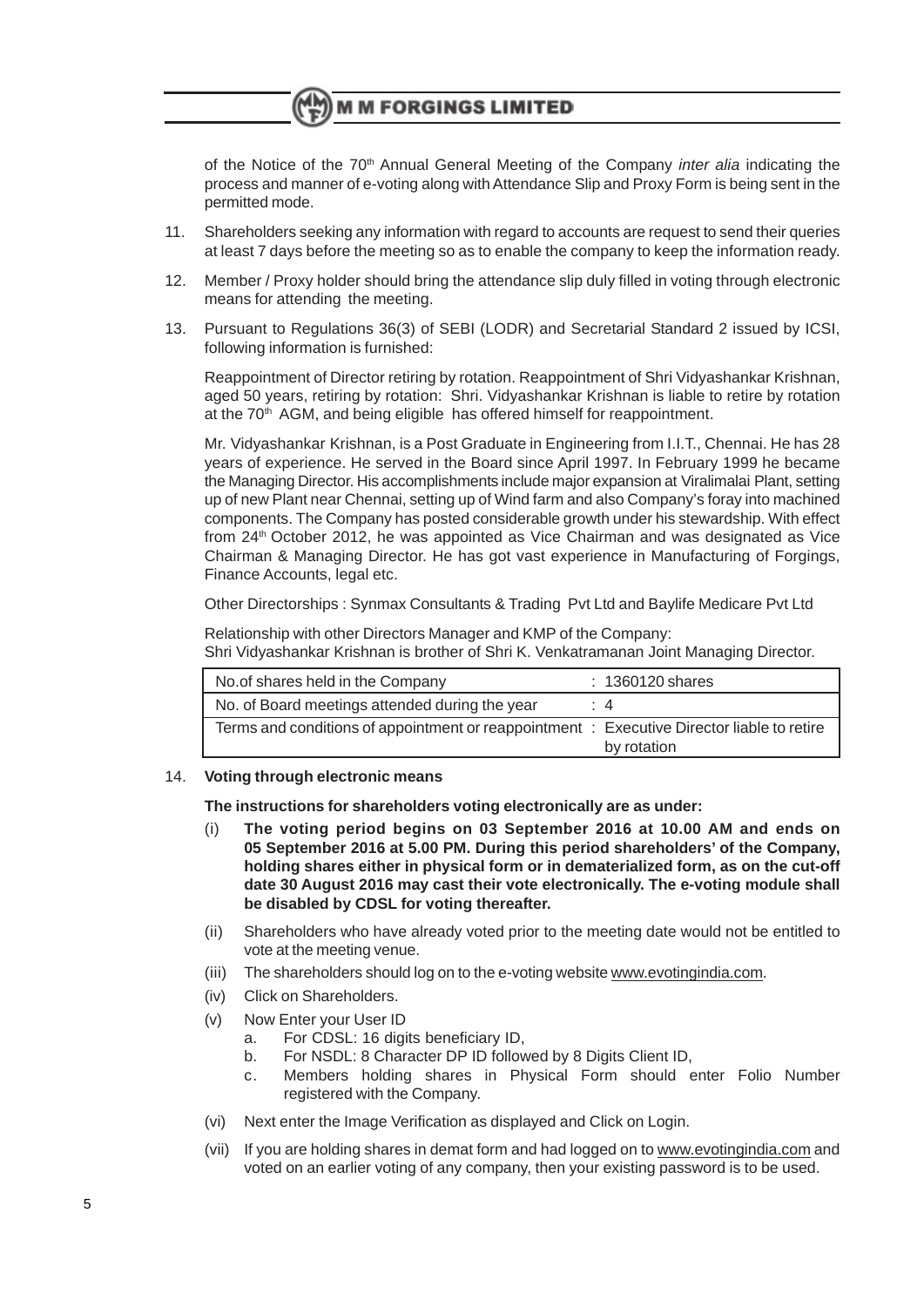|                                              | For Members holding shares in Demat Form and Physical Form                                                                                                                                                                                                                                                                                                                                                                                                                                                                                                                                                                                         |
|----------------------------------------------|----------------------------------------------------------------------------------------------------------------------------------------------------------------------------------------------------------------------------------------------------------------------------------------------------------------------------------------------------------------------------------------------------------------------------------------------------------------------------------------------------------------------------------------------------------------------------------------------------------------------------------------------------|
| <b>PAN</b>                                   | Enter your 10 digit alpha-numeric PAN issued by Income Tax<br>Department(Applicable for both demat shareholders as well as physical<br>shareholders)<br>Members who have not updated their PAN with the Company/<br>Depository Participant are requested to use the first two letters of<br>their name and the 8 digits of the sequence number in the PAN field.<br>In case the sequence number is less than 8 digits enter the applicable<br>number of 0's before the number after the first two characters of the<br>name in CAPITAL letters. Eg. If your name is Ramesh Kumar with<br>sequence number 1 then enter RA00000001 in the PAN field. |
| Dividend Bank<br>Details OR<br>Date of Birth | Enter the Dividend Bank Details or Date of Birth (in dd/mm/yyyy format)<br>asrecorded in your demat account or in the company records in order to<br>login.                                                                                                                                                                                                                                                                                                                                                                                                                                                                                        |
| (DOB)                                        | If both the details are not recorded with the depository or company<br>$\bullet$<br>please enter the member id / folio number in the Dividend Bank<br>details field as mentioned in instruction (iv).                                                                                                                                                                                                                                                                                                                                                                                                                                              |

(viii) If you are a first time user follow the steps given below:

- (ix) After entering these details appropriately, click on "SUBMIT" tab.
- (x) Members holding shares in physical form will then directly reach the Company selection screen. However, members holding shares in demat form will now reach 'Password Creation' menu wherein they are required to mandatorily enter their login password in the new password field. Kindly note that this password is to be also used by the demat holders for voting for resolutions of any other company on which they are eligible to vote, provided that company opts for e-voting through CDSL platform. It is strongly recommended not to share your password with any other person and take utmost care to keep your password confidential.
- (xi) For Members holding shares in physical form, the details can be used only for e- voting on the resolutions contained in this Notice.
- (xii) Click on the EVSN for the relevant <Company Name> on which you choose to vote.
- (xiii) On the voting page, you will see "RESOLUTION DESCRIPTION" and against the same the option "YES/NO" for voting. Select the option YES or NO as desired. The option YES implies that you assent to the Resolution and option NO implies that you dissent to the Resolution.
- (xiv) Click on the "RESOLUTIONS FILE LINK" if you wish to view the entire Resolution details.
- (xv) After selecting the resolution you have decided to vote on, click on "SUBMIT". A confirmation box will be displayed. If you wish to confirm your vote, click on "OK", else to change your vote, click on "CANCEL" and accordingly modify your vote.
- (xvi) Once you "CONFIRM" your vote on the resolution, you will not be allowed to modify your vote.
- (xvii) You can also take a print of the votes cast by clicking on "Click here to print" option on the Voting page.
- (xviii) If a demat account holder has forgotten the login password then Enter the User ID and the image verification code and click on Forgot Password & enter the details as prompted by the system.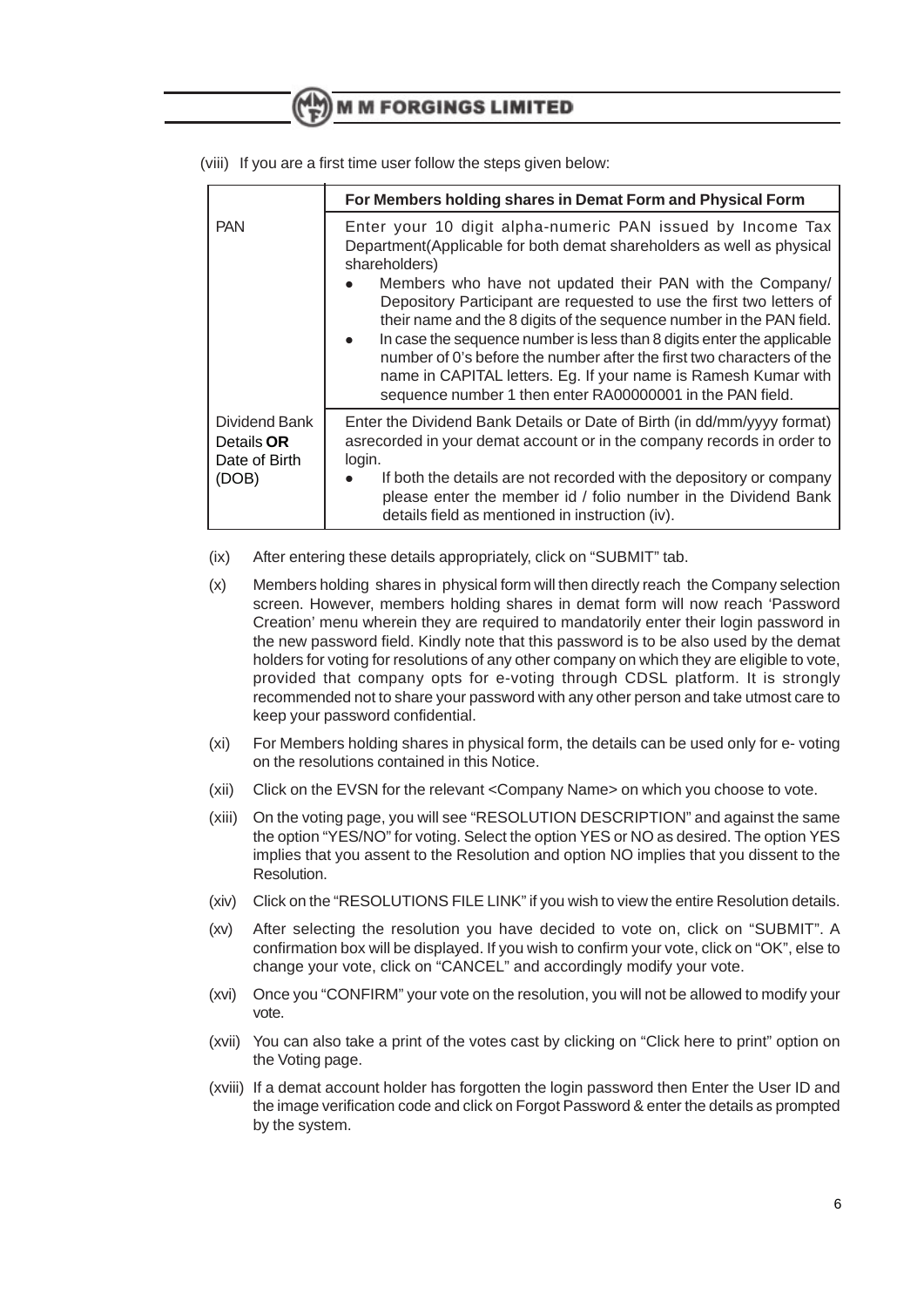**(xix) Shareholders can also cast their vote using CDSL's mobile app m-Voting available for android based mobiles. The m-Voting app can be downloaded from Google Play Store. iPhone and Windows phone users can download the app from the App Store and the Windows Phone Store respectively on or after 30th June 2016. Please follow the instructions as prompted by the mobile app while voting on your mobile.**

### **(xx) Note for Non – Individual Shareholders and Custodians**

- l Non-Individual shareholders (i.e. other than Individuals, HUF, NRI etc.) and Custodians are required to log on to www.evotingindia.com and register themselves as Corporates.
- l A scanned copy of the Registration Form bearing the stamp and sign of the entity should be emailed to helpdesk.evoting@cdslindia.com.
- After receiving the login details a Compliance User should be created using the admin login and password. The Compliance User would be able to link the account(s) for which they wish to vote on.
- The list of accounts linked in the login should be emailed to helpdesk.evoting@cdslindia.com and on approval of the accounts they would be able to cast their vote.
- A scanned copy of the Board Resolution and Power of Attorney (POA) which they have issued in favour of the Custodian, if any, should be uploaded in PDF format in the system for the scrutinizer to verify the same.
- (xxi) In case you have any queries or issues regarding e-voting, you may refer the Frequently Asked Questions ("FAQs") and e-voting manual available at www.evotingindia.com, under help section or write an email to helpdesk.evoting@cdslindia.com.
- 15. All documents referred to in the accompanying Notice and the Explanatory Statement shall be open for inspection at the Registered Office of the Company during normal business hours (9.00 am to 5.00 pm) on all working days except Saturdays, up to and including the date of the Annual General Meeting of the Company.
- 16. Corporate Members intending to send their authorized representative to attend the Meeting are requested to send to the Company a certified copy of the board resolution authorizing their representative to attend and vote on their behalf at the meeting.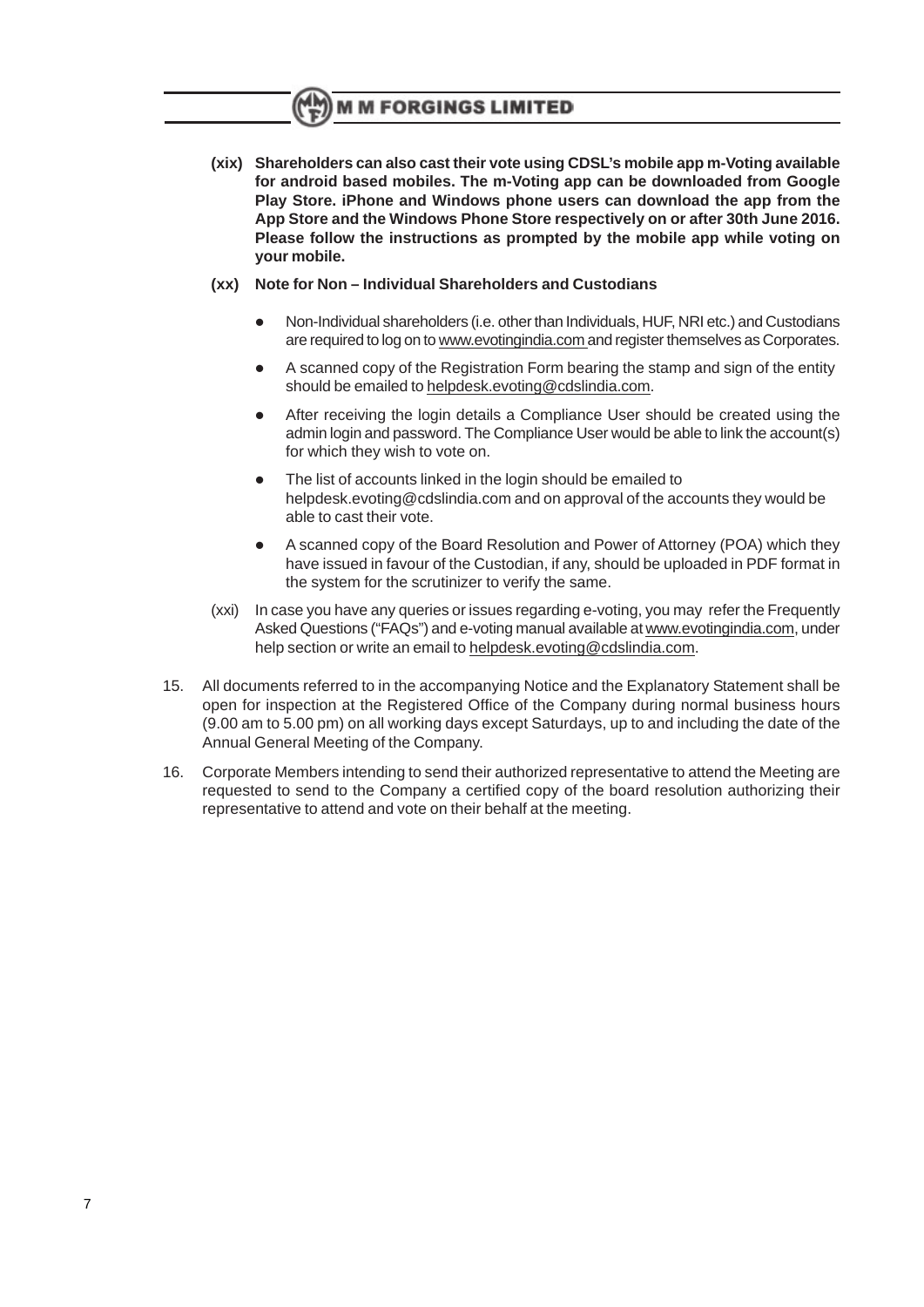### **EXPLANATORY STATEMENT IN RESPECT OF THE SPECIAL BUSINESS PURSUANT TO SECTION 102 OF THE COMPANIES ACT 2013**

### **ITEM NO. 4 :**

Pursuant to the provisions contained in Rule 14 of the Companies (Audit and Auditors) Rules 2014, the appointment and remuneration paid to Shri S. Hariharan, cost auditor appointed at the Board meeting dated 09 May 2016, ought to be ratified by the shareholders subsequently.

None of the Directors and Key Managerial Personnel of the Company and their relatives are concerned or interested, financial or otherwise, in the resolution set out at Item No.4.

The above resolution does not affect any other company.

The letter of appointment of Shri S. Hariharan setting out the terms and conditions of his appointment and remuneration is available for inspection.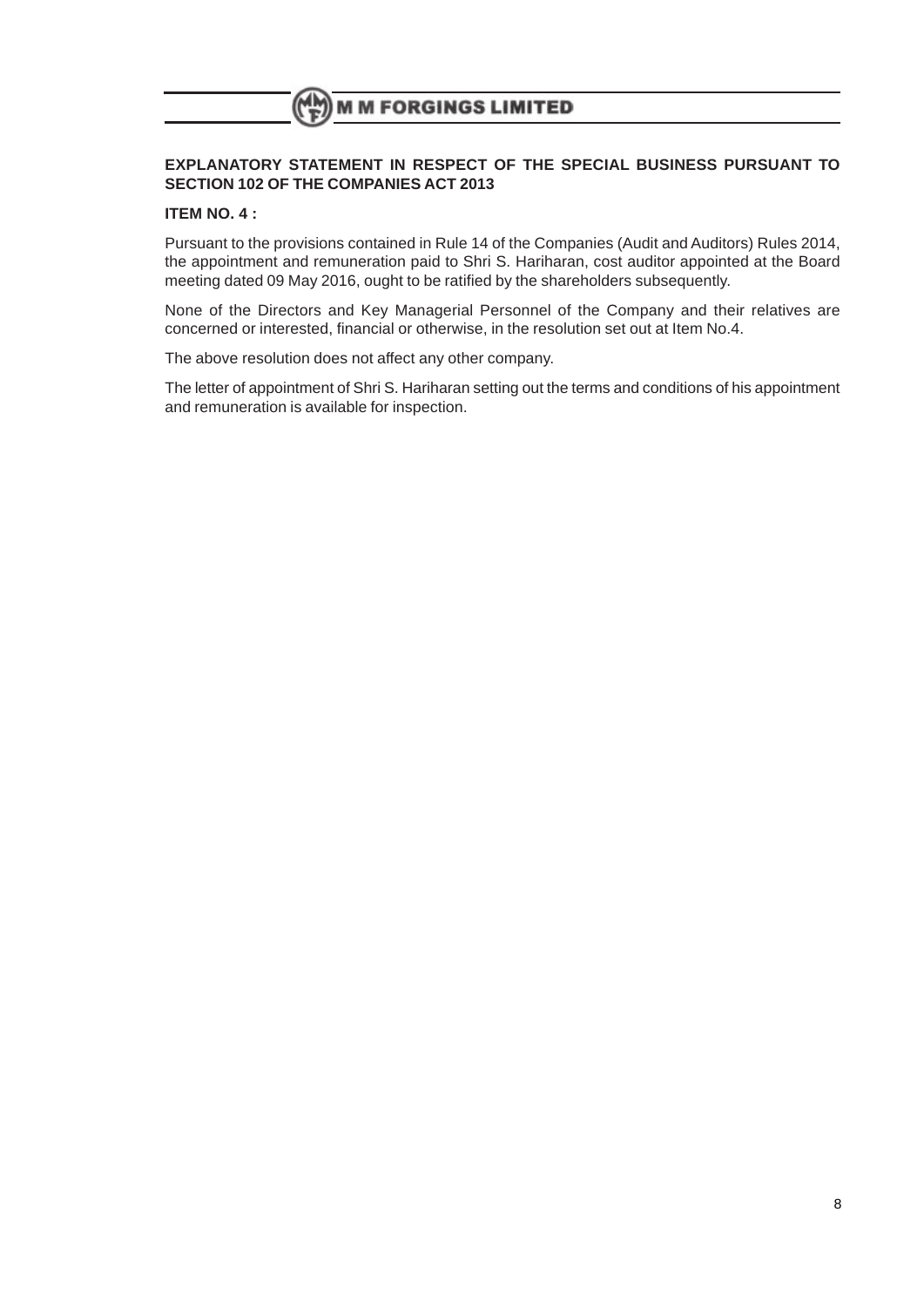# Director's Report

## **1. FINANCIAL RESULTS FOR THE YEAR ENDED 31 MARCH 2016**

|      |      |                                                                            |               |           | (K III Lakiis) |
|------|------|----------------------------------------------------------------------------|---------------|-----------|----------------|
|      |      |                                                                            |               | 2015-16   | 2014-15        |
| 1.1. |      | <b>Forging Sales</b>                                                       |               | 48,905.80 | 48,950.32      |
| 1.2. |      | Profit before exceptional items/extraordinary items and Tax                |               | 6,928.91  | 6,865.02       |
| 1.3. |      | Exceptional/Extraordinary Items                                            |               | 0.55      | 1.42           |
| 1.4. |      | Profit Before Tax                                                          |               | 6,929.46  | 6,866.44       |
| 1.5. | Tax  |                                                                            |               |           |                |
|      |      | For current year                                                           | 1,725.00      |           | 1,690.00       |
|      |      | Relating to previous years                                                 | 52.18         |           | 36.92          |
|      |      | Deferred Tax                                                               | <u>143.45</u> |           | 84.70          |
|      |      |                                                                            |               | 1,920.63  | 1,811.62       |
|      |      | <b>Profit After Tax</b>                                                    |               | 5,008.83  | 5,054.82       |
|      |      | The Directors commend the employees for their commitment and contribution. |               |           |                |
| 2.   |      | <b>DIVIDEND AND FINANCIAL RESULTS:</b>                                     |               |           | (₹ in Lakhs)   |
|      |      |                                                                            |               | 2015-16   | 2014-15        |
|      | 2.1. | Profit After Tax                                                           |               | 5,008.83  | 5,054.82       |
|      | 2.2. | Balance in P & L Account                                                   |               | 177.08    | 463.97         |
|      | 2.3. | Profit available for appropriation                                         |               | 5,185.91  | 5,518.79       |
|      | 2.4. | <b>Transfer to General Reserve</b>                                         |               | 4,100.00  | 4,500.00       |
|      | 2.5. | Interim Dividend paid                                                      |               | 841.71    | 841.71         |
|      | 2.6. | Balance carried forward                                                    |               | 244.20    | 177.08         |

 $\sqrt{2}$  in Lakhshev

The Directors had declared Two Interim Dividend of 30% -  $\bar{\tau}$  3/- per share of face value of  $\bar{\tau}$  10/- each on 7 November 2015 and 10 March 2016. With this, the total Dividend for the year ended 31<sup>st</sup> March 2016, will aggregate to  $\bar{\tau}$  6/- per share. The Directors do not recommend any final dividend for the year 2015-16.

#### 3. **HIGHLIGHTS OF THE COMPANY'S OPERATIONAL PERFORMANCE**

- 3.1. Sales Turnover of the Company crossed  $\bar{z}$  500 Crores for the second time in the Company's History.
- 3.2. Exports at ₹ 337.43 Crores accounting for 69% of Company's Sales. The Company has crossed the ₹ 325 Crore mark for the second time in export sales. The Company continues to be one of the largest exporter of forgings from India and has received 25 consecutive Annual Awards from The Engineering Exports Promotion Council since 1989.
- 3.3. The Company has also crossed the  $\bar{\tau}$  120 Crore mark for the first time in Domestic sales.
- 3.4. The Company continues to be a net foreign exchange earner. The net foreign exchange earnings during the current year were ₹ 278.42 Crores.
- 3.5. The Company has retained its ISO 9001 and TS 16949 Certification for its Quality Management.
- 3.6. The capital expenditure during the year including capital work in progress was  $\overline{5}$  91.48 Crores. Machining capacity has been substantially increased in line with customer demand. The Company also produces **Green Energy** in its Solar and in Wind farms.
- 3.7. The Directors retained the dividend payment to 60%.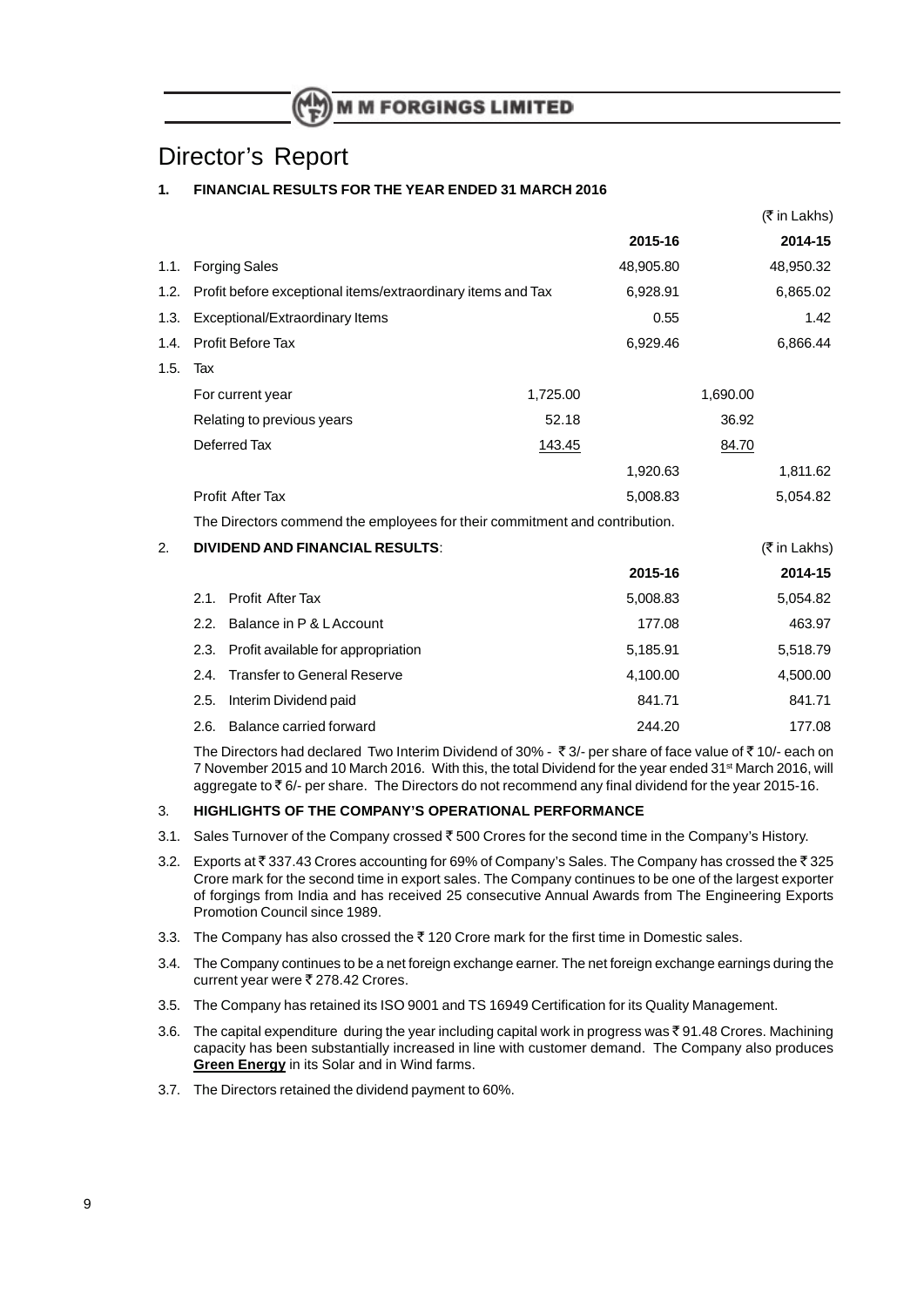#### 4. **EXPENSES MADE MORE THAN 10% OF THE TURNOVER**

Raw material - ₹199.62 Crores (42%)

Personnel - ₹ 55.06 Crores (12%)

#### 5. **MANAGEMENT DISCUSSION AND ANALYSIS :**

#### **GLOBAL SCENE**

- 1. Preliminary data suggest that global growth during the second half of 2015, at 2.8 percent, was weaker than previously forecast, with a sizable slowdown during the last quarter of the year. This is despite the availability of "cheap money".
- 2. Growth in the United States is sluggish at around 1.4 percent in the fourth quarter of 2015. Unemployment rate continued to improve to reaching a low of 4.5% in March 2016.
- 3. The Dow Jones Industrial Average (DJIA) has increased by approximately 4% because US stock markets are seen as a haven for investment in a sea of gloom.
- 4. Europe The Euro has weathered the pressures on account of the floundering economies of Portugal, Ireland, Greece and Spain (PIGS countries). The recovery was broadly in line with the January forecast in the euro area, as strengthening domestic demand offset a weaker external impulse. Among countries, growth was weaker than expected in Italy but the recovery was stronger in Spain. The Euro (EUR) has appreciated versus the US Dollar (USD) by about 11%
- 5. Germany along with a few countries bordering the North Sea continue to be pillars of the European economy. Their relative prosperity forms the back bone of the efforts to keep the EU and ECU integrated. The moribund labour markets in France is a considerable risk to the very EU itself. The Italian economy is also in stasis with very high public debt leaving very little room for maneuvering.
- 6. The rigid labour markets of Europe, absence of political union, unwillingness of the German public to bear a higher burden, significant welfare commitments, large share of government spending in the economy, etc., are some of the significant structural issues. Countries like Spain, Ireland, etc., have embarked on a journey of significant and painful structural reforms which are starting to bear fruit.
- 7. The significant challenge for European leadership is the management of structural reforms and containment of public spending without causing social turbulence.
- 8. China The Chinese economy is showing signs of considerable slow-down on account of slow down in real estate and NPAs in the banking sector. However, because it is a controlled economy, there are reasonable chances of the leadership managing a slow down without a crash landing. Further fall in growth in China is expected to drag the global economy.
- 9. Japan Initially benefitted from Abenomics, the radical monetary expansion, fiscal stimulus and structural reforms, promulgated by Mr.Shinzo Abe, the Prime Minister of Japan. However, the effects of the fiscal stimulus have worn off with just 0.6% growth in recent months.
- 10. Commodities The Dow Jones Commodity Index (DJCI) has fallen by 22% in the last one year due to considerable weakness in commodities. This is indicative of weakness prevailing in large economies in both developed and developing countries.
- 11. Overall, Global output is estimated to have grown by 3.1% in 2015, with 1.9% growth for advanced economies and 4% growth for emerging market and developing economies per various economic think tanks. Global growth is projected to remain modest in 2016, at 3.2%, before picking up to 3.5% in 2017.
- 12. The issue of high levels of sovereign debt which most countries have run up over the last two decades, continues to be of serious concern. The next few years appear to be a consolidation phase for the global economy with growth stuck in a range of 3-4%. Getting out of high levels of sovereign debt without derailing economies into recession will be a significant conundrum.

#### **INDIA**

- 13. The Indian economy is expected to grow by approximately 7.5% in F16 as compared to about 7.3% in F15.
- 14. During F16 the automotive industry posted growth rates of approximately 5% in the car segment and 15% in the CV segment.
- 15. Steel prices have dropped by about 12% compared to the highs of the previous year.
- 16. The INR ended the year lower by approximately 7%, ending the year at a level of  $\bar{\tau}$  66.86 per USD. Please refer graph below. Further weakening of the INR is anticipated. However, if FDI inflows are strong, the pressure on the INR will be relieved.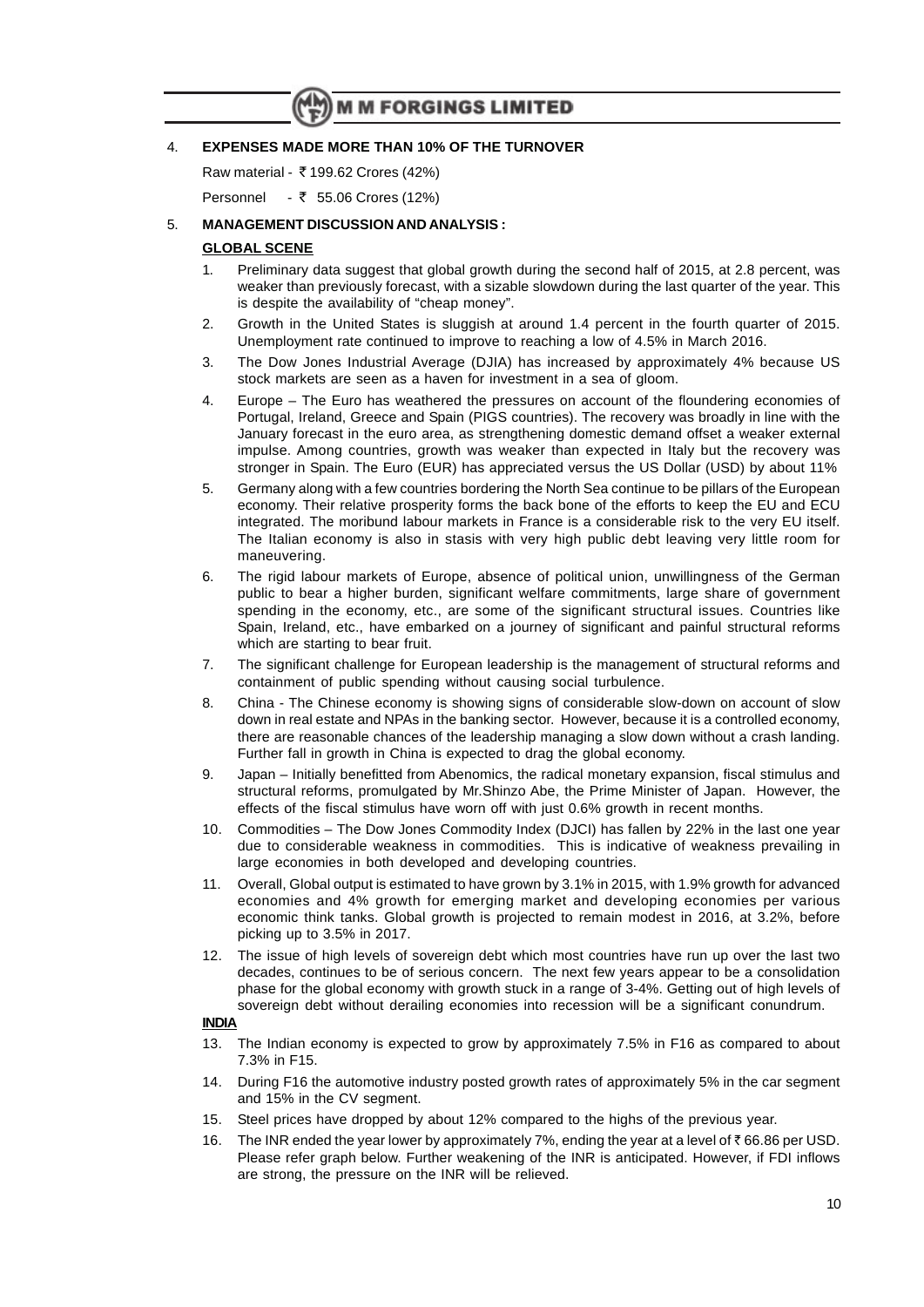

#### **M M FORGINGS – forging ahead**

- 17. The following were important developments witnessed during the year :
	- ◆ Domestic sales crossed ₹ 120 crore mark!
	- \* Record production of 38,713 Tons!
	- Adding to the volume of existing parts, were the new parts which were developed in the last 2 years.
	- $\div$  The company has posted a growth of 19% in domestic sales by the development of new parts.
	- $\div$  Export sales fell by 4% on the back of sluggish conditions in global markets. Despite this overall turnover posted marginal increase.
	- $\cdot \cdot$  Changes in steel prices which are in line with international markets are being passed on to customers as is the industry practice.
	- $\cdot \cdot$  We are focusing on capacity utilisation, to take advantage of the production capacities created in the last 3 years.
- 18. As highlighted in the Directors' Report, Return On Net Worth is 17.57% and Return On Capital Employed is 22.63%. Current Ratio is 2.00. The total outside liabilities to net worth stands at 0.87. Debt Equity Ratio is 0.43.
- 19. The details of segment-wise sales distribution are provided below:



### **Human Resources and Industrial Relations**

- 20. Your company continues to focus on the development of its human resources to improve its performance. The company currently has approximately 1289 employees. It is their invaluable contribution that has primarily resulted in your company's position of strength in the industry.
- 21. Focus on a safe working atmosphere, constantly evolving systems for recognition and reward, consistent communication and imparting skills and training – all these focused on meeting customer needs, characterise the HR development of the Company.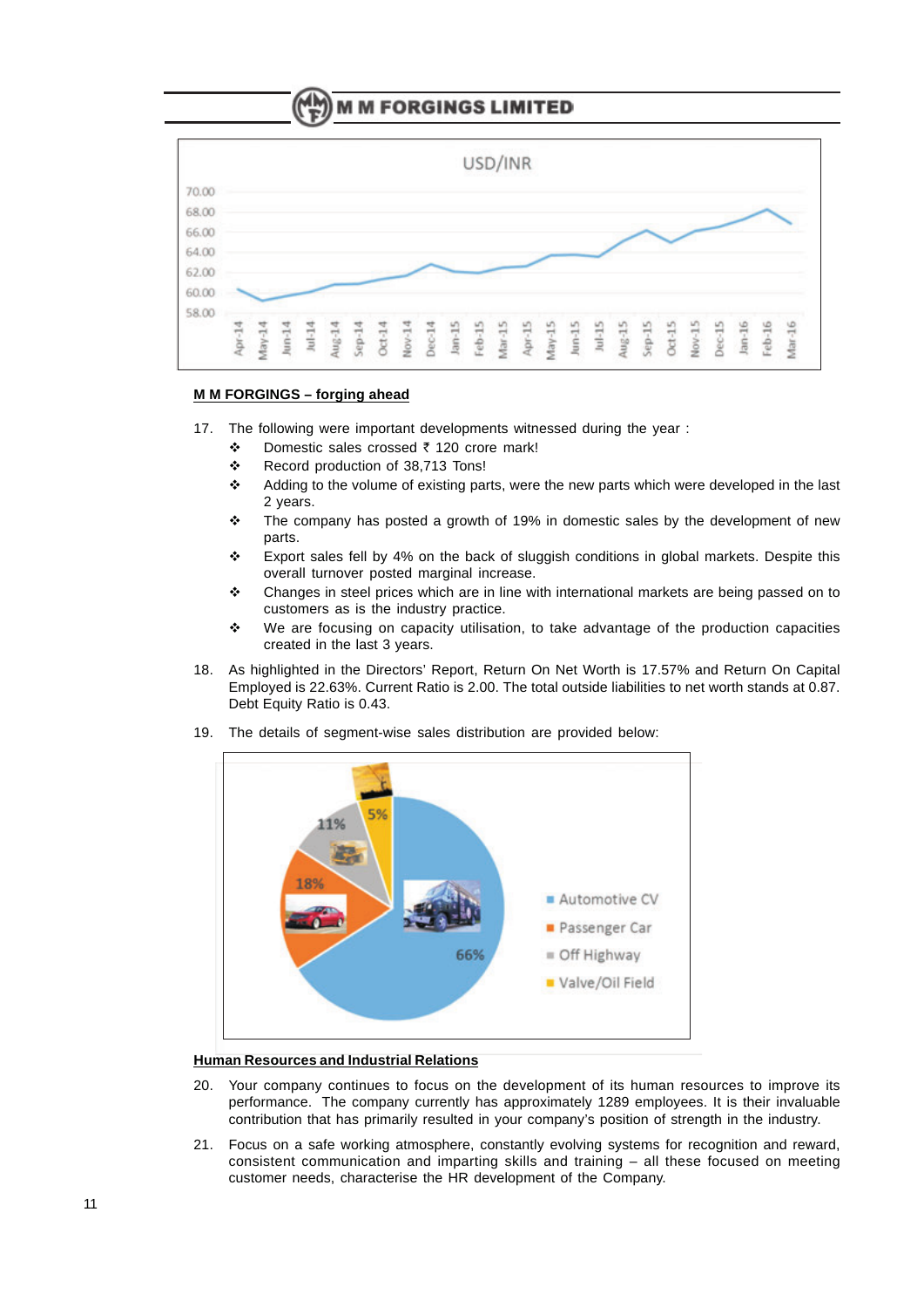22. Every year, each plant of the Company celebrates 'Founder's Day' in a family atmosphere with all employees and their household members.

#### **Health, Safety and Environment**

- 23. The Company follows a policy of zero tolerance towards accidents. Wherever possible, visible controls and fail-safe systems are provided to ensure prevention of accidents. Regular communication, training and periodic reviews of practices play a vital role in maintaining safety standards.
- 24. The Company ensures compliance with all pollution control regulations. Adequate pollution control equipments have been installed to treat effluents and to control air pollution.

#### **Risk Management**

- 25. The Company is a leading manufacturer of automotive components. Automotive industry is subjected to cyclical variations in performance and is very sensitive to policy changes. The market is very competitive. Prices of raw materials change based on supply and demand. Margins remain under constant pressure. Any steep reduction in off-take exposes the Company to high fixed costs.
- 26. A considerable portion of the customers of the Company are situated outside of India. Hence, demand for the Company's product is subject to the health of the global economy.
- 27. The Company has spread its risks by increasing the geographic spread of its customer base. The Company proposes to improve capacity utilization in its existing facilities. Working capital management will receive high priority.

#### **M M FORGINGS – forging ahead**

- 28. Our goals in the coming months:
	- $\div$  Focus on improving sales in keeping with market conditions.
	- $\cdot$  Increase the production capacity to 65,000 Tons.
	- v Focus on cost reduction continuously particularly on reducing energy consumption and improving productivity.
	- $\div$  Enhance IT systems with the continued development of the ERP system in place.
	- \* Continue the evolution into green sources of energy in the coming months.
	- $\div$  Reduce the impact on the environment.

#### **Sources :**

- 1. IMF World Economic Output
- 2. The Economist

#### 6. **TRANSFER TO RESERVE**

Transfer to General Reserve -  $\bar{\tau}$  4,100 Lakhs.

## 7. **PARTICULARS OF LOANS, GUARANTEES OR INVESTMENTS UNDER SECTION 186**

Not applicable

#### 8. **DIRECTORS**

- 8.1 Shri. Vidyashankar Krishnan, Director retires by rotation and being eligible, offers himself for reappointment.
- 9. **DETAILS OF DIRECTORS OR KEY MANAGERIAL PERSONNELAPPOINTED / RESIGNED DURING THE YEAR -** Smt Kavitha Vijay, a Woman Director was appointed on 1 April 2016.

#### 10. **BOARD AND COMMITTEE MEETING DATES**

Details are provided in Annexure III of this Report

11. **DETAILS OF RECOMMENDATIONS OF AUDIT COMMITTEE WHICH WERE NOT ACCEPTED BY THE BOARD ALONG WITH REASONS –** None

#### 12. P**ARTICULARS OF CONTRACTS OR ARRANGEMENTS WITH RELATED PARTIES**

All the transactions with related parties are in the ordinary course of business and on arm's length basis; and there are no material contracts or arrangement or transactions at arm's length basis. Such transactions done in the ordinary course of business has been specified in the Notes on accounts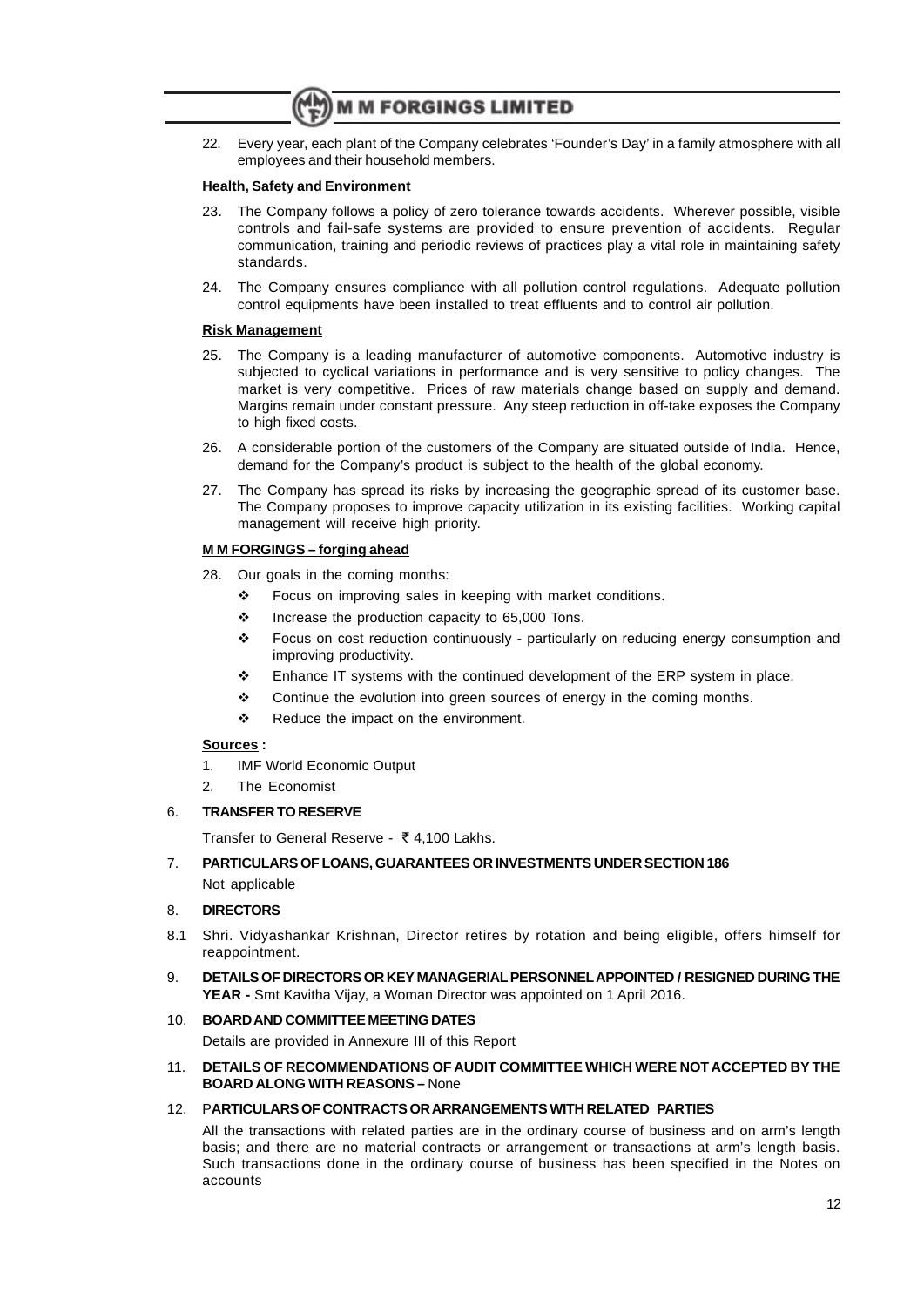#### 13. **POLICY ON RELATED PARTY TRANSACTION**

The Company has a policy on Related Party Transaction and the same has been displayed on the Company's website.

#### 14. **NOMINATION AND REMUNERATION POLICY**

A Board level Committee of Nomination and Remuneration Committee has been constituted and the Board had adopted Nomination and Remuneration Policy. Human Resources Policy of the Company considers Human Resources as its valuable asset.

#### 15. **CORPORATE SOCIAL RESPONSIBILITY**

A Board Level Committee of CSR has been constituted and the Board has adopted a CSR Policy as recommended by the Committee. The thrust areas of CSR Policy are Eradicating Hunger and Poverty, Education, Combating Diseases and Social Business Projects.

Annual Report on CSR has been provided in Annexure III of this Report.

#### 16. **POLICY ON DIRECTORS' APPOINTMENT AND REMUNERATION INCLUDING CRITERIA FOR DETERMINING QUALIFICATIONS, POSITIVE ATTRIBUTES, INDEPENDENCE OF A DIRECTOR, KEY MANAGERIAL PERSONNEL AND OTHER EMPLOYEES**

- The Board shall have minimum 3 and maximum 15 Directors, unless otherwise approved.
- No person of age less than 21 years shall be appointed as a Director on the Board.
- The Company shall have such person on the Board who complies with the requirements of the Companies Act, 2013, Provisions of the Listing Agreement, Memorandum of Association and Articles of Association of the Company and all other statutory provisions and guidelines as may be applicable from time to time.
- l Composition of the Board shall be in compliance with the requirements of Clause 49 of the Listing Agreement of the Stock Exchanges. Regulation 17 of SEBI (Listing Obligations and Disclosures Requirements, Regulations 2015 [(SEBI (LODR)]
- l Majority of the Directors shall have specialised knowledge/experience in the areas like Agriculture, Banking, SSI, Legal, Risk Management, Accountancy, Finance, Windmill, manufacturing of forgings etc.
- Except for the Vice Chairman and Managing Director and the Joint Managing Director, no other Directors are paid remuneration, but are paid only sitting fees and Commission subject to the ceiling provided in the Companies Act, 2013.
- l Vice Chairman and Managing Director / CEO, Company Secretary and Chief Financial Officer shall be the Key Managerial Personnel (KMPs) of the Company.
- All persons who are Directors / KMPs, members of Senior Management and all other employees shall abide by the Code of Conduct. Directors/KMPs shall not acquire any disqualification and shall be persons of sound integrity and honesty, apart from knowledge, experience, etc. in their respective fields.

#### 17. **PARTICULARS OF EMPLOYEES**

The information required under Section 197(12) of the Companies Act, 2013 and the rules made there under, as amended, has been given in the annexure appended hereto and forms part of this report.

#### 18. **PARTICULARS PURSUANT TO SECTION 197(12) AND THE RELEVANT RULES :**

18.1 The ratio of remuneration of each Director to the median remuneration of the employees:

| Name                                                                                          | Ratio  |  |  |  |  |
|-----------------------------------------------------------------------------------------------|--------|--|--|--|--|
| Shri, N. Srinivasan                                                                           | 3.77:1 |  |  |  |  |
| Shri V. Vaidyanathan                                                                          | 2.01:1 |  |  |  |  |
| Shri A. Gopalakrishnan                                                                        | 1.51:1 |  |  |  |  |
| Smt Kavitha Vijay                                                                             | 1.51:1 |  |  |  |  |
| Shri Vidyashankar Krishnan                                                                    | 189:1  |  |  |  |  |
| Vice Chairman and Managing Director                                                           |        |  |  |  |  |
| (Chief Executive Officer)                                                                     |        |  |  |  |  |
| Shri. K. Venkatramanan, Joint Managing Director                                               | 183:1  |  |  |  |  |
| For this purpose, sitting fees paid to the Directors have not been considered as remuneration |        |  |  |  |  |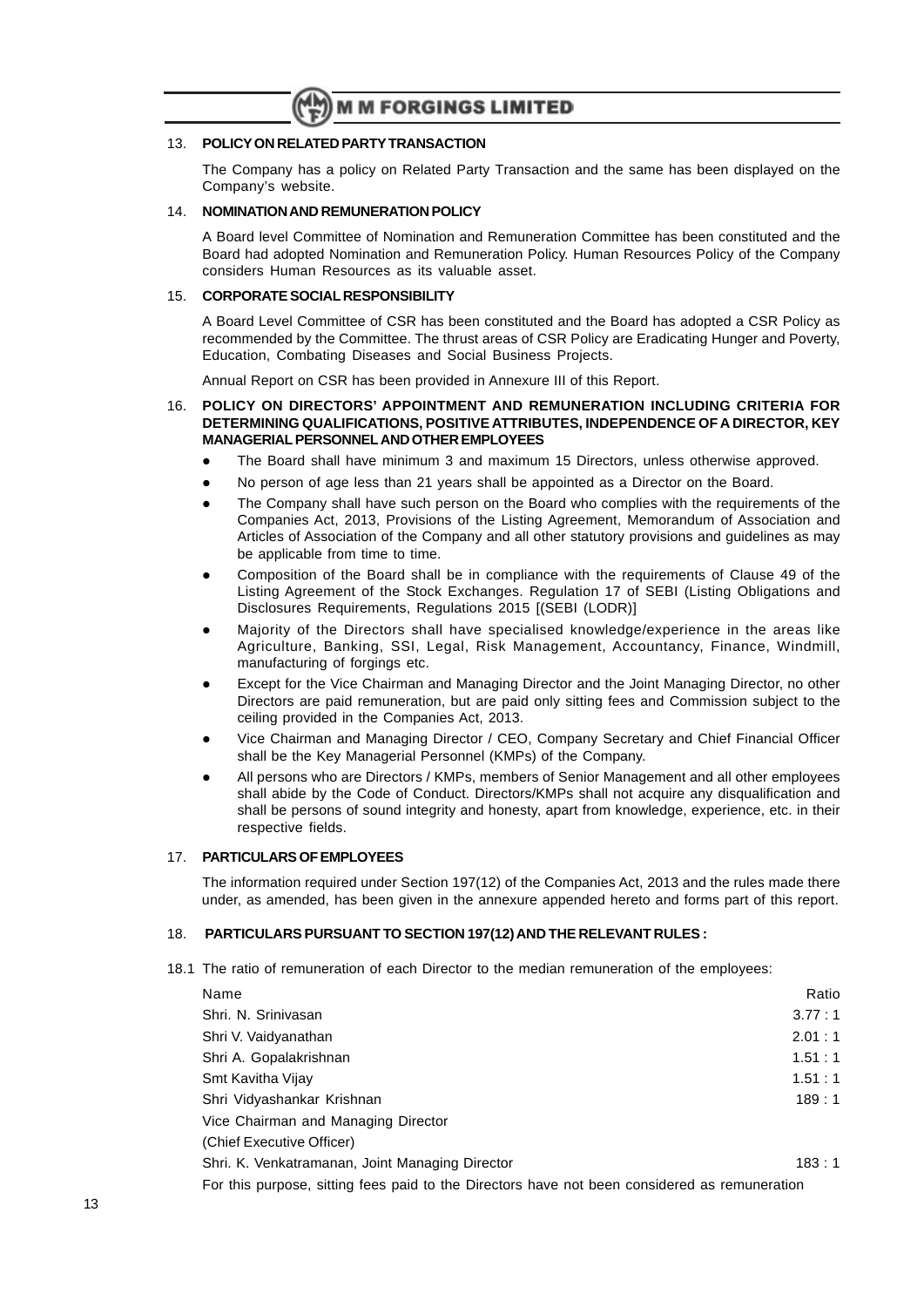18.2 Percentage increase in remuneration of each Director, KMP, in the financial year:

| Name                                                           | % Increase |
|----------------------------------------------------------------|------------|
| Shri. N. Srinivasan                                            | 0.81%      |
| Shri V. Vaidyanathan                                           | 2.24%      |
| Shri A. Gopalakrishnan                                         | 2.84%      |
| Smt Kavitha Vijay                                              | NA.        |
| Shri Vidyashankar Krishnan                                     | 1.78%      |
| Vice Chairman and Managing Director                            |            |
| (Chief Executive Officer)                                      |            |
| Shri. K. Venkatramanan, Joint Managing Director                | 1.53%      |
| Smt.J.Sumathi                                                  | 9.40%      |
| Shri.R.Venkatakrishnan                                         | 9.10%      |
| 18.3 Percentage increase in median remuneration of employees : | $9.2\%$    |

- 18.4 The number of permanent employees on the rolls of Company: 1289
- 18.5 Explanation of relationship between average increase in remuneration and company performance

PAT – (last year) -  $\bar{\tau}$  5054.82 Lakhs PAT – (this year) -  $\bar{\tau}$  5008.83 Lakhs, Decrease - 0.91% against which, the average increase in remuneration is 7.90%.

18.6 Comparison of remuneration of each KMP against performance of company

| <b>Name</b>                | <b>Designation</b> | <b>CTC</b> | %increase<br>in CTC | PAT ₹ Lakhs | % in PAT |
|----------------------------|--------------------|------------|---------------------|-------------|----------|
| Vidyashankar Krishnan ICEO |                    | 37544012   | 1.78%               |             |          |
| J.Sumathi                  | Company Secretary  | 948143     | 9.40%               | 5008.83     | $-0.91%$ |
| R.Venkatakrishnan          | <b>CFO</b>         | 1331350    | 9.10%               |             |          |

18.7 Variation in market cap/net worth of company:

| <b>Date</b>                   | <b>Issued Capital</b><br>(Shares) | <b>Closing</b><br><b>Market</b><br>Price per<br>share in $\bar{z}$ | <b>EPS</b> | <b>PE Ratio</b> | <b>Market</b><br>Capitali-<br>sation<br>$\bar{\tau}$ in crores |
|-------------------------------|-----------------------------------|--------------------------------------------------------------------|------------|-----------------|----------------------------------------------------------------|
| 31.03. 2015                   | 12070400                          | 678                                                                | 41.88      | 16.19           | 818.37                                                         |
| 31.03.2016                    | 12070400                          | 443                                                                | 41.50      | 10.67           | 534.72                                                         |
| Increase/<br>(Decrease)       | <b>NIL</b>                        | (235)                                                              | (0.38)     | (5.51)          | (283.65)                                                       |
| % of Increase /<br>(Decrease) | <b>NIL</b>                        | (34.66)                                                            | (0.91)     | (34.06)         | (34.66)                                                        |

18.8 Justification of increase in managerial remuneration with that of increase in remuneration of other employees.

Average Increase in Remuneration for employees other than Directors and KMP is 9.20% in keeping with industry trends.

Average Increase in Remuneration for Promoters is 1.66% in keeping with profits of the Company.

18.9 Key parameters for any variable remuneration of Directors:

Directors are paid Commission. However, the overall managerial remuneration payable is subject to the provisions of the Companies Act, 2013

- 18.10 Ratio of remuneration of highest paid Director to other employees who gets remuneration more than highest paid Director. – NOT APPLICABLE
- 18.11 Is remuneration is as per remuneration policy of the Company: YES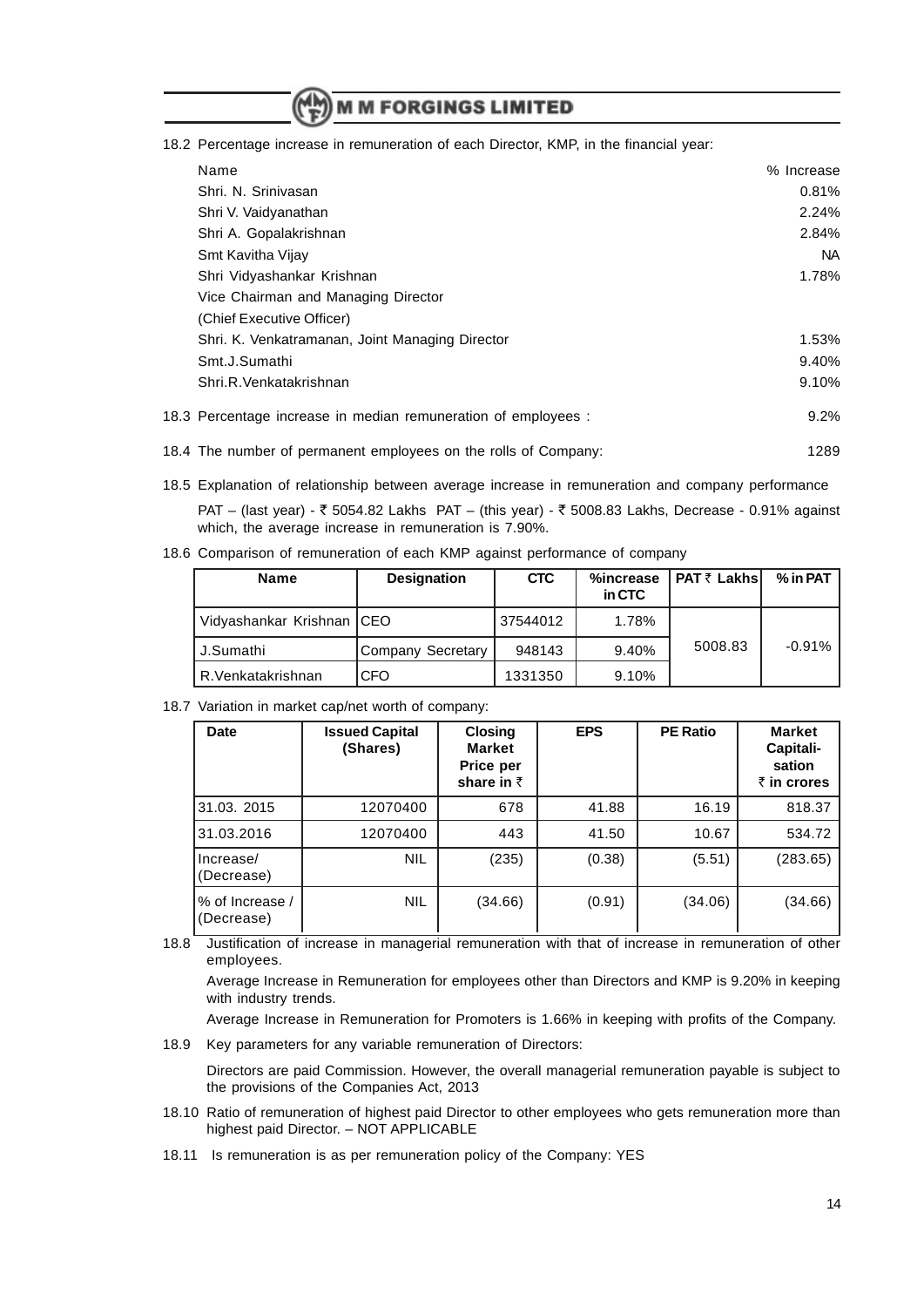19. **SIGNIFICANT AND MATERIAL ORDERS PASSED BY THE REGULATIONS OR COURTS OR TRIBUNALS IMPACTING THE GOING CONCERN STATUS AND COMPANY'S OPERATIONS IN FUTURE**

Not applicable

**20 MATERIAL CHANGES AND COMMITMENTS, IF ANY, AFFECTING THE FINANCIAL POSITION OF THE COMPANY WHICH HAS OCCURED SINCE 31.03.2016 TILL THE DATE OF THIS REPORT:** Not applicable

#### **21 DIRECTORS RESPONSIBILITY STATEMENT:**

The Directors have fulfilled their responsibility for the preparation of the accompanying financial statements by taking all reasonable steps to ensure that -

- 21.1 In the preparation of the annual accounts, the applicable accounting standards have been followed, along with proper explanation relating to material departures;
- 21.2 The Directors have selected such accounting policies and applied them consistently and made judgments and estimates that are reasonable and prudent so as to give a true and fair view of the state of affairs of the company at the end of the financial year and of the profit or loss of the company for that period;
- 21.3 The Directors have taken proper and sufficient care for the maintenance of adequate accounting records in accordance with the provisions of the Companies Act for safeguarding the assets of the company and for preventing and detecting fraud and other irregularities;
- 21.4 The Directors had prepared the annual accounts on a going concern basis.
- 21.5 The Directors, had laid down internal financial controls to be followed by the Company and that such internal financial controls are adequate and were operating effectively.
- 21.6 The Directors had devised proper systems to ensure compliance with the provisions of all applicable laws and that such systems were adequate and operating effectively.

#### **22. ESTABLISHMENT OF VIGIL MECHANISM**

The Company has in place a vigil mechanism pursuant to which a Whistle Blower Policy has been in vogue . The Whistle Blower Policy covering all employees and directors is hosted on the Company's website.

#### **23. ADEQUACY OF INTERNAL FINANCIAL CONTROL**

Company has a process to continuously monitor the existing controls and identify gaps, if any. It implements new / improved controls wherever the effect of such gaps would have a material effect on the Company's operation.

#### **24. CORPORATE GOVERNANCE REPORT**

The guidelines evolved by SEBI were applicable to the company. The company is committed to ethical management and excellence in performance. Details are Provided in Annexure 3.

#### **25. ANNUAL RETURN**

An extract of Annual Return as on 31 March 2016 pursuant to Section 92 ( 3) of the Companies Act, 2013 and forming part of the report is attached separately**.**

#### **26. A STATEMENT INDICATING THE MANNER IN WHICH FORMALANNUAL EVALUATION HAS BEEN MADE BY THE BOARD OF ITS OWN PERFORMANCE AND THAT OF ITS COMMITTEE AND INDIVIDUAL DIRECTORS**

- 1. Nomination and Remuneration Committee of the Board had prepared and sent through its Chairman draft parameterized feed back forms for evaluation of the Board, Independent Directors and Chairman.
- 2. Independent Directors at a meeting without anyone from the non-independent directors and management, considered/evaluated, the Board's performance and other non-independent Directors at their meeting held on 07 November 2015.
- 3. The Board subsequently evaluated performance of the Board, the Committees and Independent Directors (without participation of the relevant director)

#### **27. FAMILIARISATION PROGRAMME ARRANGED FOR INDEPENDENT DIRECTORS**

M M Forgings Limited has put in place a system to familiarise the Independent Directors about the company, its products, business and the on-going events relating to the company, its products, business and the on-going events relating to the Company.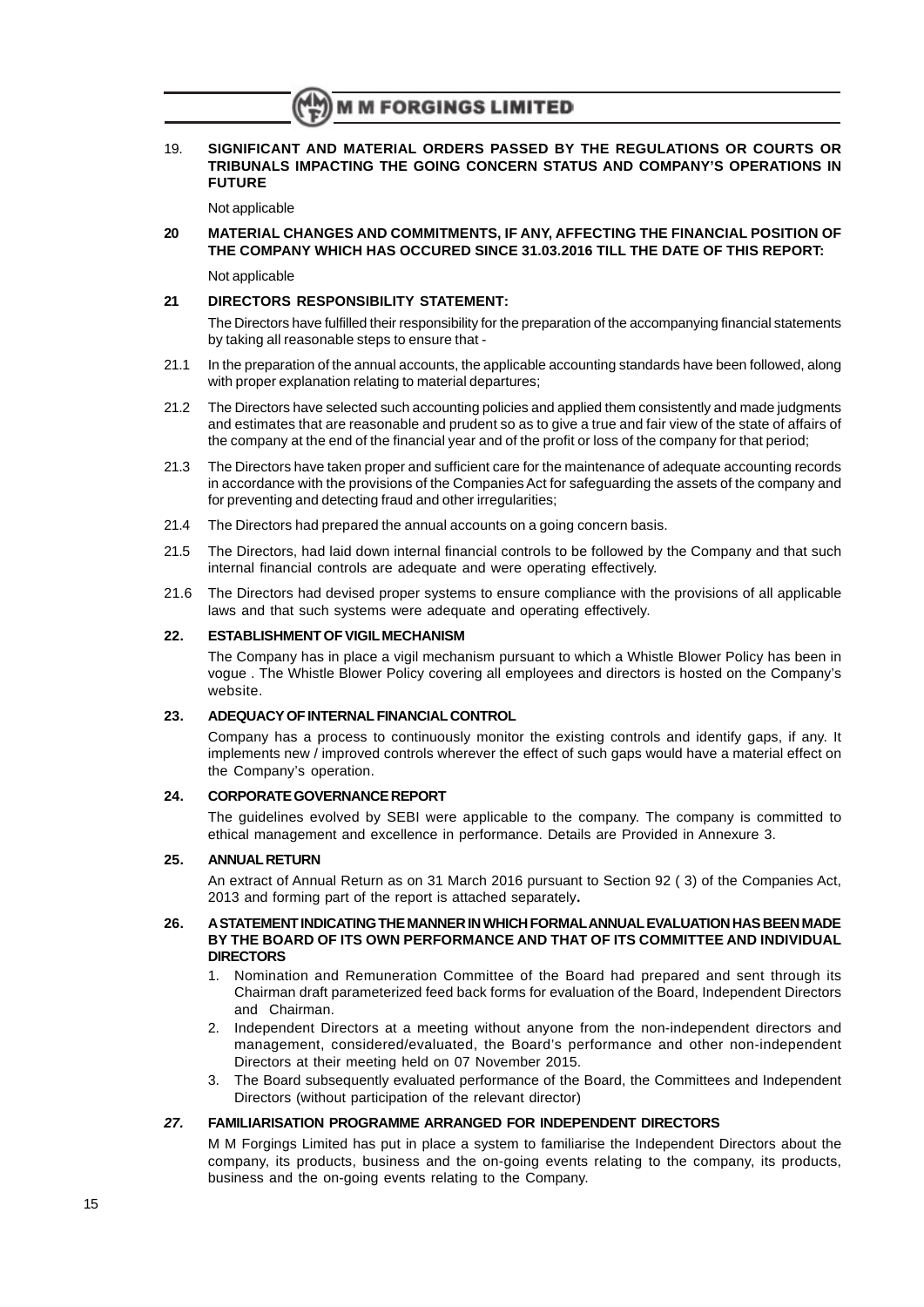- l Independent Directors of the Company are made aware of their role, responsibilities and liabilities at the time of their appointment / re-appointment , through a formal letter of appointment, which also stipulates various terms and conditions of their engagement.
- l They are also made aware of Company's Board and Board Committee framework, policies and procedures.
- As part of Board Discussions, presentations on business of the Company are made to the directors from time to time.
- Important announcements and press releases for various news related to the company are forwarded to the directors from the time – to time.
- Each member of the Board, including the independent directors, have been given complete access to any information relating to the Company.

#### **28. AUDITORS**:

The retiring auditors of the Company, G. Ramesh Kumar & Co., Chartered Accountants, Tiruchirapalli being eligible, offer themselves for reappointment.

#### **29. SECRETARIALAUDIT REPORT**

Pursuant to the requirements of the Companies Act, 2013, the Company has appointed V. Shankar, Practicing Company Secretaries ( C.P. No.12974 ) as the Secretarial Auditor for FY 2016 whose report of 09 May 2016 is attached separately to this report.

#### **30. COST AUDITOR**

Pursuant to the provisions contained in Rule 14 of the Companies (Audit and Auditors) Rules, 2014 Shri. S. Hariharan (C.P. No. 20864) has been appointed as Cost Auditor for the financial year 2016- 17.

#### **31. EXPLANATION TO AUDITOR'S REMARKS**

Not applicable

#### **32. DEPOSITS**

The Company does not have any deposits. Fresh deposits are not being accepted by the Company.

#### **33. ENERGY, TECHNOLOGY & FOREIGN EXCHANGE**:

Disclosures as per requirements of Section 217 (1) (e) of the Companies Act, 1956, read with the Companies (Disclosure of particulars in report of the Board of Directors) Rules, 1988 with respect to Energy Conservation, Technology Absorption, Research & Development and Foreign Exchange Earnings / Outgo are given in Annexure

#### **34. DECLARATION GIVEN BY INDEPENDENT DIRECTORS:**

All the Independent Directors have given the necessary declarations to the Company as required under sub section (6) of Section 149 of the Companies Act, 2013.

#### **35. PROHIBITION AND REDRESSAL OF SEXUAL HARRASSMENT OF WOMEN AT WORK PLACE**

During the year under review, pursuant to the new legislation, 'Prevention, Prohibition and Redressal of Sexual Harassment of Women at Workplace Act, 2013' introduced by the Government of India, which came into effect from 09 December 2013, the Company has framed a Policy on Prevention of Sexual Harassment at Workplace. There were no cases reported during the year under review under the said Policy.

#### **36. ACKNOWLEDGEMENT**:

Your Directors would like to express their gratitude for the cooperation and continued assistance received from **Citibank N.A., DBS bank, State Bank of India and State Bank of Travancore.**

Your Directors wish to record their appreciation for the exemplary services rendered by the employees of the company. The results achieved would not have been possible but for their outstanding effort.

Above all the Directors thank the shareholders for their continued confidence in the management.

For and On behalf of the Board

Place : Chennai **Vidyashankar Krishnan** Date : 09 May 2016 Chairman of this Meeting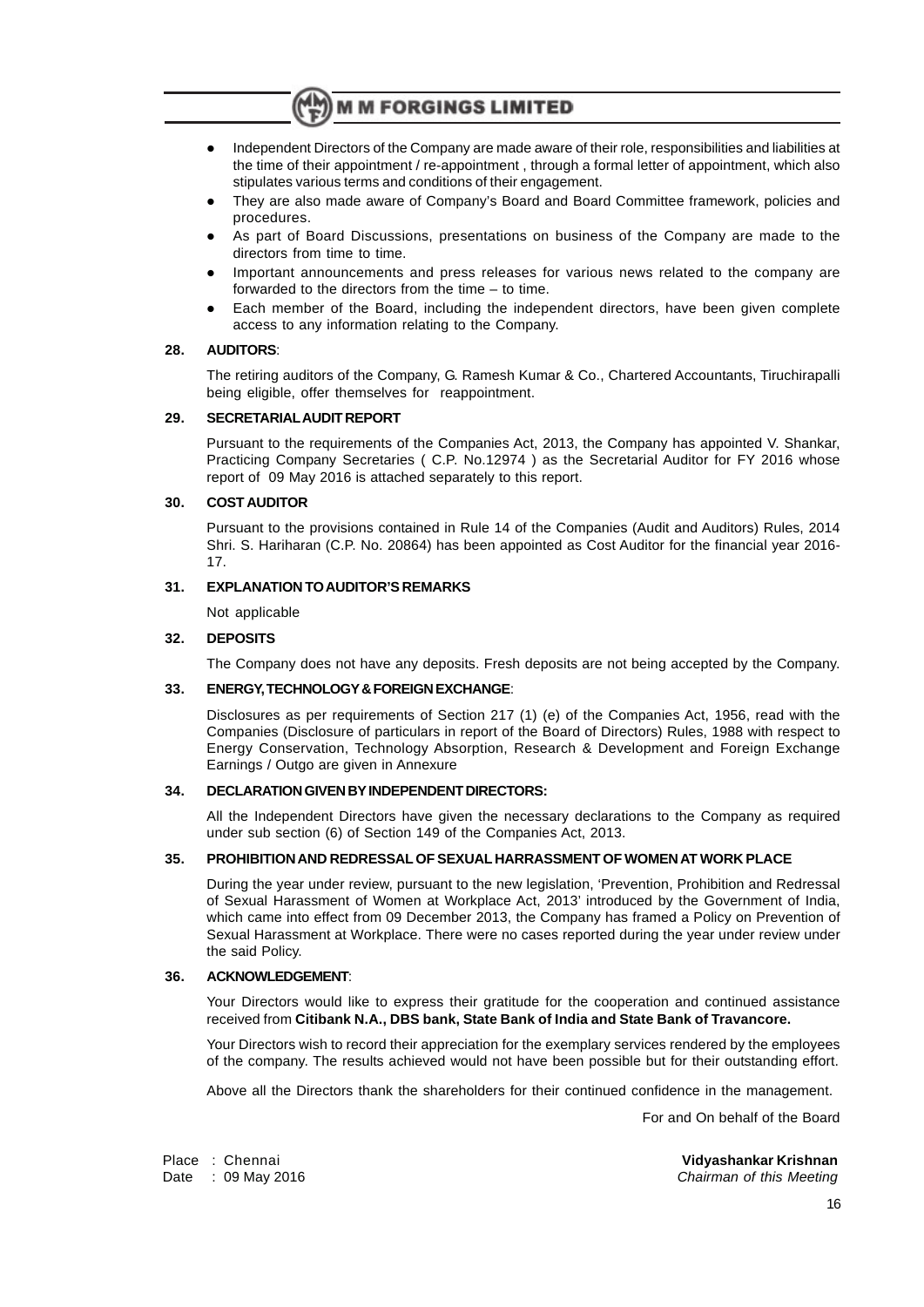# Annexure I – to the Directors' Report:

Information in accordance with the Companies (Disclosure of particulars in the report of the Board of Directors) Rules, 1988 and forming part of the report of the Directors for the year ended 31 March 2016.

#### **(A) CONSERVATION OF ENERGY**:

- 1. Energy conservation methods undertaken:
- 1.1 Conservation of energy is a continuous process. We have spent around  $\bar{\tau}$  50 lakhs to improve efficiency and saving on power consumption.
- 1.2 New buildings are set up with natural lighting and energy efficient LED lights. Energy efficient LED lights are also employed in existing buildings wherever replacements occur. We have spent around ₹ 5 lakhs for LED lights last year.
- 1.3 Consumption of Light Diesel Oil and Furnace Oil is closely monitored to conserve energy.
- 1.4 Extracting waste heat from forgings to reduce energy consumption in Heat Treatment.
- 2. Additional investment and proposals, if any, being implemented for the reduction in consumption of energy: Optimising energy consumption. Close monitoring of Power Consumption of Induction Billet Heaters to reduce power consumption.
- 3. Solar Power : The Company has generated 211 lakh units from its wind and solar farms equivalent to approximately 19500 tons of CO<sub>2</sub>.
- 4. Impact of measures at 1, 2 & 3 for reduction of energy consumption and consequent impact on the cost of production of goods: It is not possible to determine the figure.

#### **Form of disclosure of particulars with respect to conservation of energy power and fuel consumption**

|                |    |                    |                                                      |        | 2015-16      | 2014-15         |
|----------------|----|--------------------|------------------------------------------------------|--------|--------------|-----------------|
| $\mathbf{1}$   |    | <b>ELECTRICITY</b> |                                                      |        |              |                 |
|                | a. |                    | Purchased:                                           |        |              |                 |
|                | 1  |                    | <b>ELECTRICITY</b>                                   |        |              |                 |
|                |    | a.                 | Purchased:                                           |        |              |                 |
|                |    |                    | Units                                                |        | 5,20,58,575  | 5, 16, 89, 176  |
|                |    |                    | Total Amount. (₹)                                    |        | 41,25,67,812 | 39, 15, 49, 639 |
|                |    |                    | Rate / Unit (₹)                                      |        | 7.93         | 7.58            |
|                |    | b.                 | Own Generation:                                      |        |              |                 |
|                |    |                    | Units                                                |        | 6,66,476     | 2,08,319        |
|                |    |                    | Units per Itr.                                       |        | 2.79         | 2.74            |
|                |    |                    | Cost / Unit (₹)                                      |        | 17.17        | 46.28           |
| $\overline{2}$ |    | <b>FUEL OIL</b>    |                                                      |        |              |                 |
|                |    |                    | Quantity (in Itrs)                                   |        | 21,32,290    | 28,07,014       |
|                |    |                    | Total amount $(\overline{\tau})$                     |        | 6,16,96,721  | 9,93,54,138     |
|                |    |                    | Average Rate (₹/ltr.)                                |        | 28.93        | 35.39           |
| 3              |    |                    | CONSUMPTION PER UNIT OF PRODUCTION                   |        |              |                 |
|                | a. |                    | Electricity                                          | Units  | 1362         | 1358            |
|                | b. |                    | Fuel Oil                                             | Litres | 55           | 73              |
|                |    |                    | NisterNie etanglaughe aus arraileble fau aanomaniaau |        |              |                 |

Note:No standards are available for comparison.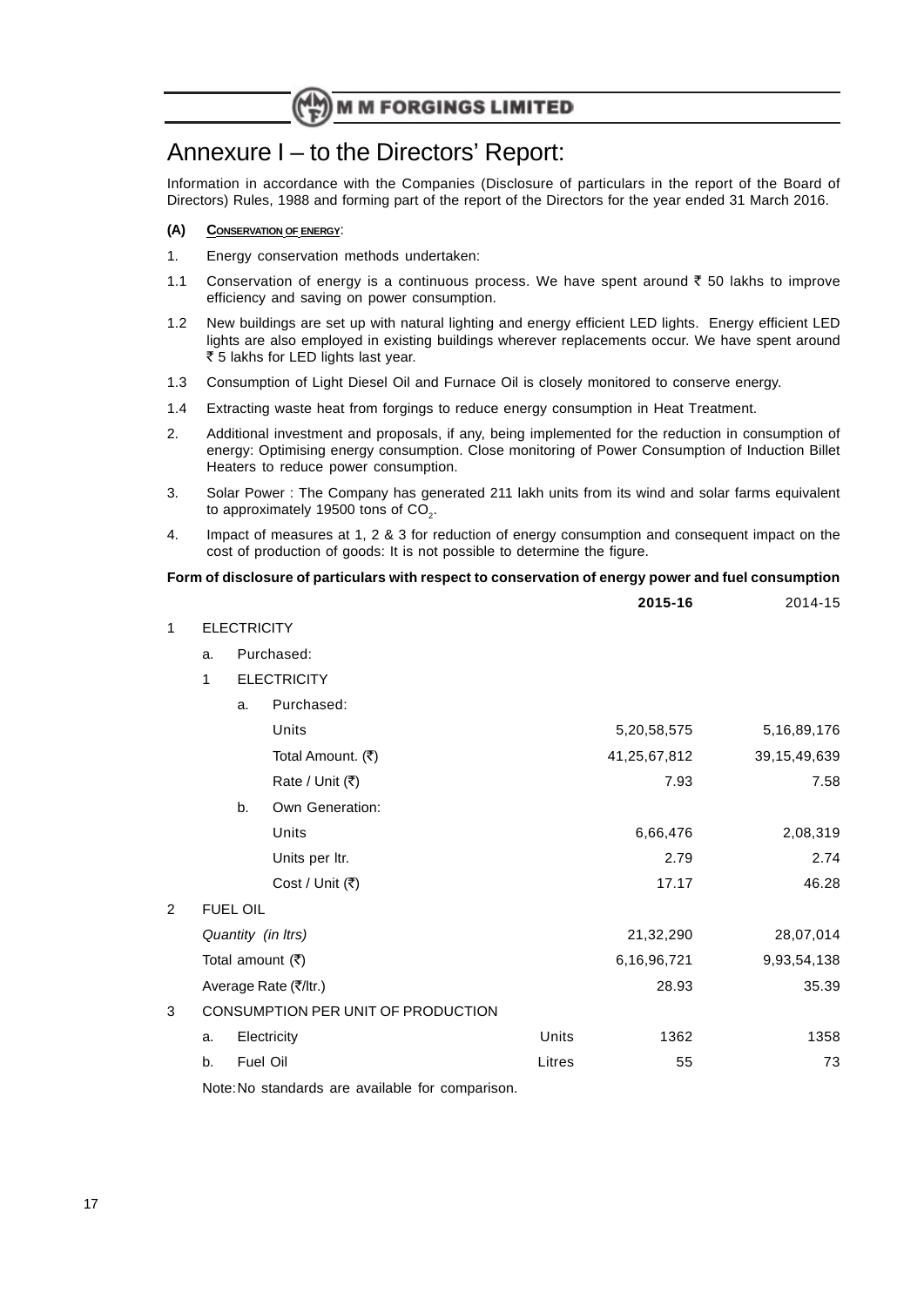#### **(B) Technology absorption**: **research and development (R &D)**

Specific areas in which R & D are carried out by the company:

- 1. R & D efforts in a manufacturing industry like ours, is an ongoing process. Continuous efforts have been taken in various areas of the manufacturing activity.
- 2. Benefits derived as a result of the above R & D: It has not been possible to determine the figure.
- 3. Future plan of action: Continuous efforts are being put in by way of Research & Development in all the areas of manufacturing to reduce the cost of major inputs such as steel, fuel, power, etc.
- 4. Expenditure on R & D: Not less than  $\bar{z}$  25 lakhs though indirectly.

#### **TECHNOLOGYABSORPTION, ADAPTATION AND INNOVATION**:

- 1. Efforts, in brief, made towards technology absorption, adaptation and innovation:
- 1.1. Continuous efforts are made on conservation of raw material by improving design and layout of dies.
- 1.2. The Company has upgraded its Quality Management Systems to TS 16949
- 2. Benefits derived as a result of the above efforts:
- 2.1. Reduction in raw material consumption.
- 2.2. With the accreditation to TS 16949 many new export customers are being developed.
- 2.3. Technology imported during the last 5 years: Nil

#### **(C) FOREIGN EXCHANGE EARNINGS AND OUTGO**

|   | Activities relating                                                                                             | Exports at $\bar{\tau}$ 33743.07 lakhs form a<br>significant part of the company's<br>turnover (₹ 35059.10 lakhs in 2014-15)                                                                                                                                              |
|---|-----------------------------------------------------------------------------------------------------------------|---------------------------------------------------------------------------------------------------------------------------------------------------------------------------------------------------------------------------------------------------------------------------|
| 2 | Initiatives taken to increase development of new<br>export markets for products and services and<br>export plan | a. Vigorous efforts are taken by<br>marketing department to locate new<br>multinational customers in addition<br>to the existing multinationals.<br>b. The Company has been<br>consistently retaining the TS 16949<br>certification for its Quality<br>Management system. |
| 3 | Total Foreign Exchange                                                                                          | a. Earned: : ₹ 3,24,84,20,924<br>(₹ 3,33,41,32,185 in 2014-15)                                                                                                                                                                                                            |
|   |                                                                                                                 | b. Used: ₹ 59,00,68,608<br>$(741,68,31,114$ in 2014-15)                                                                                                                                                                                                                   |

For and On behalf of the Board

Place : Chennai **Vidyashankar Krishnan** Date : 09 May 2016 **Chairman of this Meeting**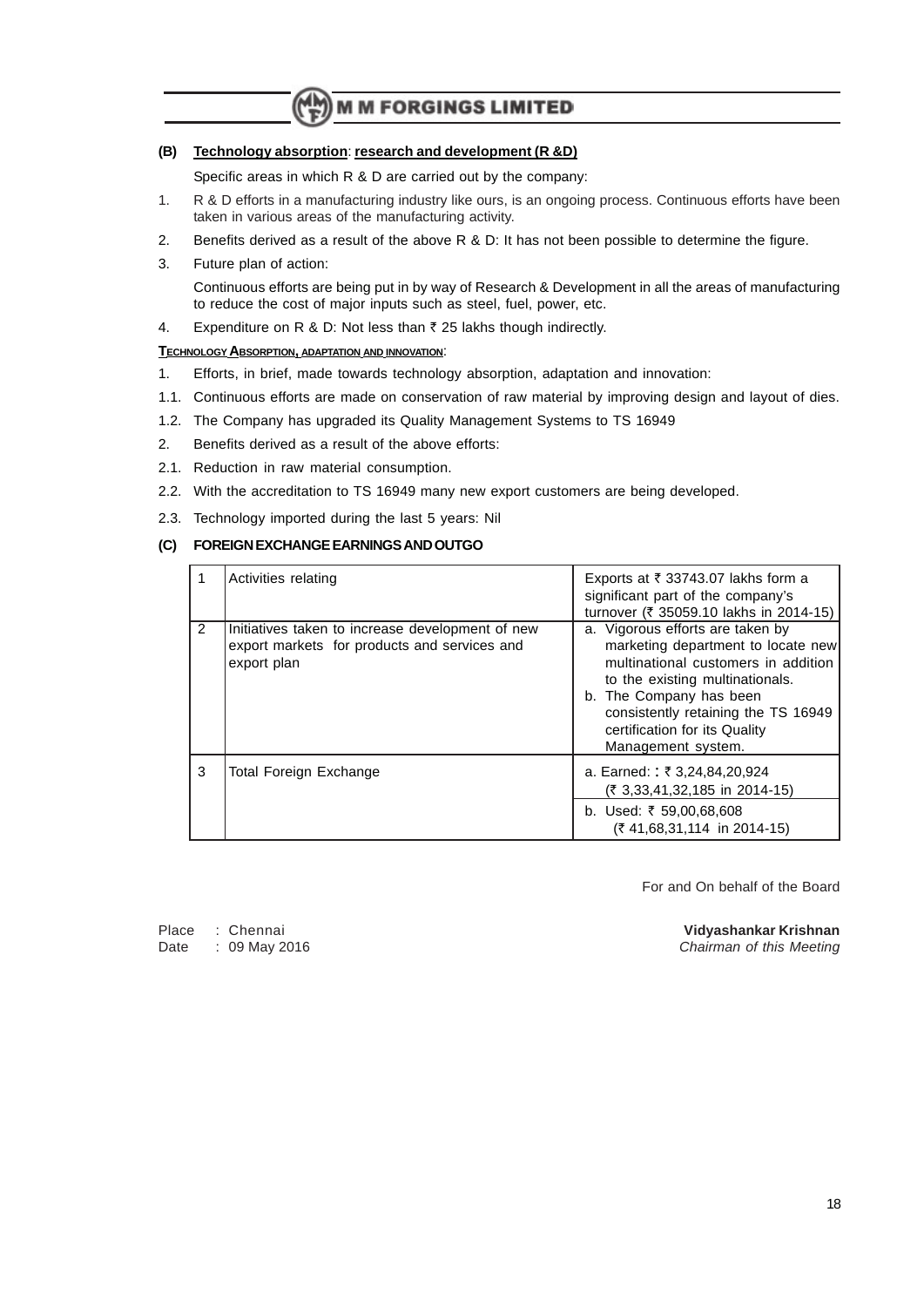$\binom{M}{F}$  M M FORGINGS LIMITED

## **ANNEXURE II FORMING PART OF THE REPORT OF THE DIRECTORS**

 (Information as per Section 217(2A) of the Companies Act, 1956 read with Companies (Particulars of Employees) Rules,1975 and forming part ofthe Report of the Directors for the year ended 31.03.2016

| <b>No</b> | SI. Name                                                                                                                            |                                           | Designation Remuneration<br>₹ | Qualification    | Experience<br>(years) | Date of<br>Joining | Age | Last<br>Employment | % of shares<br>held in the<br>Company |
|-----------|-------------------------------------------------------------------------------------------------------------------------------------|-------------------------------------------|-------------------------------|------------------|-----------------------|--------------------|-----|--------------------|---------------------------------------|
|           | a) Employed throughout the year and were in receipt of remuneration at a rate of not less than $\bar{\tau}$ 24,00,000 per annum     |                                           |                               |                  |                       |                    |     |                    |                                       |
|           | Shri Vidyashankar Krishnan<br>DIN: 00081441                                                                                         | Vice Chairman and<br>Managing<br>Director | 37544012                      | <b>B.E.,M.S.</b> | 26                    | 25.06.1990         | 50  | Nil                | 11.27%                                |
| 2         | Shri. K.Venkatramanan<br>DIN: 00823317                                                                                              | Jt. Managing<br>Director                  | 36413444                      | B.E.             | 24                    | 24.01.1992         | 46  | Nil                | 10.71%                                |
|           | b) Employed for a part of the year and were in receipt of remuneration at a rate of not less than $\overline{z}$ 5,00,000 per month |                                           |                               |                  |                       |                    |     |                    |                                       |
|           | None                                                                                                                                |                                           |                               |                  |                       |                    |     |                    |                                       |

- **Note:**
- 1. Remuneration as shown above includes salary,commission,employer's contribution to Providend Fund and value of perquisites together with otherallowances.

For and on behalf of the Board

Place: Chennai Date: 09.05.2016

**Vidyashankar Krishnan** e : 09.05.2016 Chairman of this Meeting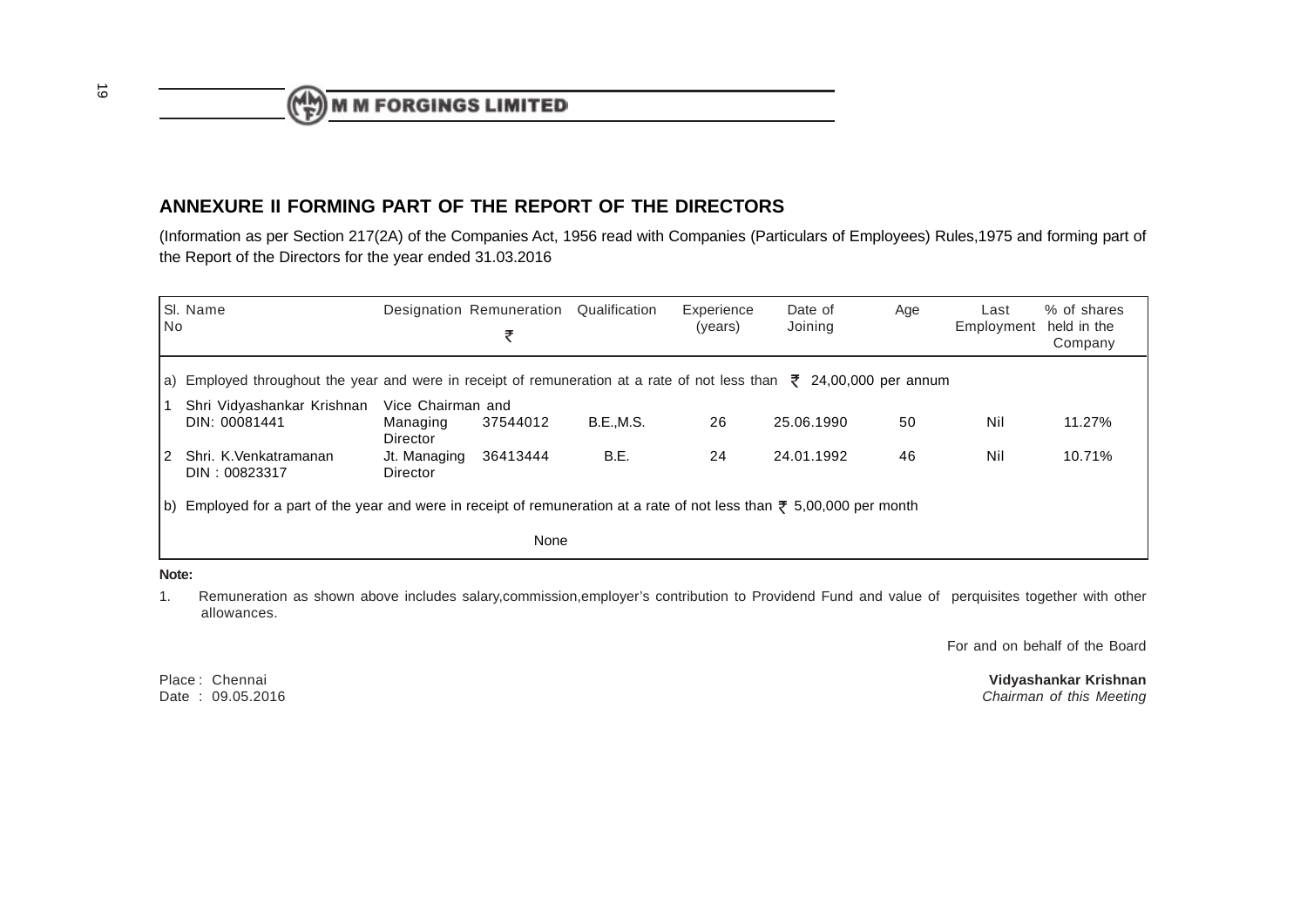# Annexure 3 - Report on Corporate Governance

#### **1. Company's Philosophy On Code of Governance:**

The Company is committed to good Corporate Governance, which to us means protection of shareholders' rights, enhancement of shareholder value and equitable treatment of all other stakeholders such as customers, suppliers and employees. The Company is committed to reporting financial information transparently, objectively and accurately. A judicious mix of empowerment based on trust and accountability forms the foundation of our management philosophy.

#### **2. Board of Directors:**

#### **2.1. Composition and category of Directors as of 31 March 2016 is as follows:**

| Category                             | <b>No. of Directors</b> | %      |
|--------------------------------------|-------------------------|--------|
| <b>Executive Directors</b>           |                         | 33.33  |
| Non-executive, Independent Directors | Δ                       | 66.67  |
| Total                                | b                       | 100.00 |

#### **2.2. Attendance of each Director at the Board meetings and the last AGM:**

| Name of the Director       | No. of Board<br><b>Meetings</b><br>(wherein he<br>was a director) | No. of Board<br><b>Meetings</b><br><b>Attended</b> | <b>Last AGM</b><br>attendance<br>(Yes/No) |
|----------------------------|-------------------------------------------------------------------|----------------------------------------------------|-------------------------------------------|
| Shri N. Sriniyasan         |                                                                   | 4                                                  | Yes                                       |
| Shri V. Vaidyanathan       |                                                                   | 4                                                  | Yes                                       |
| Shri Vidyashankar Krishnan |                                                                   | 4                                                  | Yes                                       |
| Shri K. Venkatramanan      |                                                                   | 2                                                  | Yes                                       |
| Shri. A. Gopalakrishnan    |                                                                   | 4                                                  | Yes                                       |
| Smt. Kavitha Vijay         |                                                                   | 3                                                  | Yes                                       |

#### **2.3. No. of Board Meetings held, dates on which held:**

No. of Board Meetings : Four

Date of Board Meeting held during the year- 18 May 2015, 04 August 2015, 07 November 2015 and 13 February 2016.

#### **2.4. Number of other Boards or Board Committees in which the Directors are members or Chairman: Refer Notes on Accounts.**

#### **2.5. Information placed before the Board of Directors, inter alia, include:**

The Board has complete access to any information within the company. The information regularly supplied to the Board of Directors includes:

- <sup>l</sup> Annual operating plans and budgets and any updates
- Capital Budgets any updates.
- Annual Accounts, Directors' Report etc.
- Quarterly Results of the Company
- Minutes of the meetings of Audit Committee and other Committees of the Board.
- The information on recruitment and promotion of Senior Officers to the level of Executive Director which is just below the Board level
- Fatal or serious accidents, dangerous occurrences etc.
- Operational highlights.
- Major investments.
- Award of large contracts
- Disclosure of interest by Directors about directorship and committee positions occupied by them in other companies.
- Quarterly Report on foreign exchange exposures.
- Any significant development in Human Resources / Industrial Relations
- <sup>l</sup> Non- Compliance of any regulatory, statutory or listing requirements and shareholders services such as non-payment of Dividend, delay in share transfer etc.
- Short term investments.
- Information relating to any legal disputes.
- Other materially important information.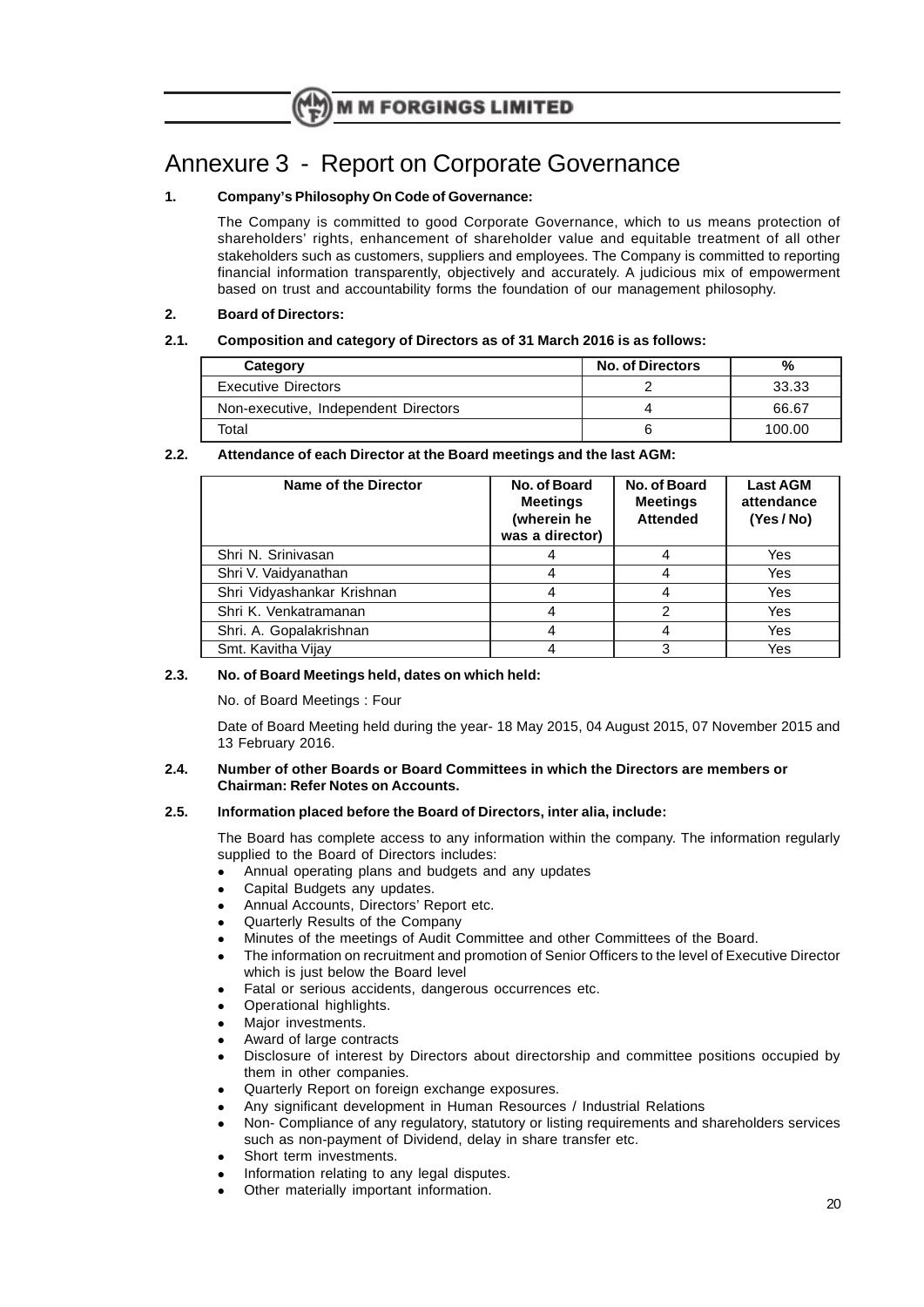

#### **2.6. Code of Conduct:**

The Board of Directors have laid out a Code of Conduct which is applicable to each member of the Board of Directors and Senior Management of the company. The Company has received confirmation from all the Directors and Senior Management of the Company regarding compliance with the said Code for the year ended March 31, 2016. A certificate from Shri Vidyashankar Krishnan, Vice Chairman and Managing Director to this effect is given below. The said Code is also posted on the website of the Company 'www.mmforgings.com'

#### **2.7. Prevention of Insider Trading:**

The Company has framed a code of Conduct for Prevention on trading based on SEBI (Insider Trading) Regulations 1992. This Code is applicable to all Board Members / Officers / Designated Employees. This Code ensures the prevention of dealing in shares by persons having access to unpublished price sensitive information.

#### **2.8. Disclosure of realtionships between Directors Interse:**

Shri. Vidyashakar Krishnan, Vice Chairman and Managing Director and Shri. K. Venkataramanan, Joint Managing Director are brothers.

#### **2.9. No. of shares held by Non-executive Directors**

- 2.9.1. Shri. V. Vaidyanathan 6000 shares
- 2.9.2. Shri. A. Gopalakrishnan 800 shares
- 2.10. Web link where details of finalisations programmes imparted to independent Directors is disclosed : www.mmforgings.com

#### **3. Audit Committee (AC)**:

- 3.1. Terms of reference: The terms of reference of the AC are in accordance with Regulations 18 of SEBI (LODR) and it includes the following:
- 3.1.1. Reviewing the Company's internal control system, audit procedures, compliance with statutory and regulatory requirements, financial reporting process and the disclosure of its financial information to ensure that the financial statements are true and correct.
- 3.1.2. It reviews half yearly and annual financial statements with the management before submission to the Board with special emphasis on accounting policies and practices and legal requirements concerning financial statements
- 3.1.3. Recommending to the Board, the appointment, remuneration and terms of appointment and removal of Statutory Auditors and fixing their fees.
- 3.1.4. Any other terms of reference as may be included from time to time in Clause 49 of the listing accordance with SEBI (LODR).

#### 3.2. Date of Meetings:

During the year under review, the Committee had 4 meetings held as follows: 18 May 2015, 04 August 2015, 07 November 2015 and 13 February 2016

3.3. Formation, Composition and attendance to the AC Meetings:

The AC of the Board was formed on 16 June 2001. The Committee was reconstituted as follows as on 01 April 2015:

| <b>Name</b>                   | <b>No. of AC Meetings</b> | No. of AC Meetings attended |
|-------------------------------|---------------------------|-----------------------------|
| Shri N. Srinivasan (Chairman) |                           |                             |
| Shri V. Vaidyanathan          |                           |                             |
| Shri A. Gopalakrishnan        |                           |                             |
| Shri. Vidyashankar Krishnan   |                           |                             |
| Smt. Kavitha Vijay            |                           |                             |

3.4 Four members are Non- Executive Independent Directors.

3.5 Statutory Auditors, Internal Auditor and the Chief Financial Officer were present in the meetings.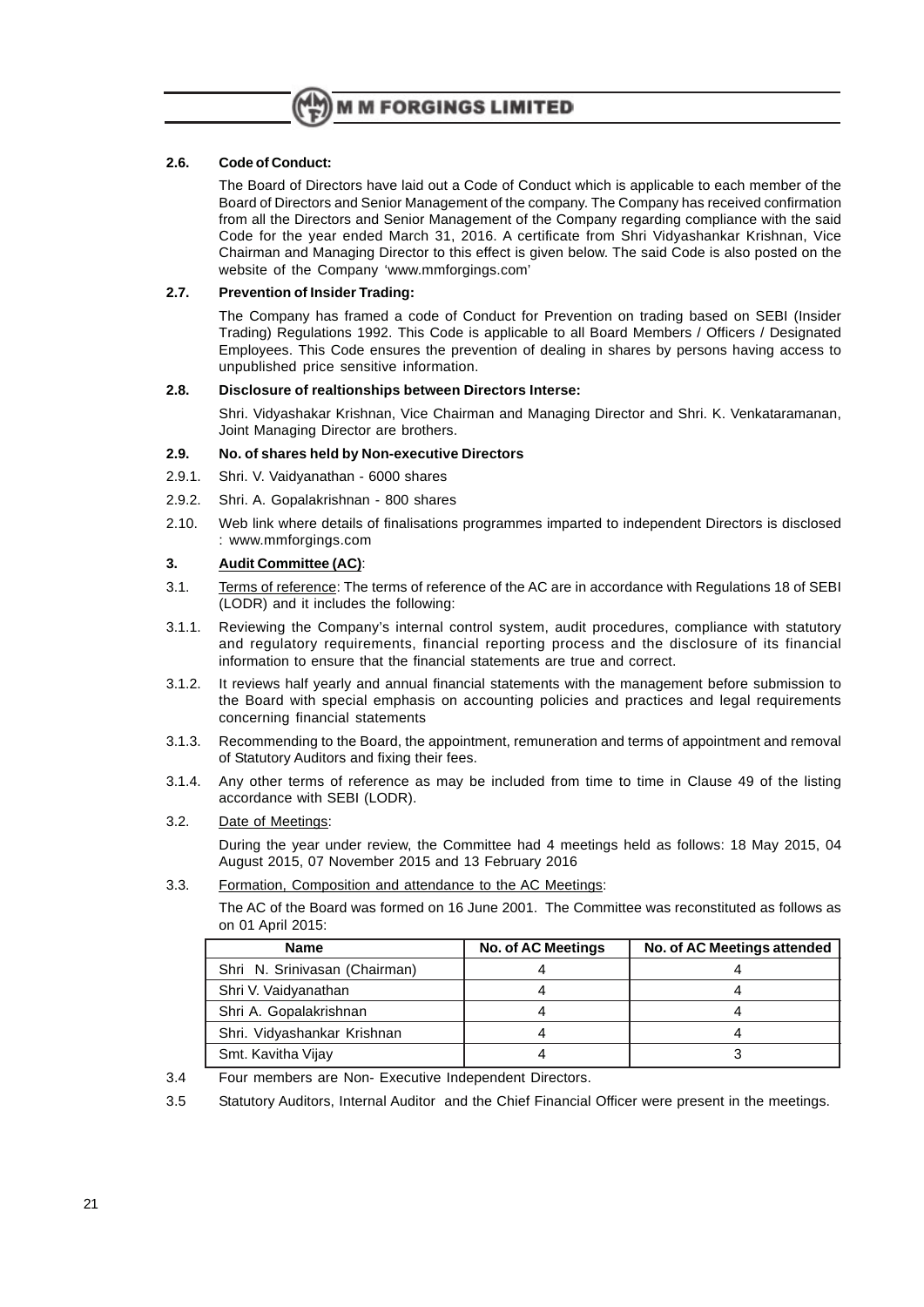### **4. Stakeholders Relationship Committee** :

4.1. Formation and no. of meetings held:

The Stakeholders Relationship Committee of the Board was formed on 16 June 2001and was reconstituted on 01 April 2015, to redress the grievances of the Investors / Shareholders.

During the year under review, the Committee had 4 meetings held as follows:

18 May 2015, 04 August 2015, 07 November 2015 and 13 February 2016

4.1.1. Composition:

Non – Executive Chairman – Shri V. Vaidyanathan

Other members: Shri Vidyashankar Krishnan, Shri K. Venkatramanan, Shri.A.Gopalakrishnan and Smt. Kavitha Vijay.

#### 4.1.2. Attendance:

| Name                       | No. of IGC Meetings | No. of IGC Meetings attended |
|----------------------------|---------------------|------------------------------|
| Shri V. Vaidyanathan       |                     |                              |
| Shri Vidyashankar Krishnan |                     |                              |
| Shri K. Venkatramanan      |                     |                              |
| Shri. A. Gopalakrishnan    |                     |                              |
| Smt. Kavitha Vijay         |                     |                              |

- 4.2. Name and Designation of the Compliance Officer: Smt. J. Sumathi, Company Secretary.
- 4.3. No of Shareholder complaints received during the year: 0
- 4.4. No. not solved to the satisfaction of shareholders : 0
- 4.5. No. of Pending Complaints : 0
- 4.6. No. of pending share transfers: There are no share transfers pending with the company.
- 4.7. For Redressal of Investor complaints, complaints can be mailed to sumathi@mmforgings.com

#### **5. Share Transfer Committee**:

The Share Transfer Committee was formed on June 16, 2001. It considers transfer / transmission of shares issued by the Company, issue of duplicate certificates and certificates after split/ consolidation / renewal. During the year the Committee met 16 times.

#### **6. Corporate Social Responsibility Committee:**

- 6.1 Terms of reference: The CSR Committee, aims to ensure that corporate social responsibility with a positive impact on people and communities.
- 6.2 Date of Meetings: (Total no. of meetings 4) 18 May 2015, 04 August 2015, 07 November 2015 and 13 February 2016.
- 6.3 Attendance:

| Name                                     | No. of CSR meetings | No. of CSR meetings attended |
|------------------------------------------|---------------------|------------------------------|
| Shri Vidyashankar Krishnan<br>(Chairman) |                     |                              |
| Shri V. Vaidyanathan                     |                     |                              |
| Shri. K. Venkatramanan                   |                     |                              |
| Shri. A. Gopalakrishnan                  |                     |                              |

#### 6.4 **Annual report on CSR**

- 6.4.1 A brief outline of the company's CSR Policy, including overview of projects or programs proposed to be undertaken and a reference to the webs-link to the CSR policy and projects or programs.
- 6.4.2 Composition of the Committee Shri. Vidyashankar Krishnan ( Chairman), Shri V. Vaidyanathan, Shri K. Venkatramanan, and Shri. A. Gopalakrishnan.
- 6.4.3 Average net profits of the Company for last three financial years :  $\bar{z}$  45.19 Crores.
- 6.4.4 Prescribed CSR expenditure (2% of the amount as in item no. 3 above) :  $\bar{\tau}$  90.38 lakhs.
- 6.4.5 Details of CSR spent during the financial year :
- 6.4.5.1 Total amount spent for the financial year:  $\bar{\tau}$  99.56 lakhs
- 6.4.5.2 Amount unspent if any : Nil Excess spent : 9.18 lakhs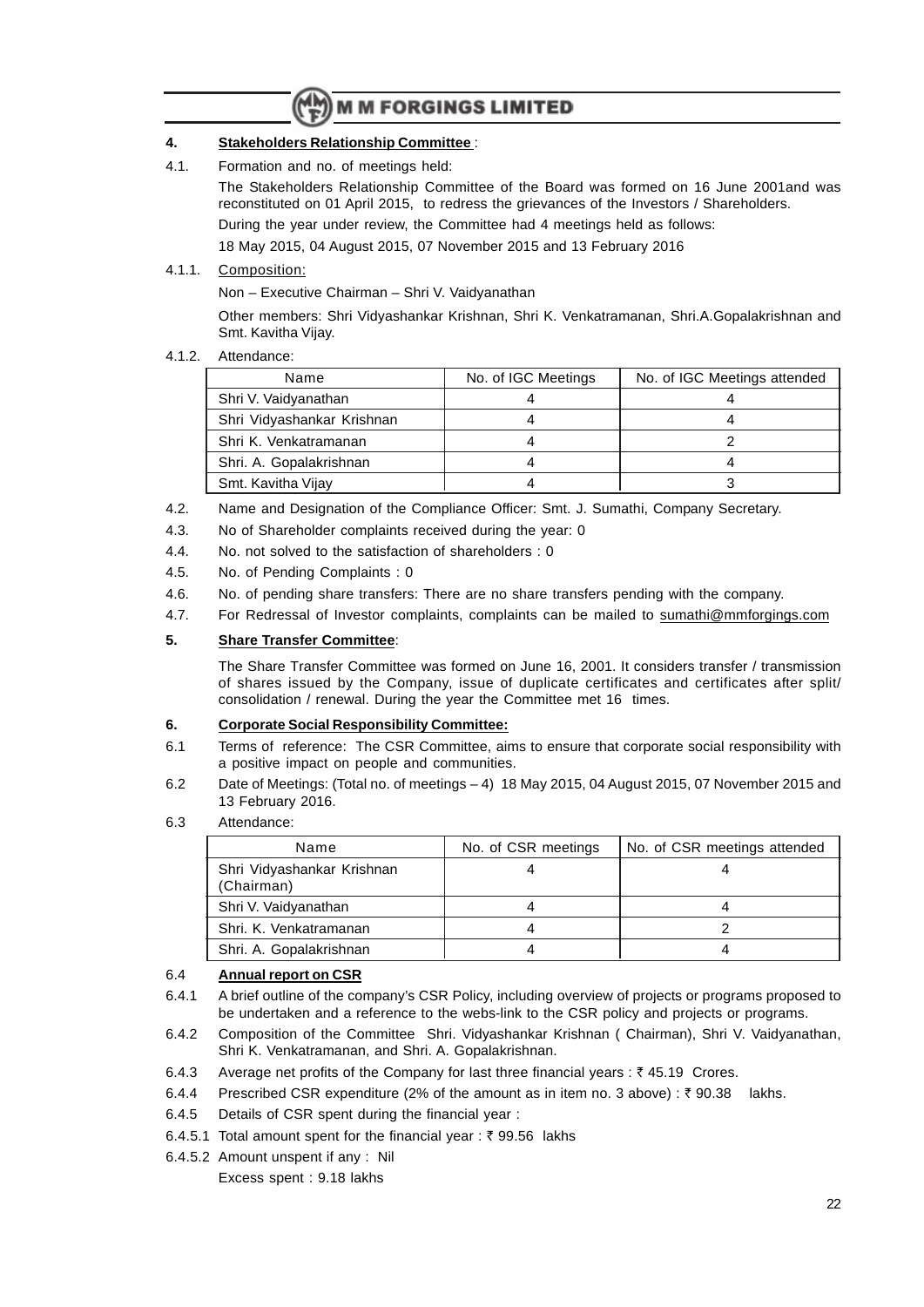|                |                                             |                                                 |                                                                             |                                                       | 6.4.5.3 Manner in which the amount spent during the financial year is detailed below : $\bar{\tau}$ in lakhs |                                                   |                                                               |
|----------------|---------------------------------------------|-------------------------------------------------|-----------------------------------------------------------------------------|-------------------------------------------------------|--------------------------------------------------------------------------------------------------------------|---------------------------------------------------|---------------------------------------------------------------|
| #              | CSR projects<br>or activities<br>identified | Sector in<br>which the<br>Project is<br>covered | Projects or<br>programs<br>1) Local area<br>or other<br>(2) Specify the $ $ | Amount<br>outlay<br>(budget)<br>project or<br>program | Amount spent on   Cumulative<br>the projects /<br>programs Sub-<br>heads: (I) Direct<br>on projects or       | expenditure<br>upto to the<br>reporting<br>period | Amount spent :<br>Direct or through<br>implementing<br>agency |
|                |                                             |                                                 | State, the<br>district where<br>projects or<br>programs was<br>undertaken   | wise                                                  | programs (2)<br>Overheads                                                                                    | (₹ in Lakhs)                                      |                                                               |
| 1              | Eradicating<br>Hunger and<br>Poverty        | Livelihood                                      | KarnatakaTamil<br>Nadu<br>Uttaranchal                                       | 19.00                                                 | 18.92                                                                                                        | 18.92                                             | <b>Direct</b>                                                 |
| $\overline{2}$ | Education                                   | Education                                       | Maharashtra<br><b>Tamil Nadu</b>                                            | 23.50                                                 | 23.25                                                                                                        | 23.25                                             | <b>Direct</b>                                                 |
| 3              | Combating<br><b>Diseases</b>                | Health                                          | DelhiKarnataka<br>Tamil Nadu                                                | 16.00                                                 | 15.85                                                                                                        | 15.85                                             | <b>Direct</b>                                                 |
| 4              | Social<br><b>Business</b><br>Projects       | Social<br><b>Business</b>                       | Tamil Nadu                                                                  | 31.38                                                 | 40.54                                                                                                        | 40.54                                             | <b>Direct</b>                                                 |
| 5              | Gender<br>Equality &<br>Empower<br>Women    | Empower-<br>ment of<br>Women                    |                                                                             | 1.00                                                  | 1.00                                                                                                         | 1.00                                              | Direct                                                        |
|                | <b>TOTAL</b>                                |                                                 |                                                                             | 90.38                                                 | 99.56                                                                                                        | 99.56                                             | Direct                                                        |

- 6.1.1 In case the company has failed to spend the two per cent of the average net profit of the last three financial years or any part thereof, the company shall provide the reasons for not spending the amount in its Board report : NOT APPLICABLE
- 6.1.2 A responsibility statement of the CSR Committee that the implementation and monitoring of CSR Policy, is in compliance with CSR objectives and Policy of the company.

| Vidyashankar Krishnan  | V.Vaidyanathan |
|------------------------|----------------|
| Chairman CSR Committee | Director       |

#### **7. Nomination and Remuneration Committee**:

#### 7.1 Board's Policy:

- 7.1.1 Nomination and Remuneration Policy has been framed by the Board of Directors
- 7.1.2 The present Human Resource Policy of the Company considers human resources as its invaluable assets and has its objective the payment of remuneration to all its employees, including Directors and Key Managerial Personnel, appropriate to employees' role and responsibilities and the Company's goals based on the performance of each of its employees in the Company.
- 7.2 Composition of the Committee: Shri N. Srinivasan (Chairman), Shri V. Vaidyanathan, Shri. Vidyashankar Krishnan, Shri K. Venkatramanan, Shri A. Gopalakrishnan and Smt. Kavitha Vijay.
- 7.3 Date of Meetings: (Total no. of meetings 4) 18 May 2015, 04 August 2015, 07 November 2015 and 13 February 2016.

#### 7.4 Attendance:

| Name of the Director       | No. of Nom. And Remn.<br>Committee Meetings held | No. of Nom. And Remn.<br><b>Committee Meetings</b><br>attended |
|----------------------------|--------------------------------------------------|----------------------------------------------------------------|
| Shri N. Srinivasan         |                                                  |                                                                |
| Shri V. Vaidyanathan       |                                                  |                                                                |
| Shri Vidyashankar Krishnan |                                                  |                                                                |
| Shri, K. Venkatramanan     |                                                  |                                                                |
| Shri. A. Gopalakrishnan    |                                                  |                                                                |
| Smt. Kavitha Vijay         |                                                  |                                                                |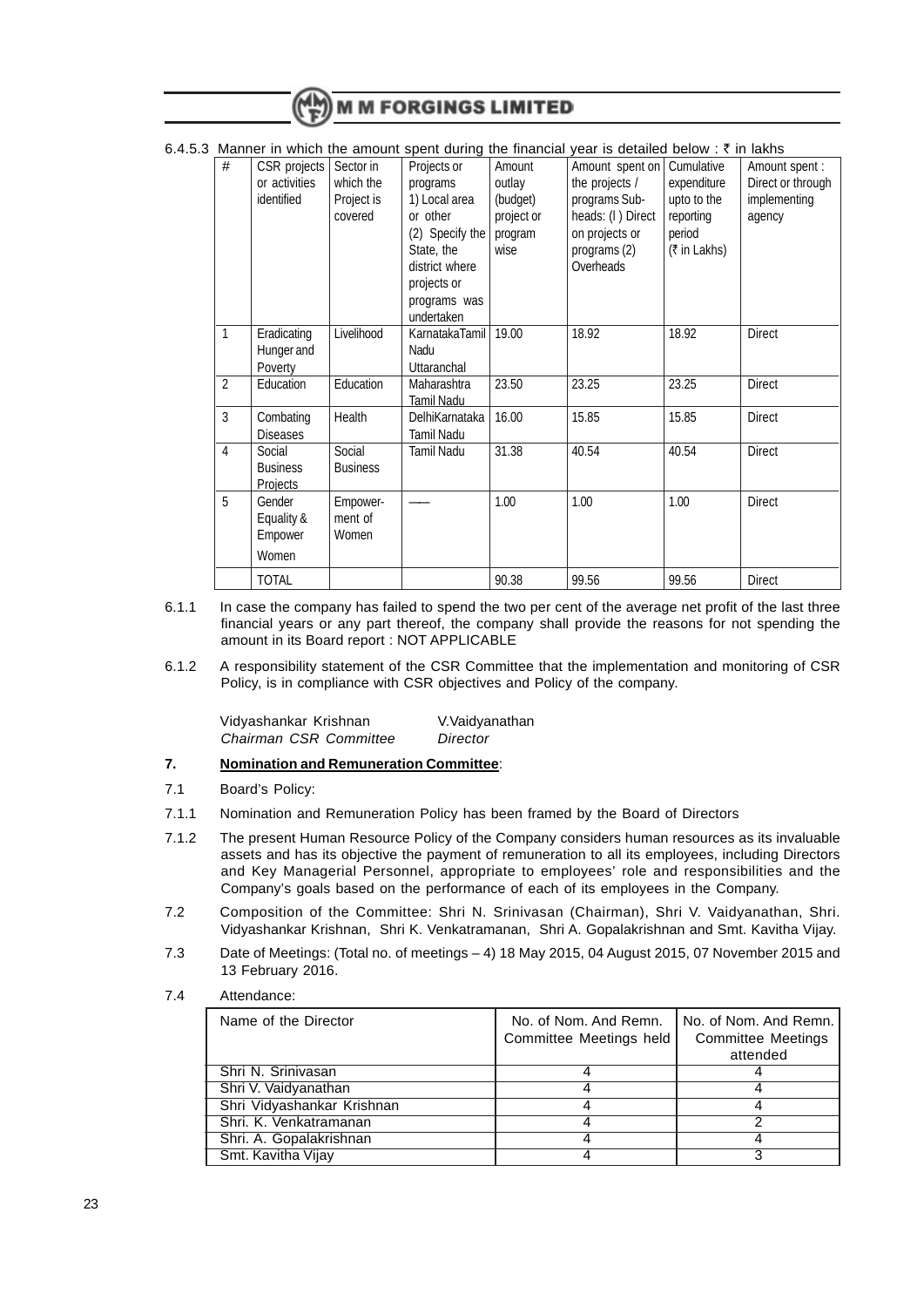#### **7.5 Performance evaluation criteria for Independent Directors:**

In respect of each of the evaluations factors, various aspects have been provided to assist with the evaluations process in respect of performance of Board itself, and of its Committees and individual directors as, such evaluation factors may vary in accordance with their respective functions and duties.

Evaluation of Independent Directors shall be carried on by the entire Board in the same way as it is done for the Executive Directors of the Company except the Director getting evaluated.

Matters taken into consideration for performance evaluation.

- Attendance and participation in meetings
- Raising concerns to the Board
- Safeguard of confidential information
- Unbiased opinion for issues raised in the meetings.
- New ideas and suggestions made for the company
- Any other matter.

#### **8 Whistle Blower Protection Committee:**

- 8.1 Whistle Blower Policy: A Whistle Blower Policy has been framed by the Board of Directors for employees to report to the Management –
	- <sup>l</sup> Instances of unethical behaviour, actual or suspected, fraud or violation of the Company's Code or Ethics
	- In case of any event of misconduct, act of misdemeanor or act not in Company's interest, which could affect the business or reputation of the Company.
- 8.2 Composition of the Committee: Shri Vidyashankar Krishnan (Chairman), Shri K. Venkatramanan, Shri. N. Ramnath**,** Shri. M.N. Rajesekaran
- 8.3 Date of Meetings: : (Total no. of meetings 4) 18 May 2015, 04 August 2015, 07 November 2015 and 13 February 2016
- 8.4 The Committee has not received any whistle Blower during the year 2015-16. No personnel has been denied access to Audit Committee.

#### **9 Directors' Remuneration:**

9.1 Remuneration of Vice Chairman and Managing Director and Joint Managing Director

|                       | Mr. Vidyashankar Krishnan |             | Mr. K. Venkatramanan |             |
|-----------------------|---------------------------|-------------|----------------------|-------------|
|                       | 2016                      | 2015        | 2016                 | 2015        |
| Salary and allowances | 2,00,35,875               | 1,74,22,500 | 1,90,44,000          | 1,65,60,000 |
| Perquisites:          |                           |             |                      |             |
| <b>Provident Fund</b> | 15,60,156                 | 13,56,560   | 15,60,156            | 13,56,560   |
| Superannuation        | 17,85,400                 | 15,52,500   | 17,85,400            | 15,52,500   |
| Gratuity Insurance    | 4,88,003                  | 4,03,800    | 4,88,003             | 4,03,800    |
| <b>Others</b>         | 2,74,578                  | 2,73,615    | 1,35,885             | 1,11,740    |
| Commission on Profits | 1,34,00,000               | 1,58,80,000 | 1,34,00,000          | 1,58,80,000 |
| Total                 | 3,75,44,012               | 3,68,88,975 | 3,64,13,444          | 3,58,64,600 |

9.2 Remuneration of non – executive directors:

|                       |         | Commission<br>in<br>₹ | Sitting Fees in ₹ | in $\bar{z}$<br>Total |
|-----------------------|---------|-----------------------|-------------------|-----------------------|
| Mr. N. Srinivasan     | 2014-15 | 7,50,000              | 53,500            | 8,03,500              |
|                       | 2015-16 | 7,50,000              | 60,000            | 8,10,000              |
| Mr. V. Vaidyanathan   | 2014-15 | 4,00,000              | 69,500            | 4,69,500              |
|                       | 2015-16 | 4,00,000              | 80,000            | 4,80,000              |
| Mr. A. Gopalakrishnan | 2014-15 | 3,00,000              | 69,500            | 3,69,500              |
|                       | 2015-16 | 3,00,000              | 80,000            | 3,80,000              |
| Mrs. Kavitha Vijay    | 2014-15 |                       |                   |                       |
|                       | 2015-16 | 3,00,000              | 52,500            | 3,52,500              |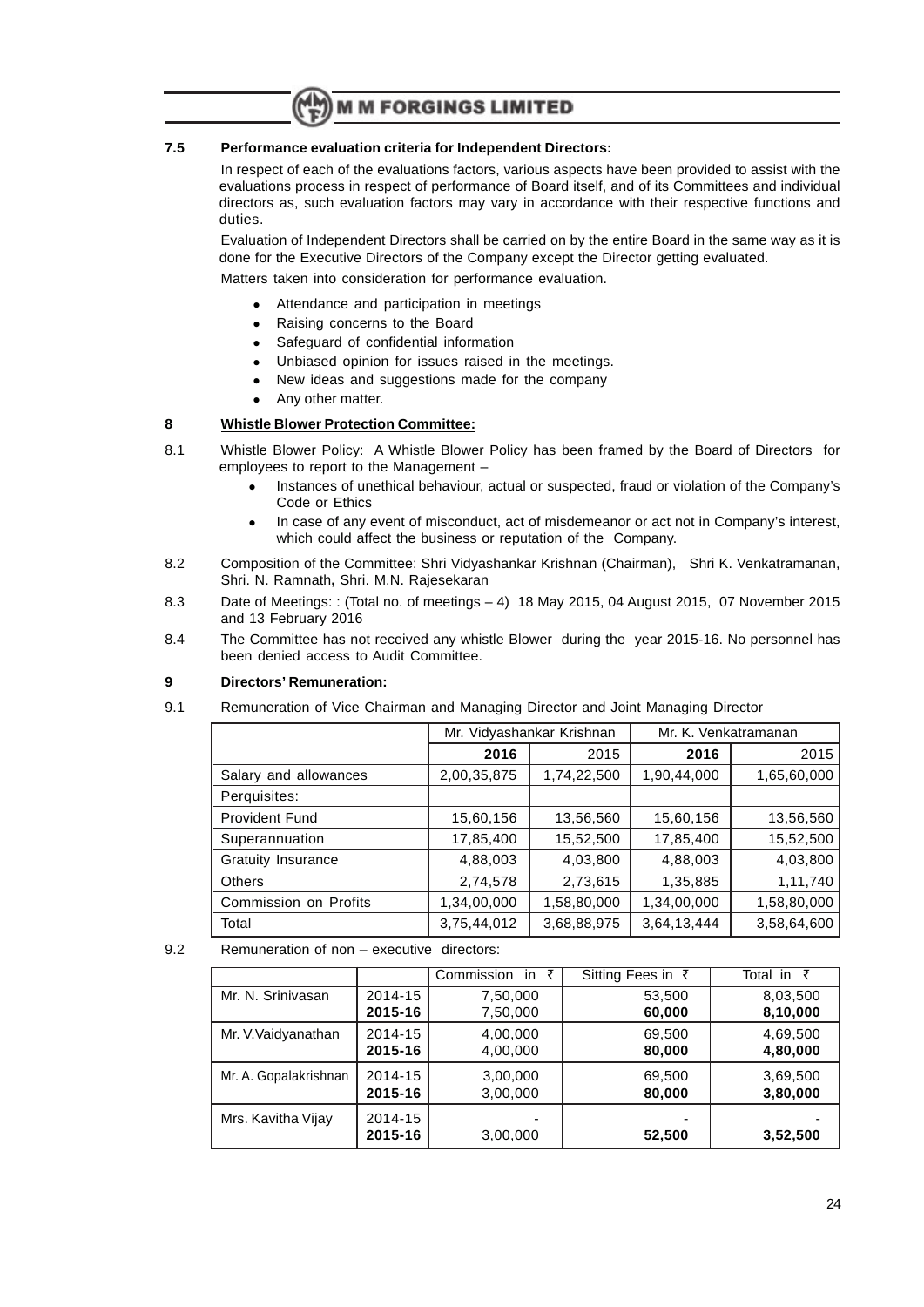No other benefits by way of remuneration or otherwise is received by Non Executive Directors other than above

#### **9.3. All Pecuniary relationship of Non Executive Directors Nil**

#### **9.4. Criteria of making payments to Non Executive Directors:**

- Their contribution made to the Company
- Taking into consideration their performance evaluation made by the Board.

#### **10. General Meetings:**

#### 10.1 Location and time, where last three AGMs held:

| Financial year | Date           | Time      | Location                   |
|----------------|----------------|-----------|----------------------------|
| 2012-13        | 29 August 2013 | 12 Noon   | Narada Gana Sabha, Chennai |
| 2013-14        | 27 August 2014 | 11.45 A.M | Narada Gana Sabha, Chennai |
| 2014-15        | 26 August 2016 | 11.45 A.M | Narada Gana Sabha, Chennai |

- 10.2 Special Resolutions passed in the previous 3 AGMs:
- 10.2.1 Resolution passed by way of Postal Ballot in 2014
- 10.2.1.1 Sell, Lease, Mortgage / Charge the properties of the Company situated at Singampunari and Viralimalai
- 10.2.1.2 To increase the Borrowing limits upto  $\bar{\tau}$  500 Crores.

#### **11. Disclosures:**

- 11.1 There were no Related Party Transactions as per Section 188 of the Companies Act 2013 except as provided in the Notes of accounts.
- 11.2 Directors and Key Managerial Personnel are considered to be interested to the extent of their shareholding in the Company and following is the status of their shareholding as on 31 March 2016

| <b>Name</b>                | Category                       | No. of shares | % to total |
|----------------------------|--------------------------------|---------------|------------|
| Shri. V. Vaidyanathan      | Non-Executive Director         | 6000          | 0.05       |
| Shri A.Gopalakrishnan      | Non-Executive Director         | 800           | 0.01       |
| Shri Vidyashankar Krishnan | <b>Executive Director</b>      | 1360120       | 11.27      |
| Shri K. Venkatramanan      | <b>Executive Director</b>      | 1292480       | 10.71      |
| Smt J. Sumathi             | <b>Company Secretary</b>       | 200           | 0.0        |
| Shri. R Venkatakrishnan    | <b>Chief Financial Officer</b> | 1200          | 0.01       |

11.3 Compliances by the Company:

The Company has complied with the requirements of the Stock Exchanges, SEBI and other statutory authorities on all matters relating to capital markets during the last years. No penalties or strictures have been imposed on the Company by the Stock Exchange, SEBI or other statutory authorities relating to the above.

- 11.4 The company has complied with all the mandatory requirements under the Code of Corporate Governance.
- 11.5 Disclosures regarding appointment or reappointment of Director:

This year Shri, Vidyashankar Krishnan, Vice Chairman and Managing Director of the Company, shall retire and being eligible, offer himself for reappointment.

Given below are the brief resume of the Director

Mr. Vidyashankar Krishnan is a Post Graduate in Engineering from IIT, Chennai with 24 years of experience in the Company, serving on the Board since April 1997. In February 1999 he became the Managing Director. His accomplishments include major expansion at Viralimalai Plant, setting up of new Plant near Chennai, setting up of Wind farm, Solar Power and also Company's foray into machined components. The Company has posted considerable growth under his stewardship. With effect from 24th October 2012, he was appointed as Vice Chairman and was designated as Vice Chairman and Managing Director.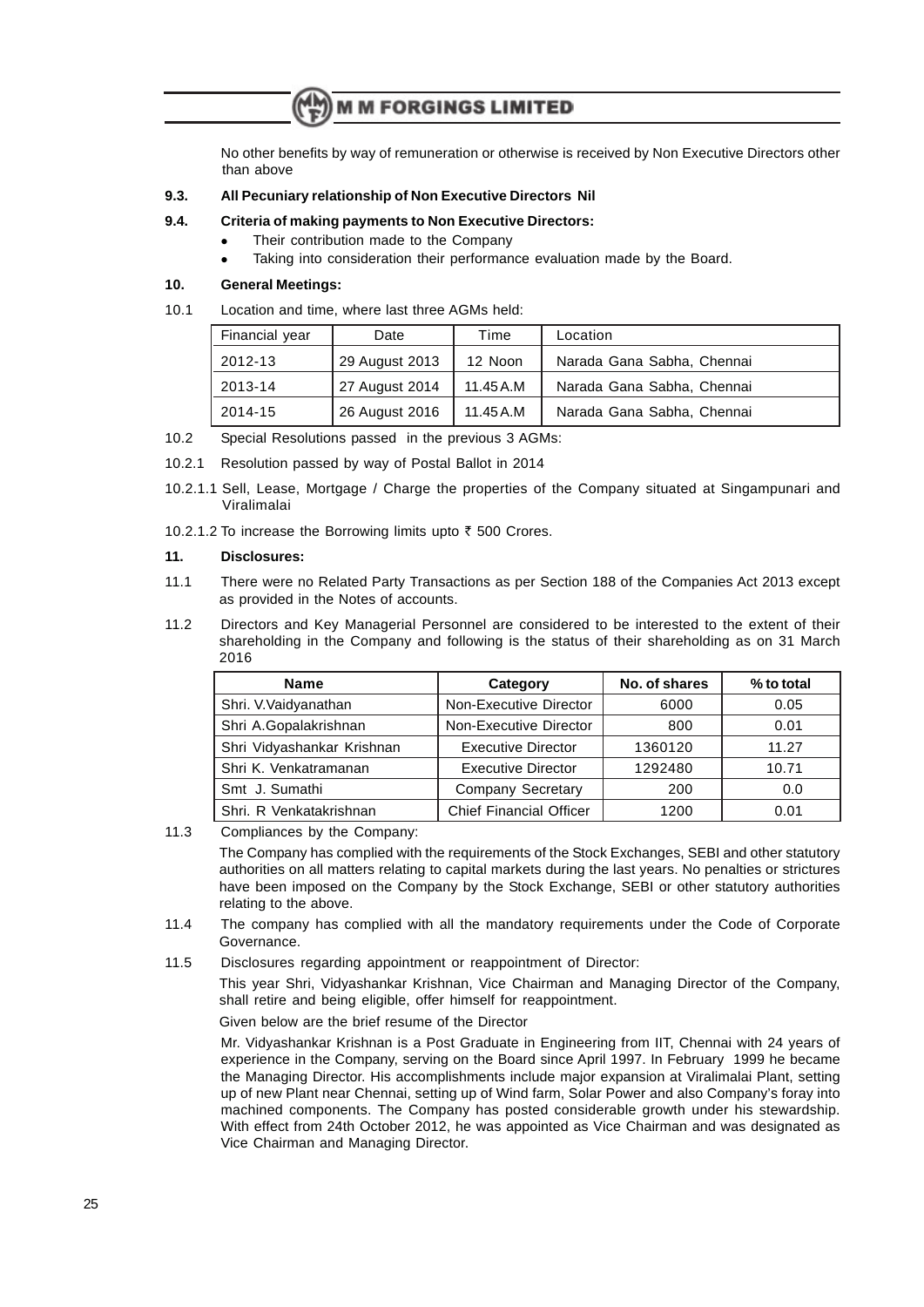#### **12. Means of Communication**

- 12.1 The quarterly, half yearly and annual results of the Company's performance are published in financial dailies viz., Business line and Makkal Kural
- 12.2 The financial results and the shareholding pattern for every quarter are uploaded in the website framed in this regard by the Bombay Stock Exchange Ltd and National Stock exchange Ltd. in the prescribed form, which would enable them to place it on their website www.bseindia.com and www.nseindia.com
- 12.3 The financial results, official news releases and presentation made to Institutional Investors are displayed on the website of the Company, www.mmforgings.com.

#### **13. General Shareholders Information**

13.1 Date, time and venue of the Annual General Meeting

Annual General Meeting is proposed to be held on The Music Academy, (Mini Hall) Old No. 306 New No. 168, T.T.K. Road, Royapettah, Chennai- 600 014 on Tuesday, 06 September 2016 at 12.00 Noon

- 13.2 Financial year :01 April 2015 to 31 March 2016
- 13.3 Date of Book Closure : 31 August 2016 to 06 September 2016
- 13.4 Record date : 29 May 2015, 20 November 2015 and 22 March 2016
- 13.5 Dividend payment date : 8 June 2015, 26 November 2015 and 28 March 2016
- 13.6 Listing on Stock Exchanges :

The shares of the Company are listed at:

13.6.1 Bombay Stock Exchange Limited

Rotunda Building, P.J.Towers, First Floor, New Trading Wing, Dalal Street, Mumbai –400 001. Annual Listing fees has been paid as on date

13.6.2 National Stock Exchange of India Ltd

'Exchange Plaza', Bandra – Kurla Complex, Bandra ( E), Mumbai – 400 051

Annual Listing Fees has been paid as on date.

13.7 Stock Exchange Security Code :

Physical :

Bombay Stock Exchange Scrip Code:522241 Name of the Scrip : MMFORG

National Stock Exchange Scrip Code: MMFL Name of the Scrip : MMFL – EQ

- 13.7.1 The ISIN No. of the Company's equity shares in Demat form : INE227C01017
- 13.7.2 Depository Connectivity : National Securities Depository Limited, Central Depository Services (India) Limited
- 13.8 Registrar and Transfer Agents:

Cameo Corporate Services Limited, Unit: M M Forgings Limited, "Subramanian Building" Fifth Floor, No. 1, Club House Road, Chennai – 600 002 Phone Nos. : 28460390 - 94

They are the Common Agency for all Investor Servicing activities relating to both electronic and physical segments.

- 13.9 Share Transfer System
	- The Share Transfer Agent acknowledges and executes transfers of securities. The Share Transfer Committee approves the transfers etc.
	- <sup>l</sup> They arrange for issue of dividend. They reconcile the Dividend paid with that of the list of the shareholders.
	- They also accepts, deals with and resolves complaints of the shareholders. Shareholder complaints are given top priority by the Company and are replied to, promptly by the Secretarial Department and Share Transfer Agents.
	- Remat requests are processed within the time prescribed.
	- Demat requests are processed within the time prescribed.
	- The Company's Registrar and share Transfer Agents, Cameo Corporate Services Limited have adequate infrastructure to process the share transfers.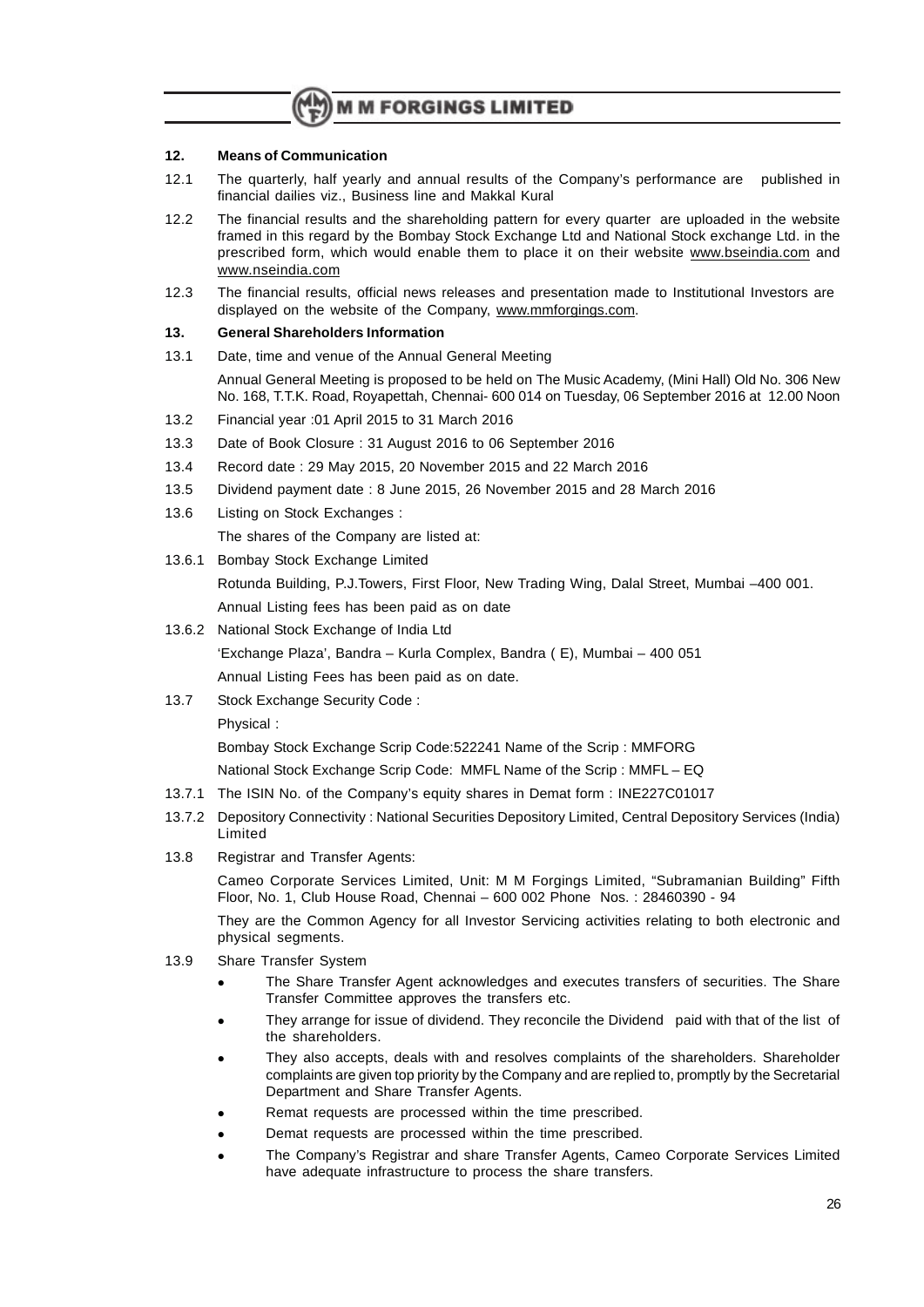13.10 Pattern of shareholding as on 31 March 2016

| $\frac{1}{2}$ alton or onaronolating as on or maron Esto |                     |             |                    |                   |  |  |  |  |
|----------------------------------------------------------|---------------------|-------------|--------------------|-------------------|--|--|--|--|
| No. of equity<br>shares held                             | No. of shareholders | I% to total | No. of shares held | % of shareholding |  |  |  |  |
| $1 - 500$                                                | 7876                | 92.20       | 766659             | 6.35              |  |  |  |  |
| 501-1000                                                 | 320                 | 3.75        | 247352             | 2.05              |  |  |  |  |
| 1001-2000                                                | 143                 | 1.67        | 214397             | 1.77              |  |  |  |  |
| 2001-3000                                                | 61                  | 0.71        | 159548             | 1.32              |  |  |  |  |
| 3001-4000                                                | 25                  | 0.29        | 92830              | 0.77              |  |  |  |  |
| 4001-5000                                                | 18                  | 0.21        | 85965              | 0.72              |  |  |  |  |
| 5001-10000                                               | 38                  | 0.45        | 285982             | 2.37              |  |  |  |  |
| 10000 & above                                            | 61                  | 0.72        | 10217667           | 84.65             |  |  |  |  |
| <b>TOTAL</b>                                             | 8542                | 100.00      | 12070400           | 100.00            |  |  |  |  |

#### 13.11 Shareholding pattern as on 31 March 2016

|                              | No. of Share | % to total | No. of shares held I | % of share-holding |
|------------------------------|--------------|------------|----------------------|--------------------|
|                              | -holders     |            |                      |                    |
| <b>Resident Indians</b>      | 8101         | 94.84      | 2869014              | 23.77              |
| FII                          |              | 0.05       | 408680               | 3.39               |
| Financial Institutions/banks |              | 0.01       | 838                  | 0.01               |
| <b>NRIS</b>                  | 195          | 2.28       | 66376                | 0.55               |
| <b>Domestic Company</b>      | 218          | 2.55       | 248315               | 2.06               |
| Trust                        | 2            | 0.02       | 14707                | 0.12               |
| <b>Mutual Funds</b>          | 11           | 0.13       | 1653745              | 13.70              |
| <b>Promoters</b>             | 10           | 0.12       | 6808725              | 56.41              |
| Total                        | 8542         | 100.00     | 12070400             | 100.00             |

#### 13.12 Share Performance BSE vs SENSEX



13.13 Share Performance NSE vs Nifty

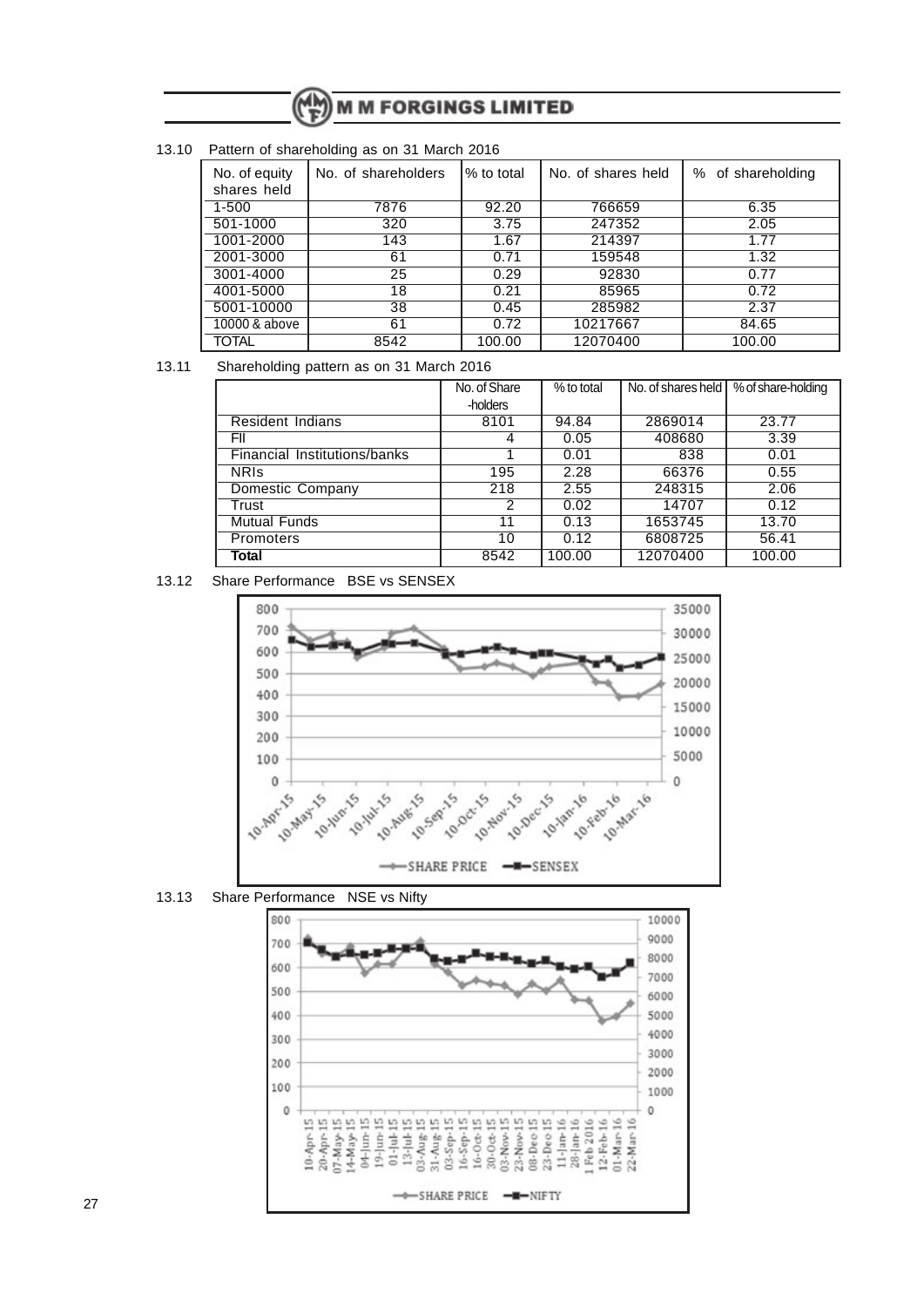#### 13.14 Share price data

|              | <b>Bombay Stock Exchange</b> |                 | <b>National Stock Exchange</b> |                 |
|--------------|------------------------------|-----------------|--------------------------------|-----------------|
| <b>Month</b> | High $(3)$                   | Low $(\bar{z})$ | High $(3)$                     | Low $(\bar{z})$ |
| Apr-15       | 722                          | 654             | 723                            | 660             |
| May -15      | 689                          | 649             | 689                            | 649             |
| $June-15$    | 651                          | 575             | 614                            | 576             |
| July -15     | 687                          | 620             | 686                            | 616             |
| $Aug - 15$   | 709                          | 615             | 710                            | 614             |
| Sept-15      | 585                          | 522             | 581                            | 526             |
| $Oct -15$    | 553                          | 531             | 549                            | 532             |
| Nov- 15      | 530                          | 491             | 525                            | 489             |
| Dec-15       | 531                          | 513             | 531                            | 503             |
| Jan -16      | 552                          | 462             | 547                            | 467             |
| $Feb -16$    | 458                          | 389             | 461                            | 376             |
| Mar-16       | 452                          | 396             | 452                            | 396             |

13.15 Dematerialisation of shares :

1,17,96,171 Shares ( 97.73%) dematerialized as on 31 March 2016. Promoters: 6808725 ( 56.41 %) Public: 4987446 ( 41.32%)

- 13.16 Details of public funding obtained in the last three years No capital has been raised in the last three years by way of public issue
- 13.17 Outstanding GDRs / ADRs / Warrants or any convertible instruments etc As on 31 March 2016 the company has not issued these types of securities
- 13.18 Plant Location
- 13.18.1 Singampunari 624 502
- 13.18.2 Viralimalai 621 316
- 13.18.3 A24/25 Thiru-Vi-Ka Industrial Estate, Guindy, Chennai
- 13.18.4 Karanaithangal Village, Mathur Post 602 105, Sriperumbudur Taluk, Kancheepuram District
- 13.18.5 Wind farm at Panagudi village near Muppandal in Tirunelveli District.
- 13.18.6 Wind farm at Meenakshipuram Village, Theni District.
- 13.18.7 Wind farm at Kulasekaramangalam Villlage, Sankaran Kovil Taluk, Tirunelveli 627 756.
- 13.18.8 Solar Plant at Bommakkottai, Kalayar Karisalkulam Village, Virudhunagar District, Aruppukottai – 626 105.
- 13.19 Address for correspondence :

The Company's registered office is situated at No.95 Anna Salai,Guindy, Chennai – 600032.Phone:044-22352153 Fax:044-22352160 Email: mmforge@mmforgings.com

- 13.20 Compliance Officer : Ms.J.Sumathi, Company Secretary
- 13.21 Exclusive Email id for redress of Investor Complaints : sumathi@mmforgings.com
- 13.22 Website : www.mmforgings.com

13.23 Details of bonus share certificates returned undelivered – Bonus issue 2005 No. of shareholders at the beginning of the year  $-66$ No. of outstanding shares at the beginning of the year – 8000 No. of shareholders who approached the issuer for transfer of these shares during the year–1 No. of shareholders to whom shares were transferred - 1 No. of shareholders at the end of the year– 66 No. of outstanding shares at the end of the year – 8000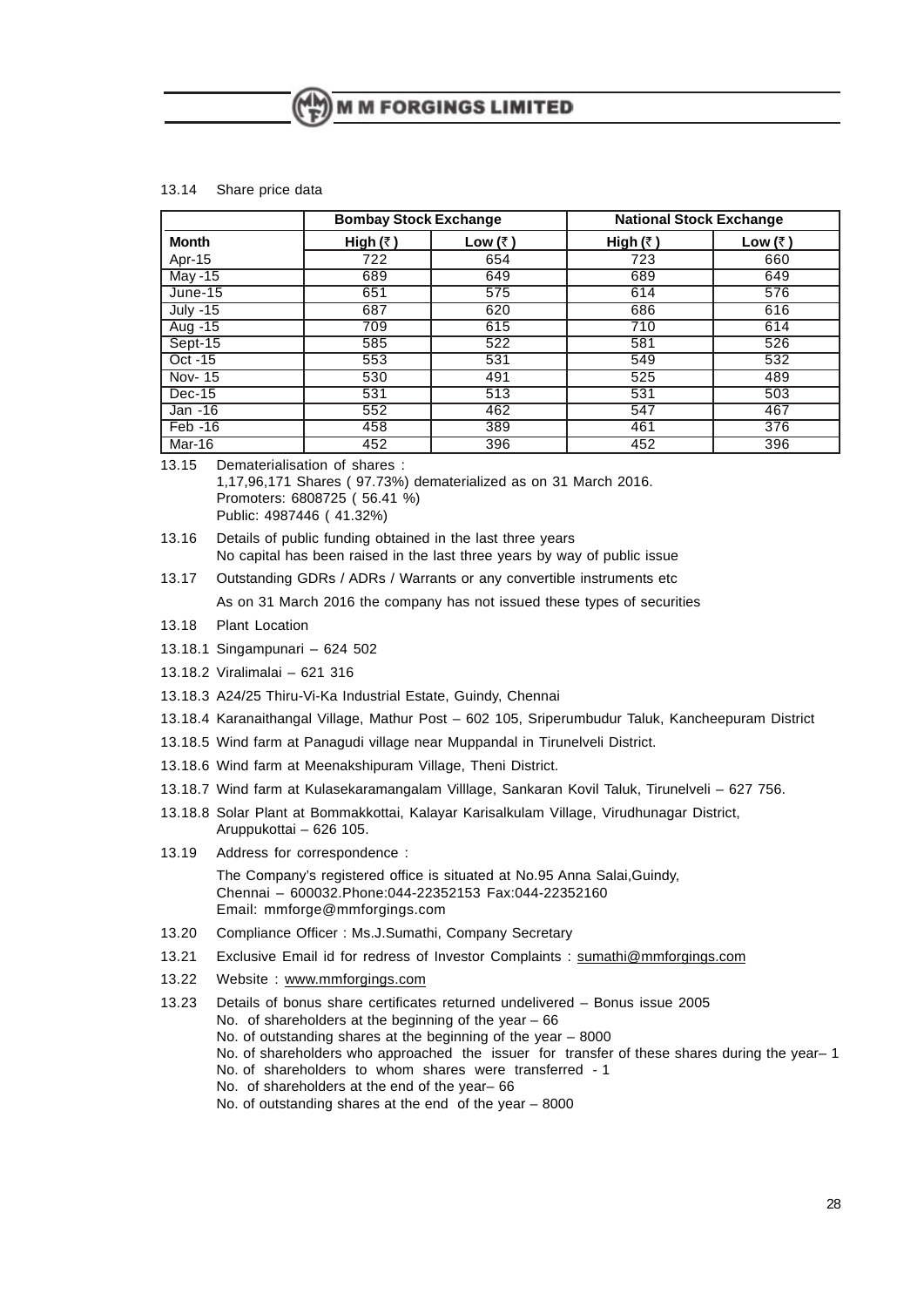- **M M FORGINGS LIMITED**
- 13.24 Details of bonus share certificates returned undelivered Bonus issue 2008
	- No. of shareholders at the beginning of the year  $-73$
	- No. of outstanding shares at the beginning of the year 15600
	- No. of shareholders who approached the issuer for transfer of these shares during the year–2 No. of shareholders to whom shares were transferred - 2
	- No. of shareholders at the end of the year– 73
	- No. of outstanding shares at the end of the year –15600
- 13.25 Unclaimed bonus share certificates had been credited to Suspense Account. The shares shall be issued either in demat form or physical form, when the rightful owner of such shares claims the shares.
- 13.26 Reminder letters have been sent to those shareholders who have not claimed their bonus shares.

#### 14 **Other Disclosures :**

- 14.1 Disclosure in Material Significant related party transactions : Nil
- 14.2 Details of Non Compliance, Penalities, Structures imposed on any matter connected with Capital market : Nil
- 14.3 The Company has adopted a Whistle Blower Policy and has established the necessary vigil mechanism as defined under Regulation 22 of SEBI Listing Regulations for Directors and employees to report concerns about unethical behaviour. No person has been denied access to the Chairman of the audit committee. The said policy has been also put up on the website of the Company.
- 14.4 All mandatory requirements have been disclosed and some non madatory requirements have been adopted.
- 14.5 Policy for determining related party transaction is disclosed in Company's website www.mmforgings.com.
- 14.6 Commodity price risk and hedging activities : These have been disclosed under Management Discussion and Analysis.
- 14.7 The Company has duly fulfilled the following discretionary requirements as prescribed in Schedule II Part E of the SEBI Listing Regulations:

The Company has separate persons to the post of Chairperson and CEO (Clause D)

14.8 The necessary disclosures of the Compliance with corporate governance requirements specified in regulation 17 to 27 and clauses (b) to (i) of sub regulation (2) of regulation 46 have been complied.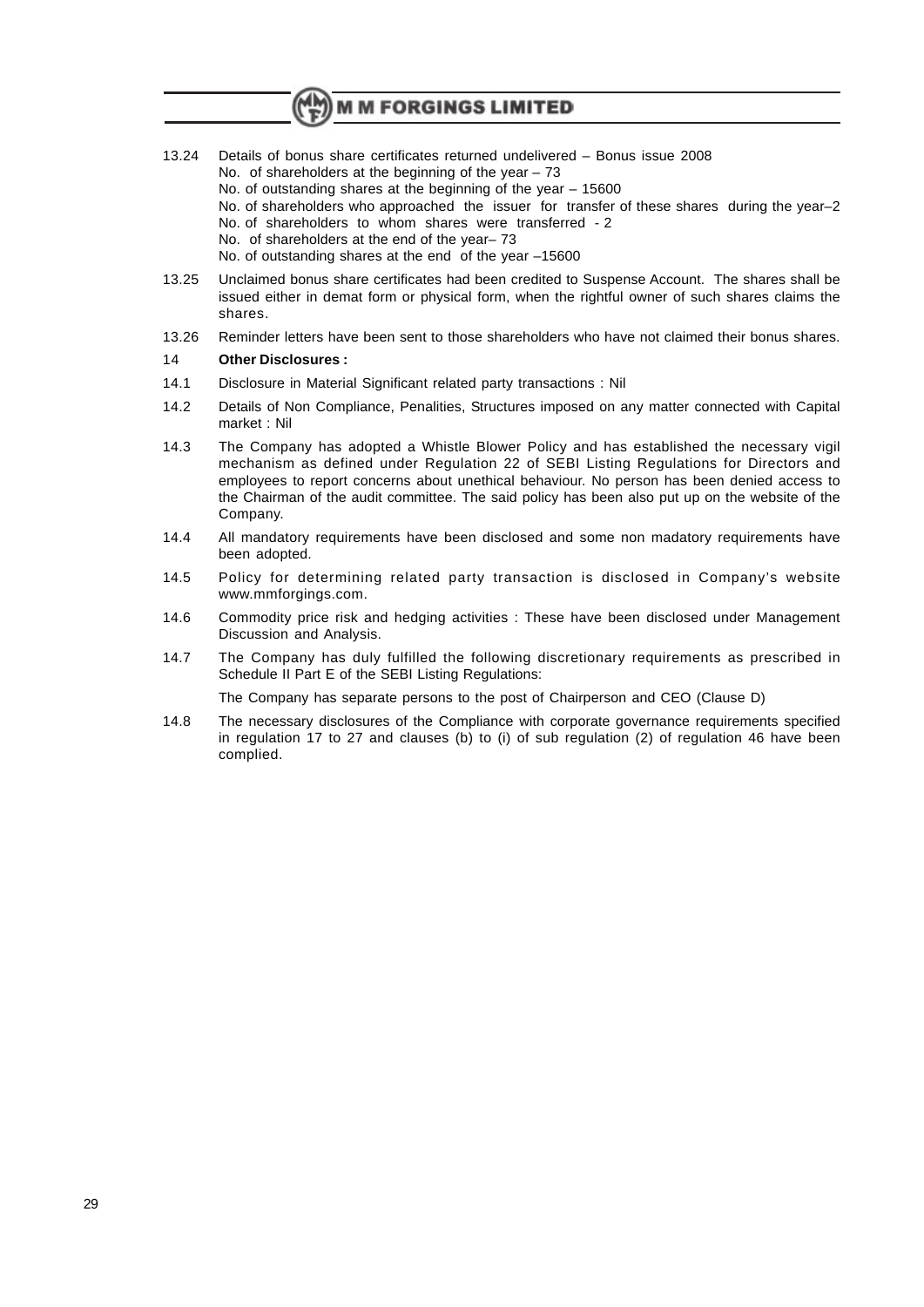#### **Auditors Certificate on Corporate Governance**

To The Members of M M Forgings Ltd

- 1. We have examined the compliance of conditions of Corporate Governance by M M Forgings Ltd for the year ended March 31, 2016 as stipulated in Clause 49 of the Listing Agreement of the said Company with Stock Exchange(s) relevant provisions of SEBI (LODR), which ever is applicable.
- 2. The Compliance of conditions of Corporate Governance is the responsibility of the Management. Our examination was limited to procedures and implementation thereof, adopted by the Company for ensuring the compliance of the conditions of the Corporate Governance. It is neither an audit nor an expression of opinion on the financial statements of the Company.
- 3. In our opinion and to the best of our information and according to the explanations given to us and the representations made to the Directors and the Management, we certify that the Company has complied with the conditions of Corporate Governance as stipulated in the above mentioned Listing Agreement.
- 4. Risk Management is reviewed every quarter at the Board level.
- 5. We further state that such compliance is neither an assurance as to the future viability of the Company nor the effeciency or effectiveness with which the Management has conducted the affairs of the Company.

For M/s. G. RAMESH KUMAR & CO. Chartered Accountants

#### **CEO and CFO Certification**

Place : Chennai **G. Ramesh Kumar** Date : 09 May 2016 **Partner** Partner **Partner** Partner **Partner** Membership No. 200/18663

We hereby certify that

- 1. We have reviewed financial statements and the cash flow statement for the year and that to the best of our knowledge and belief, we state that:
- 1.1. These statements do not contain any materially untrue statement or omit any material fact or contain statements that might be misleading;
- 1.2. These statements together present a true and fair view of the company's affairs and are in compliance with existing accounting standards, applicable laws and regulations.
- 2. There are, to the best of our knowledge and belief, no transactions entered into by the company during the year, which are fraudulent, illegal or violative of the company's code of conduct.
- 3. We accept responsibility for establishing and maintaining internal controls for financial reporting and that we have evaluated the effectiveness of the internal control systems of the company pertaining to financial reporting and we have disclosed to the auditors and the Audit Committee, deficiencies in the design or operation of internal controls, if any, of which we are aware and the steps we have taken or propose to take to rectify these deficiencies.
- 4. We have indicated to the Auditors and the Audit committee
- 4.1. Significant changes, if any, in internal control over financial reporting during the year;
- 4.2. Significant changes, if any, in the accounting policies during the year and that the same have been disclosed in the notes to the financial statements; and
- 4.3. Instances of significant fraud of which we have become aware and the involvement therein, if any, of the management or an employee having a significant role in the company's internal control system, for financial reporting.

Place : Chennai **Vidyashankar Krishnan** Date : 09 May 2016 **Date : 09 May 2016** Vice Chairman and Managing Director

#### **Declaration to the Members pursuant to Listing Agreement / SEBI (LODR)**

I hereby confirm that all the Directors and the Senior Management personnel of the company have affirmed compliance with the Code of Conduct, as applicable to them, for the Financial Year ended 31 March 2016.

For M M Forgings Limited

Place : Chennai **Vidyashankar Krishnan** Date : 09 May 2016 **Vice Chairman and Managing Director**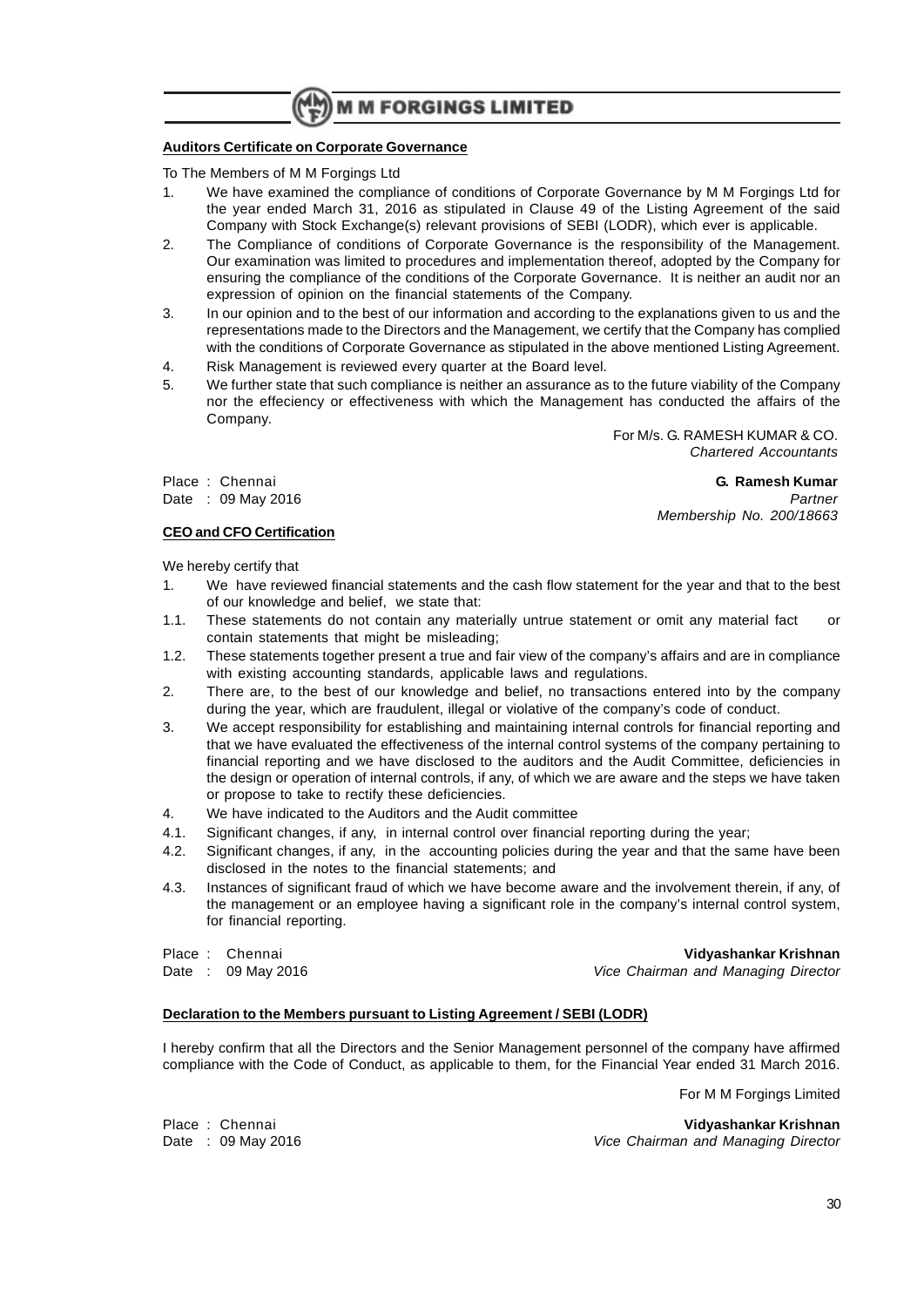### **ANNEXURE IV TO DIRECTORS' REPORT**

#### **EXTRACT OF ANNUAL RETURN**

#### **as on the financial year ended on 31 March 2016**

[Pursuant to section 92(3) of the Companies Act, 2013 and rule 12(1) of the Companies (Management and Administration) Rules, 2014]

#### **I REGISTRATION AND OTHER DETAILS**:

- i) CIN:- L51102TN1946PLC001473
- ii) Registration Date : 21 February 1946
- iii) Name of the Company : M M Forgings Limited
- iv) Category / Sub-Category of the Company : Manufacturing
- v) Address of the Registered office and contact details: ' Guindy House' 95, Anna Salai, Guindy, Chennai 600032
- vi) Whether listed company : Yes

#### vii) Name, Address and Contact details of Registrar and Transfer

Agent, if any : Cameo Corporate Services Limited, Unit: M M Forgings Limited, "Subramanian Building" Fifth Floor, No. 1, Club House Road, Chennai – 600 002**.** Ph : 044 - 28460390-94

#### **II. PRINCIPAL BUSINESS ACTIVITIES OF THE COMPANY**

All the business activities contributing 10% or more of the total turnover of the company shall be stated:-

| SI. No. | Name and Description of<br>main products / services | NIC Code of the<br>Product / service | % to total turnover of the company |
|---------|-----------------------------------------------------|--------------------------------------|------------------------------------|
|         | <b>Forgings</b>                                     | 25910                                | 97%                                |

#### **III. PARTICULARS OF HOLDING, SUBSIDIARY AND ASSOCIATE COMPANIES**

| S.No | Name and address of<br>the Company | CIN/GLN | Holding/Subsidiary<br>/Associate | % of sharesheld   ApplicableSection |
|------|------------------------------------|---------|----------------------------------|-------------------------------------|
|      | NIL                                |         |                                  |                                     |

#### **IV. SHARE HOLDING PATTERN (Equity Share Capital Breakup as percentage of Total Equity)**

#### **i) Category-wise Share Holding**

| Category of the<br>director     | No. of Shares held at theend of the<br>No. of Shares held at the beginning of the<br>year-31.03.2015<br>year-31.03.2016 |          |          |               |              |          | %Change<br>duringthe |               |        |
|---------------------------------|-------------------------------------------------------------------------------------------------------------------------|----------|----------|---------------|--------------|----------|----------------------|---------------|--------|
|                                 |                                                                                                                         |          |          |               |              |          |                      |               | year   |
|                                 | Demat                                                                                                                   | Physical | Total    | $%$ of        | Demat        | Physical | Total                | $\frac{0}{0}$ |        |
|                                 |                                                                                                                         |          |          | Total         |              |          |                      | ofTotal       |        |
|                                 |                                                                                                                         |          |          | <b>Shares</b> |              |          |                      | <b>Shares</b> |        |
| A. Promoters                    |                                                                                                                         |          |          |               |              |          |                      |               |        |
| 1. Indian                       |                                                                                                                         |          |          |               |              |          |                      |               |        |
| A.Individuals/Hindu             |                                                                                                                         |          |          |               |              |          |                      |               |        |
| Undividedfamily                 | 789525                                                                                                                  | 0        | 789525   | 6.5410        | 789525       | 0        | 789525               | 6.5410        | 0.0000 |
| <b>B.Central Government</b>     |                                                                                                                         |          |          |               |              |          |                      |               |        |
| State Government(s)             | 0                                                                                                                       | 0        | $\Omega$ | 0.0000        | <sup>0</sup> | 0        | 0                    | 0.0000        | 0.0000 |
| <b>C.Bodies Corporate</b>       | 3366600                                                                                                                 | 0        | 3366600  | 27.8913       | 3366600      | 0        | 3366600              | 27.8913       | 0.0000 |
| <b>D.Financial Institutions</b> |                                                                                                                         |          |          |               |              |          |                      |               |        |
| /Banks                          | 0                                                                                                                       | 0        | $\Omega$ | 0.0000        | $\Omega$     | 0        | 0                    | 0.0000        | 0.0000 |
| E. Any Other                    |                                                                                                                         |          |          |               |              |          |                      |               |        |
| Directors and their             |                                                                                                                         |          |          |               |              |          |                      |               |        |
| Relatives                       | 2652600                                                                                                                 | 0        | 2652600  | 21.9760       | 2652600      | 0        | 2652600              | 21.9760       | 0.0000 |
|                                 | 2652600                                                                                                                 | 0        | 2652600  | 21.9760       | 2652600      | 0        | 2652600              | 21.9760       | 0.0000 |
| Sub - Total (A)(1)              | 6808725                                                                                                                 | 0        | 6808725  | 56.4084       | 6808725      | 0        | 6808725              | 56,4084       | 0.0000 |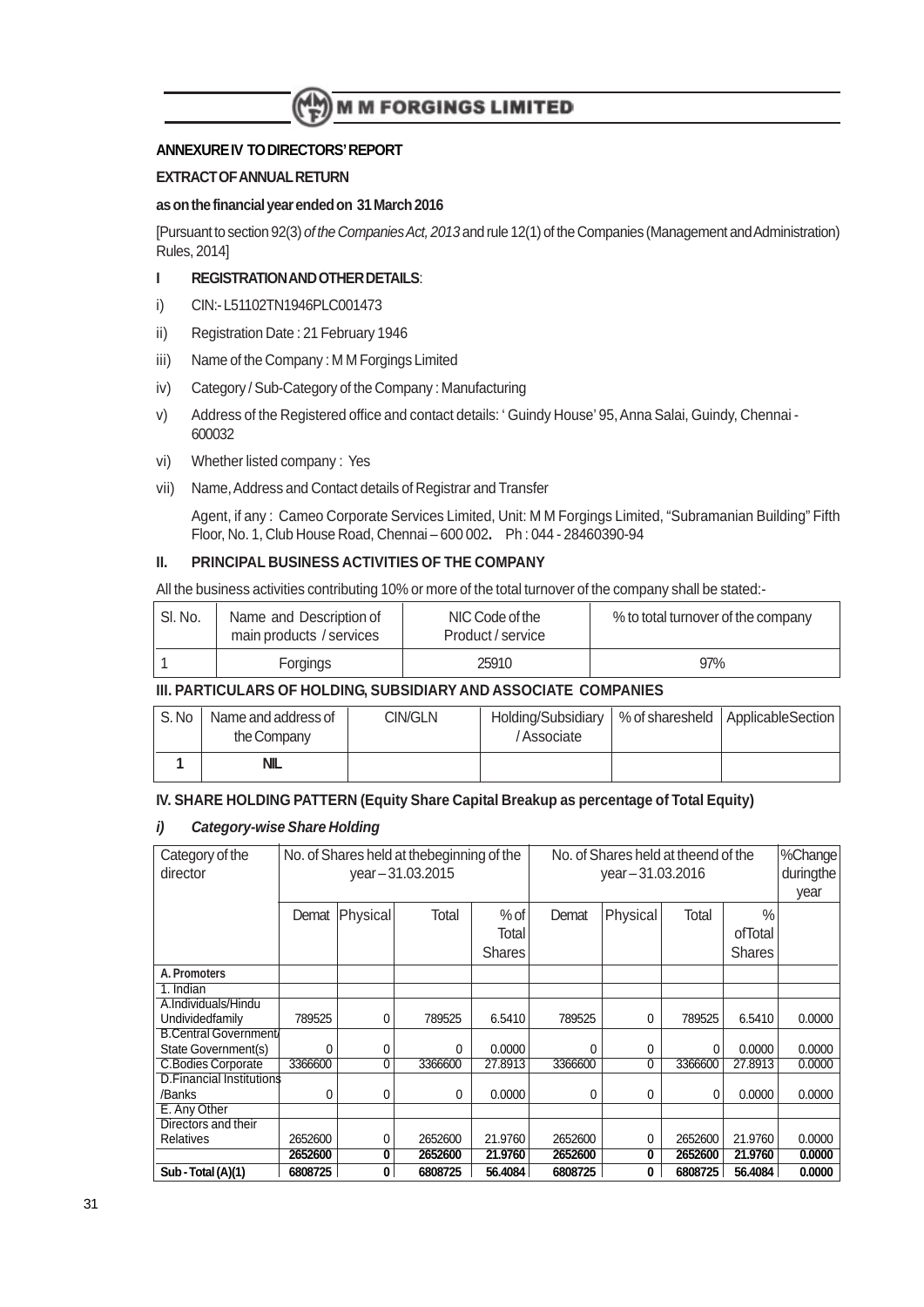

## **i) Category-wise Share Holding**

| Category of the<br>director                                          | No. of Shares held at the end<br>No. of Shares held at the beginning<br>of the year<br>of the year |                                  |                                  |                                  |                                  | %Change<br>duringthe<br>year     |                                  |                                           |                        |
|----------------------------------------------------------------------|----------------------------------------------------------------------------------------------------|----------------------------------|----------------------------------|----------------------------------|----------------------------------|----------------------------------|----------------------------------|-------------------------------------------|------------------------|
|                                                                      | Demat                                                                                              | Physical                         | Total                            | $%$ of<br>Total<br><b>Shares</b> | Demat                            | Physical                         | Total                            | $\frac{0}{0}$<br>ofTotal<br><b>Shares</b> |                        |
| 2. Foreign<br>A. Individuals<br>(Non-resident<br>Individuals/Foreign |                                                                                                    |                                  |                                  |                                  |                                  |                                  |                                  |                                           |                        |
| Individuals)                                                         | 0                                                                                                  | 0                                | 0                                | 0.0000                           | 0                                | 0                                | 0                                | 0.0000                                    | 0.0000                 |
| <b>B. Bodies Corporate</b>                                           | $\overline{0}$                                                                                     | $\overline{0}$                   | 0                                | 0.0000                           | $\overline{0}$                   | $\overline{0}$                   | $\overline{0}$                   | 0.0000                                    | 0.0000                 |
| <b>C.Institutions</b>                                                | $\overline{\mathfrak{o}}$                                                                          | $\overline{0}$                   | $\overline{0}$                   | 0.0000                           | $\overline{0}$                   | $\overline{\mathfrak{o}}$        | $\overline{0}$                   | 0.0000                                    | 0.0000                 |
| D. Qualified Foreign                                                 | $\overline{0}$                                                                                     | 0                                | $\mathbf{0}$                     | 0.0000                           | $\mathbf{0}$                     | $\overline{0}$                   | $\overline{0}$                   | 0.0000                                    | 0.0000                 |
| Investor                                                             |                                                                                                    |                                  |                                  |                                  |                                  |                                  |                                  |                                           |                        |
| E. Any Other                                                         |                                                                                                    |                                  |                                  |                                  |                                  |                                  |                                  |                                           |                        |
| Sub-Total (A)(2)                                                     | $\overline{\mathfrak{o}}$                                                                          | 0                                | $\overline{\mathbf{0}}$          | 0.0000                           | $\overline{\mathbf{0}}$          | 0                                | Ō                                | 0.0000                                    | 0.0000                 |
| <b>Total Share Holding</b>                                           |                                                                                                    |                                  |                                  |                                  |                                  |                                  |                                  |                                           |                        |
| Ofpromoter And                                                       |                                                                                                    |                                  |                                  |                                  |                                  |                                  |                                  |                                           |                        |
| Promotergroup                                                        |                                                                                                    |                                  |                                  |                                  |                                  |                                  |                                  |                                           |                        |
| $(A) = (A)(1)+(A)(2)$                                                | 6808725                                                                                            | 0                                | 6808725                          | 56.4084                          | 6808725                          | 0                                | 6808725                          | 56.4084                                   | 0.0000                 |
| <b>B. Public Shareholding</b>                                        |                                                                                                    |                                  |                                  |                                  |                                  |                                  |                                  |                                           |                        |
| 1. Institutions                                                      |                                                                                                    |                                  |                                  |                                  |                                  |                                  |                                  |                                           |                        |
| A. Mutual Funds/Uti                                                  | 915580                                                                                             | 2400                             | 917980                           | 7.6052                           | 1651345                          | 2400                             | 1653745                          | 13.7008                                   | 6.0956                 |
| <b>B. Financial Institutions</b>                                     |                                                                                                    |                                  |                                  |                                  |                                  |                                  |                                  |                                           |                        |
| /Banks                                                               | 3643                                                                                               | 0                                | 3643                             | 0.0301                           | 838                              | 0                                | 838                              | 0.0069                                    | $-0.0232$              |
| C. Central Government                                                |                                                                                                    |                                  |                                  |                                  |                                  |                                  |                                  |                                           |                        |
| /State Government(s)                                                 | 0                                                                                                  | 0                                | 0                                | 0.0000<br>0.0000                 | 0                                | 0                                | 0                                | 0.0000                                    | 0.0000                 |
| D. Venture Capital Funds<br>E. Insurance Companies                   | $\overline{0}$<br>$\overline{0}$                                                                   | $\overline{0}$<br>$\overline{0}$ | $\overline{0}$<br>$\overline{0}$ | 0.0000                           | $\overline{0}$<br>$\overline{0}$ | $\overline{0}$<br>$\overline{0}$ | $\overline{0}$<br>$\overline{0}$ | 0.0000<br>0.0000                          | 0.0000<br>0.0000       |
| F. Foreign Institutional                                             |                                                                                                    |                                  |                                  |                                  |                                  |                                  |                                  |                                           |                        |
| investors                                                            | 344470                                                                                             | 100                              | 344570                           | 2.8546                           | 408580                           | 100                              | 408680                           | 3.3858                                    | 0.5311                 |
| G. Foreign Venture                                                   |                                                                                                    |                                  |                                  |                                  |                                  |                                  |                                  |                                           |                        |
| capital Investors                                                    | 0                                                                                                  | 0                                | 0                                | 0.0000                           | 0                                | 0                                | 0                                | 0.0000                                    | 0.0000                 |
| H. Qualified Foreign                                                 | $\overline{0}$                                                                                     | $\overline{0}$                   | $\overline{0}$                   | 0.0000                           | $\overline{0}$                   | $\overline{0}$                   | $\overline{0}$                   | 0.0000                                    | 0.0000                 |
| Investor                                                             |                                                                                                    |                                  |                                  |                                  |                                  |                                  |                                  |                                           |                        |
| I. Any Other                                                         |                                                                                                    |                                  |                                  |                                  |                                  |                                  |                                  |                                           |                        |
| Sub-Total (B)(1)                                                     | 1263693                                                                                            | 2500                             | 1266193                          | 10,4900                          | 2060763                          | 2500                             | 2063263                          | 17,0935                                   | 6.6035                 |
| 2. Non-institutions                                                  |                                                                                                    |                                  |                                  |                                  |                                  |                                  |                                  |                                           |                        |
| A. Bodies Corporate                                                  | 435895                                                                                             | 3000                             | 438895                           | 3.6361                           | 245315                           | 3000                             | 248315                           | 2.0572                                    | $-1.5789$              |
| B. Individuals -                                                     |                                                                                                    |                                  |                                  |                                  |                                  |                                  |                                  |                                           |                        |
| <b>I Individual Shareholders</b>                                     |                                                                                                    |                                  |                                  |                                  |                                  |                                  |                                  |                                           |                        |
| holding Nominal Share                                                |                                                                                                    |                                  |                                  |                                  |                                  |                                  |                                  |                                           |                        |
| Capitalupto Rs. 1 Lakh                                               | 1526115                                                                                            | 183576                           | 1709691                          | 14.1643                          | 1404920                          | 171029                           | 1575949                          | 13.0563                                   | $-1.1080$              |
| ii Individual Shareholders                                           |                                                                                                    |                                  |                                  |                                  |                                  |                                  |                                  |                                           |                        |
| holding Nominal Share                                                |                                                                                                    |                                  |                                  |                                  |                                  |                                  |                                  |                                           |                        |
| Capitalin Excess                                                     | 1525975                                                                                            | 123000                           | 1648975                          | 13.6613                          | 1117137                          | 85200                            | 1202337                          | 9.9610                                    | $-3.7002$              |
| Of Rs. 1 Lakh                                                        |                                                                                                    |                                  |                                  |                                  |                                  |                                  |                                  |                                           |                        |
| C.Qualified Foreign I                                                | $\overline{0}$                                                                                     | $\overline{0}$                   | $\overline{0}$                   | 0.0000                           | $\overline{0}$                   | $\overline{0}$                   | $\overline{0}$                   | 0.0000                                    | 0.0000                 |
| nvestor                                                              |                                                                                                    |                                  |                                  |                                  |                                  |                                  |                                  |                                           |                        |
| D. Any Other                                                         |                                                                                                    |                                  |                                  |                                  |                                  |                                  |                                  |                                           |                        |
| <b>Clearing Members</b>                                              | 6854                                                                                               | $\overline{0}$                   | 6854                             | 0.0567                           | 3266                             | $\overline{0}$                   | 3266                             | 0.0270                                    | $-0.0297$              |
| <b>Hindu Undivided</b>                                               | 90693                                                                                              | $\overline{0}$                   | 90693                            | 0.7513                           | 87462                            | $\overline{0}$                   | 87462                            | 0.7245                                    | $-0.0267$              |
| Families                                                             |                                                                                                    |                                  |                                  |                                  |                                  |                                  |                                  |                                           |                        |
| Non Resident Indians                                                 | 72152                                                                                              | 12500                            | 84652                            | 0.7013                           | 53876                            | 12500                            | 66376                            | 0.5499                                    | $-0.1514$              |
| Trusts                                                               | 15722                                                                                              | 0                                | 15722                            | 0.1302                           | 14707                            | $\overline{0}$                   | 14707                            | 0.1218                                    | $-0.0084$              |
|                                                                      | 185421                                                                                             | 12500<br>322076                  | 197921                           | 1.6397<br>33.1014                | 159311                           | 12500<br>271729                  | 171811<br>3198412                | 1.4234                                    | $-0.2163$<br>$-6.6035$ |
| Sub-Total (B)(2)<br><b>Total Public</b>                              | 3673406<br>4937099                                                                                 | 324576                           | 3995482<br>5261675               | 43.5915                          | 2926683<br>4987446               | 274229                           | 5261675                          | 26.4979<br>43.5915                        | 0.0000                 |
| Shareholding                                                         |                                                                                                    |                                  |                                  |                                  |                                  |                                  |                                  |                                           |                        |
| $(b) = (B)(1)+(B)(2)$                                                |                                                                                                    |                                  |                                  |                                  |                                  |                                  |                                  |                                           |                        |
|                                                                      | 11745824                                                                                           | 324576                           | 12070400                         | 100.0000                         | 11796171                         | 274229                           | 12070400                         | 100.0000                                  | 0.0000                 |
| Total (A)+(B)                                                        |                                                                                                    |                                  |                                  |                                  |                                  |                                  |                                  |                                           |                        |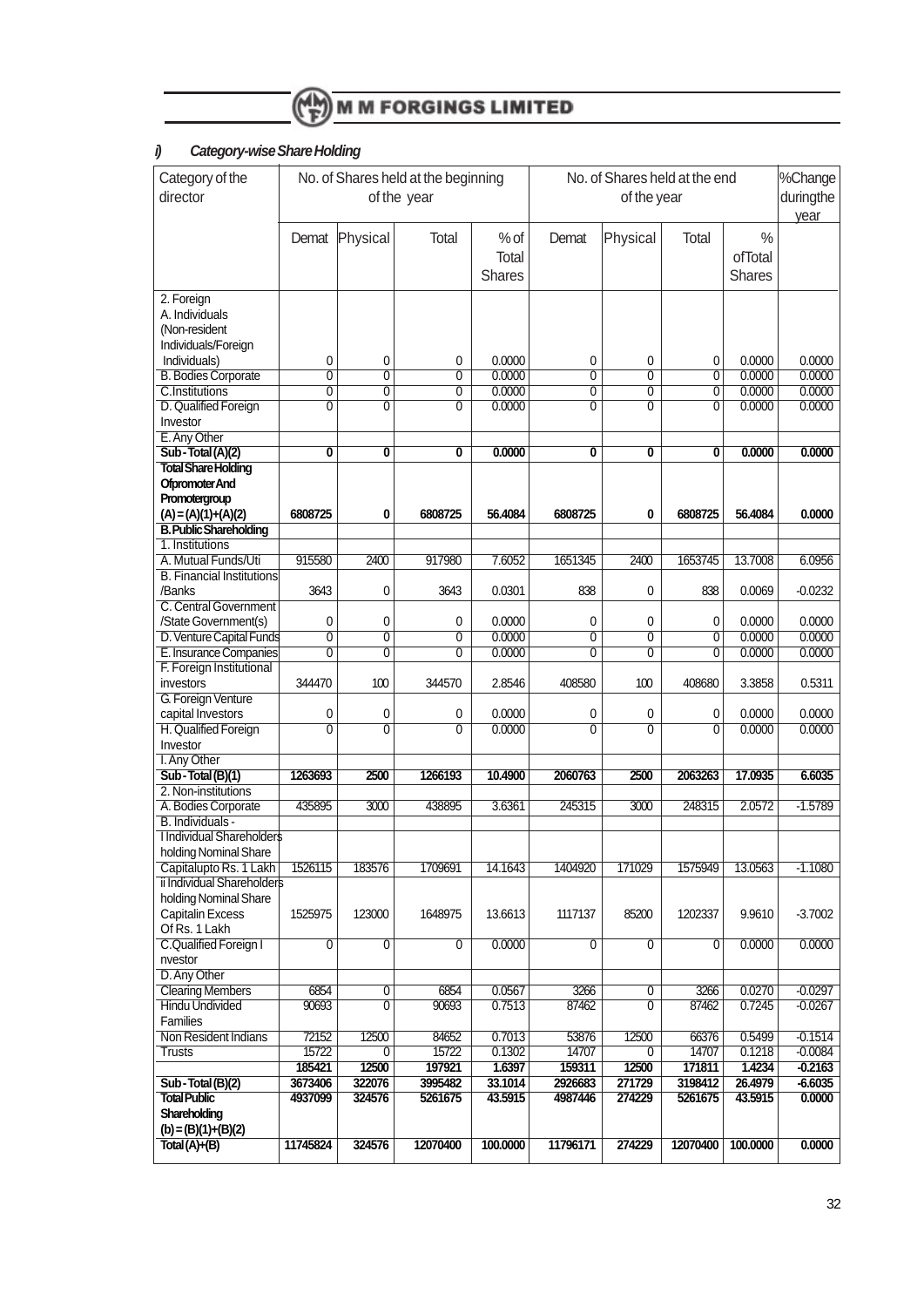| Category of the<br>director                                                                                | No. of Shares held at the end<br>No. of Shares held at the beginning<br>of the year<br>of the year |                  |                    |                              |                    | %Change<br>duringthe |               |                              |                            |
|------------------------------------------------------------------------------------------------------------|----------------------------------------------------------------------------------------------------|------------------|--------------------|------------------------------|--------------------|----------------------|---------------|------------------------------|----------------------------|
|                                                                                                            | Demat                                                                                              | Physical         | Total              | $%$ of<br>Total              | Demat              | Physical             | Total         | $\frac{0}{0}$<br>ofTotal     | year                       |
|                                                                                                            |                                                                                                    |                  |                    | <b>Shares</b>                |                    |                      |               | <b>Shares</b>                |                            |
| C.Shares Held<br><b>Bycustodians And</b><br>Againstwhich<br><b>Depository Receipts</b><br>have Been Issued |                                                                                                    |                  |                    |                              |                    |                      |               |                              |                            |
| Promoter And Promoter                                                                                      | 0                                                                                                  | 0                | 0                  | 0.0000                       | 0                  | $\Omega$             | 0             | 0.0000                       | 0.0000                     |
| Group<br>Public<br>Total Custodian (C)Q<br>Grand Total (A)+(B)+(C)                                         | 0<br>0<br>11745824                                                                                 | 0<br>0<br>324576 | 0<br>0<br>12070400 | 0.0000<br>0.0000<br>100,0000 | 0<br>0<br>11796171 | 0<br>0<br>274229     | 0<br>12070400 | 0.0000<br>0.0000<br>100,0000 | 0.0000<br>0.0000<br>0.0000 |

## **i) Category-wise Share Holding**

## (ii)**Shareholding of Promoters**

| SI. No.        | Shareholder's Name                                        |                  | Shareholding at the<br>beginning of the year |                                                                       | Shareholding at the |                                        |                                                                       |                                                       |
|----------------|-----------------------------------------------------------|------------------|----------------------------------------------|-----------------------------------------------------------------------|---------------------|----------------------------------------|-----------------------------------------------------------------------|-------------------------------------------------------|
|                |                                                           | No. of<br>shares | % of total<br>shares<br>of the<br>company    | $%$ of<br>shares<br>pledged /<br>encumb<br>ered to<br>total<br>shares | No. of<br>shares    | % of total<br>shares of<br>the company | $%$ of<br>shares<br>pledged /<br>encumb<br>ered to<br>total<br>shares | % change<br>in share<br>holding<br>during the<br>year |
| 1              | <b>SYNMAX CONSULTANTS &amp;</b><br><b>TRADING PVT LTD</b> | 2898000          | 24.0091                                      | 0.0000                                                                | 2898000             | 24.0091                                | 0.0000                                                                | 0.0000                                                |
| $\overline{2}$ | VIDYASHANKAR KRISHNAN<br>JT1: SUMITA VIDYASHANKAR         | 1360120          | 11.2682                                      | 0.0000                                                                | 1360120             | 11.2682                                | 0.0000                                                                | 0.0000                                                |
| 3              | K VENKATRAMANAN                                           | 1292480          | 10.7078                                      | 0.0000                                                                | 1292480             | 10.7078                                | 0.0000                                                                | 0.0000                                                |
| 4              | SIVASUNDAR PRIVATE LTD                                    | 468600           | 3.8822                                       | 0.0000                                                                | 468600              | 3.8822                                 | 0.0000                                                                | 0.0000                                                |
| 5              | <b>SLAKSHMAN</b>                                          | 380779           | 3.1546                                       | 0.0000                                                                | 380779              | 3.1546                                 | 0.0000                                                                | 0.0000                                                |
| 6              | LAKSHMI RAMACHANDRAN                                      | 283990           | 2.3527                                       | 0.0000                                                                | 283990              | 2.3527                                 | 0.0000                                                                | 0.0000                                                |
| $\overline{7}$ | R SUBRAMONIAN<br>JT1: SUMITAVIDYASHANKAR                  | 77600            | 0.6428                                       | 0.0000                                                                | 77600               | 0.6428                                 | 0.0000                                                                | 0.0000                                                |
| 8              | AJAY SHANKAR RAMACHANDRAN                                 | 27000            | 0.2236                                       | 0.0000                                                                | 27000               | 0.2236                                 | 0.0000                                                                | 0.0000                                                |
| 9              | SUMITA VIDYASHANKAR<br>JT1 : VIDYASHANKAR KRISHNAN        | 16400            | 0.1358                                       | 0.0000                                                                | 16400               | 0.1358                                 | 0.0000                                                                | 0.0000                                                |
| 10             | VIJAY SUNDAR RAMACHANDRAN                                 | 3756             | 0.0311                                       | 0.0000                                                                | 3756                | 0.0311                                 | 0.0000                                                                | 0.0000                                                |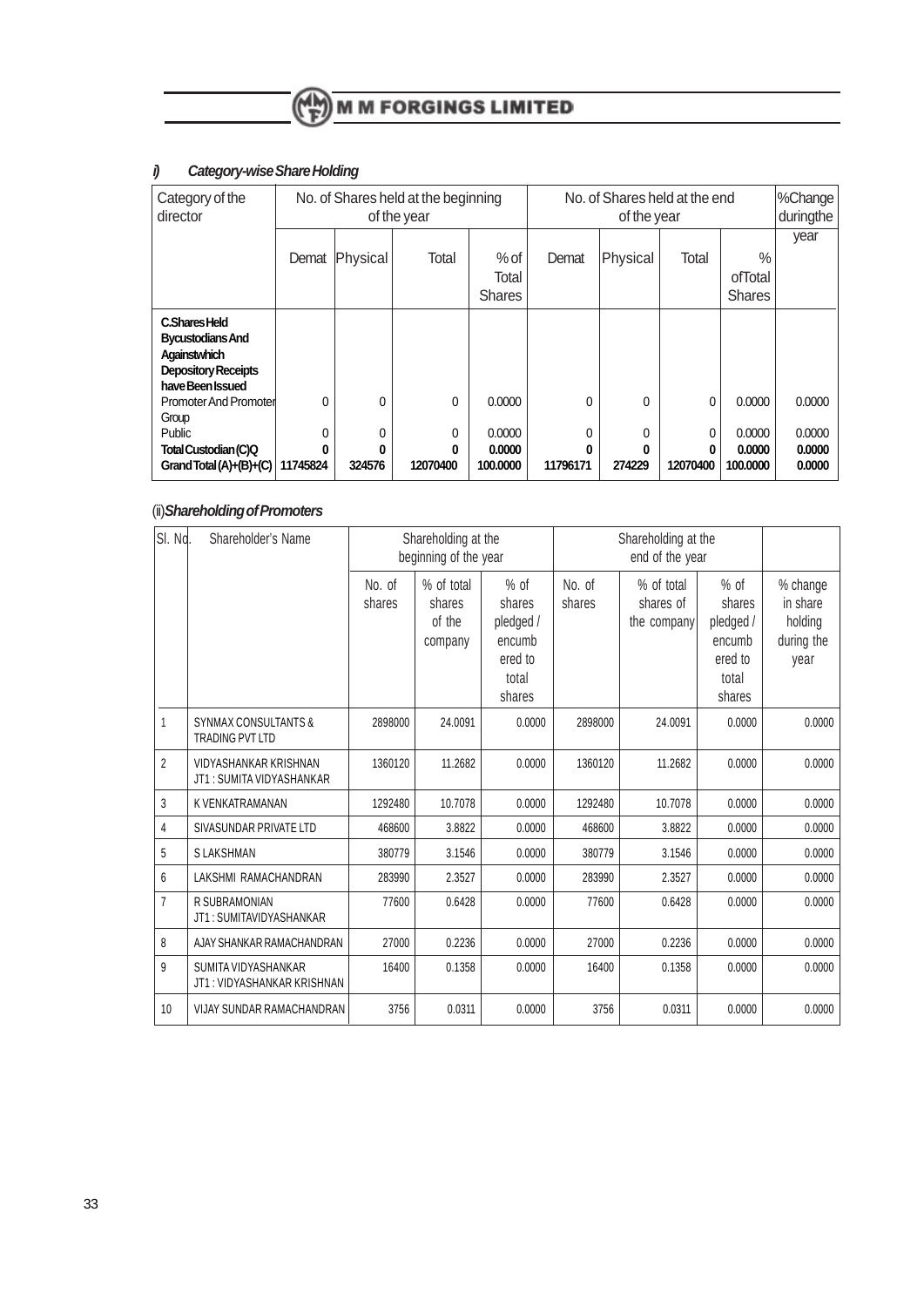

## (iii) **Change in Promoters' Shareholding ( please specify, if there is no change)**

|                |                                                                                                                                            |                    | Shareholding at the<br>beginning of the year | <b>Cumulative Shareholding</b><br>during the year |                                        |  |
|----------------|--------------------------------------------------------------------------------------------------------------------------------------------|--------------------|----------------------------------------------|---------------------------------------------------|----------------------------------------|--|
| SI. No.        | Name of the Share holder                                                                                                                   | No. of<br>shares   | % of total<br>shares of<br>the company       | No. of shares                                     | % of total<br>shares of the<br>company |  |
| 1              | SYNMAX CONSULTANTS & TRADING PVT LTD<br>At the beginning of the year 01-Apr-2015<br>At the end of the Year 31-Mar-2016                     | 2898000<br>2898000 | 24.0091<br>24.0091                           | 2898000<br>2898000                                | 24.0091<br>24.0091                     |  |
| $\overline{2}$ | <b>VIDYASHANKAR KRISHNAN</b><br>JT1: SUMITA VIDYASHANKAR<br>At the beginning of the year 01-Apr-2015<br>At the end of the Year 31-Mar-2016 | 1360120<br>1360120 | 11.2682<br>11.2682                           | 1360120<br>1360120                                | 11.2682<br>11.2682                     |  |
| 3              | K VENKATRAMANAN<br>At the beginning of the year 01-Apr-2015<br>At the end of the Year 31-Mar-2016                                          | 1292480<br>1292480 | 10.7078<br>10.7078                           | 1292480<br>1292480                                | 10.7078<br>10.7078                     |  |
| $\overline{4}$ | SIVASUNDAR PRIVATE LTD<br>At the beginning of the year 01-Apr-2015<br>At the end of the Year 31-Mar-2016                                   | 468600<br>468600   | 3.8822<br>3.8822                             | 468600<br>468600                                  | 3.8822<br>3.8822                       |  |
| 5              | S LAKSHMAN<br>At the beginning of the year 01-Apr-2015<br>At the end of the Year 31-Mar-2016                                               | 380779<br>380779   | 3.1546<br>3.1546                             | 380779<br>380779                                  | 3.1546<br>3.1546                       |  |
| 6              | LAKSHMI RAMACHANDRAN<br>At the beginning of the year 01-Apr-2015<br>At the end of the Year 31-Mar-2016                                     | 283990<br>283990   | 2.3527<br>2.3527                             | 283990<br>283990                                  | 2.3527<br>2.3527                       |  |
| $\overline{7}$ | R SUBRAMONIAN<br>JT1: SUMITAVIDYASHANKAR<br>At the beginning of the year 01-Apr-2015<br>At the end of the Year 31-Mar-2016                 | 77600<br>77600     | 0.6428<br>0.6428                             | 77600<br>77600                                    | 0.6428<br>0.6428                       |  |
| 8              | AJAY SHANKAR RAMACHANDRAN<br>At the beginning of the year 01-Apr-2015<br>At the end of the Year 31-Mar-2016                                | 27000<br>27000     | 0.2236<br>0.2236                             | 27000<br>27000                                    | 0.2236<br>0.2236                       |  |
| 9              | SUMITA VIDYASHANKAR<br>JT1: VIDYASHANKAR KRISHNAN<br>At the beginning of the year 01-Apr-2015<br>At the end of the Year 31-Mar-2016        | 16400<br>16400     | 0.1358<br>0.1358                             | 16400<br>16400                                    | 0.1358<br>0.1358                       |  |
| 10             | VIJAY SUNDAR RAMACHANDRAN<br>At the beginning of the year 01-Apr-2015<br>At the end of the Year 31-Mar-2016                                | 3756<br>3756       | 0.0311<br>0.0311                             | 3756<br>3756                                      | 0.0311<br>0.0311                       |  |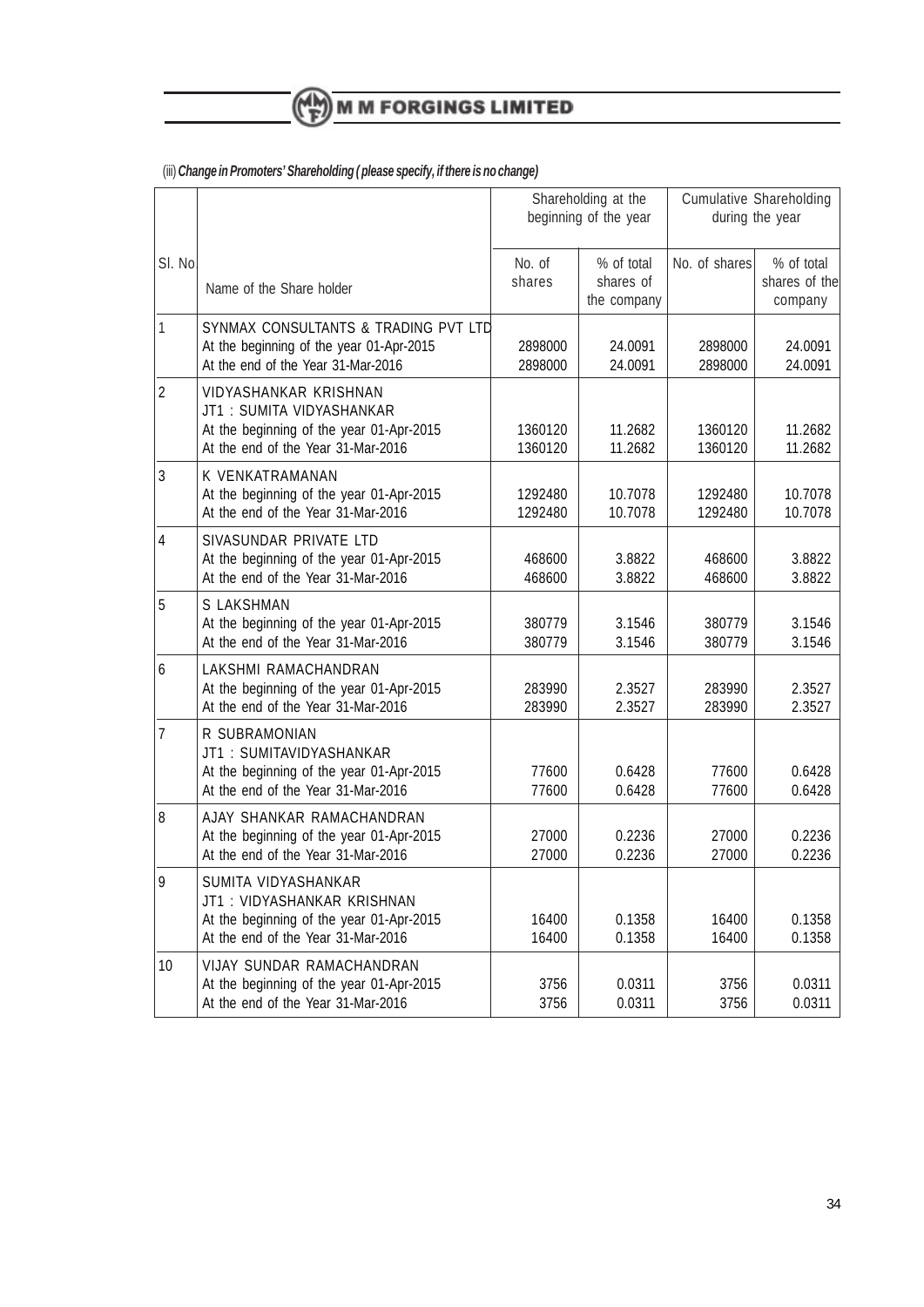# $\binom{M}{F}$  M M FORGINGS LIMITED

|                |                                                                                                                                                                                                                                                                                                                                                                                                                              | Shareholding at the beginning                                                                                                      |                                                                                                                                                              | <b>Cumulative Shareholding during</b>                                                                                                                        |                                                                                                                                                              |
|----------------|------------------------------------------------------------------------------------------------------------------------------------------------------------------------------------------------------------------------------------------------------------------------------------------------------------------------------------------------------------------------------------------------------------------------------|------------------------------------------------------------------------------------------------------------------------------------|--------------------------------------------------------------------------------------------------------------------------------------------------------------|--------------------------------------------------------------------------------------------------------------------------------------------------------------|--------------------------------------------------------------------------------------------------------------------------------------------------------------|
|                |                                                                                                                                                                                                                                                                                                                                                                                                                              | of the year                                                                                                                        |                                                                                                                                                              | the year                                                                                                                                                     |                                                                                                                                                              |
| SI. No.        | For Each of the Top 10<br><b>Shareholders</b>                                                                                                                                                                                                                                                                                                                                                                                | No. of shares                                                                                                                      | % of total shares<br>of the company                                                                                                                          | No. of shares                                                                                                                                                | % of total shares<br>of the company                                                                                                                          |
| $\mathbf{1}$   | <b>ANIL KUMAR GOEL</b><br>At the beginning of the year<br>01-Apr-2015                                                                                                                                                                                                                                                                                                                                                        | 428000                                                                                                                             | 3.5458                                                                                                                                                       | 428000                                                                                                                                                       | 3.5458                                                                                                                                                       |
|                | Sale 10-Apr-2015<br>Sale 17-Apr-2015<br>Sale 01-May-2015                                                                                                                                                                                                                                                                                                                                                                     | $-2578$<br>$-1253$<br>$-24869$                                                                                                     | 0.0213<br>0.0103<br>0.2060                                                                                                                                   | 425422<br>424169<br>399300                                                                                                                                   | 3.5245<br>3.5141<br>3.3080                                                                                                                                   |
|                | Sale 08-May-2015<br>Sale 15-May-2015<br>Sale 22-May-2015<br>Sale 10-Jul-2015                                                                                                                                                                                                                                                                                                                                                 | $-3448$<br>$-4752$<br>$-7100$<br>$-204000$                                                                                         | 0.0285<br>0.0393<br>0.0588<br>1.6900                                                                                                                         | 395852<br>391100<br>384000<br>180000                                                                                                                         | 3.2795<br>3.2401<br>3.1813<br>1.4912                                                                                                                         |
|                | Sale 07-Aug-2015<br>At the end of the Year<br>31-Mar-2016                                                                                                                                                                                                                                                                                                                                                                    | $-5000$<br>175000                                                                                                                  | 0.0414<br>1.4498                                                                                                                                             | 175000<br>175000                                                                                                                                             | 1.4498<br>1.4498                                                                                                                                             |
| $\overline{2}$ | <b>FRANKLIN INDIA SMALLER</b><br><b>COMPANIES FUND</b><br>At the beginning of the year                                                                                                                                                                                                                                                                                                                                       | 423288                                                                                                                             | 3.5068                                                                                                                                                       | 423288                                                                                                                                                       | 3.5068                                                                                                                                                       |
|                | 01-Apr-2015<br>Purchase 10-Apr-2015<br>Purchase 24-Apr-2015<br>Purchase 01-May-2015<br>Purchase 08-May-2015<br>Purchase 22-May-2015<br>Purchase 29-May-2015<br>Purchase 05-Jun-2015<br>Purchase 12-Jun-2015<br>Purchase 19-Jun-2015<br>Purchase 30-Jun-2015<br>Purchase 03-Jul-2015<br>Purchase 24-Jul-2015<br>Purchase 31-Jul-2015<br>Purchase 07-Aug-2015<br>Purchase 28-Aug-2015<br>At the end of the Year<br>31-Mar-2016 | 60000<br>2022<br>4330<br>50000<br>52470<br>971<br>3381<br>18090<br>16841<br>3641<br>6717<br>3232<br>7722<br>707<br>35929<br>689341 | 0.4970<br>0.0167<br>0.0358<br>0.4142<br>0.4346<br>0.0080<br>0.0280<br>0.1498<br>0.1395<br>0.0301<br>0.0556<br>0.0267<br>0.0639<br>0.0058<br>0.2976<br>5.7110 | 483288<br>485310<br>489640<br>539640<br>592110<br>593081<br>596462<br>614552<br>631393<br>635034<br>641751<br>644983<br>652705<br>653412<br>689341<br>689341 | 4.0039<br>4.0206<br>4.0565<br>4.4707<br>4.9054<br>4.9135<br>4.9415<br>5.0913<br>5.2309<br>5.2610<br>5.3167<br>5.3435<br>5.4074<br>5.4133<br>5.7110<br>5.7110 |
| $\overline{2}$ | <b>FRANKLIN TEMPLETON</b><br>MUTUAL FUND A/C<br><b>FRANKLIN INDIA</b><br>OPPORTUNITIES FUND<br>(SAME PAN)                                                                                                                                                                                                                                                                                                                    |                                                                                                                                    |                                                                                                                                                              |                                                                                                                                                              |                                                                                                                                                              |
|                | At the beginning of the year<br>01-Apr-2015<br>Purchase 04-Sep-2015<br>Purchase 11-Sep-2015<br>At the end of the Year<br>31-Mar-2016                                                                                                                                                                                                                                                                                         | 113429<br>1764<br>3236<br>118429                                                                                                   | 0.9397<br>0.0146<br>0.0268<br>0.9811                                                                                                                         | 113429<br>115193<br>118429<br>118429                                                                                                                         | 0.9397<br>0.9543<br>0.9811<br>0.9811                                                                                                                         |

## **(iv) Shareholding Pattern of top ten Shareholders (other than Directors, Promoters and Holders of GDRs and ADRs):**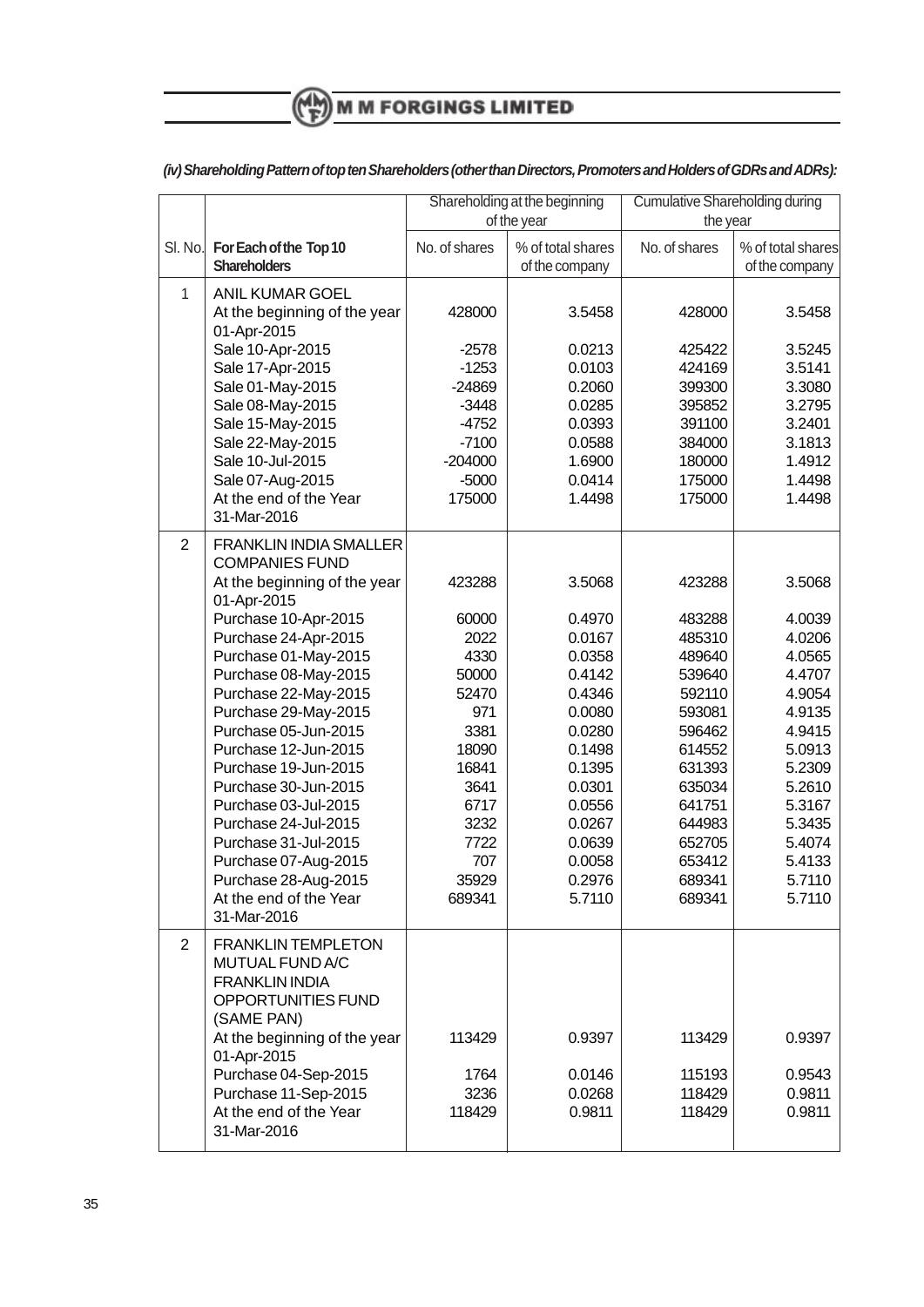

|                |                                                                                                          | Shareholding at the beginning<br>of the year |                                      | <b>Cumulative Shareholding during</b><br>the year |                                      |
|----------------|----------------------------------------------------------------------------------------------------------|----------------------------------------------|--------------------------------------|---------------------------------------------------|--------------------------------------|
|                | SI. No. For Each of the Top 10<br><b>Shareholders</b>                                                    | No. of shares                                | % of total shares<br>of the company  | No. of shares                                     | % of total shares<br>of the company  |
| $\overline{2}$ | <b>FRANKLIN TEMPLETON</b><br>MUTUAL FUND A/C<br><b>FRANKLIN BUILD INDIA</b><br>FUND (FBIF)<br>(SAME PAN) |                                              |                                      |                                                   |                                      |
|                | At the beginning of the<br>year 01-Apr-2015                                                              | 0                                            | 0.0000                               | 0                                                 | 0.0000                               |
|                | Purchase 22-May-2015<br>Purchase 29-May-2015<br>Purchase 05-Jun-2015<br>Purchase 12-Jun-2015             | 24692<br>9714<br>15594<br>19825              | 0.2045<br>0.0804<br>0.1291<br>0.1642 | 24692<br>34406<br>50000<br>69825                  | 0.2045<br>0.2850<br>0.4142<br>0.5784 |
|                | Purchase 19-Jun-2015                                                                                     | 30175                                        | 0.2499                               | 100000                                            | 0.8284                               |
|                | Purchase 07-Aug-2015                                                                                     | 17586                                        | 0.1456                               | 117586                                            | 0.9741                               |
|                | Purchase 14-Aug-2015<br>Purchase 19-Aug-2015                                                             | 19839<br>3837                                | 0.1643<br>0.0317                     | 137425<br>141262                                  | 1.1385<br>1.1703                     |
|                | Purchase 21-Aug-2015                                                                                     | 3308                                         | 0.0274                               | 144570                                            | 1.1977                               |
|                | Purchase 28-Aug-2015                                                                                     | 5430                                         | 0.0449                               | 150000                                            | 1.2427                               |
|                | Purchase 11-Sep-2015                                                                                     | 149                                          | 0.0012                               | 150149                                            | 1.2439                               |
|                | Purchase 13-Nov-2015                                                                                     | 1872                                         | 0.0155                               | 152021                                            | 1.2594                               |
|                | Purchase 27-Nov-2015<br>Purchase 04-Dec-2015                                                             | 2840<br>638                                  | 0.0235<br>0.0052                     | 154861<br>155499                                  | 1.2829<br>1.2882                     |
|                | Purchase 18-Dec-2015                                                                                     | 501                                          | 0.0041                               | 156000                                            | 1.2924                               |
|                | Purchase 01-Jan-2016                                                                                     | 9000                                         | 0.0745                               | 165000                                            | 1.3669                               |
|                | Purchase 19-Feb-2016                                                                                     | 5000                                         | 0.0414                               | 170000                                            | 1.4084                               |
|                | At the end of the Year<br>31-Mar-2016                                                                    | 170000                                       | 1.4084                               | 170000                                            | 1.4084                               |
| 3              | <b>SWISS FINANCE</b><br><b>CORPORATION</b><br>(MAURITIUS) LIMITED<br>At the beginning of the             | 189936                                       | 1.5735                               | 189936                                            | 1.5735                               |
|                | year 01-Apr-2015<br>Purchase 17-Apr-2015                                                                 | 4778                                         | 0.0395                               | 194714                                            | 1.6131                               |
|                | Purchase 24-Apr-2015                                                                                     | 6636                                         | 0.0549                               | 201350                                            | 1.6681                               |
|                | Purchase 01-May-2015                                                                                     | 30462                                        | 0.2523                               | 231812                                            | 1.9204                               |
|                | Purchase 08-May-2015                                                                                     | 9415                                         | 0.0780                               | 241227                                            | 1.9985                               |
|                | Purchase 15-May-2015                                                                                     | 4157                                         | 0.0344                               | 245384                                            | 2.0329                               |
|                | Sale 28-Aug-2015<br>Purchase 11-Dec-2015                                                                 | $-7158$<br>13641                             | 0.0593<br>0.1130                     | 238226<br>251867                                  | 1.9736<br>2.0866                     |
|                | Purchase 18-Dec-2015                                                                                     | 21544                                        | 0.1784                               | 273411                                            | 2.2651                               |
|                | Purchase 25-Dec-2015                                                                                     | 23456                                        | 0.1943                               | 296867                                            | 2.4594                               |
|                | At the end of the Year<br>31-Mar-2016                                                                    | 296867                                       | 2.4594                               | 296867                                            | 2.4594                               |
| 4              | <b>SEEMA GOEL</b><br>At the beginning of the<br>year 01-Apr-2015                                         | 164000                                       | 1.3586                               | 164000                                            | 1.3586                               |
|                | Sale 10-Apr-2015<br>Sale 01-May-2015                                                                     | $-4000$<br>$-10000$                          | 0.0331<br>0.0828                     | 160000<br>150000                                  | 1.3255<br>1.2427                     |
|                | Sale 08-May-2015                                                                                         | $-2000$                                      | 0.0165                               | 148000                                            | 1.2261                               |
|                | Sale 15-May-2015                                                                                         | $-3000$                                      | 0.0248                               | 145000                                            | 1.2012                               |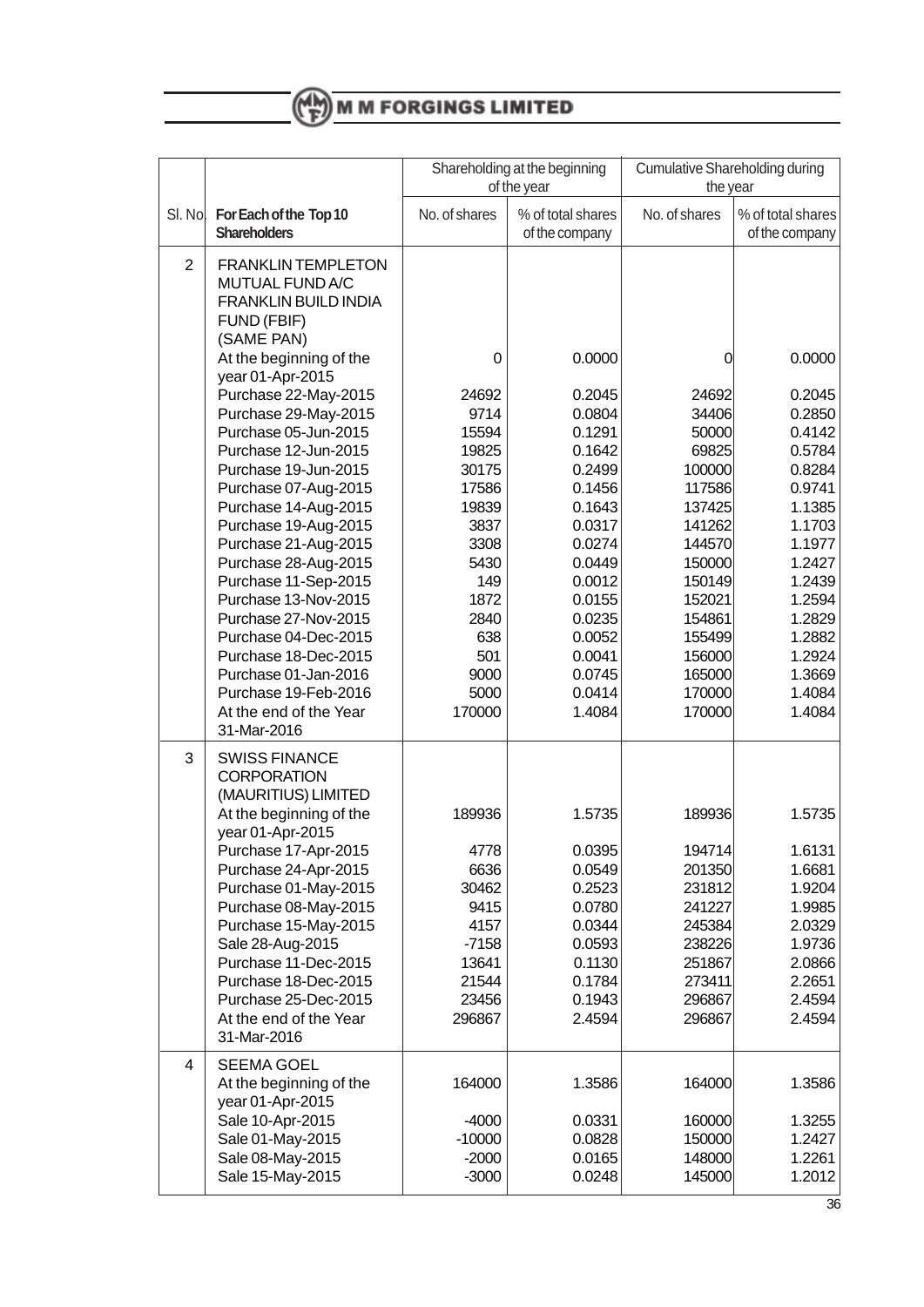|         |                                                                                                                                                                                                                                         | Shareholding at the beginning<br>of the year       |                                                          | Cumulative Shareholding during<br>the year          |                                                          |
|---------|-----------------------------------------------------------------------------------------------------------------------------------------------------------------------------------------------------------------------------------------|----------------------------------------------------|----------------------------------------------------------|-----------------------------------------------------|----------------------------------------------------------|
| SI. No. | For Each of the Top 10<br><b>Shareholders</b>                                                                                                                                                                                           | No. of shares                                      | % of total shares<br>of the company                      | No. of shares                                       | % of total shares<br>of the company                      |
|         | Sale 05-Jun-2015<br>Sale 10-Jul-2015<br>Sale 07-Aug-2015<br>Purchase 04-Sep-2015<br>Purchase 11-Sep-2015<br>At the end of the Year<br>31-Mar-2016                                                                                       | $-90$<br>$-99910$<br>$-2341$<br>455<br>86<br>43200 | 0.0007<br>0.8277<br>0.0193<br>0.0037<br>0.0007<br>0.3579 | 144910<br>45000<br>42659<br>43114<br>43200<br>43200 | 1.2005<br>0.3728<br>0.3534<br>0.3571<br>0.3579<br>0.3579 |
| 5       | SUNDARAM MUTUAL<br>FUND A/C SUNDARAM<br><b>SELECTMICROCAP</b><br><b>SERIES VI</b><br>At the beginning of the<br>year 01-Apr-2015<br>Purchase 12-Feb-2016<br>Purchase 19-Feb-2016<br>At the end of the Year<br>31-Mar-2016               | 138608<br>1736<br>264<br>140608                    | 1.1483<br>0.0143<br>0.0021<br>1.1648                     | 138608<br>140344<br>140608<br>140608                | 1.1483<br>1.1627<br>1.1648<br>1.1648                     |
| 5       | SUNDARAM MUTUAL<br>FUND A/C SUNDARAM<br><b>SELECTMICROCAP</b><br>SERIES V (SAME PAN)<br>At the beginning of the<br>year 01-Apr-2015<br>Sale 14-Aug-2015<br>Sale 08-Jan-2016<br>At the end of the Year<br>31-Mar-2016                    | 112402<br>$-4579$<br>$-2657$<br>105166             | 0.9312<br>0.0379<br>0.0220<br>0.8712                     | 112402<br>107823<br>105166<br>105166                | 0.9312<br>0.8932<br>0.8712<br>0.8712                     |
| 5       | SUNDARAM MUTUAL<br>FUND A/C SUNDARAM<br><b>SELECTMICROCAP</b><br>SERIES VII (SAME PAN)<br>At the beginning of the<br>year 01-Apr-2015<br>Purchase 12-Feb-2016<br>Purchase 19-Feb-2016<br>At the end of the Year<br>31-Mar-2016          | 69772<br>3472<br>528<br>73772                      | 0.5780<br>0.0287<br>0.0043<br>0.6111                     | 69772<br>73244<br>73772<br>73772                    | 0.5780<br>0.6068<br>0.6111<br>0.6111                     |
| 5       | SUNDARAM MUTUAL<br>FUND A/C SUNDARAM<br><b>LONG TERM TAX</b><br><b>ADVANTAGE FUND</b><br>(SAME PAN)<br>At the beginning of the<br>year 01-Apr-2015<br>Purchase 26-Jun-2015<br>Sale 07-Aug-2015<br>At the end of the Year<br>31-Mar-2016 | 8081<br>2000<br>$-10081$<br>0                      | 0.0669<br>0.0165<br>0.0835<br>0.0000                     | 8081<br>10081<br>0<br>0                             | 0.0669<br>0.0835<br>0.0000<br>0.0000                     |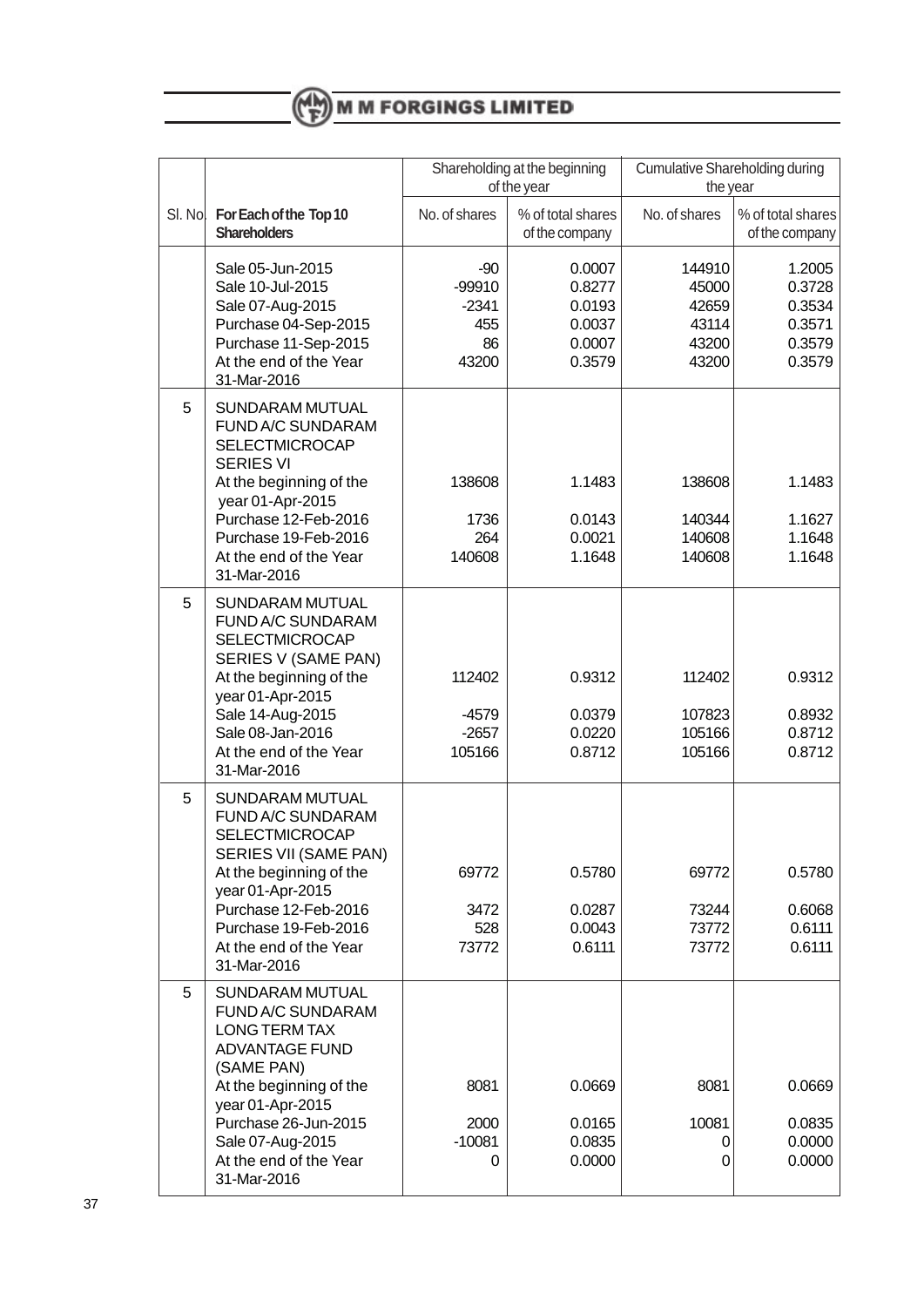

|   |                                                                                                                                                                                                                                                                                                              | Shareholding at the beginning<br>of the year                        |                                                                    | <b>Cumulative Shareholding during</b><br>the year                  |                                                                    |
|---|--------------------------------------------------------------------------------------------------------------------------------------------------------------------------------------------------------------------------------------------------------------------------------------------------------------|---------------------------------------------------------------------|--------------------------------------------------------------------|--------------------------------------------------------------------|--------------------------------------------------------------------|
|   | SI. No. For Each of the Top 10<br><b>Shareholders</b>                                                                                                                                                                                                                                                        | No. of shares                                                       | % of total shares<br>of the company                                | No. of shares                                                      | % of total shares<br>of the company                                |
| 5 | SUNDARAM MUTUAL<br>FUND A/C SUNDARAM<br><b>SELECTMICROCAP</b><br>SERIES VIII (SAME PAN)<br>At the beginning of the year<br>01-Apr-2015<br>Purchase 08-Jan-2016<br>Purchase 12-Feb-2016<br>Purchase 19-Feb-2016<br>Purchase 11-Mar-2016<br>Purchase 18-Mar-2016<br>At the end of the Year<br>31-Mar-2016      | 0<br>1345<br>20830<br>3170<br>240<br>201<br>25786                   | 0.0000<br>0.0111<br>0.1725<br>0.0262<br>0.0019<br>0.0016<br>0.2136 | 0<br>1345<br>22175<br>25345<br>25585<br>25786<br>25786             | 0.0000<br>0.0111<br>0.1837<br>0.2099<br>0.2119<br>0.2136<br>0.2136 |
| 5 | <b>SUNDARAM MUTUAL</b><br>FUND A/C SUNDARAM<br><b>SELECTMICROCAP</b><br>SERIES IX (SAME PAN)<br>At the beginning of the year<br>01-Apr-2015<br>Purchase 08-Jan-2016<br>Purchase 12-Feb-2016<br>Purchase 19-Feb-2016<br>Purchase 11-Mar-2016<br>Purchase 18-Mar-2016<br>At the end of the Year<br>31-Mar-2016 | 0<br>798<br>12151<br>1849<br>142<br>119<br>15059                    | 0.0000<br>0.0066<br>0.1006<br>0.0153<br>0.0011<br>0.0009<br>0.1247 | 0<br>798<br>12949<br>14798<br>14940<br>15059<br>15059              | 0.0000<br>0.0066<br>0.1072<br>0.1225<br>0.1237<br>0.1247<br>0.1247 |
| 5 | SUNDARAM MUTUAL<br>FUND A/C SUNDARAM<br>SELECTMICROCAP SERIES X<br>(SAME PAN)<br>At the beginning of the year<br>01-Apr-2015<br>Purchase 08-Jan-2016<br>Purchase 12-Feb-2016<br>Purchase 19-Feb-2016<br>Purchase 11-Mar-2016<br>Purchase 18-Mar-2016<br>At the end of the Year<br>31-Mar-2016                | 0<br>513<br>7811<br>1189<br>93<br>78<br>9684                        | 0.0000<br>0.0042<br>0.0647<br>0.0098<br>0.0007<br>0.0006<br>0.0802 | 0<br>513<br>8324<br>9513<br>9606<br>9684<br>9684                   | 0.0000<br>0.0042<br>0.0689<br>0.0788<br>0.0795<br>0.0802<br>0.0802 |
| 6 | <b>MERRILL LYNCH CAPITAL</b><br>MARKETS ESPANA S.A. S.V.<br>At the beginning of the year<br>01-Apr-2015<br>Sale 29-Jan-2016<br>Sale 05-Feb-2016<br>Sale 12-Feb-2016<br>Sale 19-Feb-2016<br>Sale 04-Mar-2016<br>At the end of the Year<br>31-Mar-2016                                                         | 122840<br>$-4000$<br>$-6640$<br>-489<br>$-911$<br>$-4000$<br>106800 | 1.0176<br>0.0331<br>0.0550<br>0.0040<br>0.0075<br>0.0331<br>0.8848 | 122840<br>118840<br>112200<br>111711<br>110800<br>106800<br>106800 | 1.0176<br>0.9845<br>0.9295<br>0.9254<br>0.9179<br>0.8848<br>0.8848 |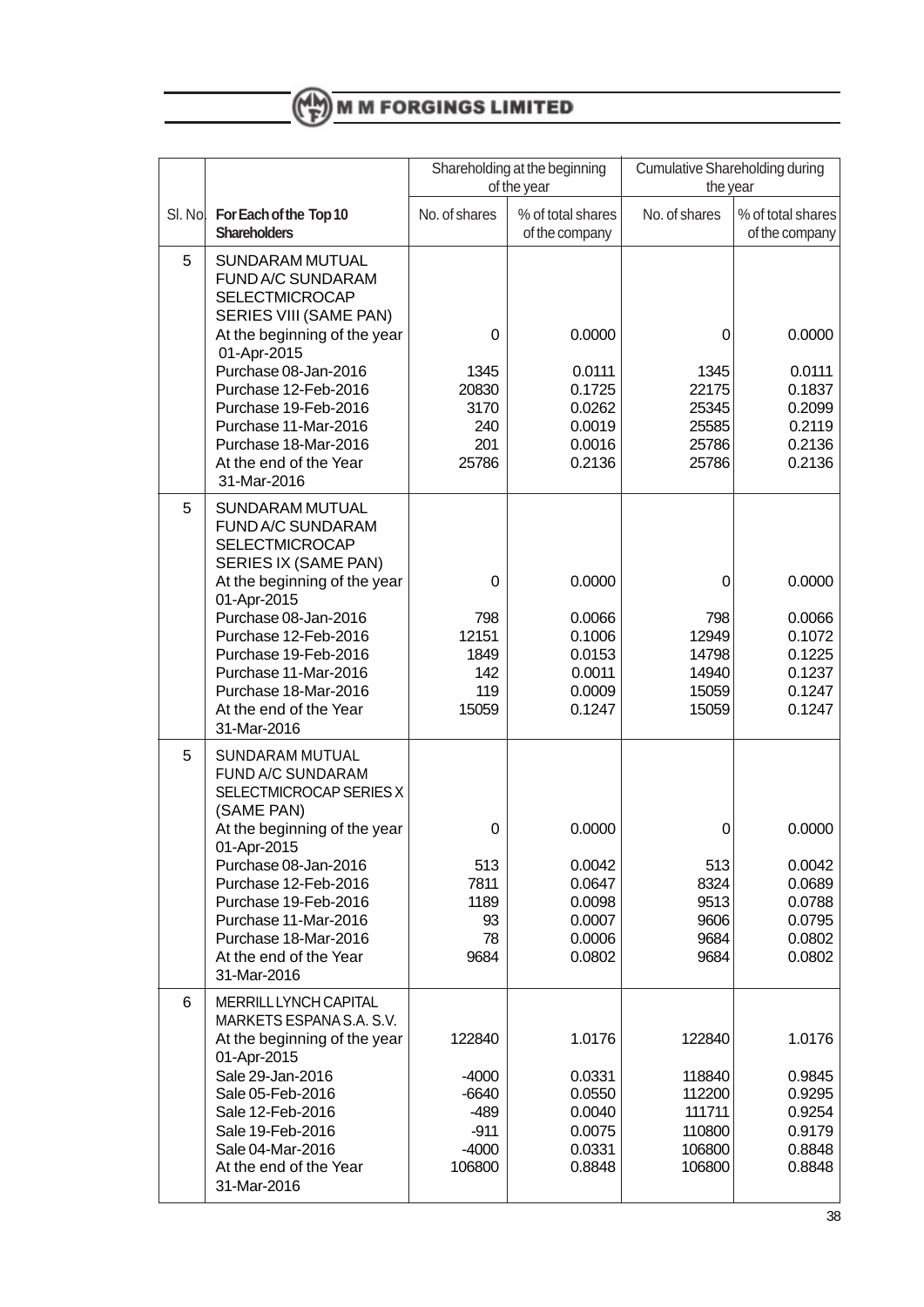

|                |                                                                                                                                                                                                                 | Shareholding at the beginning<br>of the year |                                      | <b>Cumulative Shareholding during</b><br>the year |                                      |
|----------------|-----------------------------------------------------------------------------------------------------------------------------------------------------------------------------------------------------------------|----------------------------------------------|--------------------------------------|---------------------------------------------------|--------------------------------------|
| SI. No.        | For Each of the Top 10<br><b>Shareholders</b>                                                                                                                                                                   | No. of shares                                | % of total shares<br>of the company  | No. of shares                                     | % of total shares<br>of the company  |
| $\overline{7}$ | <b>MEENAKSHI</b><br><b>SUBRAMANIAM</b><br>At the beginning of the year<br>01-Apr-2015<br>Sale 10-Apr-2015<br>At the end of the Year<br>31-Mar-2016                                                              | 117097<br>$-335$<br>116762                   | 0.9701<br>0.0027<br>0.9673           | 117097<br>116762<br>116762                        | 0.9701<br>0.9673<br>0.9673           |
| 8              | <b>VISHNU SRIVATSAN</b><br>At the beginning of the year<br>01-Apr-2015<br>Purchase 15-May-2015<br>At the end of the Year<br>31-Mar-2016                                                                         | 72558<br>210<br>72768                        | 0.6011<br>0.0017<br>0.6028           | 72558<br>72768<br>72768                           | 0.6011<br>0.6028<br>0.6028           |
| 9              | <b>RELIGARE FINVEST LTD</b><br>At the beginning of the year<br>01-Apr-2015<br>Sale 10-Apr-2015<br>At the end of the Year<br>31-Mar-2016                                                                         | 54503<br>-54503<br>$\Omega$                  | 0.4515<br>0.4515<br>0.0000           | 54503<br>0<br>0                                   | 0.4515<br>0.0000<br>0.0000           |
| 10             | <b>CAWAS MISTRY</b><br>JT1: ZARIN MISTRY<br>At the beginning of the year<br>01-Apr-2015<br>At the end of the Year<br>31-Mar-2016                                                                                | 53056<br>53056                               | 0.4395<br>0.4395                     | 53056<br>53056                                    | 0.4395<br>0.4395                     |
| 11             | <b>HDFC TRUSTEE COMPANY</b><br>LIMITED A/C HDFC<br><b>BALANCED FUND</b><br>At the beginning of the year<br>01-Apr-2015<br>Purchase 17-Jul-2015<br>Purchase 24-Jul-2015<br>At the end of the Year<br>31-Mar-2016 | 0<br>300000<br>3500<br>303500                | 0.0000<br>2.4854<br>0.0289<br>2.5144 | 0<br>300000<br>303500<br>303500                   | 0.0000<br>2.4854<br>2.5144<br>2.5144 |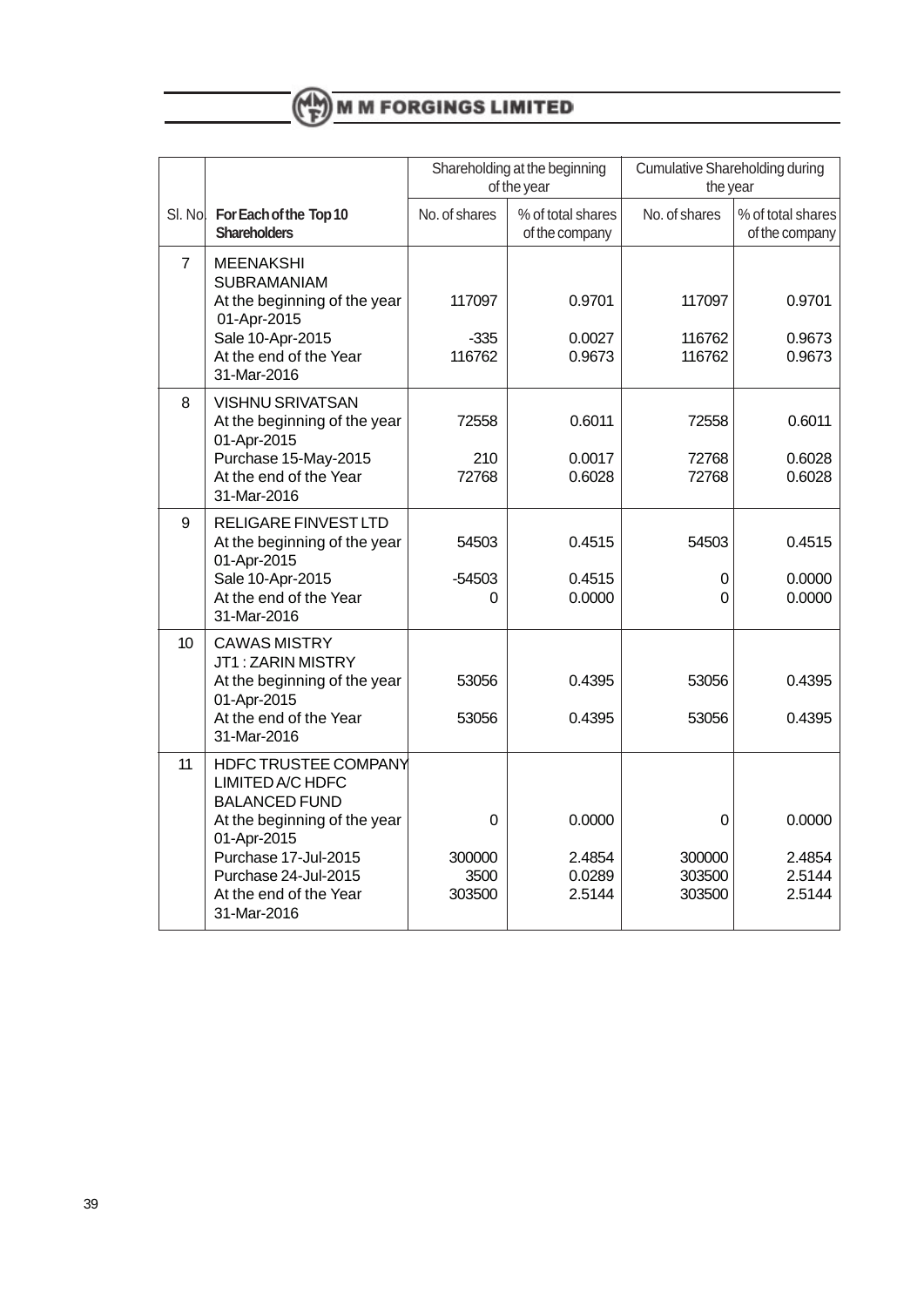

|                |                                                                                                                                                                                    | Shareholding at the beginning<br>of the year |                                     | <b>Cumulative Shareholding</b><br>during the year |                                     |
|----------------|------------------------------------------------------------------------------------------------------------------------------------------------------------------------------------|----------------------------------------------|-------------------------------------|---------------------------------------------------|-------------------------------------|
| SI. No.        | For each of the Directors<br>and KMP                                                                                                                                               | No. of shares                                | % of total shares<br>of the company | No. of shares                                     | % of total shares<br>of the company |
| 1              | R VENKATAKRISHNAN (CFO)                                                                                                                                                            |                                              |                                     |                                                   |                                     |
|                | At the beginning of the year                                                                                                                                                       | 1200                                         | 0.01                                | 1200                                              | 0.01                                |
|                | Date wise Increase / Decrease<br>in Share holding during the year<br>specifying the reasons for<br>increase/decrease<br>(e.g. allotment / transfer / bonus<br>/ sweat equity etc.) |                                              |                                     |                                                   |                                     |
|                | At the end of the Year                                                                                                                                                             | 1200                                         | 0.01                                | 1200                                              | 0.01                                |
| $\overline{2}$ | <b>JSUMATHI (Company Secretary)</b>                                                                                                                                                |                                              |                                     |                                                   |                                     |
|                | At the beginning of the year                                                                                                                                                       | 200                                          | 0.00                                | 200                                               | 0.00                                |
|                | Date wise Increase / Decrease<br>in Share holding during the year<br>specifying the reasons for<br>increase/decrease<br>(e.g. allotment / transfer /<br>bonus / sweat equity etc.) |                                              |                                     |                                                   |                                     |
|                | At the end of the Year                                                                                                                                                             | 200                                          | 0.00                                | 200                                               | 0.00                                |

## **(v) Shareholding of Directors and Key Managerial Personnel:**

#### **V. INDEBTEDNESS**

## **Indebtedness of the Company including interest outstanding/accrued but not due for payment**

|                                                                  | Secured Loans<br>excluding deposits | Unsecured Loans | Deposits | <b>Total Indebtedness</b> |
|------------------------------------------------------------------|-------------------------------------|-----------------|----------|---------------------------|
| Indebtedness at the<br>beginning of the<br>financialyear         |                                     |                 |          |                           |
| i) Principal Amount                                              | 1903130920                          | 0               | $\Omega$ | 1903130920                |
| ii) Interest due but<br>not paid                                 | 0                                   | 0               | $\Omega$ |                           |
| iii) Interest accrued but<br>notdue                              | 2474798                             | U               | $\Omega$ | 2474798                   |
| Total (i+ii+iii)                                                 | 1905605718                          | 0               | 0        | 1905605718                |
| <b>Change in Indebted-</b><br>ness during the<br>financial year. |                                     |                 |          |                           |
| Addition-                                                        | 384080564                           | 0               | $\Omega$ | 384080564                 |
| Reduction                                                        | -152306127                          | U               | $\Omega$ | -152306127                |
| <b>Net Change</b>                                                | 231774437                           | O               | 0        | 231774437                 |
| Indebtedness at the<br>end of the financial year                 |                                     |                 |          |                           |
| i) Principal Amount                                              | 2135315674                          | 0               | $\Omega$ | 2135315674                |
| ii) Interest due but not paid                                    | 0                                   | 0               | $\Omega$ | U                         |
| iii) Interest accrued but notdue                                 | 2064481                             | 0               | O        | 2064481                   |
| Total (i+ii+iii)                                                 | 2137380155                          | 0               | 0        | 2137380155                |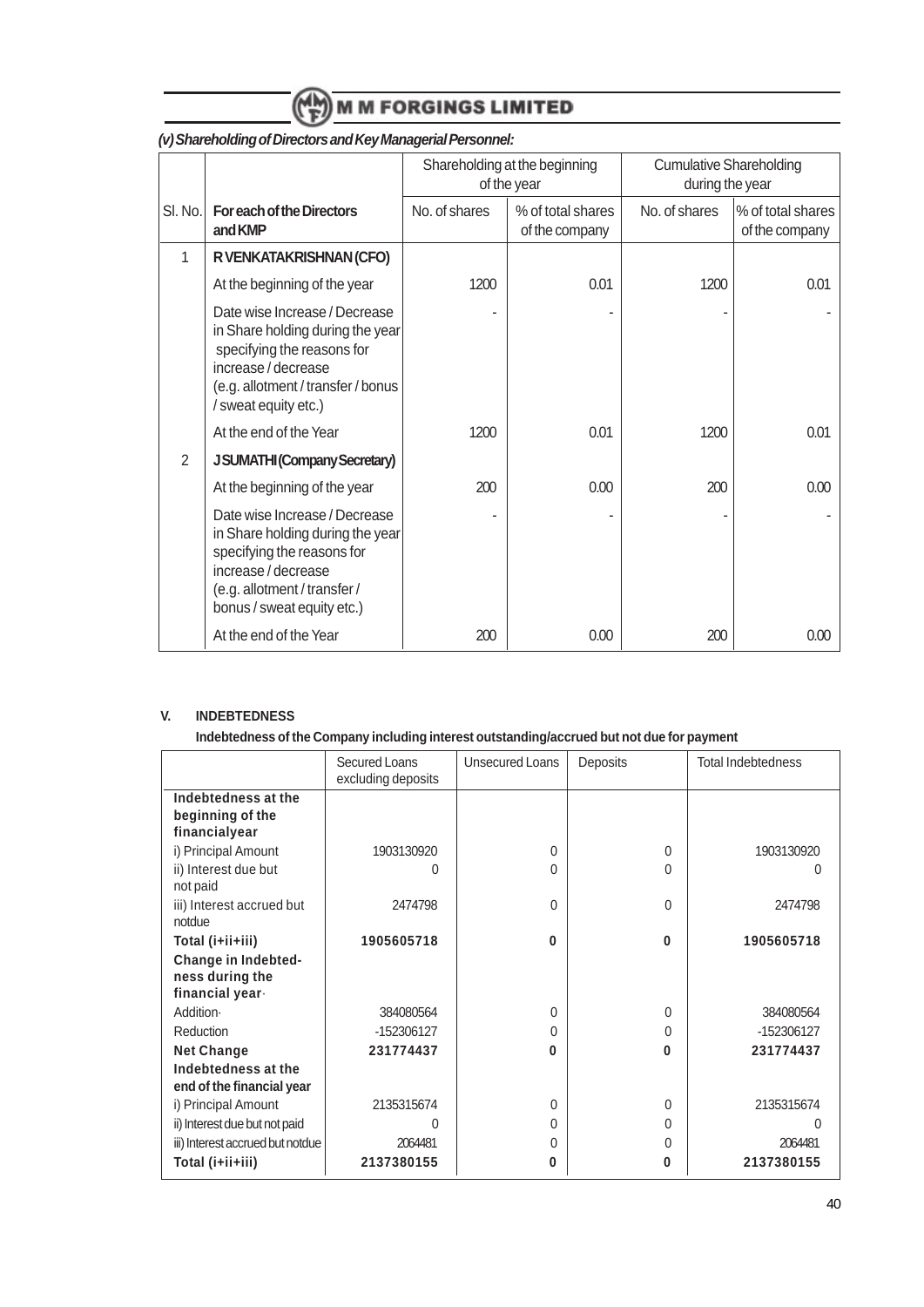## **VI. REMUNERATION OF DIRECTORS AND KEY MANAGERIAL PERSONNEL**

A. Remuneration to Managing Director, Whole-time Directors and/or Manager:

| SI.No. | Particulars of Remuneration                                                         | Name of MD/WTD        | <b>Total amount</b> |             |
|--------|-------------------------------------------------------------------------------------|-----------------------|---------------------|-------------|
|        |                                                                                     | Vidyashankar Krishnan | K.Venkatramanan     |             |
| 1      | Gross Salary                                                                        |                       |                     |             |
|        | a) Salary as per<br>provisions contained in section 17 (1)<br>of the Income tax Act | 2,00,35,875           | 1,90,44,000         | 3,90,79,875 |
|        | b) Value of perquisites u/s 17 (2) of<br>Income tax Act                             | 41,08,137             | 39,69,444           | 80,77,581   |
|        | c) Profits in lieu of salary under<br>section 17 (3) of Income tax Act              |                       |                     |             |
| 2      | <b>Stock Option</b>                                                                 |                       | ٠                   |             |
| 3      | <b>Sweat Equity</b>                                                                 |                       |                     |             |
| 4      | Commission-                                                                         |                       |                     |             |
|        | As % of profit-<br>As others, specify                                               | 1,34,00,000           | 1,34,00,000         | 2,68,00,000 |
| 5      | Others, specify                                                                     |                       |                     |             |
|        | TOTAL(A)                                                                            | 3,75,44,012           | 3,64,13,444         | 7,39,57,456 |
|        | Ceiling as per the Act                                                              | 3,75,84,152           | 3,75,84,152         | 7,51,68,304 |

B. Remuneration to other directors:

| SI.No.         | Particulars of                                     |               | Name of directors |                  |               | Total amount |
|----------------|----------------------------------------------------|---------------|-------------------|------------------|---------------|--------------|
|                | remuneration                                       |               |                   |                  |               |              |
|                |                                                    | N. Srinivasan | V.Vaidyanathan    | A.Gopalakrishnan | Kavitha Vijay |              |
| 1              | Independent<br><b>Directors</b>                    |               |                   |                  |               |              |
|                | • Fee for attending<br>board/committee<br>meetings | 60,000        | 80,000            | 80,000           | 52,500        | 2,72,500     |
|                | • Commission                                       | 7,50,000      | 4,00,000          | 3,00,000         | 3,00,000      | 17,50,000    |
|                | · Others, please<br>specify                        |               |                   |                  |               |              |
|                | Total(1)                                           | 8,10,000      | 4,80,000          | 3,80,000         | 8,52,500      | 20,22,500    |
| $\overline{2}$ | Other Non Execu-<br>tive Directors                 |               |                   |                  |               |              |
|                | • Fee for attending<br>board/committee<br>meetings |               |                   |                  |               |              |
|                | • Commission                                       |               |                   |                  |               |              |
|                | · Others, please<br>specify                        |               |                   |                  |               |              |
|                | Total (2)                                          |               |                   |                  |               |              |
|                | Total (b) = $(1 + 2)$                              |               |                   |                  |               |              |
|                | <b>Total Managerial</b><br>Remuneration            | 8,10,000      | 4,80,000          | 3,80,000         | 8,52,500      | 20,22,500    |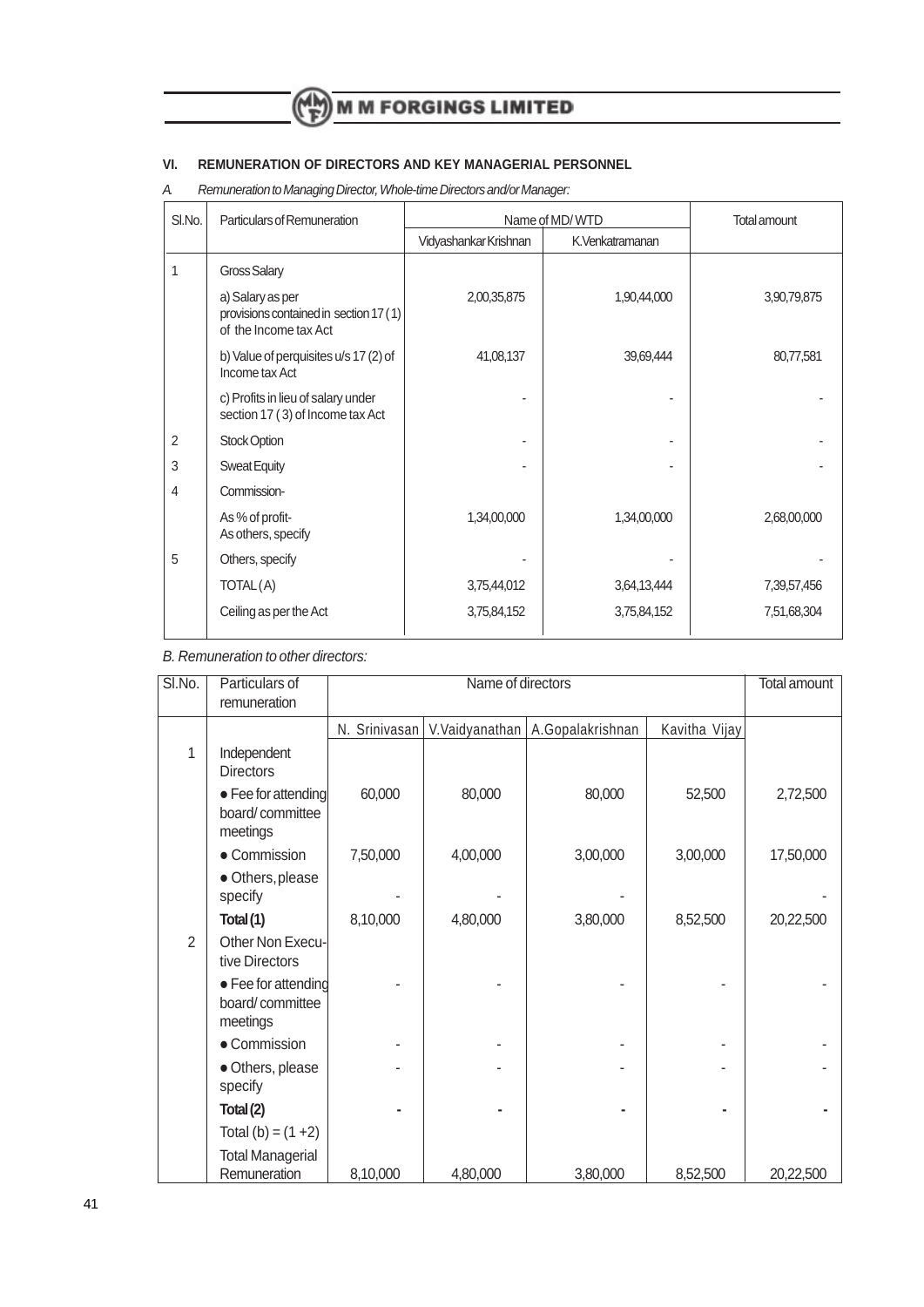| SI.No.         | Particulars of Remuneration                                                            |                                         | Key Managerial Personnel                             | Total amount |
|----------------|----------------------------------------------------------------------------------------|-----------------------------------------|------------------------------------------------------|--------------|
|                |                                                                                        | J. Sumathi,<br><b>Company Secretary</b> | R. Venkatakrishnan,<br><b>Chief FinancialOfficer</b> |              |
| 1              | <b>Gross Salary</b>                                                                    |                                         |                                                      |              |
|                | a) Salary as per<br>provisions contained in<br>section 17 (1) of the Income<br>tax Act | 9,48,143                                | 13,31,350                                            | 22,79,493    |
|                | b) Value of perquisites<br>u/s 17 (2) of Income tax Act                                | $\mathbf{0}$                            | $\Omega$                                             | $\Omega$     |
|                | c) Profits in lieuof salary<br>under section 17 (3) of Income<br>tax Act               | $\mathbf{0}$                            | $\Omega$                                             | $\Omega$     |
| 2              | <b>Stock Option</b>                                                                    | $\mathbf 0$                             | $\Omega$                                             | $\Omega$     |
| 3              | <b>Sweat Equity</b>                                                                    | $\mathbf{0}$                            | $\Omega$                                             | $\Omega$     |
| $\overline{4}$ | Commission                                                                             |                                         |                                                      |              |
|                | -As % of profit                                                                        | $\mathbf 0$                             | $\Omega$                                             | $\mathbf{0}$ |
|                | -As others, specify                                                                    |                                         |                                                      |              |
| 5              | Others, specify                                                                        |                                         |                                                      |              |
|                | TOTAL (A)                                                                              | 9,48,143                                | 13,31,350                                            | 22,79,493    |

### C. REMUNERATION TO KEY MANAGERIAL PERSONNEL OTHER THAN MD /MANAGER/WTD

## **VII. PENALTIES / PUNISHMENT/ COMPOUNDING OF OFFENCES:**

| Type                               | Section of<br>the Companies<br>Act | <b>Brief</b><br>Description | Details of<br>Penalty /<br>Punishment/<br>Compounding<br>fees imposed | Authority<br>[RD / NCLT/<br>COURT] | Appeal made,<br>if any<br>(give Details) |  |
|------------------------------------|------------------------------------|-----------------------------|-----------------------------------------------------------------------|------------------------------------|------------------------------------------|--|
| A. COMPANY - NIL                   |                                    |                             |                                                                       |                                    |                                          |  |
| Penalty                            |                                    |                             |                                                                       |                                    |                                          |  |
| Punishment                         |                                    |                             |                                                                       |                                    |                                          |  |
| Compounding                        |                                    |                             |                                                                       |                                    |                                          |  |
| <b>B. DIRECTORS - NIL</b>          |                                    |                             |                                                                       |                                    |                                          |  |
| Penalty                            |                                    |                             |                                                                       |                                    |                                          |  |
| Punishment                         |                                    |                             |                                                                       |                                    |                                          |  |
| Compounding                        |                                    |                             |                                                                       |                                    |                                          |  |
| C. OTHER OFFICERS IN DEFAULT - NIL |                                    |                             |                                                                       |                                    |                                          |  |
| Penalty                            |                                    |                             |                                                                       |                                    |                                          |  |
| Punishment                         |                                    |                             |                                                                       |                                    |                                          |  |
| Compounding                        |                                    |                             |                                                                       |                                    |                                          |  |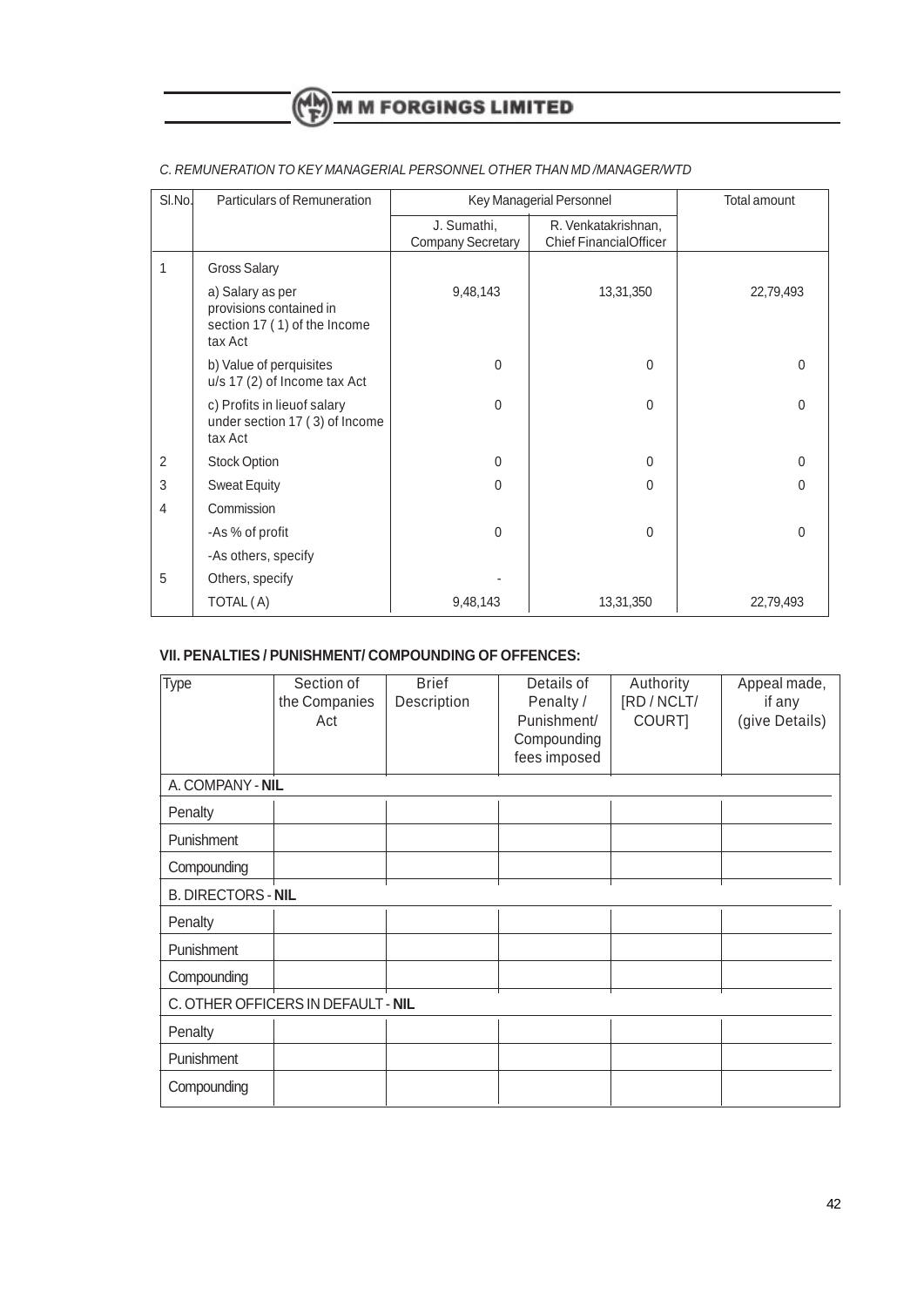## **Form AOC – 2**

(Pursuant to clause (h) of sub –section (3) of section 134 of the Act and Rule 8 (2 ) of the Companies ( Accounts) Rules, 2014)

Form for disclosure of particulars of contracts / arrangements entered into by the company with related parties referred to in sub-section 91) of section 188 of the Companies Act, 2013 including certain arms length transactions under third proviso thereto.

- 1. Details of contracts or arrangements or transactions not at arm's length basis NIL
- 1.1 Name (s) of the related party and nature of relationship
- 1.2 Nature of contracts/ arrangements/ transaction
- 1.3 Duration of the contracts / arrangements/ transactions
- 1.4 Salient terms of the contracts or arrangements or transactions including the value, if any
- 1.5 Justification for entering into such contracts or arrangements or transactions
- 1.6 Date (s) of approval by the Board
- 1.7 Amount paid as advances , if any:
- 1.8 Date on which the special resolution was passed in general meeting as required under first proviso to section 188.
- 2. Details of material contracts or arrangements or transactions not at arm's length basis NIL
- 2.1 Name (s) of the related party and nature of relationship
- 2.2 Nature of contracts/ arrangements/ transaction
- 2.3 Duration of the contracts / arrangements/ transactions
- 2.4 Salient terms of the contracts or arrangements or transactions including the value, if any
- 2.5 Date (s) of approval by the Board
- 2.6 Amount paid as advances , if any:

For and On behalf of the Board

Place : Chennai **Vidyashankar Krishnan**

Date : 09 May 2016 **Chairman of this Meeting**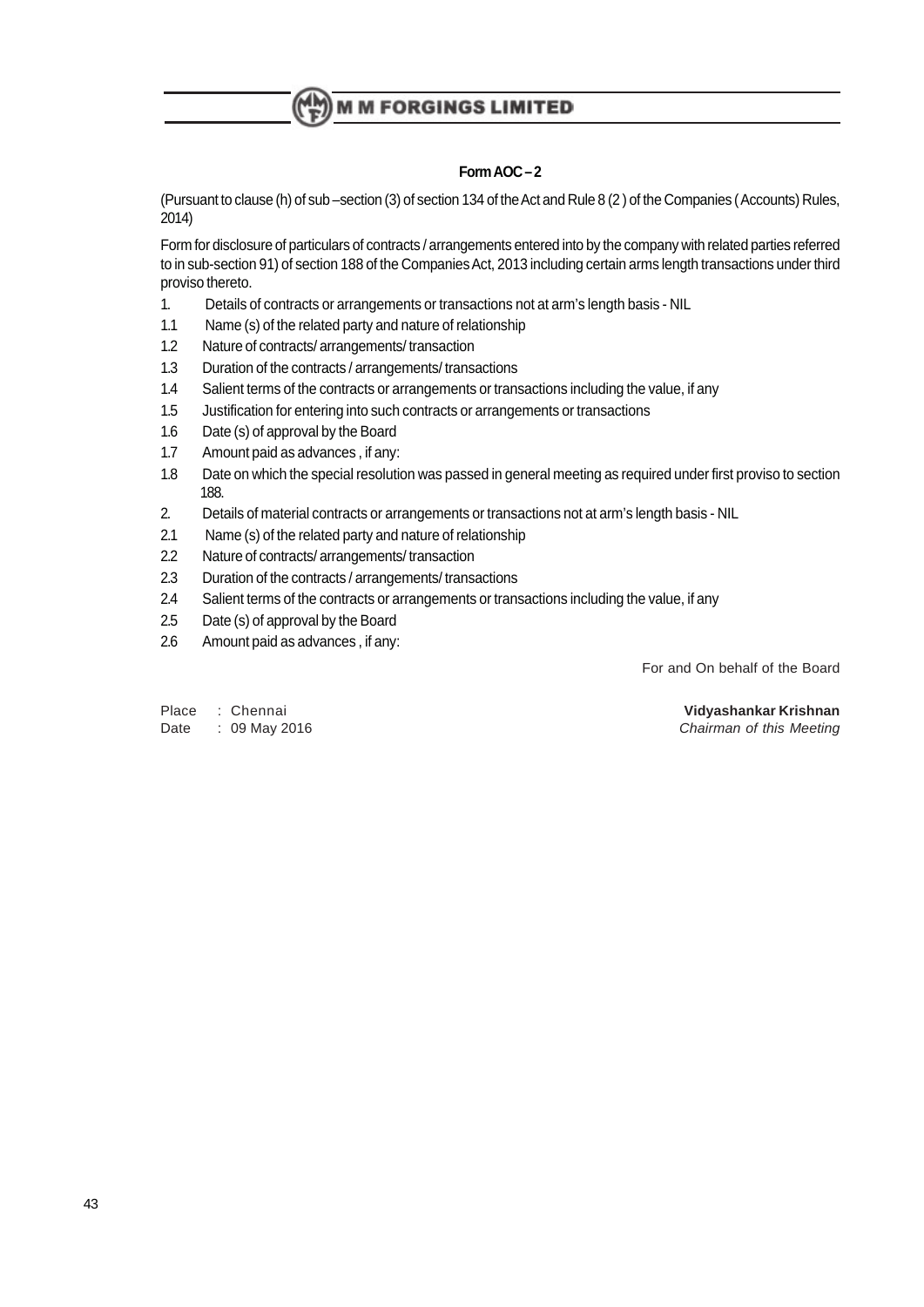

#### **SECRETARIALAUDIT REPORT**

#### **FOR THE FINANCAL YEAR ENDED 31.03.2016**

#### **[Pursuant to section 204(1) of the Companies Act, 2013 and rule No.9 of the Companies (Appointment and Remuneration Personnel) Rules, 2014]**

**To the Members**

#### **MM FORGINGS LIMITED 95, ANNA SALAI, GUINDY, CHENNAI-600032**

I have conducted the secretarial audit of the compliance of applicable statutory provisions and the adherence to good corporate practices by **MM Forgings Limited** (hereinafter called "the Company"). Secretarial Audit was conducted in a manner that provided a reasonable basis for evaluating the corporate conducts/statutory compliances and expressing my opinion thereon.

Based on verification of the Company's books, papers, minute books, forms and returns filed and other records maintained by the company and also the information provided by the Company, its officers, agents and authorized representatives during the conduct of secretarial audit, I hereby report that in my opinion, the company has, during the audit period covering the financial year ended on 31st March, 2016, complied with the statutory provisions listed hereunder and also that the Company has proper Board-processes and compliance-mechanism in place to the extent, in the manner and subject to the reporting made hereinafter:

I have examined the books, papers, minute books, forms and returns filed and other records maintained by **MM Forgings Limited** ("the Company") for the financial year ended on 31st March, 2016 according to the provisions as applicable to the Company during the period of audit:

- (i) The Companies Act, 2013 (the Act) and the rules made thereunder;
- (ii) The Securities Contracts (Regulation) Act, 1956 ('SCRA') and the rules made thereunder;
- (iii) The Depositories Act, 1996 and the Regulations and Bye-laws framed thereunder to the extent of Regulation 55A;
- (iv) Foreign Exchange Management Act, 1999 and the rules and regulations made thereunder to the extent of Overseas Direct Investment, imports and export of goods and services;
- (v) The following Regulations and Guidelines prescribed under the Securities and Exchange Board of India Act, 1992 ('SEBI Act'):-
	- (a) The Securities and Exchange Board of India (Substantial Acquisition of Shares and Takeovers) Regulations, 2011;
	- (b) The Securities and Exchange Board of India (Prohibition of Insider Trading) Regulations, 1992;
	- (c) The Securities and Exchange Board of India (Registrars to an Issue and Share Transfer Agents) Regulations, 1993 regarding the Companies Act and dealing with client to the extent of securities issued;
	- (d) The Securities and Exchange Board of India (Issue of Capital and Disclosure Requirements) Regulations, 2009;
	- (e) The Securities and Exchange Board of India (Listing Obligations and Disclosure Requirements) Regulations, 2015
- (vi) There are no laws/ Regulations (as amended from time to time), as informed and certified by the management of the Company which are specifically applicable to the Company based on their sector/industry.

I have also examined compliance with the applicable clauses of the following:

- (i) Secretarial Standards issued by The Institute of Company Secretaries of India. .
- (ii) The Listing Agreements entered into by the Company with the Stock Exchanges, where the equity shares of the Company are listed.

During the period under review, the Company has generally complied with the provisions of the Act, Rules, Regulations, Guidelines, Standards etc., mentioned above subject to the following observations:

- 1. The Company has already appointed a woman director on its Board as per section 149(1) of the Companies Act, 2013.
- 2. During the audit period the provision as required under section 149(4) read with schedule iv and revised clause 49 of the listing agreement entered with the Stock Exchange have been complied.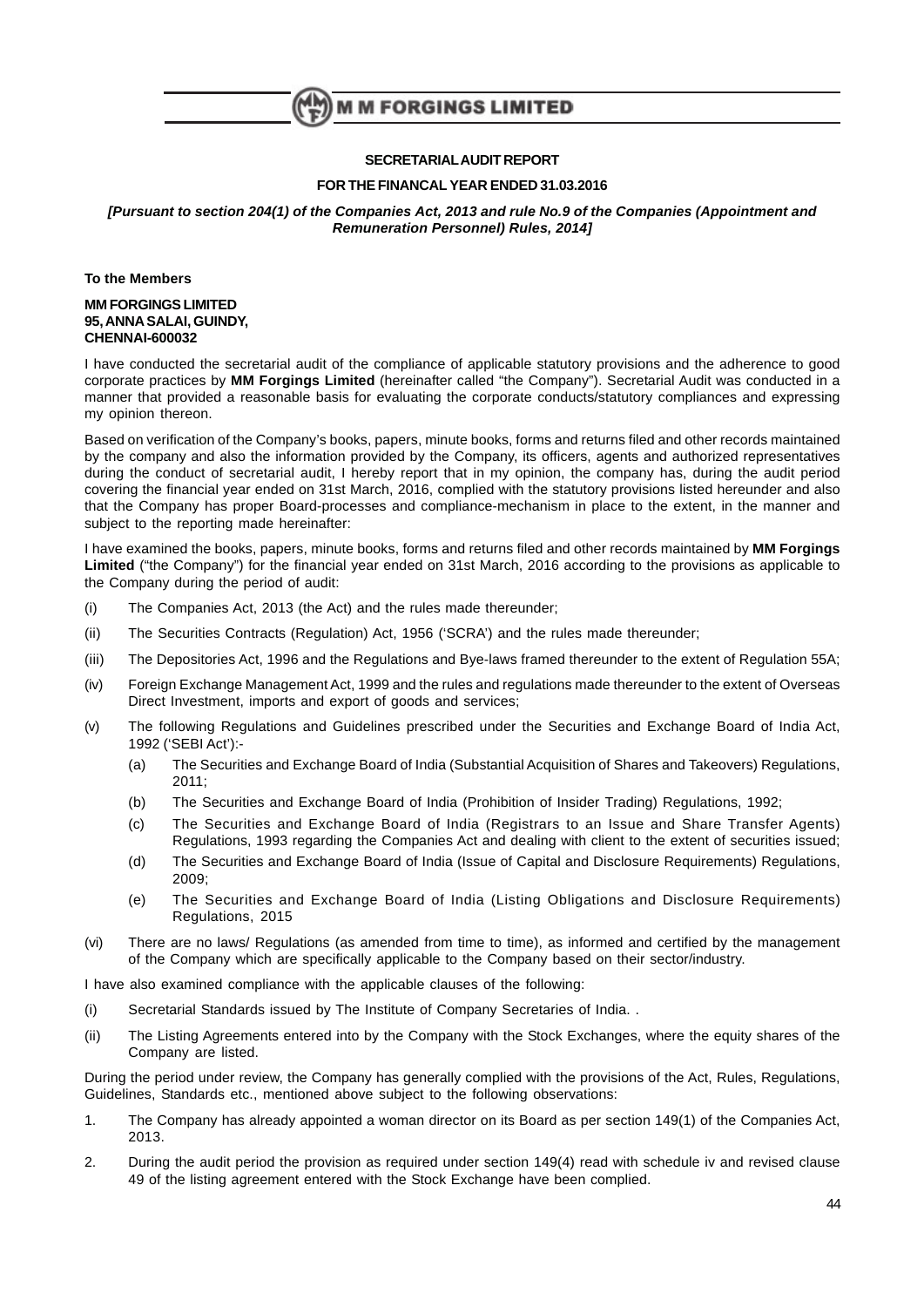3. The service of notice of annual general meeting together with the annual report of the company for the financial year 2015-16 was in compliance with the Companies Act, 2013.

I further report that there were no actions/events occurred in the pursuance of

- (a) The Securities and Exchange Board of India (Share Based employee Benefits) Regulations, 2014
- (b) The Securities and Exchange Board of India (Delisting of Equity Shares) Regulations, 2009
- (c) The Securities and Exchange Board of India (Buyback of Securities) Regulations, 1998
- (d) The Securities and Exchange Board of India (Issue and Listing of Debt Securities) Regulations, 2008;

requiring compliance thereof by the Company during the Financial Year under review.

I further report that, on examination of the relevant documents and records and based on the information provided by the Company, its officers and authorized representatives during the conduct of the audit, and also on the review of quarterly compliance reports by respective department heads / company secretary / CEO taken on record by the Board of Directors of the Company, in our opinion, adequate systems and processes and control mechanism exist in the Company to monitor and ensure compliance with applicable other general laws including Industrial Laws, Environmental Laws, Human Resources and labour laws.

I further report, that the compliance by the Company of applicable financial laws, like direct and indirect tax laws, has not been reviewed in this Audit since the same have been subject to review by statutory financial auditor and other designated professionals.

I further report that:

The Board of Directors of the Company is constituted with a balance of Executive Directors, Non-Executive Directors and Independent Directors. The changes in the composition of the Board of Directors that took place during the period under review were carried out in compliance with the provisions of the Act.

Adequate notice is given to all directors to schedule the Board Meetings, agenda and detailed notes on agenda were delivered and a system exists for seeking and obtaining further information and clarifications on the agenda items before the meeting and for meaningful participation at the meeting.

All decisions at Board Meetings and Committee Meetings are carried out unanimously as recorded in the minutes of the meetings of the Board of Directors or Committee of the Board, as the case may be.

I further report that during the audit period, no events, have occurred during the year, which have a major bearing on the Company's affairs

**Date: 09 May 2016**

**V SHANKAR COMPANY SECRETARY IN PRACTICE ACS No. 12080 Place: Chennai C.P.NO. 12974**

**Note: This report is to be read with our letter of even date which is annexed as Annexure A and form forms an integral part of this report.**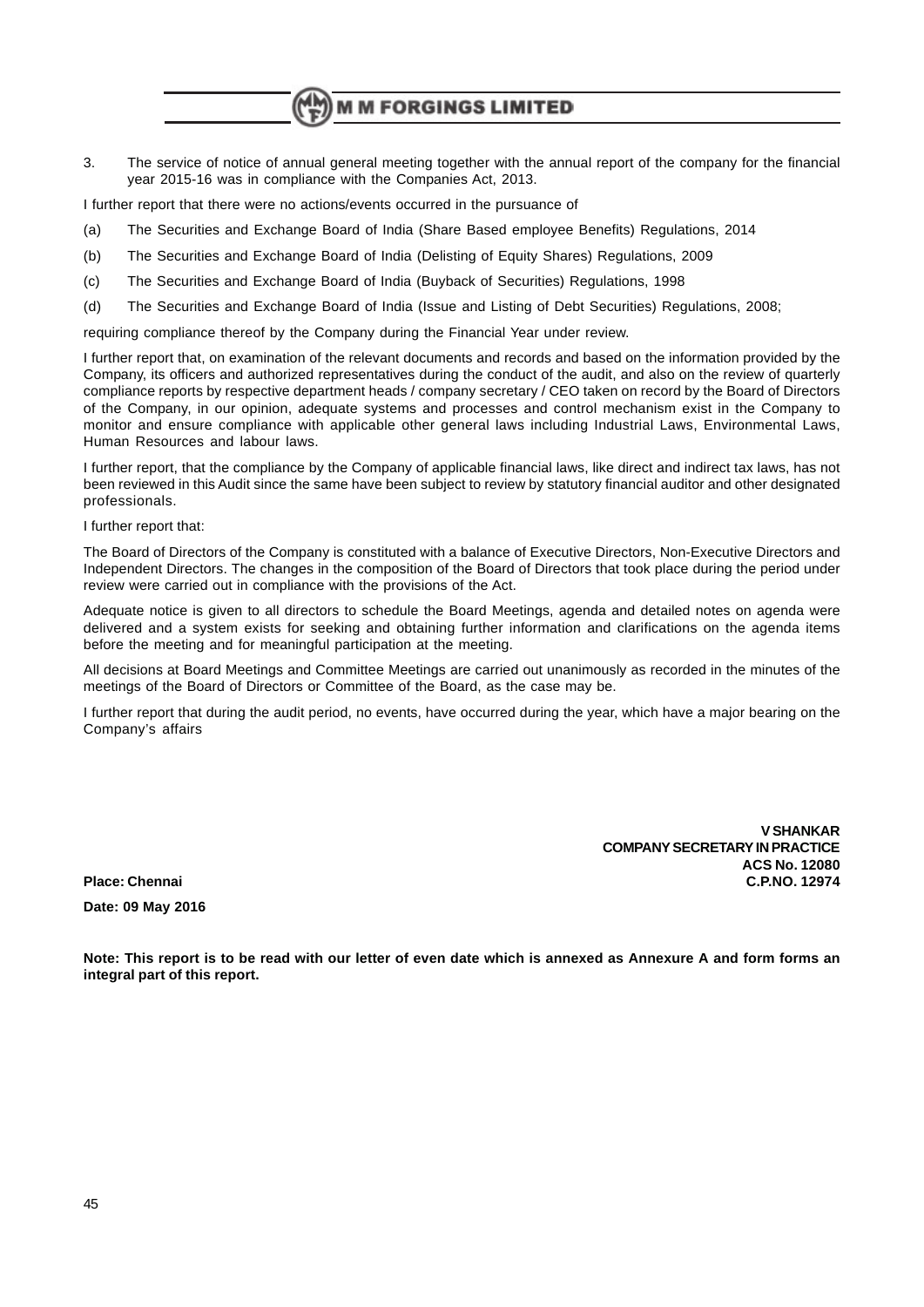#### **ANNEXURE-A**

**To,**

**The Members MM FORGINGS LIMITED 95, ANNA SALAI, GUINDY, CHENNAI-600032**

- 1. Maintenance of secretarial record is the responsibility of the management of the Company. My responsibility is to express an opinion on these secretarial records based on my audit.
- 2. I have followed the audit practices and processes as were appropriate to obtain reasonable assurance about the correctness of the contents of the secretarial records. The verification was done on the random test basis to ensure that correct facts are reflected in secretarial records. I believe that the processes and practices followed, provide a reasonable basis for my opinion.
- 3. I have not verified the correctness and appropriateness of financial records and Books of Accounts of the Company.
- 4. Where ever required, I have obtained the Management representation about the compliance of laws, rules and regulations and happening of events etc.
- 5. The compliance of the provisions of Corporate and other applicable laws, rules, regulations, standards is the responsibility of management. My examination was limited to the verification of procedures on random test basis.
- 6. The Secretarial Audit report is neither an assurance as to the future viability of the company nor of the efficacy or effectiveness with which the management has conducted the affairs of the Company.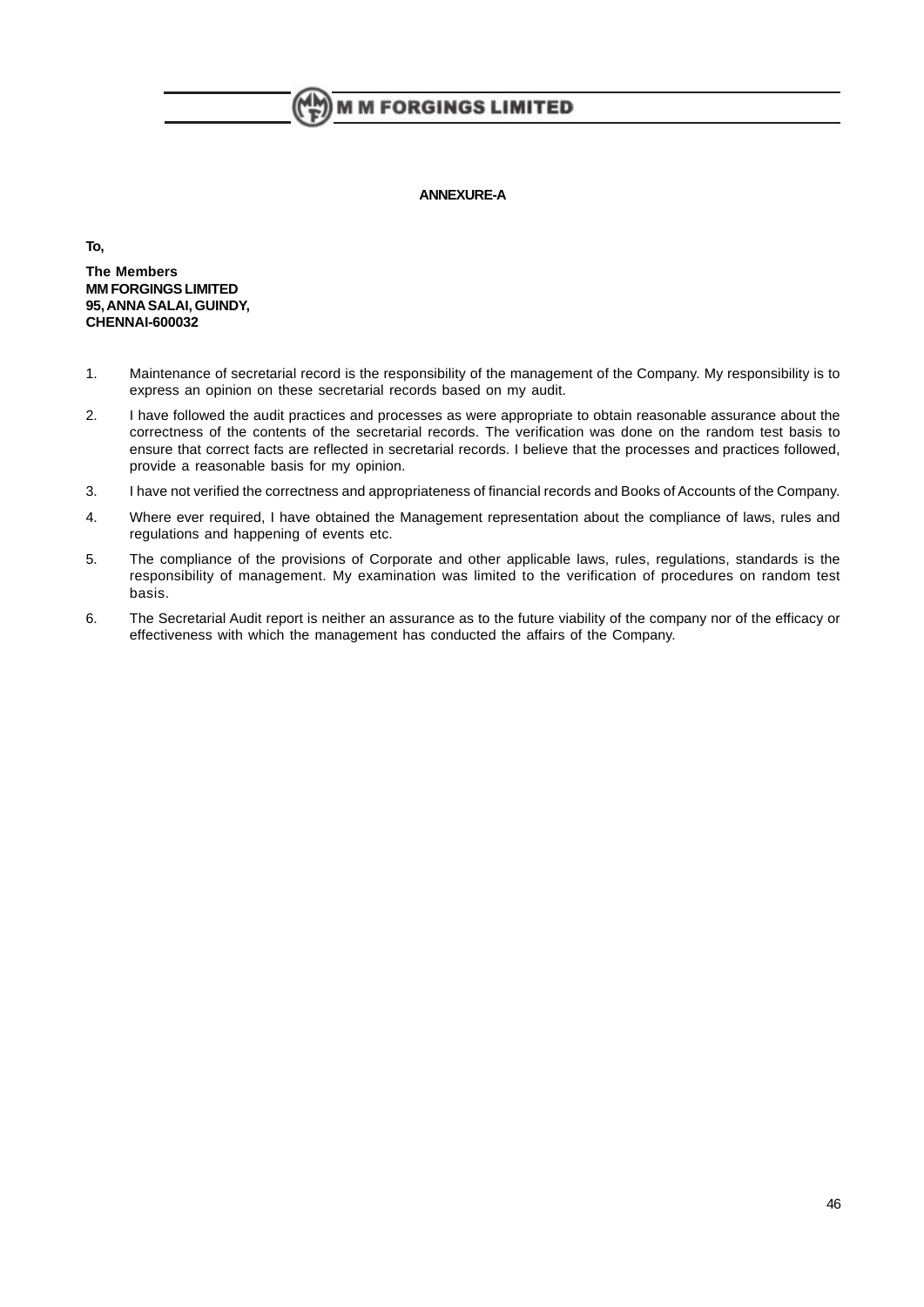

## **INDEPENDENT AUDITOR'S REPORT**

## To the Members of **M.M. FORGINGS LIMITED**

## **Report on the Financial Statements**

We have audited the accompanying financial statements of MM FORGINGS LIMITED ("the Company"), which comprises the Balance Sheet as at March 31, 2016, and the Statement of Profit and Loss and Cash Flow Statement for the year then ended, and a summary of significant accounting policies and other explanatory information.

## **Management's Responsibility for the Financial Statements**

The Board of Directors are responsible for the matters stated in section 134(5) of the Companies Act, 2013 (The Act) with respect to the preparation of these stand alone financial statements that give a true and fair view of the financial position, financial performance and cash flows of the Company in accordance with the Accounting principles generally accepted in India, including the Accounting standard specified in section 133 of The Act, read with rule 7 of the Companies (Accounts) Rules, 2014. This responsibility also includes maintenance of adequate accounting records in accordance with the provisions of the Act for safe guarding of the assets of the company and for preventing and detecting frauds and other irregularities, selection and application of appropriate accounting policies, making judgements and estimates that are reasonable and prudent and design and implementation and maintenance of adequate internal financial controls that were operating effectively for ensuring the accuracy and completeness of the accounting records relevant to the preparation and presentation of the financial statements that give a true and fair view and are free from material misstatement, whether due to fraud or error.

## **Auditor's Responsibility**

Our responsibility is to express an opinion on these stand alone financial statements based on our audit.

We have taken into account the provisions of the Act, the accounting and auditing standards and matters which are required to be included in the Auditor's report under the provisions of the Act and rules made thereunder.

We conducted our audit in accordance with the Standards on Auditing specified under section 143(10) of the Act. Those standards require that the Report complies with ethical requirements and we plan and perform the Audit to obtain reasonable assurance about whether the financial statements are free from material misstatement.

An audit involves performing procedures to obtain audit evidence about the amounts and the disclosures in the financial statements. The procedures selected depend on the auditor's judgment, including the assessment of the risks of material misstatement of the financial statements, whether due to fraud or error. In making those risk assessments, the auditor considers internal financial control relevant to the Company's preparation of the financial statements that give a true and fair view in order to design audit procedures that are appropriate in the circumstances. An audit also includes evaluating the appropriateness of accounting policies used and the reasonableness of the accounting estimates made by the Company's Directors as well as evaluating the over all presentation of the financial statements.

We believe that the audit evidence we have obtained is sufficient and appropriate to provide a basis for our audit opinion on the stand alone financial statements.

## **Opinion**

1) In our opinion and to the best of our information and according to the explanations given to us, the aforesaid standalone financial statements give the information required by the Act in the manner so required and give a true and fair view in conformity with the accounting principles generally accepted in India, of the state of affairs of the company as at 31st March 2016 and its profit and cash flows for the year ended on that date.

## **Report on Other Legal and Regulatory Requirements**

- 1) As required by the Companies (Auditor's Report) Order, 2015 ("the Order") issued by the Central Government in terms of sub sub-section 11 of section 143 of the Act , we give in the Annexure B a statement on the matters specified in paragraphs 3 and 4 of the said Order.
- 2) As required by section 143(3) of the Act, we report that:
	- a) We have sought and obtained all the information and explanations which, to the best of our knowledge and belief, were necessary for the purpose of our audit;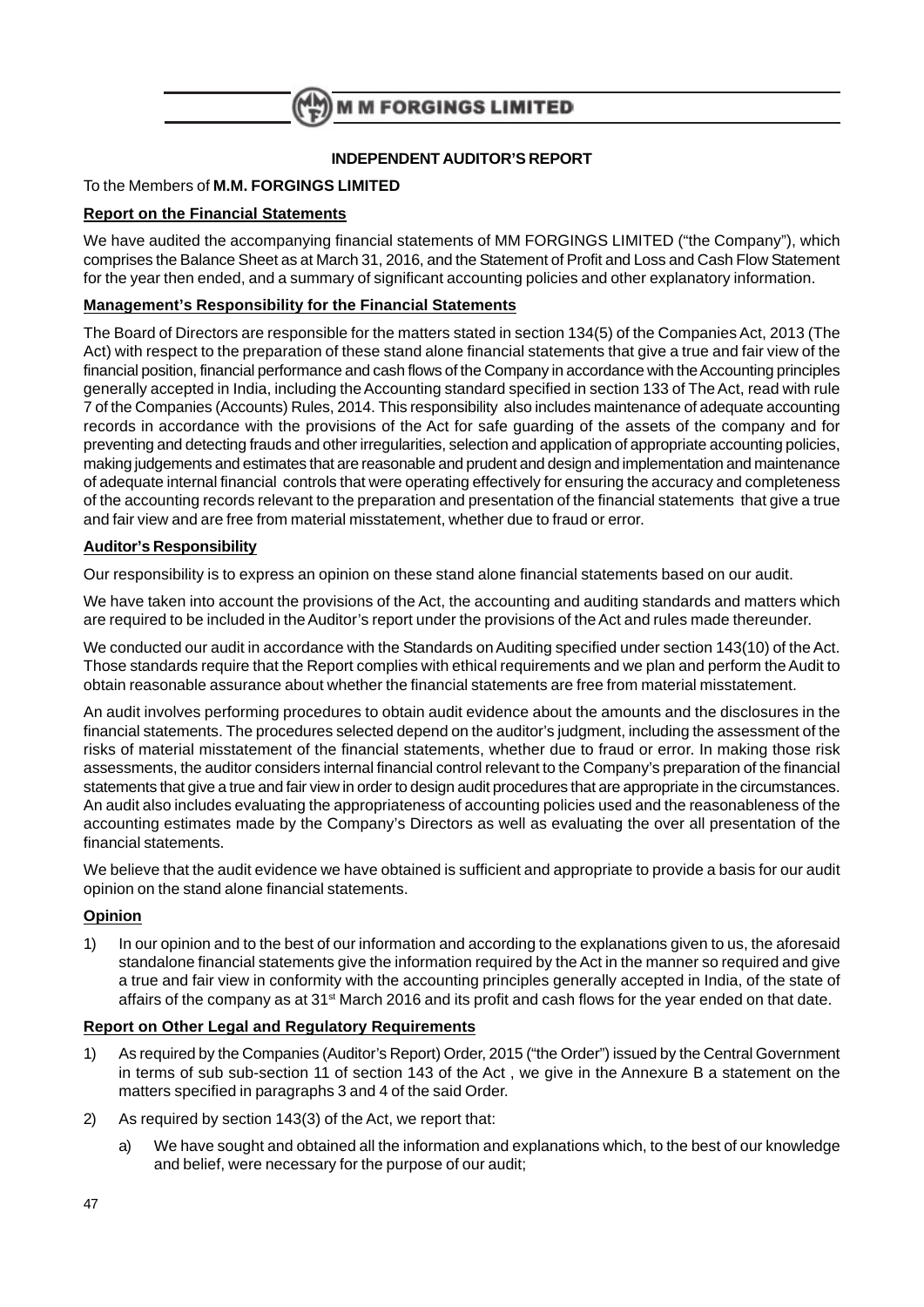b) In our opinion, proper books of account as required by law, have been kept by the Company so far as it appears from our examination of these books;

**M M FORGINGS LIMITED** 

- c) The Balance Sheet, Statement of Profit and Loss and Cash Flow Statement dealt with by this Report are in agreement with the books of account;
- d) In our opinion, the aforesaid stand alone financial statements comply with the Accounting Standards specified under section 133 of the Act read with rule 7 of the Companies (Accounts Rules 2014).
- e) On the basis of written representations received from the Directors as on March 31, 2016 and taken on record by the Board of Directors, none of the Directors is disqualified as on March 31, 2016, from being appointed as a Director in terms of section 164(2) of the Act.
- f) With respect to the other matters to be included in the Auditor's Report in accordance with Rule 11 of the Companies (Audit and Auditors) Rules 2014, in our opinion and to the best of our information and according the explanations given to us :
	- i) The Company does not have any pending litigation which would impact its financial position.
	- ii) The Company did not have any long term contract including derivative contract for which there were any material foreseeable losses.
	- iii) There has been no delay in transferring the amounts, required to be transferred to the investor education and protection fund.

For G. Ramesh Kumar & Co Chartered Accountants FRN: 003010S

**G. Ramesh Kumar** Place : Tiruchirapalli **Place : The Partner** Partner Partner Partner Partner Partner Partner Partner Partner Partner Date : 09 May 2016 March 200/18663

## **ANNEXURE B CONTAINING REPORT ON MATTERS REQUIRED BY CARO 2015**

## **ANNEXURE B**

## **Regarding MM FORGINGS LIMITED**

#### **Referred to in paragraph 1 of our report of even day**

- a) The Company has maintained proper records showing full particulars including quantitative details and situate of fixed assets;
	- b) As explained to us, the assets have not been physically verified by the management during the year but there is a regular program of verification which, in our opinion, is reasonable considering the size and the verification having regard to the size of the company and the nature of its assets. No material discrepancies have been noticed on such physical verification.
	- c) The Title Deeds of Immovable Property are held in the name of the company.
- II a) The inventories have been physically verified by the management during the year at reasonable intervals, except materials lying with third parties, where confirmations are obtained. In our opinion the frequency of verification is reasonable. The discrepancies noticed on verification between the physical stocks and the book records were not material.
- III The Company has neither granted nor taken any loans to and from companies, firms or other parties covered in the Register, maintained under Section 189 of the Companies Act, 2013.
- IV The Company has not given any Loans, Investments, Guarantees and securities falling under section 185/ 186 of The Companies Act 2013.
- V In our opinion and according to the information and explanation given to us, The company has complied with the provisions of section 73 and 76 of the Companies Act 2013 and the Company's (Acceptance of Deposits) Rules 2014 with regard to the deposits, if any, accepted from the public and from the members.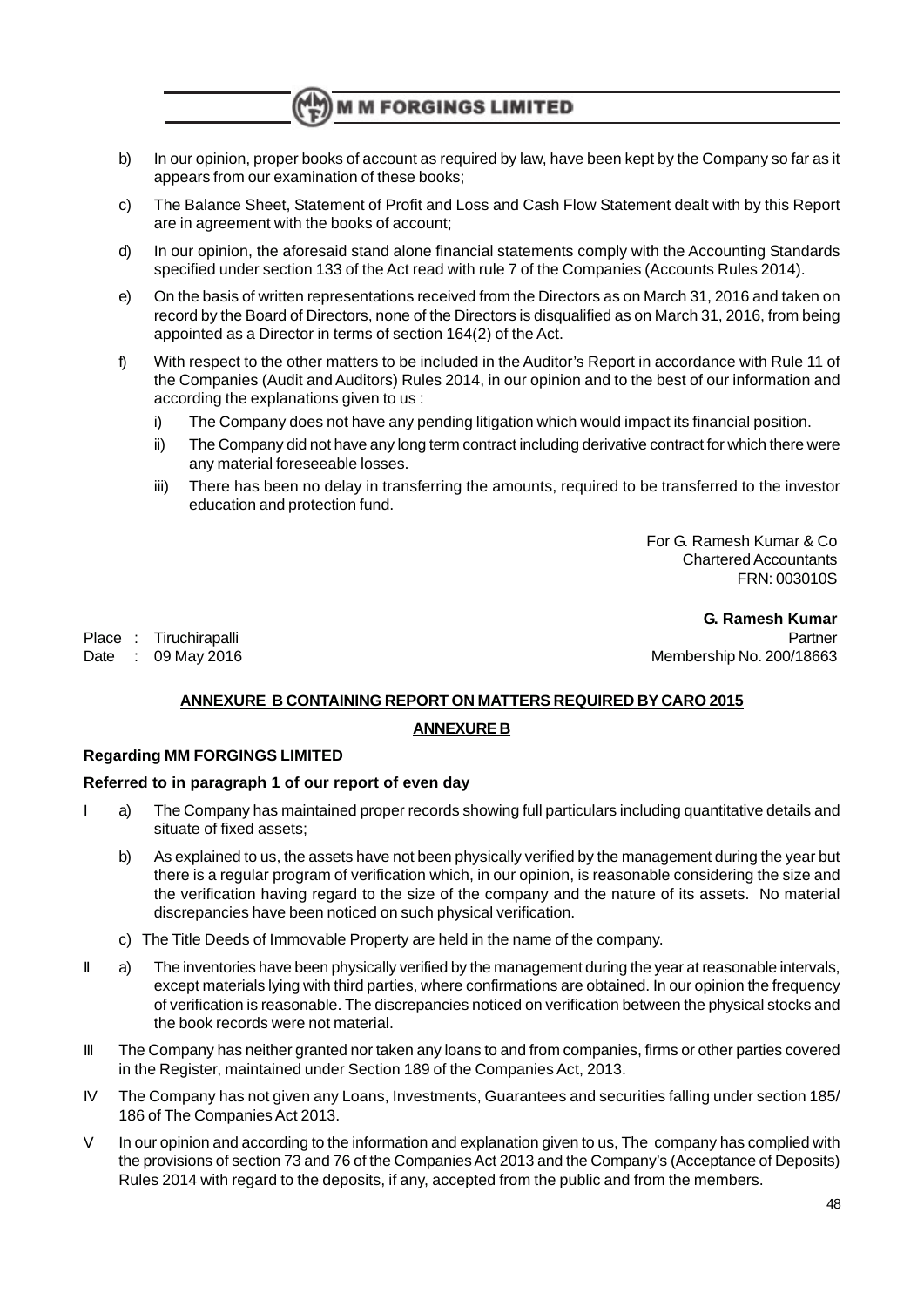- VI No order has been passed by the Central Government for maintenance of cost records.
- VII a) According to the records of the Company, the Company is regular in depositing with appropriate authorities undisputed statutory dues including Provident Fund, Employees State Insurance, Income Tax, Sales Tax, Value Added Tax. Wealth Tax, Customs Duty, Excise Duty, Service Tax, Cess and other statutory dues applicable to it.
	- b) The following taxes under Tamil Nadu VAT/Indian Income Tax Act are under dispute and appeals are pending before various forums. The company has already paid a sum of Rs 116.38 Lakhs against the disputed TN VAT.

| VAT for Various Years               | <b>Rs</b> 196.64 Lakhs |
|-------------------------------------|------------------------|
| Indian Income Tax Act YE 31.03.2012 | Rs. 370.44 Lakhs       |
| YE 31.03.2013                       | Rs. 223.29 Lakhs       |

- VIII Based on our audit procedure and on the information and explanation given by the management, we are of the opinion that the company has not defaulted in repayment of its dues to Financial Institutions, Banks and debenture holders.
- IX The Company has not raised any money by way of initial public offer or other public offer and term loan.
- X Based on the audit procedures performed and information and explanations given by the management, we report that no fraud, on or by the Company, has been noticed or reported during the year.
- XI The Managerial Remuneration have been paid or provided in accordance with the requisite approvals mandated by the provisions of section 197 read with Schedule V to the Companies Act 2013.
- XII The Company is Not a Nidhi Company.
- XIII All the transactions with the related parties under section 177/188 of the Companies Act 2013 are duly reported by the Directors in their Report for the year.
- XIV The Company has not made any preferential allotment or Private placement of shares or fully / partly paid convertible debentures during the year.
- XV The Company has not entered in to any Non Cash Transactions with Directors or person connected with him as stipulated under section 192 of The Companies Act 2013.
- XVI No registration is required under section 45IA of the Reserve Bank of India Act.

For G. Ramesh Kumar & Co Chartered Accountants FRN: 003010S

**G. Ramesh Kumar** Place : Tiruchirapalli **Place : Place in the Place in the Partner** Date : 09 May 2016 March 2007 18663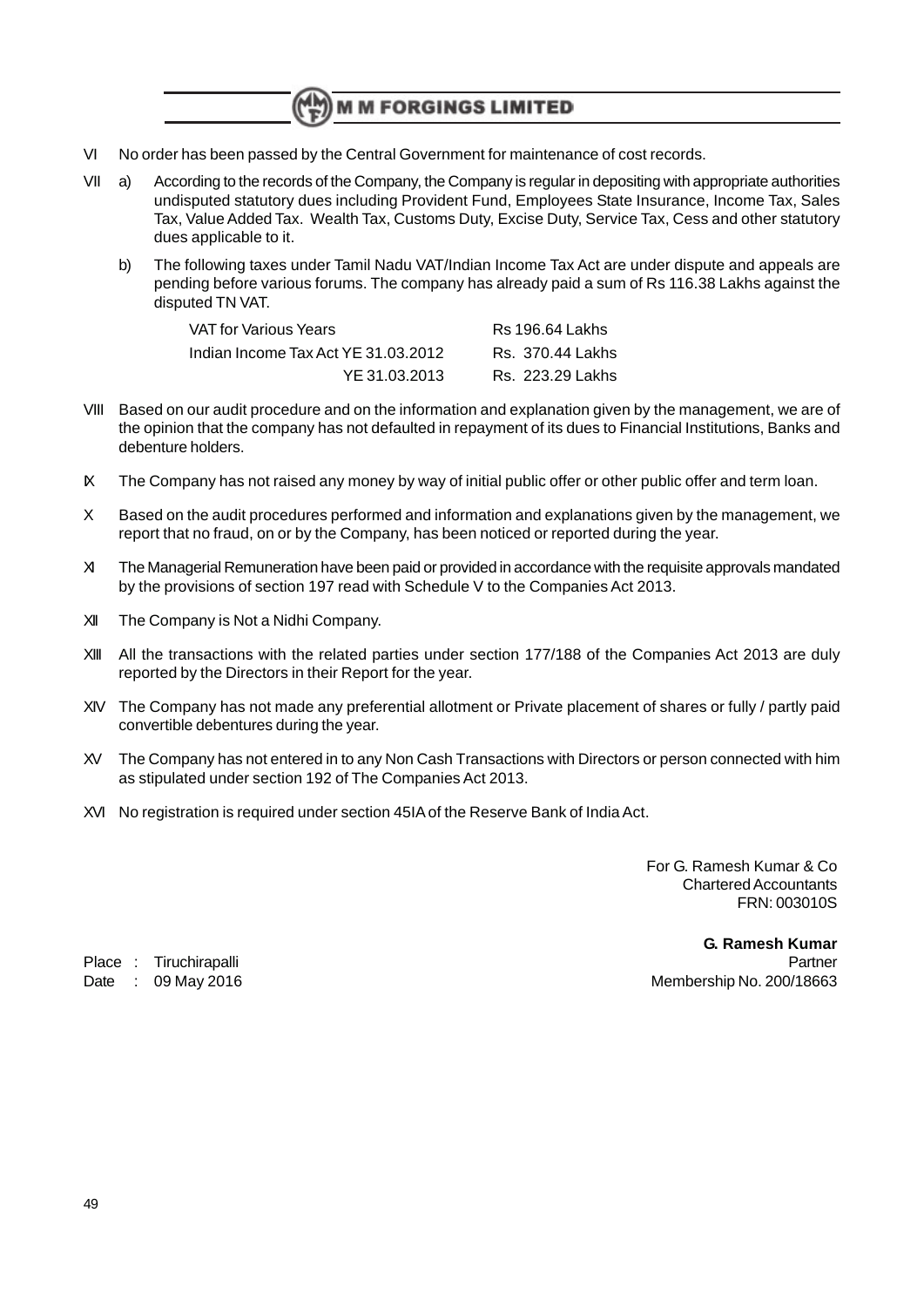## Balance Sheet as at 31st March, 2016

 $($   $\bar{z}$  in lakhs)

|   |                |                                | Note No.       | As at March 2016 | As at March 2015 |
|---|----------------|--------------------------------|----------------|------------------|------------------|
| A |                | <b>EQUITY AND LIABILITIES</b>  |                |                  |                  |
|   | $\mathbf{1}$   | <b>Shareholders' funds</b>     |                |                  |                  |
|   | 1.1            | Share capital                  | 3              | 1,207.04         | 1,207.04         |
|   | 1.2            | Reserves and surplus           | 4              | 26,752.17        | 22,585.05        |
|   |                |                                |                | 27,959.21        | 23,792.09        |
|   | $\overline{2}$ | <b>Non-current liabilities</b> |                |                  |                  |
|   | 2.1            | Long-term borrowings           | 5              | 9,849.57         | 8,294.77         |
|   | 2.2            | Deferred tax liabilities (net) |                | 1,372.31         | 1,228.86         |
|   | 2.3            | Other long-term liabilities    | 6              | 38.41            | 64.32            |
|   |                |                                |                | 11,260.29        | 9,587.95         |
|   | 3              | <b>Current liabilities</b>     |                |                  |                  |
|   | 3.1            | Short-term borrowings          | $\overline{7}$ | 9,213.43         | 9,178.08         |
|   | 3.2            | Trade payables                 | 8              | 2,994.78         | 2,750.31         |
|   | 3.3            | Other current liabilities      | 9              | 2,338.01         | 1,590.56         |
|   | 3.4            | Short-term provisions          | 10             |                  | 420.86           |
|   |                |                                |                | 14,546.22        | 13,939.81        |
|   | <b>TOTAL</b>   |                                |                | 53,765.72        | 47,319.85        |
|   |                |                                |                |                  |                  |
| в | <b>ASSETS</b>  |                                |                |                  |                  |
|   | 1              | <b>Non-current Assets</b>      |                |                  |                  |
|   | 1.1            | <b>Fixed Assets</b>            |                |                  |                  |
|   |                | 1.1.1 Tangible Assets          | 11             | 26,241.70        | 22,544.16        |
|   |                | 1.1.2 Capital work-in-progress |                | 2,960.96         | 1,106.64         |
|   |                |                                |                | 29,202.66        | 23,650.80        |
|   | 1.2            | Non-current investments        | 12             | 17.10            | 14.02            |
|   | 1.3            | Long-term loans and advances   | 13             | 559.13           | 1,481.82         |
|   | 1.4            | Other non-current assets       | 14             | 324.13           | 378.20           |
|   |                |                                |                | 900.36           | 1,874.04         |
|   | $\overline{2}$ | <b>Current Assets</b>          |                |                  |                  |
|   | 2.1            | Inventories                    | 15             | 7,330.96         | 7,865.88         |
|   | 2.2            | Trade receivables              | 16             | 1,497.61         | 2,912.53         |
|   | 2.3            | Cash and cash equivalents      | 17             | 12,079.73        | 8,903.24         |
|   | 2.4            | Short-term loans and advances  | 18             | 2,750.43         | 2,104.21         |
|   | 2.5            | Other current assets           | 19             | 3.97             | 9.14             |
|   |                |                                |                | 23,662.70        | 21,795.00        |
|   |                |                                |                | 53,765.72        | 47,319.85        |
|   |                |                                |                |                  |                  |

#### **See accompanying notes forming part of the financial statements**

In terms of our Report of even date

**G.Ramesh Kumar A. Gopalakrishnan A. Gopalakrishnan Kavitha Vijay**<br> *Partner Director Director* Partner Director **Director** Director **Director** Director **Director Director** Membership no. 200 / 18663

Place : Chennai **J.Sumathi J.Sumathi Place : Chennai** *R.Venkatakrishnan* **Date : 09-05-2016 R.Venkatakrishnan Company Secretary Chief Financial Officer** 

**For G. Ramesh Kumar & Co.** *Vidyashankar Krishnan* **V.Vaidyanathan Chartered Accountants Chairman** of this Meeting **Property Director** Chartered Accountants Chairman of this Meeting - Director<br>FRN 003010S - Chairman and Managing Director Vice Chairman and Managing Director

Company Secretary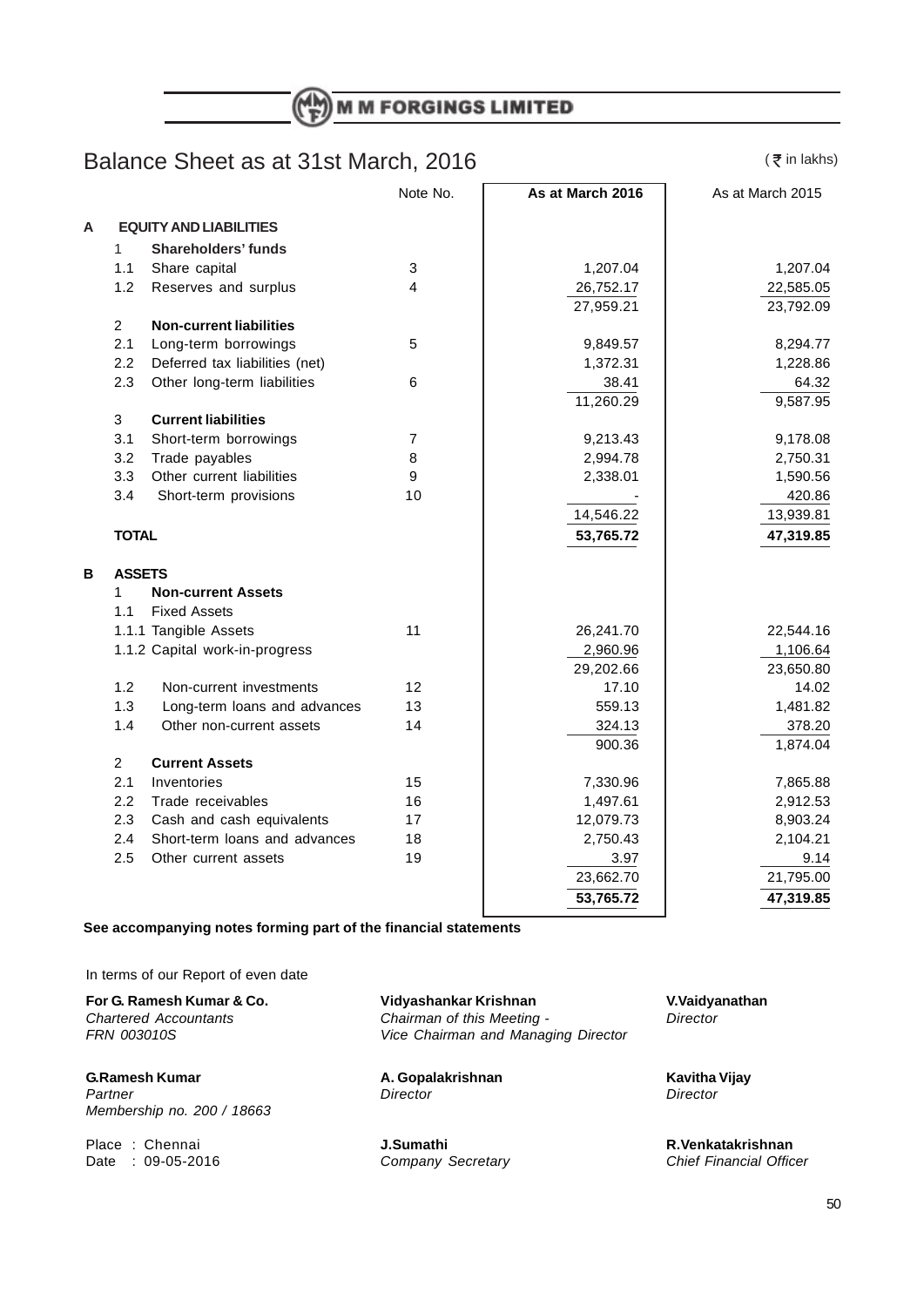$\sqrt{\overline{\tau}}$  in lakhs)

## Profit and Loss account for the year ended 31st March, 2016

Note No. **For the year ended** For the year ended<br>31 March 2016 31 March 2015 **31 March 2016 31 March 2015 A CONTINUING OPERATIONS** 1 Revenue from operations Net of Excise Duty 20 | 50,225.87 | 50,253.40 2 Other income 21 21 540.69 239.86 3 **Total revenue (1+2)** 50,766.56 50,766.56 50,493.26 4 **Expenses** 4.1 Cost of materials consumed 22 19,962.24 21,184.29 4.2 Changes in inventories of Finished Goods / 23 | 957.00 | 483.20 Work-In-Process 4.3 Employee benefits expense 24 5,505.74 5,100.98 4.4 Finance costs 25 25 832.27 914.09 4.5 Depreciation and amortisation Expenses 11.3 | 3,581.26 | 3,537.58 4.6 Other expenses 26 26 12,999.14 13,374.50 **Total expenses 43,628.24** 43,837.65 43,628.24 5 **Profit / (Loss) before exceptional and** 6,928.91 6,865.02 **extraordinary items and tax (3 - 4)** 6 **Exceptional items Profit on Sale of Business Asset** Profit on Sale of Other Assets **1.42** 1.42 7 **Profit / (Loss) before extraordinary items and tax (5 + 6)** 6,929.46 6,929.46 6,866.44 8 **Extraordinary items** 9 **Profit / (Loss) before tax (7 + 8)** 6,929.46 6,929.46 6,866.44 10 **Tax expense:** 10.1 Current tax expense for current year 1,725.00 | 1,690.00 10.2 Tax expense relating to prior years Texas State State State State State State 36.92 10.3 Net current tax expense 1,777.18 1,777.18 1,726.92 10.4 Mat Credit entitlement 10.5 Deferred tax Liability /(Asset) 10.5 143.45 | 84.70 1,920.63 1,811.62 11 **Profit / (Loss) from continuing operations (9 + 10)** 5,008.83 | 5,054.82 **B DISCONTINUING OPERATIONS** 12 **Profit / (Loss) from discontinuing operations C TOTAL OPERATIONS 1 1 5,008.83 5,054.82** 13 **Profit / (Loss) for the year (11 + 12)** 5,008.83 5,008.83 14 **Earnings per share (of Rs. 10 /- each):** 14.1 Basic 14.1.1 Continuing operations and the set of the set of the 41.50  $\vert$  41.50  $\vert$  41.88 14.1.2 Total operations 41.88 14.2 Diluted 14.2.1 Continuing operations and the set of the set of the 41.50  $\vert$  41.88 14.2.2 Total operations 41.88 (41.50  $\pm$  41.88  $\pm$  41.88

**See accompanying notes forming part of the financial statements**

In terms of our Report of even date

51

| For G. Ramesh Kumar & Co.    | Vidyashankar Krishnan               | V.Vaidyanathan                 |
|------------------------------|-------------------------------------|--------------------------------|
| <b>Chartered Accountants</b> | Chairman of this Meeting -          | Director                       |
| <b>FRN 003010S</b>           | Vice Chairman and Managing Director |                                |
| <b>G.Ramesh Kumar</b>        | A. Gopalakrishnan                   | Kavitha Vijay                  |
| Partner                      | Director                            | Director                       |
| Membership no. 200 / 18663   |                                     |                                |
| Place: Chennai               | J.Sumathi                           | R.Venkatakrishnan              |
| Date: 09-05-2016             | Company Secretary                   | <b>Chief Financial Officer</b> |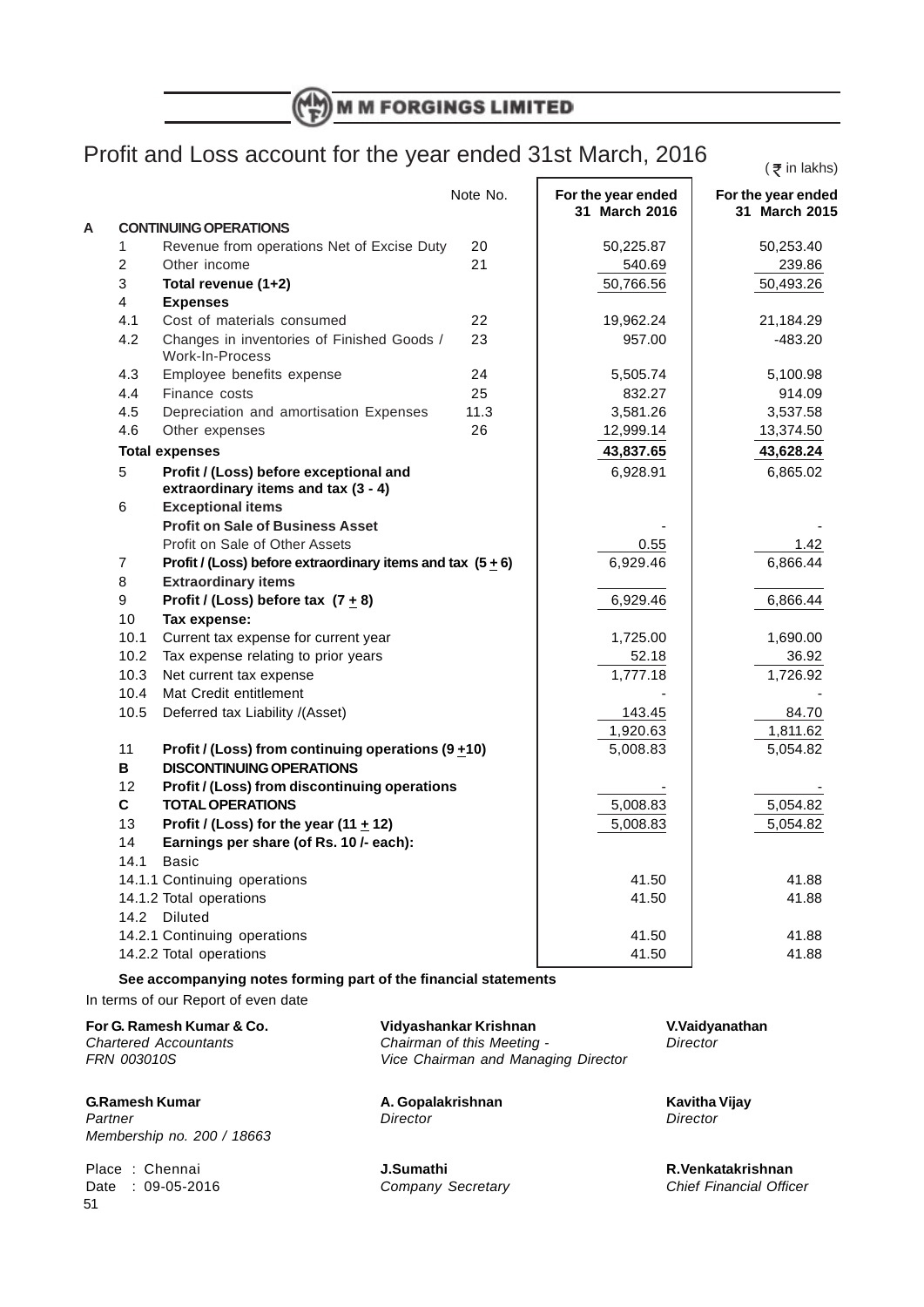

#### **Notes forming part of the financial statements**

#### **1 Corporate information**

The Company is engaged in the manufacture of Steel Forgings . The plants for manufacture are located at Singampunari-Pasumpon Muthuramalingam District, Viralimalai-Pudukkottai District and Karainaithangal Village-Kanchipuram District, all within the state of Tamil Nadu. The company has its Wind Farm at Panakudi Village-Tirunelveli District and at Meenakshipuram, Theni District and Solar at Bommakkotai/ Kalayar Karisalkulam Village, Aruppukottai - 626105 Virudhunagar District

#### **2 Significant accounting policies followed by the company:-**

#### **2.1 Basis of accounting and preparation of financial statements**

The financial statements of the Company have been prepared in accordance with the Generally Accepted Accounting Principles in India (Indian GAAP) to comply with the Accounting Standards notified under the Companies (Accounting Standards) Rules, 2006 (as amended) and the relevant provisions of the Companies Act, 1956. The financial statements have been prepared on accrual basis under the historical cost convention. The accounting policies adopted in the preparation of the financial statements are consistent with those followed in the previous year. Sales does not include Excise Duty.

#### **2.2 Use of estimates**

The preparation of the financial statements in conformity with Indian GAAP requires the Management to make estimates and assumptions considered in the reported amounts of assets and liabilities (including contingent liabilities) and the reported income and expenses during the year. The Management believes that the estimates used in preparation of the financial statements are prudent and reasonable. Future results could differ due to these estimates and the differences between the actual results and the estimates are recognised in the periods in which the results are known / materialise.

#### **2.3 Inventories**

Inventories are valued at the lower of cost (on FIFO / weighted average basis) and the net realisable value after providing for obsolescence and other losses, where considered necessary. Work-in-progress and finished goods include appropriate proportion of overheads .

#### **2.4 Cash and cash equivalents (for purposes of Cash Flow Statement)**

Cash comprises cash on hand and demand deposits with banks. Cash equivalents are short-term balances (with an original maturity of three months or less from the date of acquisition), highly liquid investments that are readily convertible into known amounts of cash and which are subject to insignificant risk of changes in value.

#### **2.5 Cash flow statement**

Cash flows are reported using the indirect method, whereby profit / (loss) before extraordinary items and tax is adjusted for the effects of transactions of non-cash nature and any deferrals or accruals of past or future cash receipts or payments. The cash flows from operating, investing and financing activities of the Company are segregated based on the available information.

#### **2.6 Depreciation and amortisation**

Depreciation has been provided on straight-line method as per the rates prescribed in Schedule XIV to the Companies Act, 1956 and accelerated depreciation is provided, wherever necessary.

#### **2.7 Revenue recognition**

#### Sale of goods

Sales are recognised, net of returns and trade discounts, on transfer of significant risks and rewards of ownership to the buyer. Sales does not include excise duty.

#### **2.8 Other income**

Interest income is accounted on accrual basis. Dividend income is accounted for when the right to receive it is established.

#### **2.9 Tangible fixed assets**

Fixed assets are carried at cost less accumulated depreciation and impairment losses, if any. The cost of fixed assets includes all expenses incurred in connection with the acquisition of qualifying fixed assets up to the date the asset is ready for its intended use. Exchange differences arising on restatement / settlement of long-term foreign currency borrowings relating to acquisition of depreciable fixed assets are adjusted to the cost of the respective assets and depreciated over the remaining useful life of such assets.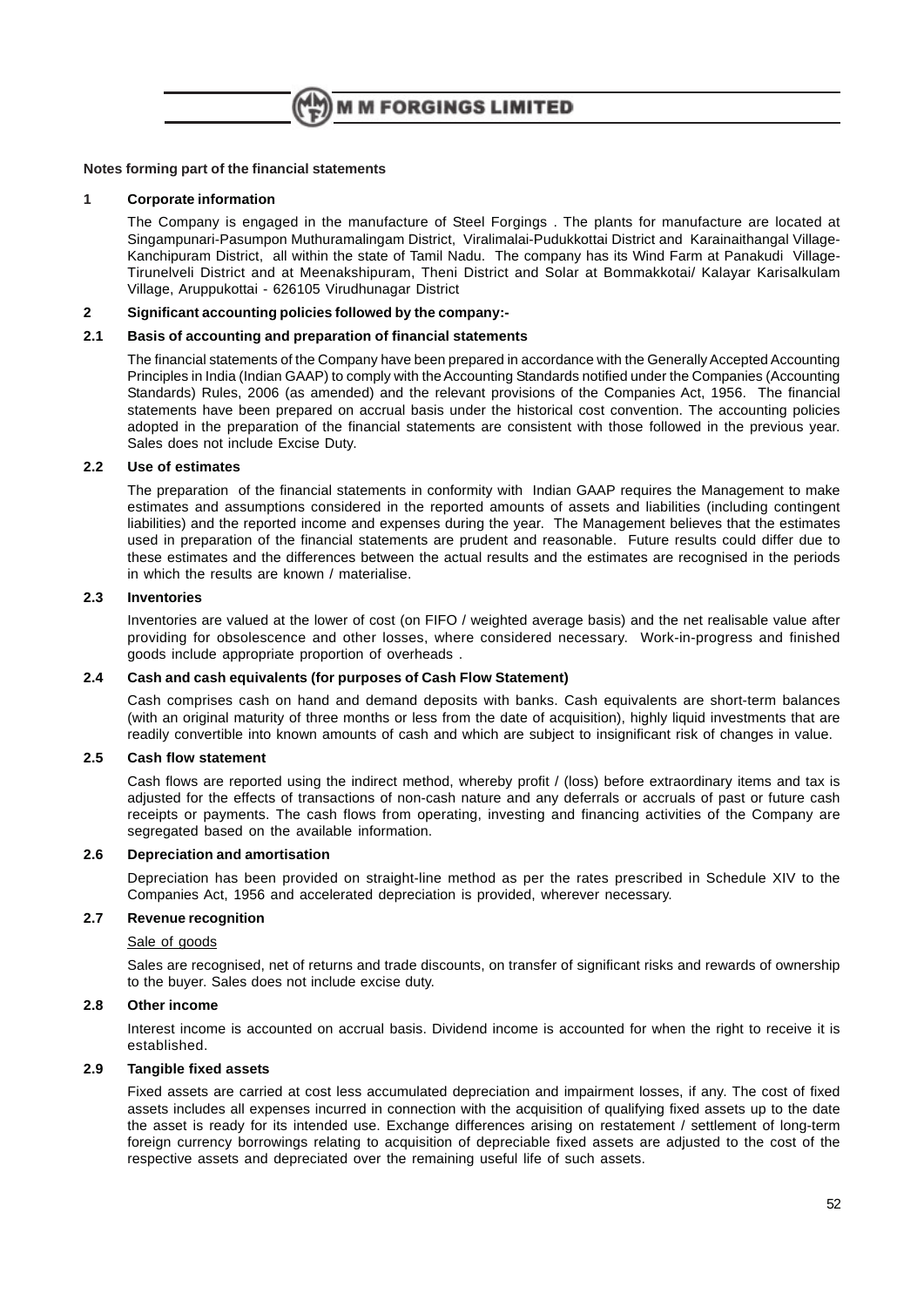

#### **Note 2 Significant accounting policies (contd.)**

#### Capital work-in-progress:

Projects under which assets are not ready for their intended use and other capital work-in-progress are carried at cost, comprising direct cost, related incidental expenses and attributable interest.

#### **2.10 Foreign currency transactions and translations**

#### Initial recognition

Transactions in foreign currencies entered into by the Company and its integral foreign operations are accounted at the exchange rates prevailing on the date of the transaction or at rates that closely approximate the rate at the date of the transaction.

#### Measurement of foreign currency monetary items at the Balance Sheet date

The Loss , if any, in the case of Foreign currency monetary items (other than derivative contracts) of the Company and its net investment in non-integral foreign operations outstanding at the Balance Sheet date are considered/ restated at the year-end rates. However, gains if any , are not cosidered.

#### Treatment of exchange differences

Exchange differences arising on settlement / restatement of short-term foreign currency monetary assets and liabilities of the Company and its integral foreign operations are recognised as income or expense in the Statement of Profit and Loss.The exchange differences arising on restatement / settlement of long-term foreign currency monetary items are capitalised as part of the depreciable fixed assets to which the monetary item relates and depreciated over the remaining useful life of such assets. The amount capitalised in the current year is at ₹ 7,09,95,634 (Last Year ₹ 3,05,83,456).

#### Accounting of forward contracts

Premium / discount on forward exchange contracts, which are not intended for trading or speculation purposes, are amortised over the period of the contracts.

#### **2.11 Investments**

Long-term investments (excluding investment properties), are carried individually at cost less provision for diminution, other than temporary, in the value of such investments.

#### **2.12 Employee benefits**

Employee benefits include provident fund, superannuation fund, gratuity fund and compensated absences,

#### Defined contribution plans

The Company's contribution to provident fund and superannuation fund are considered as defined contribution plans and are charged as an expense as they fall due based on the amount of contribution required to be made.

#### Defined benefit plans

For defined benefit plans in the form of gratuity fund / Super Annuation fund, the same are covered under Group Gratuity Scheme of LIC and Super Annuation Fund with LIC.

#### Short-term employee benefits

The undiscounted amount of short-term employee benefits expected to be paid in exchange for the services rendered by employees are recognised during the year when the employees render the service. These benefits include performance incentive and compensated absences which are expected to occur within twelve months after the end of the period in which the employee renders the related service.

#### **2.13 Borrowing costs**

Borrowing costs include interest, amortisation of ancillary costs incurred and exchange differences arising from foreign currency borrowings to the extent they are regarded as an adjustment to the interest cost. Costs in connection with the borrowing of funds to the extent not directly related to the acquisition of qualifying assets are charged to the Statement of Profit and Loss over the tenure of the loan. Borrowing costs, allocated to and utilised for qualifying assets, pertaining to the period from commencement of activities relating to construction / development of the qualifying asset upto the date of capitalisation of such asset is added to the cost of the assets.

#### **2.14 Segment reporting**

The Company is engaged in only one segment - Manufacture of Steel Forgings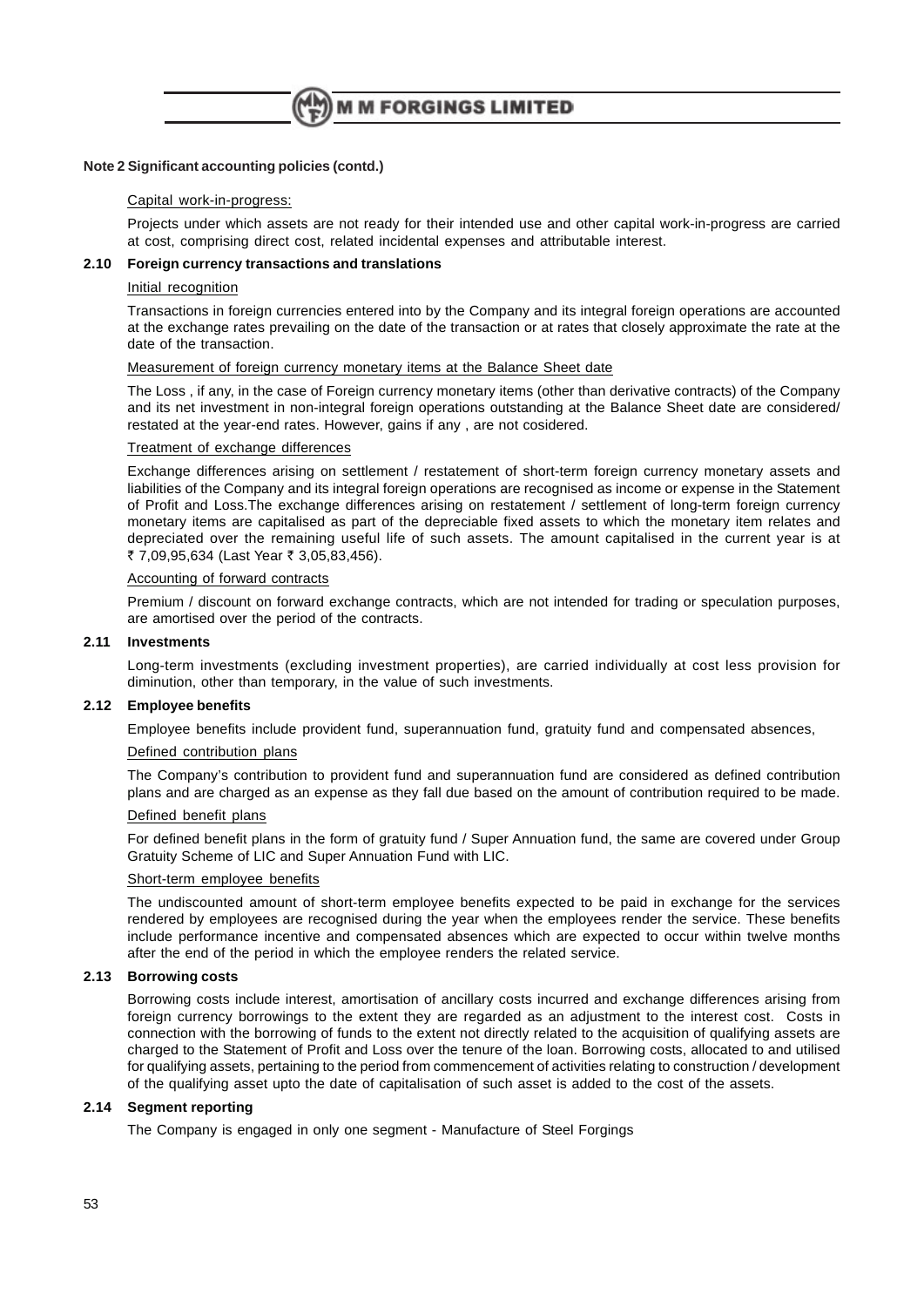#### **Note 2 Significant accounting policies (contd.)**

#### **2.15 Earnings per share**

Basic earnings per share is computed by dividing the profit / (loss) after tax (including the post tax effect of extraordinary items, if any) by the weighted average number of equity shares outstanding during the year. Diluted earnings per share is computed by dividing the profit / (loss) after tax (including the post tax effect of extraordinary items, if any) as adjusted for dividend, interest and other charges to expense or income relating to the dilutive potential equity shares, by the weighted average number of equity shares considered for deriving basic earnings per share and the weighted average number of equity shares which could have been issued on the conversion of all dilutive potential equity shares.

#### **2.16 Taxes on income**

Current tax is the amount of tax payable on the taxable income for the year as determined in accordance with the provisions of the Income Tax Act, 1961.Minimum Alternate Tax (MAT) paid in accordance with the tax laws, which gives future economic benefits in the form of adjustment to future income tax liability, is considered as an asset if there is convincing evidence that the Company will pay normal income tax. Accordingly, MAT is recognised as an asset in the Balance Sheet when it is probable that future economic benefit associated with it will flow to the Company.Deferred tax is recognised on timing differences, being the differences between the taxable income and the accounting income that originate in one period and are capable of reversal in one or more subsequent periods. Deferred tax is measured using the tax rates and the tax laws enacted or substantially enacted as at the reporting date. Deferred tax liabilities are recognised for all timing differences. Deferred tax assets in respect of unabsorbed depreciation and carry forward of losses are recognised only if there is virtual certainty that there will be sufficient future taxable income available to realise such assets. Deferred tax assets are recognised for timing differences of other items only to the extent that reasonable certainty exists that sufficient future taxable income will be available against which these can be realised. Deferred tax assets and liabilities are offset if such items relate to taxes on income levied by the same governing tax laws and the Company has a legally enforceable right for such set off. Deferred tax assets are reviewed at each Balance Sheet date for their realisability.

Current and deferred tax relating to items directly recognised in equity are recognised in equity and not in the statement of Profit and Loss.

#### **2.17 Research and development expenses**

Revenue expenditure pertaining to research is charged to the Statement of Profit and Loss. Development costs of products are also charged to the Statement of Profit and Loss unless a product's technological feasibility has been established, in which case such expenditure is capitalised. Fixed assets utilised for research and development are capitalised and depreciated in accordance with the policies stated for Tangible Fixed Assets and Intangible Assets.

#### **2.18 Impairment of assets**

The carrying values of assets / cash generating units at each Balance Sheet date are reviewed for impairment. If any indication of impairment exists, the recoverable amount of such assets is estimated and impairment is recognised, if the carrying amount of these assets exceeds their recoverable amount. The recoverable amount is the greater of the net selling price and their value in use. Value in use is arrived at by discounting the future cash flows to their present value based on an appropriate discount factor. When there is indication that an impairment loss recognised for an asset in earlier accounting periods no longer exists or may have decreased, such reversal of impairment loss is recognised in the Statement of Profit and Loss, except in case of revalued assets.

#### **2.19 Provisions and contingencies**

A provision is recognised when the Company has a present obligation as a result of past events and it is probable that an outflow of resources will be required to settle the obligation in respect of which a reliable estimate can be made. Provisions (excluding retirement benefits) are not discounted to their present value and are determined based on the best estimate required to settle the obligation at the Balance Sheet date. These are reviewed at each Balance Sheet date and adjusted to reflect the current best estimates. Contingent liabilities are disclosed in the Notes.

#### **2.20 Insurance claims**

Insurance claims are accounted for on the basis of claims admitted / expected to be admitted and to the extent that there is no uncertainty in receiving the claims.

#### **2.21 Service tax input credit**

Service tax input credit is accounted for in the books in the period in which the underlying service received is accounted and when there is no uncertainty in availing / utilising the credits.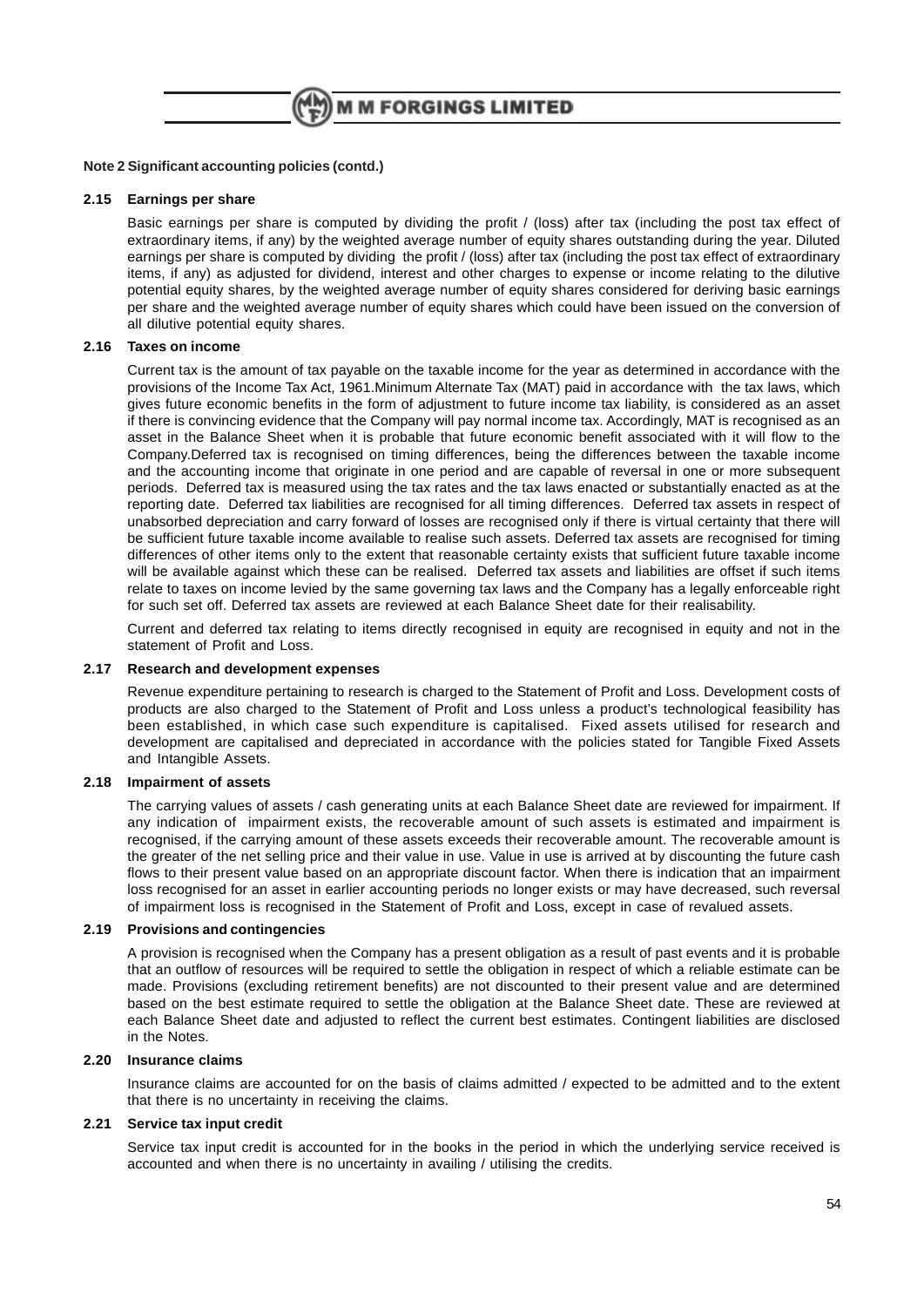

## **Notes forming part of the financial statements**

**Note 3 Share capital**

|     |                                                          |                     | As at 31 March 2016 | As at 31 March 2015 |            |
|-----|----------------------------------------------------------|---------------------|---------------------|---------------------|------------|
|     | <b>Particulars</b>                                       | Number of<br>shares | ₹ in Lakhs          | Number of<br>shares | ₹ in Lakhs |
| 3.1 | Authorised                                               |                     |                     |                     |            |
|     | Equity shares of $\bar{\tau}$ 10 each with voting rights | 15,000,000          | 1.500.00            | 15,000,000          | 1.500.00   |
| 3.2 | Issued                                                   |                     |                     |                     |            |
|     | Equity shares of ₹10 each with voting rights             | 12,072,800          | 1.207.28            | 12.072.800          | 1.207.28   |
| 3.3 | Subscribed and fully paid up                             |                     |                     |                     |            |
|     | Equity shares of $\bar{\tau}$ 10 each with voting rights | 12,070,400          | 1.207.04            | 12,070,400          | 1,207.04   |
|     |                                                          |                     |                     |                     |            |

(1) Reconciliation of the number of shares and amount outstanding at the beginning and at the end of the reporting period:

| <b>Particulars</b>               | <b>Opening</b><br><b>Balance</b> | <b>Buy back</b> | Other<br>changes<br>(give<br>details) | <b>Closing</b><br><b>Balance</b> |
|----------------------------------|----------------------------------|-----------------|---------------------------------------|----------------------------------|
| Equity shares with voting rights |                                  |                 |                                       |                                  |
| Year ended 31 March, 2016        |                                  |                 |                                       |                                  |
| - Number of shares               | 12,070,400                       |                 | $\sim$                                | 12,070,400                       |
| - Amount ₹ in lakhs 1,207.04     |                                  | ۰               |                                       |                                  |
| Year ended 31 March, 2015        |                                  |                 |                                       |                                  |
| - Number of shares               | 12,070,400                       |                 | ۰.                                    | 12,070,400                       |
| - Amount ₹ in lakhs 1,207.04     |                                  |                 |                                       |                                  |

(2) Details of shares held by each shareholder holding more than 5% shares:

|                                        | As at 31 March 2016      | As at 31 March 2015                        |                             |                                            |
|----------------------------------------|--------------------------|--------------------------------------------|-----------------------------|--------------------------------------------|
| <b>Class of Shares</b>                 | Number of<br>shares held | % holding<br>in that<br>class of<br>shares | Number of<br>shares<br>held | % holding<br>in that<br>class of<br>shares |
| Equity shares with voting rights       |                          |                                            |                             |                                            |
| Synmax Consultants and Trading Pvt Ltd | 2,898,000                | 24.01                                      | 2,898,000                   | 24.01                                      |
| Vidyashankar Krishnan                  | 1,360,120                | 11.27                                      | 1,360,120                   | 11.27                                      |
| Venkatramanan Krishnan                 | 1,292,480                | 10.71                                      | 1.292.480                   | 10.71                                      |

(3) Aggregate number and class of shares allotted as fully paid up pursuant to contract(s) without payment being received in cash, bonus shares and shares bought back for the period of 5 years immediately preceding the Balance Sheet date.

| <b>Particulars</b>                   |                                          | Aggregate number of<br>shares |
|--------------------------------------|------------------------------------------|-------------------------------|
|                                      | As at 31<br><b>March 2016 March 2015</b> | As at 31                      |
| Equity shares with voting rights     | 12.070.400                               | 12,070,400                    |
| Fully paid up by way of bonus shares |                                          |                               |

<sup>(4)</sup> Details of shares pledged : NIL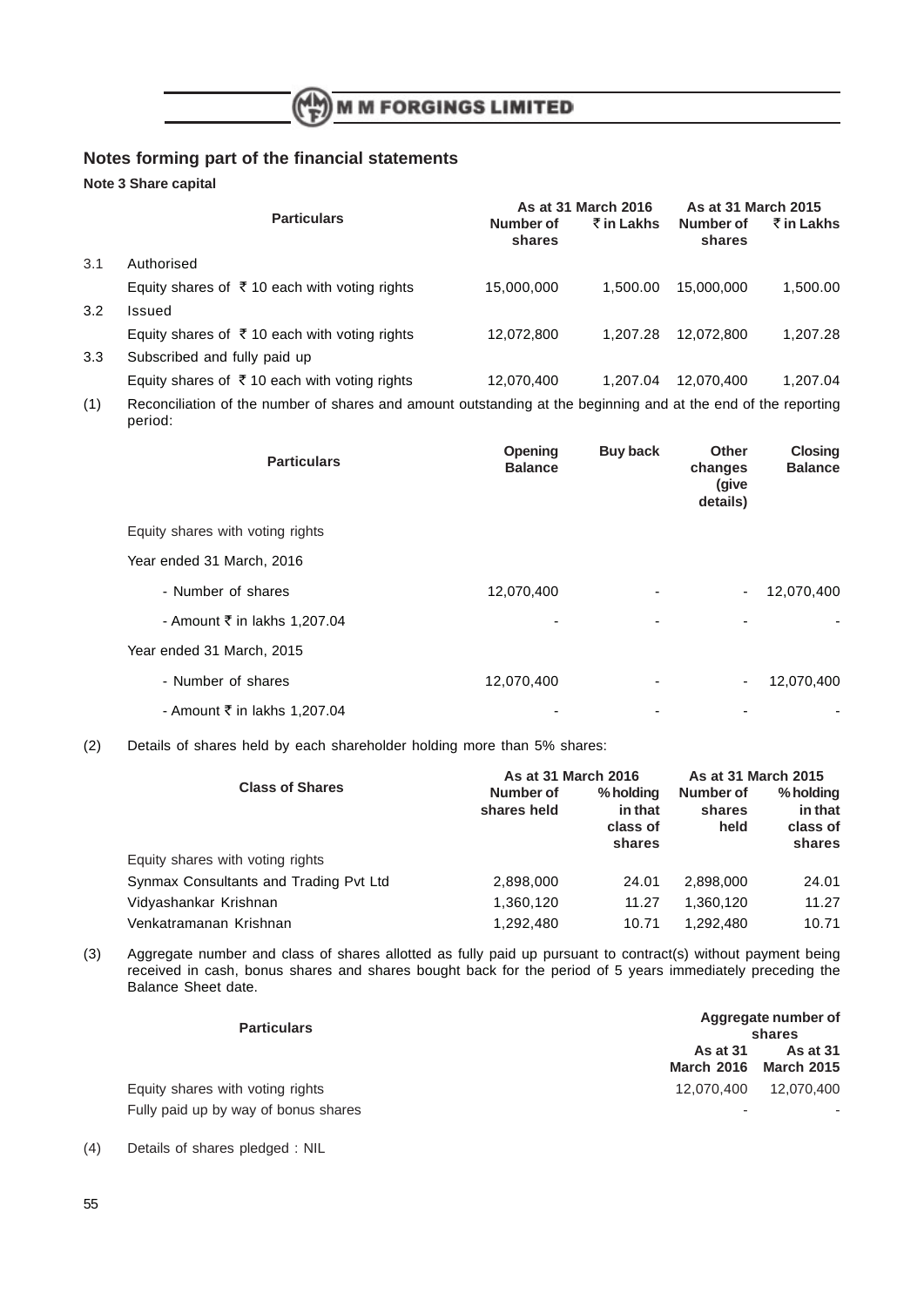# $\binom{(\mathsf{M}\mathsf{M})}{\mathsf{F}}$  M M FORGINGS LIMITED

|         | <b>Note 4 Reserves and surplus</b>                                            | ₹ in Lakhs                    |                               |  |
|---------|-------------------------------------------------------------------------------|-------------------------------|-------------------------------|--|
|         | <b>Particulars</b>                                                            | As at 31<br><b>March 2016</b> | As at 31<br><b>March 2015</b> |  |
| 4.1     | Capital reserve                                                               |                               |                               |  |
|         | Opening balance                                                               | 4.60                          | 4.60                          |  |
|         | Add: Additions during the year                                                |                               |                               |  |
|         | Less: Utilised / transferred during the year                                  |                               |                               |  |
|         | Closing balance                                                               | 4.60                          | 4.60                          |  |
| 4.2     | Securities premium account                                                    |                               |                               |  |
|         | Opening balance                                                               | 305.00                        | 305.00                        |  |
|         | Closing balance                                                               | 305.00                        | 305.00                        |  |
| 4.3     | General reserve                                                               |                               |                               |  |
|         | Opening balance                                                               | 22,098.37                     | 17,598.37                     |  |
|         | Add: Transferred from surplus in Statement of Profit and Loss                 | 4,100.00                      | 4,500.00                      |  |
|         | Less: Utilised / transferred during the year for:                             |                               |                               |  |
|         | Loss on Subsidiary Merger                                                     |                               |                               |  |
|         | Closing balance                                                               | 26,198.37                     | 22,098.37                     |  |
| 4.4     | Surplus / (Deficit) in Statement of Profit and Loss                           |                               |                               |  |
|         | Opening balance                                                               | 177.08                        | 463.97                        |  |
|         | Add: Profit for the year                                                      | 5,008.83                      | 5,054.82                      |  |
|         | Less: Interim dividend                                                        |                               |                               |  |
|         | Less: Interim dividend / Dividend Tax                                         | 841.71                        | 420.86                        |  |
|         | Dividends proposed to be distributed to equity shareholders Rs. 30 per share) |                               | 362.11                        |  |
|         | Tax on dividend                                                               |                               | 58.74                         |  |
|         | Transferred to: General Reserve                                               | 4,100.00                      | 4,500.00                      |  |
|         | Closing balance                                                               | 244.20                        | 177.08                        |  |
|         | <b>Total</b>                                                                  | 26,752.17                     | 22,585.05                     |  |
|         | Note 5 Long-term borrowings                                                   |                               |                               |  |
|         | Term Loans From Banks                                                         |                               |                               |  |
| Secured |                                                                               | 9,849.57                      | 8,294.77                      |  |
|         | Unsecured                                                                     |                               |                               |  |
| Total   |                                                                               | 9,849.57                      | 8,294.77                      |  |

5.1 Details of terms of repayment for the other long-term borrowings and security provided in respect of the secured other long-term borrowings:

|                        | ₹ in Lakhs                         | ₹ in Lakhs                         |
|------------------------|------------------------------------|------------------------------------|
|                        | As at 31 March 2016                | As at 31 March 2015                |
|                        | <b>Unsecured</b><br><b>Secured</b> | <b>Secured</b><br><b>Unsecured</b> |
| Term loans from banks: |                                    |                                    |
| Citi Bank              | 3,971.76                           | 1,879.26                           |
| <b>DBS</b>             | 2,841.00                           | 3,610.41                           |
| <b>SBT</b>             | 1,355.15                           |                                    |
| <b>SBI</b>             | 3,971.81                           | 4,363.58                           |
| <b>Total</b>           | 12,139.72                          | 9,853.25<br>۰.<br>$\blacksquare$   |

5.2 Terms of Security / Repayment

All loans secured by the charge over Fixed Assets of the Company except the lands at Singampunari / Viralimalai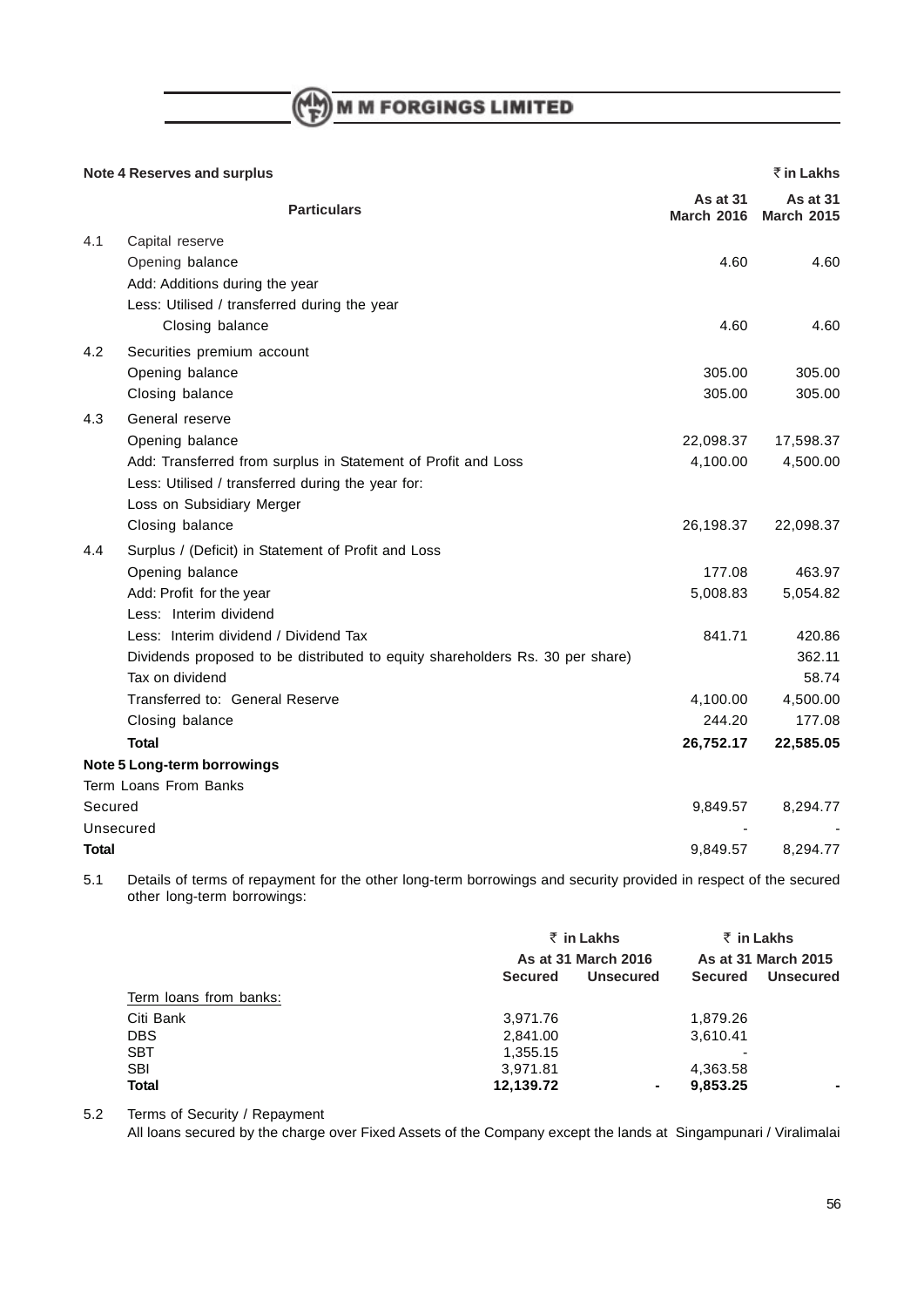$\binom{M_{\rm b}}{F}$ M M FORGINGS LIMITED

|                     |                                                                                                           | ₹ in Lakhs                                                           |                                                             | ₹ in Lakhs                                                        |  |
|---------------------|-----------------------------------------------------------------------------------------------------------|----------------------------------------------------------------------|-------------------------------------------------------------|-------------------------------------------------------------------|--|
|                     |                                                                                                           |                                                                      |                                                             | As at 31 March 2015<br>Unsecured                                  |  |
| Rate of Interest    |                                                                                                           |                                                                      |                                                             |                                                                   |  |
|                     |                                                                                                           |                                                                      |                                                             |                                                                   |  |
|                     |                                                                                                           |                                                                      |                                                             |                                                                   |  |
| <b>SBT</b>          | 2.63%                                                                                                     |                                                                      |                                                             |                                                                   |  |
| <b>SBI</b>          | 3.02%                                                                                                     |                                                                      | 3.02%                                                       |                                                                   |  |
| Instalments Payable | Citi Bank                                                                                                 | <b>DBS</b>                                                           | <b>SBT</b>                                                  | <b>SBI</b>                                                        |  |
| 2016 - 2017         | 567.42                                                                                                    | 993.00                                                               | 67.76                                                       | 661.97                                                            |  |
|                     |                                                                                                           |                                                                      |                                                             | 661.97                                                            |  |
|                     |                                                                                                           |                                                                      |                                                             | 661.97                                                            |  |
| $2019 - 2020$       |                                                                                                           |                                                                      | 271.04                                                      | 661.97                                                            |  |
|                     |                                                                                                           |                                                                      |                                                             | 661.97                                                            |  |
|                     |                                                                                                           |                                                                      |                                                             | 661.96                                                            |  |
| Total               | 3.971.76                                                                                                  | 2.841.00                                                             | 1.355.15                                                    | 3.971.81                                                          |  |
|                     | <b>Particulars</b><br>Citi Bank<br><b>DBS</b><br>2017 - 2018<br>2018 - 2019<br>2020 - 2021<br>2021 - 2022 | <b>Secured</b><br>2.15%<br>4.87%<br>1.134.84<br>1.134.84<br>1.134.66 | As at 31 March 2016<br><b>Unsecured</b><br>993.00<br>855.00 | Secured<br>2.15%<br>4.87%<br>271.04<br>271.04<br>271.04<br>203.23 |  |

` **in Lakhs**

Details of long-term borrowings guaranteed by some of the directors or others: **NIL** For the current maturities of long-term borrowings, refer items 9.1 and 9.2 - Other current liabilities. No default in the servicing / repayment of the loans.

### **Note 6 Other long-term liabilities**

|       |                                                                                                                     |                                                          | As at 31<br><b>March 2016</b> | <b>As at 31</b><br><b>March 2015</b> |
|-------|---------------------------------------------------------------------------------------------------------------------|----------------------------------------------------------|-------------------------------|--------------------------------------|
| 6.1   | <b>Trade Payables</b>                                                                                               |                                                          |                               | 9.36                                 |
| 6.2   | <b>Others</b>                                                                                                       |                                                          |                               |                                      |
|       | Payables on Purchase of Fixed Assets                                                                                |                                                          |                               | 35.03                                |
|       | <b>Advance from Customers</b>                                                                                       |                                                          | 38.41                         | 19.93                                |
|       | <b>Total</b>                                                                                                        |                                                          | 38.41                         | 64.32                                |
|       | Note 7 Short-term borrowings                                                                                        |                                                          |                               |                                      |
| 7.1   | Loans repayable on demand from Banks                                                                                |                                                          |                               |                                      |
|       | Secured                                                                                                             |                                                          | 9,213.43                      | 9,178.08                             |
|       | Unsecured                                                                                                           |                                                          |                               |                                      |
|       | <b>Total</b>                                                                                                        |                                                          | 9,213.43                      | 9,178.08                             |
|       | Note: Details of security for the secured short-term borrowings:                                                    |                                                          |                               |                                      |
|       | Loans repayable on demand from Banks                                                                                | <b>Nature of Security</b><br>Hypothecation of Inventory/ | 9,213.43                      | 9,178.08                             |
|       | Total - from banks                                                                                                  | <b>Book Debts</b>                                        | 9,213.43                      | 9,178.08                             |
|       | No Default in the Servicing of the facility availed.                                                                | Rate of Interest 6.96%                                   |                               |                                      |
|       | Note 8 Trade payables                                                                                               |                                                          |                               |                                      |
|       | Trade Payables - Other than Acceptances                                                                             |                                                          | 2,994.78                      | 2,750.31                             |
|       | <b>Total</b>                                                                                                        |                                                          | 2,994.78                      | 2,750.31                             |
|       | Note 9 Other current liabilities                                                                                    |                                                          |                               |                                      |
| 9.1   | Current maturities of long-term debt - Secured                                                                      |                                                          | 2,290.15                      | 1,558.48                             |
| 9.2   | Unpaid dividends                                                                                                    |                                                          | 47.86                         | 32.08                                |
| Total |                                                                                                                     |                                                          | 2,338.01                      | 1,590.56                             |
|       | Note: Current maturities of long-term debt (Refer Notes 5.1 and 5.4 - Long Term Borrowings for details of Securirty |                                                          |                               |                                      |

#### **Note 10 Short Term Provisions**

| 10.1  | Provision for tax (net of advance tax)      |   |        |
|-------|---------------------------------------------|---|--------|
|       | (As At 31 March 2016 ₹ 1,77,500,000)        |   |        |
|       | (As at 31 March, 2015 ₹ 1,65,000,000)       |   |        |
| 10.2  | Provision for proposed equity dividend      | - | 362.12 |
|       | 10.3 Provision for tax on proposed dividend | - | 58.74  |
| Total |                                             |   | 420.86 |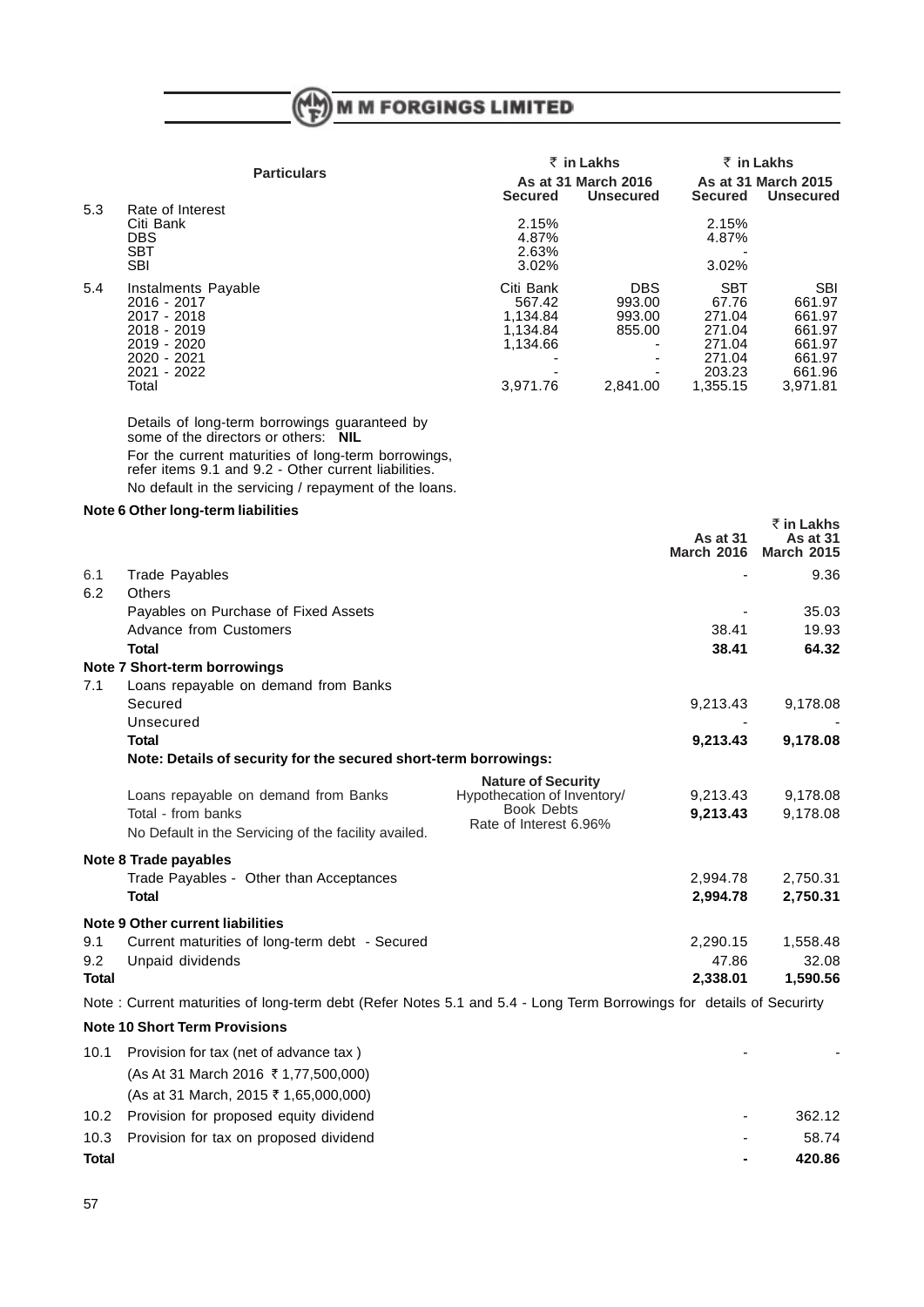

## **Notes forming part of the financial statements**

#### **Note 11 Fixed Assets**

| <b>Tangible Assets</b><br>11.1 |                               | <b>Gross block</b>                       |                       |                  |                                                                    |                                         |                             |                                              |
|--------------------------------|-------------------------------|------------------------------------------|-----------------------|------------------|--------------------------------------------------------------------|-----------------------------------------|-----------------------------|----------------------------------------------|
|                                |                               | <b>Balance</b><br>as at<br>1 April, 2015 | <b>Additions</b>      | <b>Disposals</b> | <b>Effect of</b><br>foreign<br>currency<br>exchange<br>differences | <b>Borrowing</b><br>cost<br>capitalised | <b>Other</b><br>adjustments | <b>Balance</b><br>as at<br>31 March,<br>2016 |
|                                |                               | ₹ in Lakhs                               | $\bar{\tau}$ in Lakhs | ₹ in Lakhs       | ₹ in Lakhs                                                         | $\bar{\tau}$ in Lakhs                   | ₹ in Lakhs                  | ₹ in Lakhs                                   |
| 11.1.1                         | Land                          | 2921.10                                  | 551.90                |                  |                                                                    |                                         |                             | 3473.00                                      |
| 11.1.2                         | <b>Buildings</b>              | 4234.27                                  | 210.99                |                  |                                                                    |                                         |                             | 4445.26                                      |
| 11.1.3                         | Plant and Equipment           | 41074.75                                 | 5639.00               |                  | 709.86                                                             | 37.79                                   |                             | 47461.40                                     |
| 11.1.4                         | <b>Furniture and Fixtures</b> | 128.71                                   | 11.16                 |                  |                                                                    |                                         |                             | 139.87                                       |
| 11.1.5                         | <b>Vehicles</b>               | 451.61                                   | 53.83                 | 28.56            |                                                                    |                                         |                             | 476.88                                       |
| 11.1.6                         | Office equipment              | 1082.59                                  | 78.74                 |                  |                                                                    |                                         |                             | 1161.33                                      |
| Total                          |                               | 49893.03                                 | 6545.62               | 28.56            | 709.86                                                             | 37.79                                   | 0.00                        | 57157.74                                     |
| <b>Previous year</b>           |                               | 43799.49                                 | 5829.23               | 21.62            | 285.93                                                             | 0.00                                    | 0.00                        | 49893.03                                     |

## **All the Assers are Free Hold and None of them are Lease Hold or held for others use.**

#### **Note 11 Fixed Assets (contd.)**

| 11.2 Tangible Assets          |                                          | Accumulated depreciation and impairment                  |                                        |                                 |                                              | <b>Net Block</b>                             |                                              |
|-------------------------------|------------------------------------------|----------------------------------------------------------|----------------------------------------|---------------------------------|----------------------------------------------|----------------------------------------------|----------------------------------------------|
|                               | <b>Balance</b><br>as at<br>1 April, 2015 | Depreciation/<br>amortisation<br>expense for<br>the year | Eliminated on<br>disposal of<br>assets | <b>Other</b><br>adjust-<br>ment | <b>Balance</b><br>as at<br>31 March,<br>2016 | <b>Balance</b><br>as at<br>31 March,<br>2016 | <b>Balance</b><br>as at<br>31 March,<br>2015 |
|                               | ₹ in Lakhs                               | ₹in Lakhs                                                | $\bar{\tau}$ in Lakhs                  | $\overline{z}$ in Lakhs         | ₹ in Lakhs                                   | ₹in Lakhs                                    | ₹ in Lakhs                                   |
| 11.2.1<br>Land                | 0.00                                     |                                                          |                                        |                                 | 0.00                                         | 3473.00                                      | 2921.10                                      |
| <b>Buildings</b><br>11.2.2    | 1127.72                                  | 142.76                                                   |                                        |                                 | 1270.48                                      | 3174.78                                      | 3106.55                                      |
| Plant and Equipment<br>11.2.3 | 25069.17                                 | 3193.83                                                  |                                        |                                 | 28263.00                                     | 19198.40                                     | 16005.58                                     |
| 11.2.4 Furniture and Fixtures | 110.35                                   | 18.95                                                    |                                        |                                 | 129.30                                       | 10.57                                        | 18.36                                        |
| Vehicles<br>11.2.5            | 198.57                                   | 77.32                                                    | 14.09                                  |                                 | 261.80                                       | 215.08                                       | 253.04                                       |
| Office equipment<br>11.2.6    | 843.06                                   | 148.40                                                   |                                        |                                 | 991.46                                       | 169.87                                       | 239.53                                       |
| <b>Total</b>                  | 27348.87                                 | 3581.26                                                  | 14.09                                  | 0.00                            | 30916.04                                     | 26241.70                                     | 22544.16                                     |
| <b>Previous year</b>          | 23831.94                                 | 3537.58                                                  | 20.65                                  | 0.00                            | 27348.87                                     |                                              |                                              |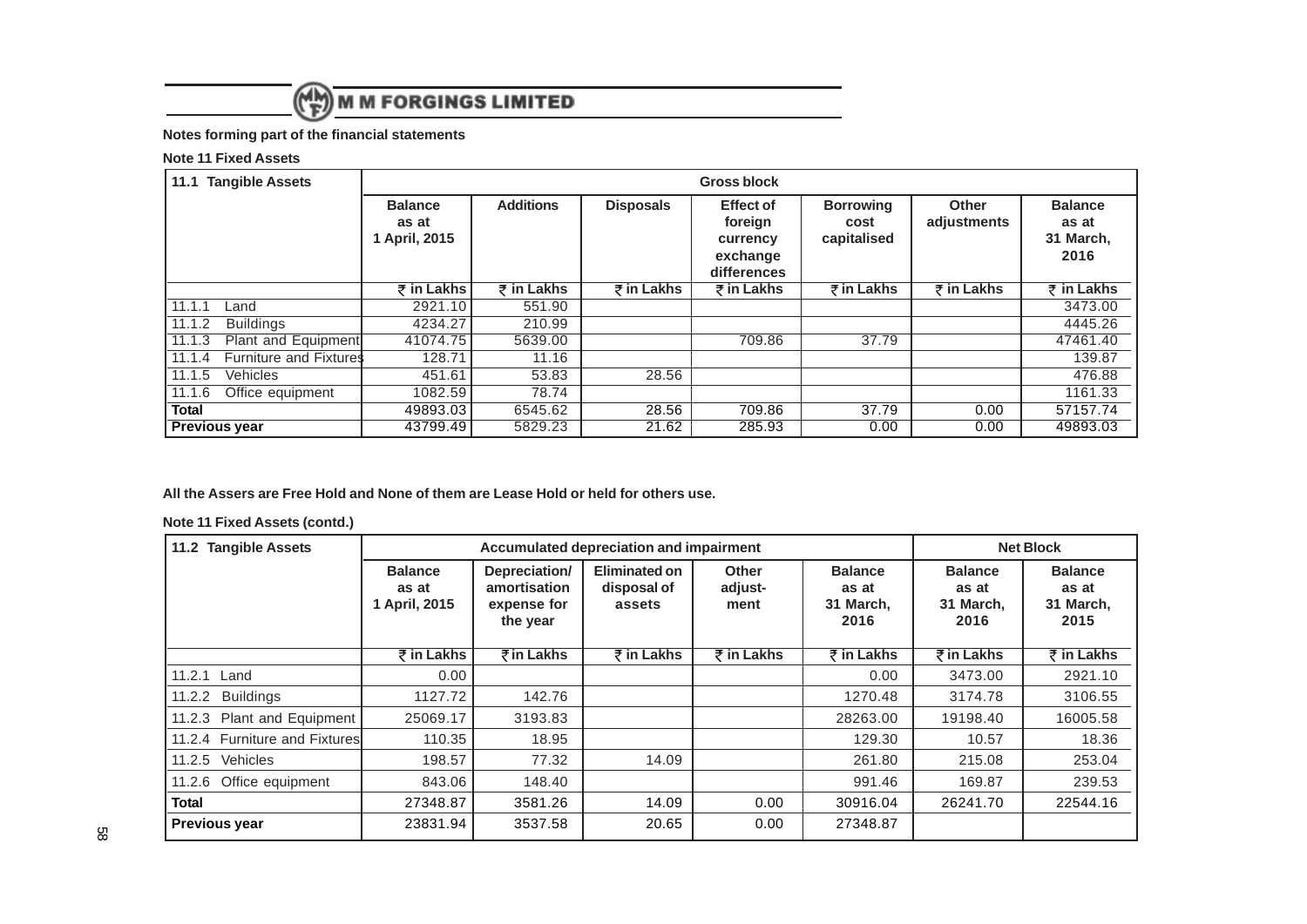

## **11.3 Depreciation and amortisation relating to continuing operations:**

| <b>Particulars</b>                                                               | For the year ended For the year ended<br>31 March, 2016<br>$\bar{\tau}$ in Lakhs | 31 March, 2015<br>₹ in Lakhs |
|----------------------------------------------------------------------------------|----------------------------------------------------------------------------------|------------------------------|
| Depreciation and amortisation for the year on tangible assets as per Note 12 A   | 3,581.26                                                                         | 3,537.58                     |
| Depreciation and amortisation for the year on intangible assets as per Note 12 B | ۰                                                                                |                              |
| Less: Utilised from revaluation reserve                                          | ۰                                                                                |                              |
| Depreciation and amortisation relating to continuing operations                  | 3.581.26                                                                         | 3,537.58                     |

#### **Note 12 Non-current investments**

| <b>Particulars</b><br>As at 31 March, 2016                                                        |                                                | As at 31 March, 2015                      |                                       |                              |                                                       |                                       |
|---------------------------------------------------------------------------------------------------|------------------------------------------------|-------------------------------------------|---------------------------------------|------------------------------|-------------------------------------------------------|---------------------------------------|
|                                                                                                   | Quoted #<br>$\bar{\bar{\mathcal{K}}}$ in Lakhs | Unquoted#<br>$\bar{\bar{\zeta}}$ in Lakhs | Total<br>$\bar{\mathcal{F}}$ in Lakhs | Quoted<br>$\bar{z}$ in Lakhs | <b>Unquoted</b><br>$\bar{\bar{\mathcal{K}}}$ in Lakhs | Total<br>$\bar{\bar{\zeta}}$ in Lakhs |
| Investments (At cost):                                                                            |                                                |                                           |                                       |                              |                                                       |                                       |
| <b>Trade</b><br>12.1                                                                              | <b>NIL</b>                                     | <b>NIL</b>                                | <b>NIL</b>                            | <b>NIL</b>                   | <b>NIL</b>                                            | <b>NIL</b>                            |
| Other investments<br>12.2                                                                         |                                                |                                           |                                       |                              |                                                       |                                       |
| 12.2.1 Investment in equity instruments                                                           | 14.10                                          | 3.00                                      | 17.10                                 | 11.02                        | 3.00                                                  | 14.02                                 |
| - Fully Paid                                                                                      |                                                |                                           |                                       |                              |                                                       |                                       |
| Total - Other investments (12.2)                                                                  | 14.10                                          | 3.00                                      | 17.10                                 | 11.02                        | 3.00                                                  | 14.02                                 |
| Less: Provision for diminution in value of investments                                            |                                                |                                           |                                       |                              |                                                       |                                       |
| Total                                                                                             |                                                | 17.10                                     |                                       |                              | 14.02                                                 |                                       |
| Aggregate amount of quoted investments<br>Aggregate market value of listed and quoted investments |                                                |                                           | 14.10<br>25.00                        |                              |                                                       | 11.02<br>24.48                        |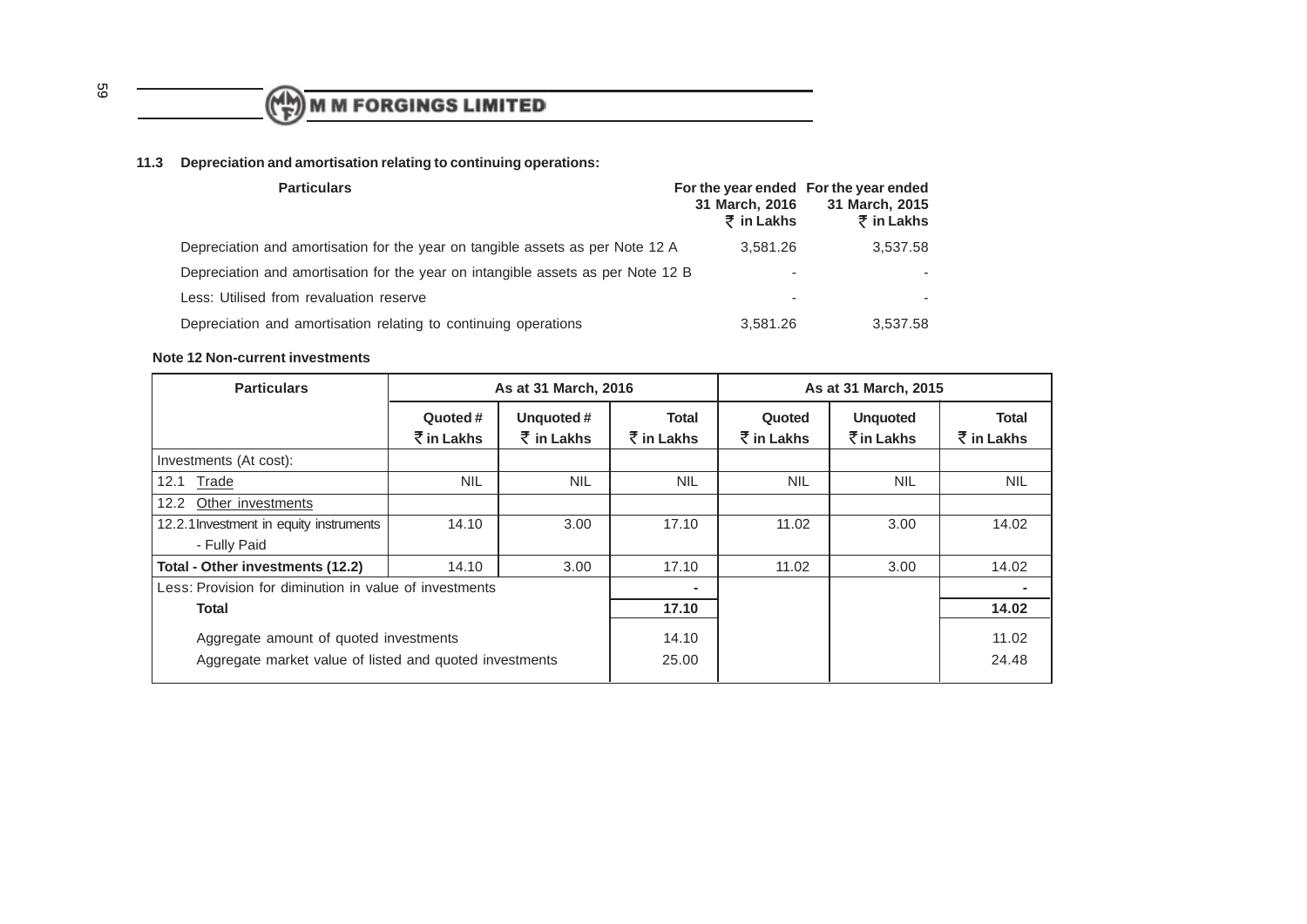$M \left(\begin{matrix} 1 & 1 \\ 1 & 2 \end{matrix}\right)$  M M FORGINGS LIMITED

|              |                                                                                                                                                                                                        |                               | ₹ in Lakhs                      |
|--------------|--------------------------------------------------------------------------------------------------------------------------------------------------------------------------------------------------------|-------------------------------|---------------------------------|
|              | <b>Particulars</b>                                                                                                                                                                                     | As at 31<br><b>March 2016</b> | As at $31$<br><b>March 2015</b> |
|              | Note 13 Long-term loans and advances                                                                                                                                                                   |                               |                                 |
| 13.1         | Security deposits                                                                                                                                                                                      |                               |                                 |
|              | Secured, considered good                                                                                                                                                                               |                               |                                 |
|              | Unsecured, considered good                                                                                                                                                                             | 366.99                        | 126.90                          |
|              | Doubtful                                                                                                                                                                                               |                               |                                 |
|              |                                                                                                                                                                                                        | 366.99                        | 126.90                          |
|              | Less: Provision for doubtful deposits                                                                                                                                                                  |                               |                                 |
|              |                                                                                                                                                                                                        | 366.99                        | 126.90                          |
| 13.2         | Advance Income Tax                                                                                                                                                                                     | 75.76                         | 78.86                           |
| 13.3         | <b>Mat Credit Available</b>                                                                                                                                                                            | 0.00                          | 0.00                            |
| 13.4         | Balances with government authorities                                                                                                                                                                   |                               |                                 |
|              | Unsecured, considered good                                                                                                                                                                             |                               |                                 |
|              | 13.4.1 Advance Sales tax                                                                                                                                                                               | 116.38                        | 116.38                          |
|              | 13.4.2 VAT credit receivable                                                                                                                                                                           | 0.00                          | 1,159.68                        |
|              |                                                                                                                                                                                                        | 116.38                        | 1,276.06                        |
| Total        |                                                                                                                                                                                                        | 559.13                        | 1,481.82                        |
|              | Note: Long-term loans and advances - No dues from Directors, Officers of the Company, Firms in which any Director is<br>a partner or any Private Limited Companies in which any Director is a Director |                               |                                 |
|              | Note 14 Other non-current assets                                                                                                                                                                       |                               |                                 |
| 14.1         | Long Term Inventories                                                                                                                                                                                  |                               |                                 |
|              | (At lower of cost and net realisable value)                                                                                                                                                            |                               |                                 |
|              | 14.1.1 Raw materials                                                                                                                                                                                   | 148.90                        | 103.99                          |
|              | 14.1.2 Work-in-progress - Steel Forgings                                                                                                                                                               | 74.45                         | 29.52                           |
|              | 14.1.3 Stores& Spares                                                                                                                                                                                  |                               |                                 |
|              | 14.1.4 Consumable Tools                                                                                                                                                                                |                               |                                 |
| Total        |                                                                                                                                                                                                        | 223.35                        | 133.51                          |
| 14.2         | <b>Other Assets</b>                                                                                                                                                                                    |                               |                                 |
|              | 14.2.1 Sundry Debtors                                                                                                                                                                                  | 17.13                         | 17.13                           |
|              | 14.2.2 Advance to Suppliers                                                                                                                                                                            | 76.82                         | 204.39                          |
|              | 14.2.3 Insurance claims                                                                                                                                                                                | 6.83                          | 23.17                           |
| <b>Total</b> |                                                                                                                                                                                                        | 324.13                        | 378.20                          |
|              | <b>Note 15 Inventories</b>                                                                                                                                                                             |                               |                                 |
|              | (At lower of cost and net realisable value)                                                                                                                                                            |                               |                                 |
| 15.1         | Raw materials                                                                                                                                                                                          | 1,490.22                      | 1,083.33                        |
| 15.2         | Work-in-progress - Steel Forgings                                                                                                                                                                      | 4,701.54                      | 5,703.47                        |
| 15.3         | Stores and spares                                                                                                                                                                                      | 721.62                        | 691.07                          |
| 15.4         | Consumable Tools                                                                                                                                                                                       | 417.58                        | 388.01                          |
| <b>Total</b> |                                                                                                                                                                                                        | 7,330.96                      | 7,865.88                        |
|              |                                                                                                                                                                                                        |                               | ₹ in Lakhs                      |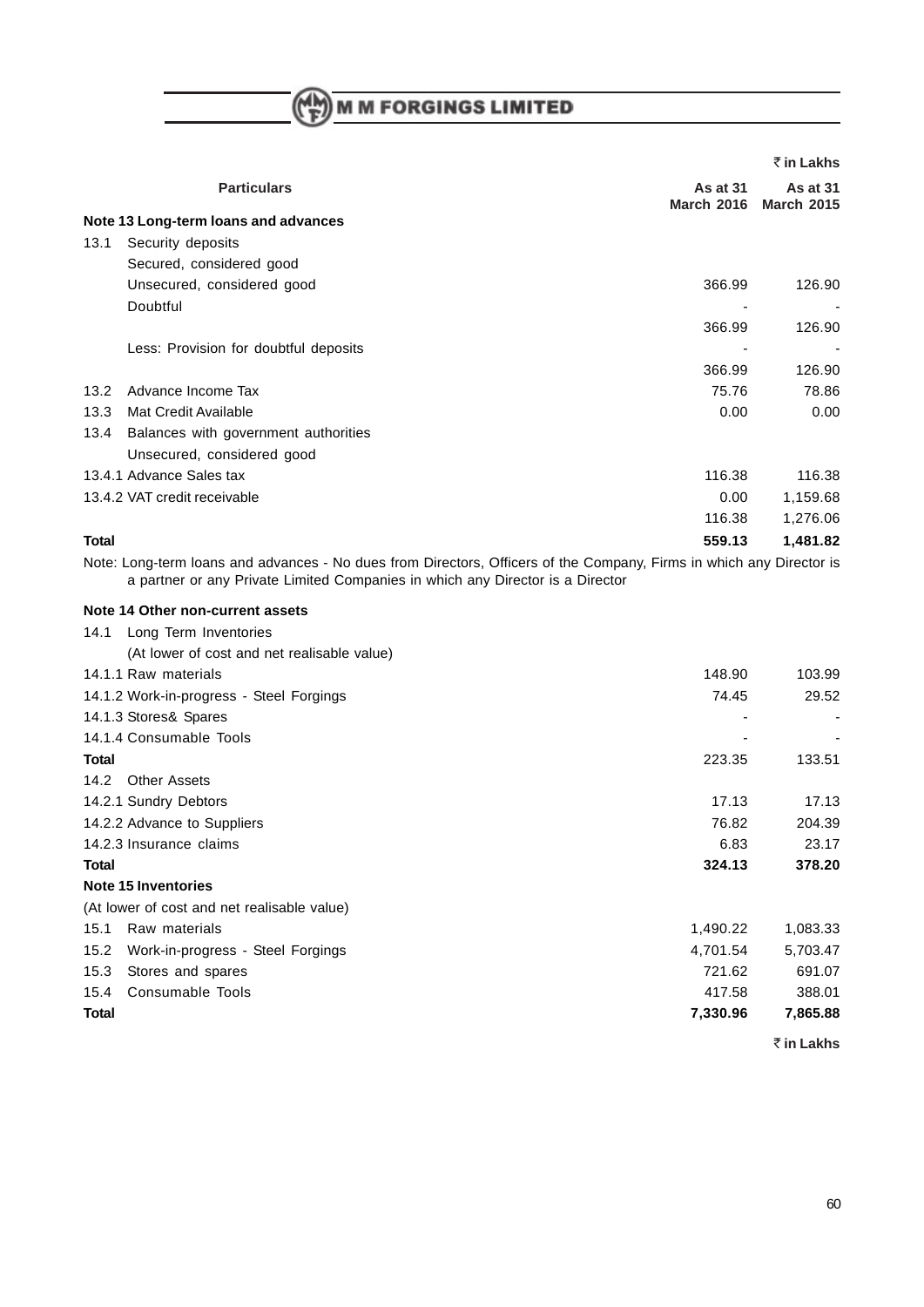$\binom{(\mathsf{M}\mathsf{M})}{\mathsf{F}}$  M M FORGINGS LIMITED

|              | <b>Particulars</b>                                                                                                                                                                          | As at 31<br><b>March 2016</b> | <b>As at 31</b><br><b>March 2015</b> |
|--------------|---------------------------------------------------------------------------------------------------------------------------------------------------------------------------------------------|-------------------------------|--------------------------------------|
|              | Note 16 Trade receivables                                                                                                                                                                   |                               |                                      |
|              | Trade receivables outstanding for a period exceeding six months from the date they were due for payment #<br>Secured, considered good                                                       |                               |                                      |
| Doubtful     | Unsecured, considered good                                                                                                                                                                  | 1,497.61                      | 2,912.53                             |
|              |                                                                                                                                                                                             | 1,497.61                      | 2,912.53                             |
|              | Less: Provision for doubtful trade receivables                                                                                                                                              |                               |                                      |
| <b>Total</b> |                                                                                                                                                                                             | 1,497.61                      | 2,912.53                             |
|              | Note: Trade Receivables - No dues from Directors, Officers of the Company, Firms in which any Director is a partner or<br>any Private Limited Companies in which any Director is a Director |                               |                                      |
|              | Note 17 Cash and cash equivalents                                                                                                                                                           |                               |                                      |
| 17.1         | Cash on hand                                                                                                                                                                                | 4.14                          | 6.47                                 |
| 17.2         | Cheques, drafts on hand                                                                                                                                                                     |                               |                                      |
| 17.3         | Investments in Liquid funds                                                                                                                                                                 |                               |                                      |
| 17.4         | Balances with banks                                                                                                                                                                         | 12,024.08                     | 8,133.60                             |
|              | 17.4.1 In current accounts                                                                                                                                                                  | 32.51                         | 37.45                                |
|              | 17.4.2 In deposit accounts (Refer Note below)                                                                                                                                               | 19.00                         | 725.72                               |
| <b>Total</b> |                                                                                                                                                                                             | 12,079.73                     | 8,903.24                             |
|              | Of the above, the balances that meet the definition of Cash and cash equivalents as per AS 3 - Cash Flow Statement is<br>₹ 12060.73 Lakhs. (As at 31st March 2015 ₹ 8800.30 Lakhs)          |                               |                                      |
|              | Note: Balances with banks include deposits amounting to ₹19.00 Lakhs as at 31st March 2016 which<br>original maturity of more than 12 months.(As at 31st March 2015- ₹ 102.94 Lakhs)        |                               | have<br>an                           |
|              | Note 18 Short-term loans and advances                                                                                                                                                       |                               |                                      |
| 18.1         | Loans and advances to employees                                                                                                                                                             |                               |                                      |
|              | Secured, considered good                                                                                                                                                                    |                               |                                      |
|              | Unsecured, considered good                                                                                                                                                                  | 170.53                        | 188.56                               |
|              | Doubtful                                                                                                                                                                                    | 170.53                        | 188.56                               |
|              | Less: Provision for doubtful loans and advances                                                                                                                                             |                               |                                      |
|              |                                                                                                                                                                                             | 170.53                        | 188.56                               |
| 18.2         | Prepaid expenses - Unsecured, considered good                                                                                                                                               | 95.74                         | 99.54                                |
| 18.3         | Balances with government authorities - Unsecured, considered good                                                                                                                           |                               |                                      |
|              | 18.3.1 CENVAT credit receivable                                                                                                                                                             | 2,080.20                      | 1,206.46                             |
|              | 18.3.2 VAT credit receivable<br>18.4 Others - ICD                                                                                                                                           | 420.88                        | 500.00                               |
|              | Secured, considered good                                                                                                                                                                    |                               |                                      |
|              | Unsecured, considered good                                                                                                                                                                  | $-16.92$                      | 109.65                               |
|              | Doubtful                                                                                                                                                                                    |                               |                                      |
|              |                                                                                                                                                                                             | $-16.92$                      | 109.65                               |
|              | Less: Provision for other doubtful loans and advances                                                                                                                                       |                               |                                      |
|              | <b>Total</b>                                                                                                                                                                                | $-16.92$                      | 109.65                               |
|              |                                                                                                                                                                                             | 2,750.43                      | 2,104.21                             |

Note: Short-term loans and advances - No amount is due from any Directors, Other Officers of the Company, Firms in which any Director is a partner, Private Companies in which any Director is a Director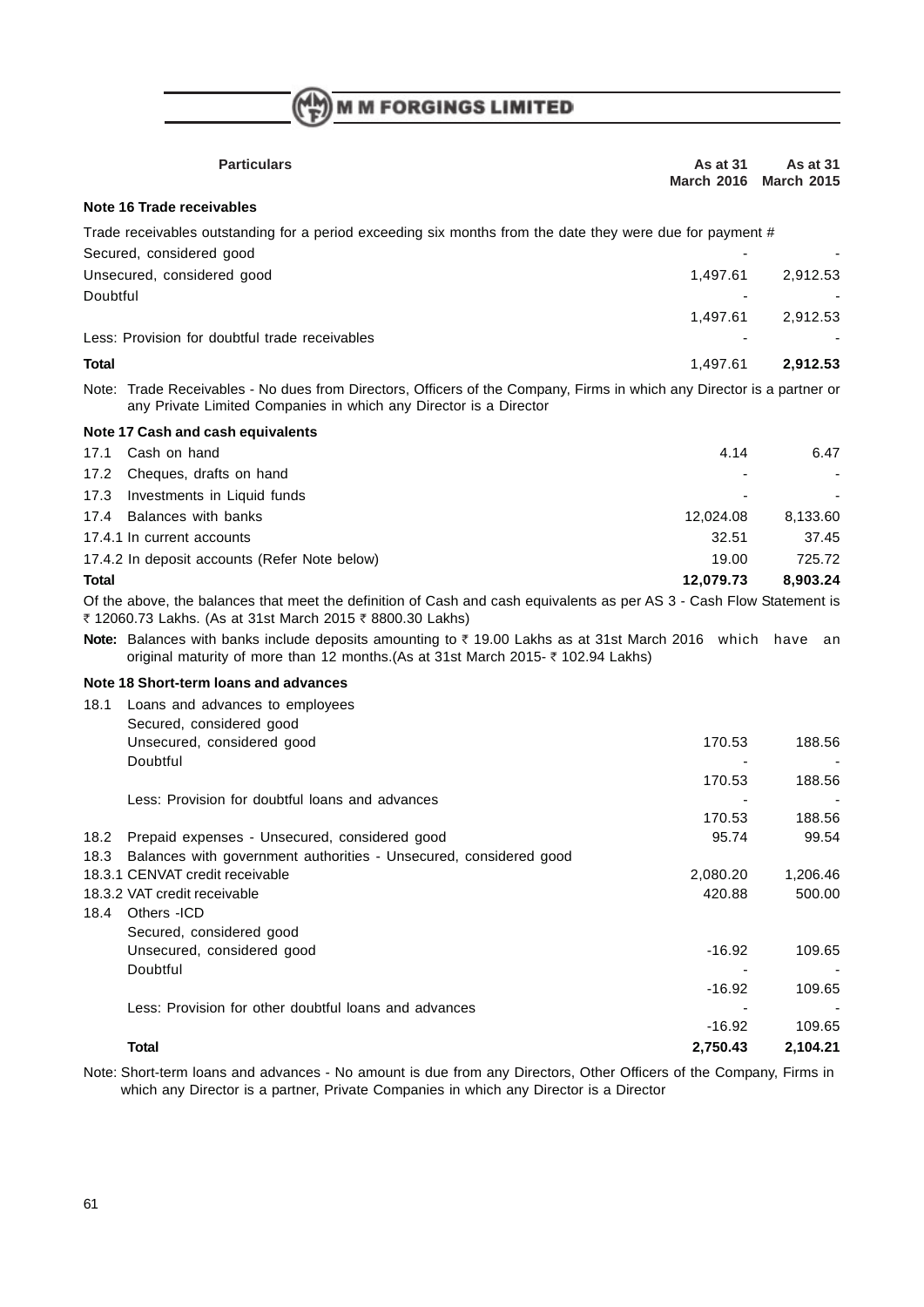$M \choose F$  M M FORGINGS LIMITED

|              |                                                                                       |                               | ₹ in Lakhs                      |
|--------------|---------------------------------------------------------------------------------------|-------------------------------|---------------------------------|
|              | <b>Particulars</b>                                                                    | As at 31<br><b>March 2016</b> | As at $31$<br><b>March 2015</b> |
|              | Note 19 Other current assets                                                          |                               |                                 |
| 19.1         | <b>Others</b>                                                                         |                               |                                 |
|              | 19.1.1 Insurance claims                                                               | 3.97                          | 9.14                            |
| <b>Total</b> |                                                                                       | 3.97                          | 9.14                            |
|              | Note 20 Revenue from operations                                                       |                               |                                 |
| 20.1         | Sale of products                                                                      | 48,905.80                     | 48,950.32                       |
| 20.2         | Other operating revenues                                                              | 1,320.07                      | 1,303.08                        |
|              | Total                                                                                 | 50,225.87                     | 50,253.40                       |
|              | 20.1.1 Sale of products comprises                                                     |                               |                                 |
|              | Manufactured goods                                                                    |                               |                                 |
|              | Steel Forgings                                                                        | 48,905.80                     | 48,950.32                       |
|              | <b>Total - Sale of products</b>                                                       | 48,905.80                     | 48,950.32                       |
|              | 20.2.1 Other operating revenues                                                       |                               |                                 |
|              | Power Generated                                                                       | 1,320.07                      | 1,303.08                        |
|              | <b>Total - Other operating revenues</b>                                               | 1,320.07                      | 1,303.08                        |
|              | Note 21 Other income                                                                  |                               |                                 |
| 21.1         | Interest income from Bank Deposits                                                    | 22.05                         | 17.83                           |
| 21.2         | Dividend income: from long-term investments                                           | 517.52                        | 221.32                          |
| 21.3         | Miscellaneous Income                                                                  | 1.12                          | 0.71                            |
|              | <b>Total</b>                                                                          | 540.69                        | 239.86                          |
|              | Note 22 Cost of materials consumed                                                    |                               |                                 |
|              | Opening stock                                                                         | 1,187.32                      | 1,964.86                        |
|              | Add: Purchases                                                                        | 20,414.04                     | 20,406.75                       |
|              |                                                                                       | 21,601.36                     | 22,371.61                       |
|              | Less: Closing stock                                                                   | 1,639.12                      | 1,187.32                        |
|              | <b>Cost of material consumed</b>                                                      | 19,962.24                     | 21,184.29                       |
|              | Material consumed comprises: Raw material Steel Billets                               |                               |                                 |
|              | Note 23 Changes in inventories of finished goods, work-in-progress and stock-in-trade |                               |                                 |
|              | Inventories at the end of the year:                                                   |                               |                                 |
|              | Work-in-progress Forgings                                                             | 4,775.99                      | 5,732.99                        |
|              | Inventories at the beginning of the year:                                             |                               |                                 |
|              | Work-in-progress Forgings                                                             | 5,732.99                      | 5,249.79                        |
|              | Net (increase) / decrease                                                             | 957.00                        | $-483.20$                       |
|              | Note 24 Employee benefits expense                                                     |                               |                                 |
| 24.1         | Salaries and wages                                                                    | 3,943.50                      | 3,591.59                        |
| 24.2         | Managerial Remuneration                                                               | 757.07                        | 742.04                          |
| 24.2         | Contributions to provident and other funds                                            | 280.77                        | 260.29                          |
| 24.3         | <b>Staff Gratuity</b>                                                                 | 3.69                          | 21.65                           |
| 24.4         | Staff welfare expenses                                                                | 520.71                        | 485.41                          |
| <b>Total</b> |                                                                                       | 5,505.74                      | 5,100.98                        |
|              | <b>Note 25 Finance costs</b>                                                          |                               |                                 |
|              | Interest expense on: Borrowings                                                       | 832.27                        | 914.09                          |
|              | Total                                                                                 | 832.27                        | 914.09                          |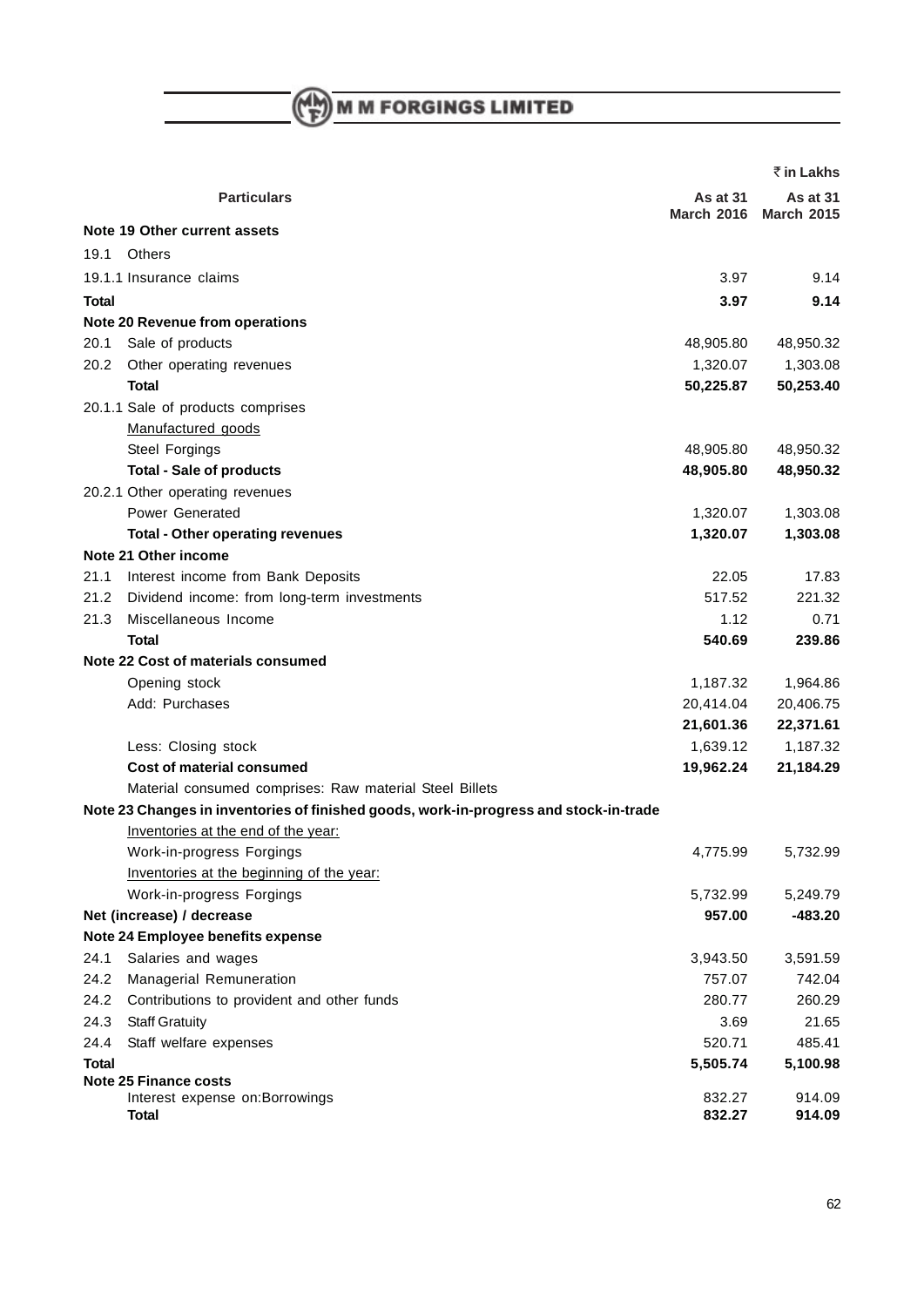$M \choose F$  M M FORGINGS LIMITED

|        |                                                                                                                   |                               |          |                                          | ₹ in Lakhs                           |
|--------|-------------------------------------------------------------------------------------------------------------------|-------------------------------|----------|------------------------------------------|--------------------------------------|
|        | <b>Particulars</b>                                                                                                | As at 31<br><b>March 2016</b> | As at 31 | <b>As at 31</b><br>March 2015 March 2016 | <b>As at 31</b><br><b>March 2015</b> |
|        | Note 26 Other expenses                                                                                            |                               |          |                                          |                                      |
| 26.1   | Consumption of Stores                                                                                             |                               |          | 1,160.85                                 | 1,194.36                             |
| 26.2   | Consumption of Tools                                                                                              |                               |          | 869.88                                   | 975.09                               |
| 26.3   | Outside Labour                                                                                                    |                               |          | 630.69                                   | 535.92                               |
| 26.4   | Power and fuel                                                                                                    |                               |          | 4,742.65                                 | 4,909.04                             |
| 26.5   | Repairs and Maintenance                                                                                           |                               |          |                                          |                                      |
| 26.5.1 | <b>Buildings</b>                                                                                                  | 86.48                         | 118.99   |                                          |                                      |
| 26.5.2 | Machinery                                                                                                         | 666.86                        | 654.99   |                                          |                                      |
| 26.5.3 | <b>Machinery Spares</b>                                                                                           | 942.82                        | 919.53   | 1,696.16                                 | 1,693.51                             |
| 26.6   | Selling Expenses                                                                                                  |                               |          | 563.13                                   | 575.28                               |
| 26.6   | <b>Export Expenses</b>                                                                                            |                               |          |                                          |                                      |
| 26.7.1 | Packing & Forwarding                                                                                              | 629.57                        | 633.91   |                                          |                                      |
| 26.7.2 | Freight                                                                                                           | 599.67                        | 809.33   |                                          |                                      |
| 26.7.3 | Commission                                                                                                        | 415.09                        | 350.14   |                                          |                                      |
| 26.7.4 | <b>Warehousing Charges</b>                                                                                        | 505.82                        | 454.71   |                                          |                                      |
| 26.7.5 | <b>Others</b>                                                                                                     | 121.40                        | 152.52   | 2,271.55                                 | 2,400.61                             |
| 26.8   | Loss on fixed assets sold / scrapped / written off                                                                |                               |          |                                          | 0.40                                 |
| 26.9   | Miscellaneous expenses                                                                                            |                               |          | 1,064.23                                 | 1,090.29                             |
|        | <b>Total</b>                                                                                                      |                               |          | 12,999.14                                | 13,374.50                            |
|        | Miscellaneous expenses includes payment to auditors comprising of :                                               |                               |          |                                          |                                      |
|        | As auditors - statutory audit                                                                                     |                               |          | 17.00                                    | 9.77                                 |
|        | For taxation matters                                                                                              |                               |          | 1.00                                     | 1.00                                 |
|        | Reimbursement of Expenses / Service Tax                                                                           |                               |          |                                          | 3.70                                 |
|        | <b>Total</b>                                                                                                      |                               |          | 18.00                                    | 14.47                                |
|        | Note 27 Additional information to the financial statements                                                        |                               |          |                                          | ₹ in Lakhs                           |
|        | <b>Particulars</b>                                                                                                |                               |          | <b>As at 31</b>                          | As at 31                             |
| 27.1   | Contingent liabilities and commitments (to the extent not provided for)                                           |                               |          | <b>March 2016</b>                        | <b>March 2015</b>                    |
| 27.1.1 | Contrinenget Liabilities - Foreign Bills Discounted with Bank                                                     |                               |          | 1,251.21                                 | 1,560.48                             |
|        | Note 28 Disclosures required under Section 22 of the Micro,<br>Small and Medium Enterprises Development Act, 2006 |                               |          | <b>NIL</b>                               | NIL.                                 |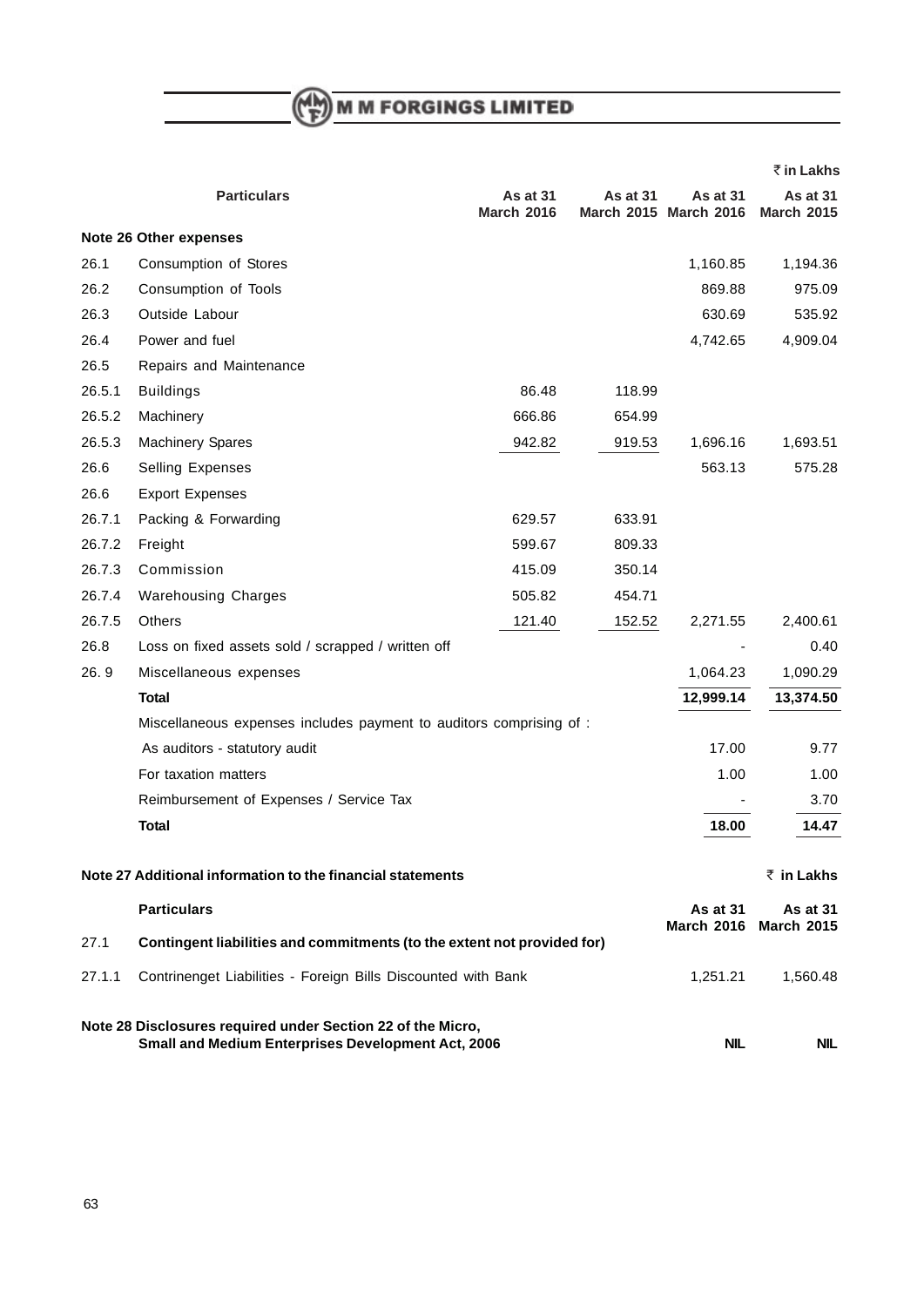

### **Note 29 Disclosure as per SEBI (LODR)**

29.1 Loans and advances in the nature of loans given to subsidiaries, associates and others and investment in shares of the Company by such parties:NIL (Last year : NIL) 29.2 The Directors of the Company are Directors/Partners of the following concerns:

| <b>Other Directorship</b>                                                                                                                                                                                                                                                                                                                                                                                                                                                 |                                                                                                                                                                                                                    |                            | <b>Other Committee Memberships</b>               |          |
|---------------------------------------------------------------------------------------------------------------------------------------------------------------------------------------------------------------------------------------------------------------------------------------------------------------------------------------------------------------------------------------------------------------------------------------------------------------------------|--------------------------------------------------------------------------------------------------------------------------------------------------------------------------------------------------------------------|----------------------------|--------------------------------------------------|----------|
| Name of the Company                                                                                                                                                                                                                                                                                                                                                                                                                                                       | Position                                                                                                                                                                                                           | Name of the Company        | Committee                                        | Position |
| Shri N. Srinivasan<br>Andhra Pradesh Gas Power Corp. Ltd                                                                                                                                                                                                                                                                                                                                                                                                                  | Director                                                                                                                                                                                                           | The India Cements Ltd.     | <b>Stakeholders</b><br>Relationship<br>Committee | Member   |
| Anna Investments Private Ltd<br>Coromandel Electric Co. Ltd<br>Coromandel Sugars Ltd                                                                                                                                                                                                                                                                                                                                                                                      | Chairman<br>Chairman<br>Chairman                                                                                                                                                                                   | <b>Trinetra Cement Ltd</b> | Stakeholders /<br>Relationship<br>Committee      | Member   |
| Coromandel Ship Management P Ltd<br>E.W.Stevens & Co. Private Ltd<br><b>EWS Finance &amp; Invst Ltd</b><br>ICL Financial Services Ltd<br><b>ICL International Ltd</b><br><b>ICL Securities Ltd</b><br>ICL Shipping Ltd<br>India Cements Capital Ltd<br>Prince Holdings (Madras) P Ltd<br>Raasi Cement Ltd<br>Rupa Holdings P Ltd<br>Thambi Investments Private Ltd<br><b>Trinetra Cement Ltd</b><br><b>Trishul Concrete Products Limited</b><br>The India Cements Limited | Chairman<br>Chairman<br>Chairman<br>Chairman<br>Chairman<br>Chairman<br>Chairman<br>Chairman<br>Chairman<br>Chairman<br>Chairman<br>Chairman<br>Chairman<br>Chairman<br>Vice<br>Chairman &<br>Managing<br>Director |                            |                                                  |          |
| Shri V. Vaidyanathan<br>Medical Research Foundation-<br>Sankara Nethralaya<br>Vision Research Foundation                                                                                                                                                                                                                                                                                                                                                                  | Board<br>Member<br>Board<br>Member                                                                                                                                                                                 |                            |                                                  |          |
| Shri A.Gopalakrishnan<br>Directorship in Other Companies                                                                                                                                                                                                                                                                                                                                                                                                                  | <b>NIL</b>                                                                                                                                                                                                         |                            |                                                  |          |
| <b>Smt Kavitha Vijay</b><br><b>CML Media Software Pvt Ltd</b><br>Data Cert Consulting Pvt Ltd                                                                                                                                                                                                                                                                                                                                                                             | Director<br>Director                                                                                                                                                                                               |                            |                                                  |          |
| Shri Vidyashankar Krishnan<br>Association of Indian Forging Industry<br>Synmax Consultants & Trading<br><b>Private Limited</b><br>Baylife Medicare Private Ltd                                                                                                                                                                                                                                                                                                            | Managing<br>Committee<br>Director<br>Director                                                                                                                                                                      |                            |                                                  |          |
| Unique Technologies                                                                                                                                                                                                                                                                                                                                                                                                                                                       | Partner                                                                                                                                                                                                            |                            |                                                  |          |
| Shri Venkatramanan Krishnan<br>Synmax Consultants & Trading<br>Private Limited<br>Sivasundar Private Limited                                                                                                                                                                                                                                                                                                                                                              | Director<br>Director                                                                                                                                                                                               |                            |                                                  |          |
| Baylife Medicare Private Ltd<br>Unique Technologies                                                                                                                                                                                                                                                                                                                                                                                                                       | Director<br>Partner                                                                                                                                                                                                |                            |                                                  |          |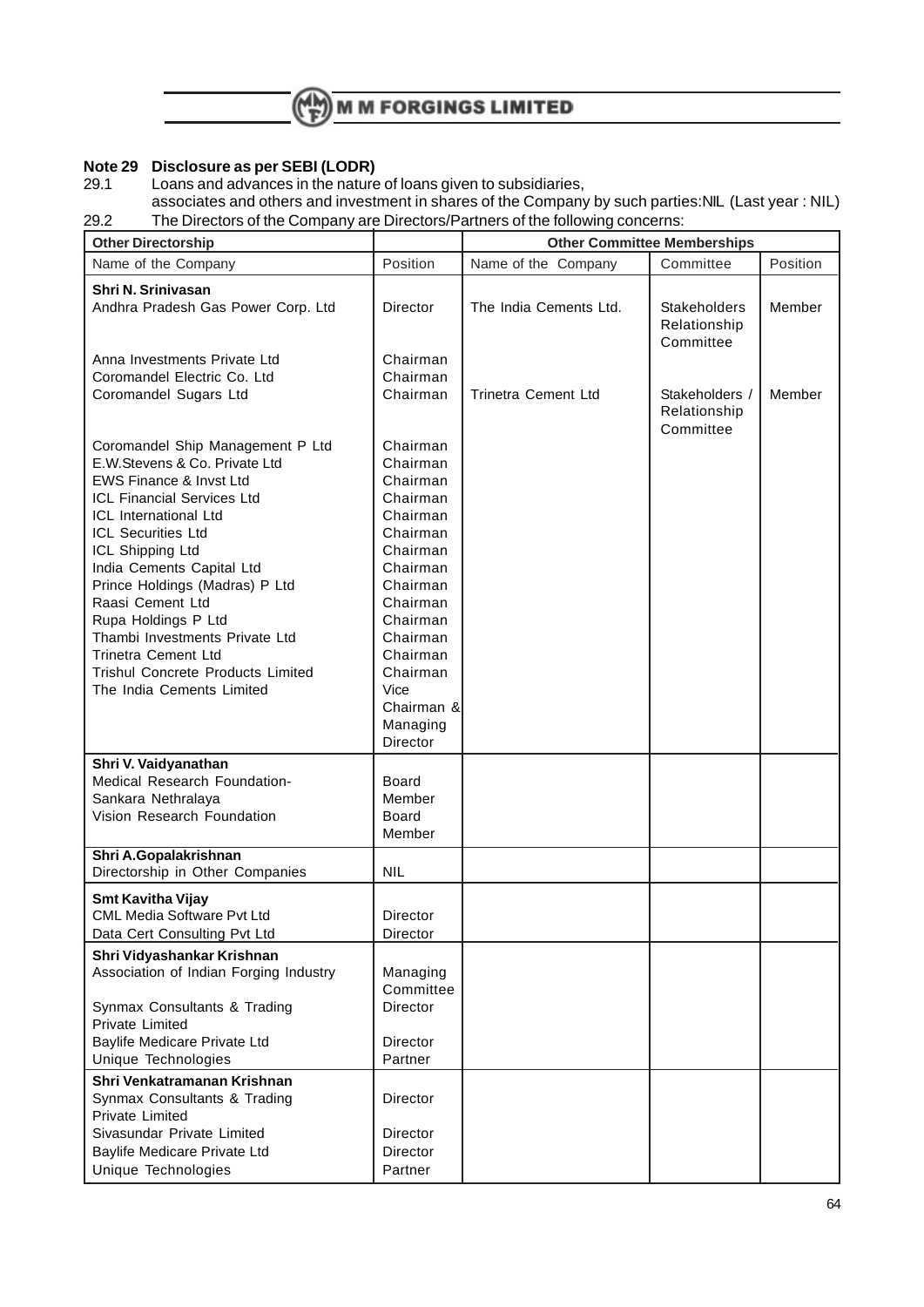|      | <b>Particulars</b>                                                                                                               |                       |               | As at 31<br><b>March 2016</b>             | <b>As at 31</b><br><b>March 2015</b>      |
|------|----------------------------------------------------------------------------------------------------------------------------------|-----------------------|---------------|-------------------------------------------|-------------------------------------------|
| 29.3 | The year-end foreign currency exposures that have<br>not been hedged by a derivative instrument or<br>otherwise are given below: |                       |               | Receivable/<br>(Payable)                  | Receivable/<br>(Payable)                  |
|      | Receivable/ (Payable) in Foreign Currency                                                                                        |                       |               | <b>NIL</b>                                | <b>NIL</b>                                |
|      |                                                                                                                                  |                       |               | For the<br>year ended<br>31 March<br>2016 | For the<br>year ended<br>31 March<br>2015 |
| 29.4 | Value of imports calculated on CIF basis                                                                                         |                       |               |                                           |                                           |
|      | Raw materials                                                                                                                    |                       |               |                                           | 33.20                                     |
|      | Consumable Stores / Tools                                                                                                        |                       |               | 66.80                                     | 62.77                                     |
|      | <b>Machinery Spares</b>                                                                                                          |                       |               | 20.47                                     | 17.47                                     |
|      | Capital goods                                                                                                                    |                       |               | 3,242.45                                  | 1,537.09                                  |
|      |                                                                                                                                  |                       |               |                                           |                                           |
| 29.5 | <b>Expenditure in foreign currency</b><br>Travelling                                                                             |                       |               | 104.66                                    | 145.21                                    |
|      | <b>Export Expenses</b>                                                                                                           |                       |               | 816.33                                    | 972.59                                    |
|      | <b>Staff Taining</b>                                                                                                             |                       |               | 3.35                                      | 1.87                                      |
|      | Repayment of Term Loan in Foreign Currency                                                                                       |                       |               | 1646.63                                   | 1398.11                                   |
| 29.6 | Details of consumption of imported and indigenous items                                                                          |                       |               |                                           |                                           |
|      |                                                                                                                                  | 31st Mar 2016         |               | 31st Mar 2015                             |                                           |
|      | Imported                                                                                                                         | ₹ in Lakhs            | $\frac{0}{0}$ | ₹ in Lakhs                                | $\%$                                      |
|      | Raw materials                                                                                                                    |                       | $0.00\%$      | 33.20                                     | 0.16%                                     |
|      | Consumable Stores / Tools                                                                                                        | 66.80                 | 4.53%         | 62.77                                     | 2.89%                                     |
|      | <b>Machinery Spares</b>                                                                                                          | 20.47                 | 2.93%         | 17.47                                     | 1.90%                                     |
|      |                                                                                                                                  | 87.27                 |               | 113.44                                    |                                           |
|      | Indigenous<br>Raw materials                                                                                                      |                       | 100.00%       |                                           | 99.84%                                    |
|      | Consumable Stores / Tools                                                                                                        | 19,962.24<br>1,963.93 | 96.71%        | 21,151.09<br>2,106.68                     | 97.11%                                    |
|      | <b>Machinery Spares</b>                                                                                                          | 922.35                | 93.83%        | 902.06                                    | 98.10%                                    |
|      |                                                                                                                                  | 22,848.52             |               | 24,159.83                                 |                                           |
| 29.7 | Earnings in foreign exchange                                                                                                     |                       |               |                                           |                                           |
|      | Export of goods calculated on CIF basis                                                                                          |                       |               | 32,484.21                                 | 33,341.32                                 |
|      | Note 30 Disclosures under Accounting Standards (contd.)                                                                          |                       |               |                                           |                                           |
|      |                                                                                                                                  |                       |               | <b>As at 31</b>                           | As at 31                                  |
|      | <b>Particulars</b>                                                                                                               |                       |               | <b>March 2016</b>                         | <b>March 2015</b>                         |
| 30.1 | <b>Details of government grants</b>                                                                                              |                       |               | Nil                                       | Nil                                       |
| 30.2 | Details of borrowing costs capitalised                                                                                           |                       |               |                                           |                                           |
|      | Borrowing costs capitalised during the year                                                                                      |                       |               |                                           |                                           |
|      | - as fixed assets / intangible assets / capital work-in-progress                                                                 |                       |               | 37.79                                     |                                           |
|      | - as inventory                                                                                                                   |                       |               |                                           |                                           |
|      |                                                                                                                                  |                       |               |                                           |                                           |

#### **30.3 - Claims against the Company not acknowledged as debts**

The Company has received claim from Commercial Taxes Department - Demanding a sum of  $\bar{\tau}$  196.64 lakhs, on the ground that forgings falls under automobile components.

In matters of similar nature, Sales Tax Appellate Tribunal has already deleted the demand by the department. Hence no provision is required in this regard. The Company has already paid a sum of  $\bar{z}$  116.38 lakhs against the same, which is treated as advance refundable

#### **Note 31 Deferred Tax Liability**

Tax Effect of Items constituting the same:-

on difference between book balance and tax balance of Fixed Assets 1,372.30 1,228.86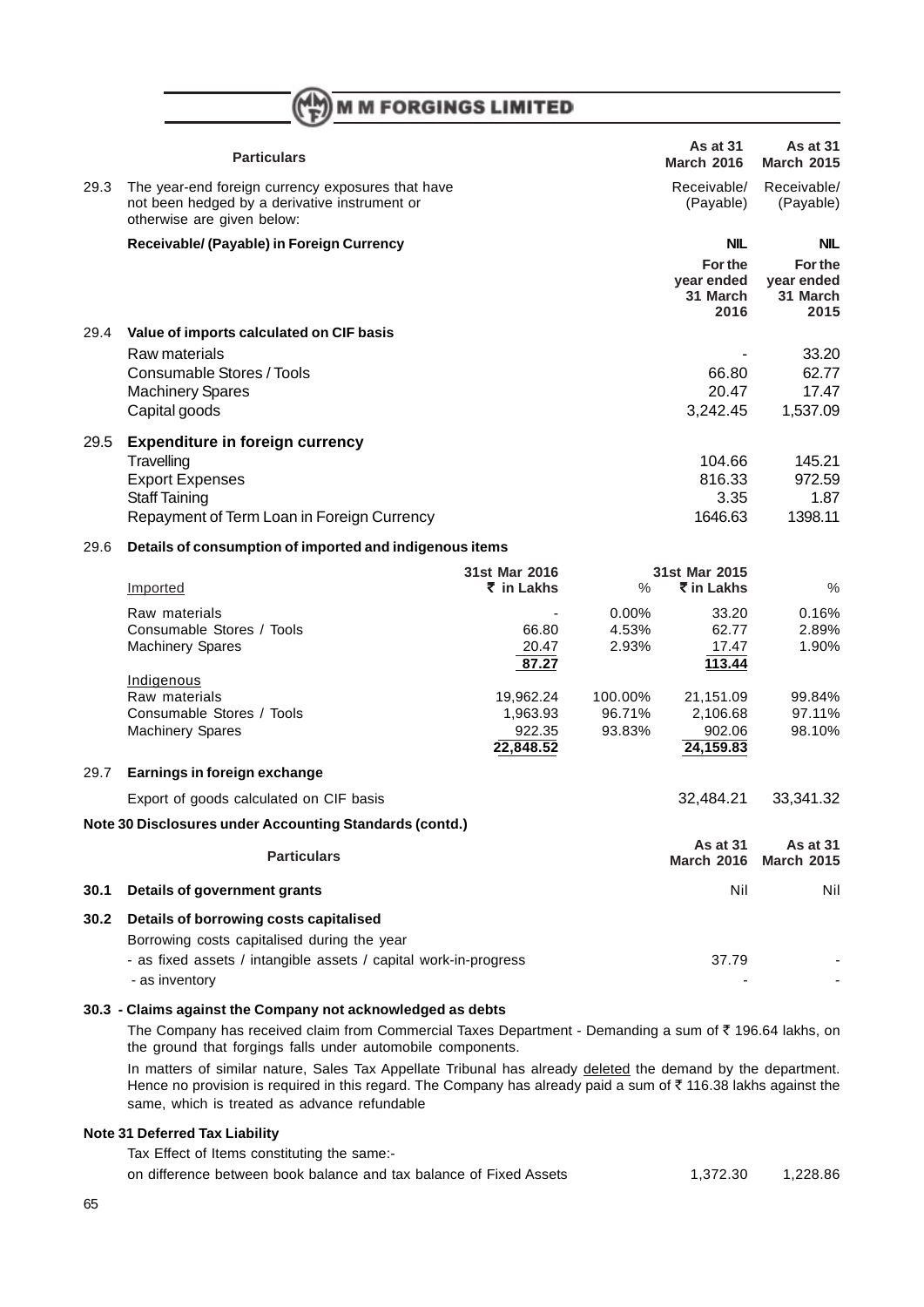# Cash Flow Statement for the year ended 31st March 2016

 $($   $\overline{\xi}$  in lakhs)

|    |                                                                            |                                                              | For the year ended<br>31 March 2016 |                    | For the year ended   |
|----|----------------------------------------------------------------------------|--------------------------------------------------------------|-------------------------------------|--------------------|----------------------|
| A  | <b>Cash Flow From Operating Activities</b>                                 |                                                              |                                     |                    | 31 March 2015        |
|    | Net Profit / (Loss) before extraordinary items and tax<br>Adjustments for: |                                                              | 6,929.46                            |                    | 6,866.44             |
|    | Depreciation and amortisation                                              | 3,581.26                                                     |                                     | 3,537.58           |                      |
|    | (Profit) / Loss on sale / write off of assets                              | (0.55)                                                       |                                     | (1.02)             |                      |
|    | Finance costs                                                              | 832.27                                                       |                                     | 914.09             |                      |
|    | Interest income                                                            | (22.05)                                                      |                                     | (17.83)            |                      |
|    | Dividend income                                                            | (517.52)                                                     |                                     | (221.32)           |                      |
|    |                                                                            |                                                              | 3,873.41                            |                    | 4,211.50             |
|    | Operating Profit / (Loss) before working capital changes                   |                                                              | 10,802.87                           |                    | 11,077.94            |
|    | Changes in working capital:                                                |                                                              |                                     |                    |                      |
|    | Adjustments for (increase) / decrease in operating assets:                 |                                                              |                                     |                    |                      |
|    | Inventories<br>Trade receivables                                           | 534.92<br>1,414.92                                           |                                     | (238.04)           |                      |
|    | Short-term loans and advances                                              | (646.22)                                                     |                                     | (17.55)<br>(88.25) |                      |
|    | Long-term loans and advances                                               | 922.69                                                       |                                     | 116.34             |                      |
|    | Other current assets                                                       | 5.17                                                         |                                     | (4.62)             |                      |
|    | Other non-current assets                                                   | 54.07                                                        |                                     | 62.16              |                      |
|    | Adjustments for increase/(decrease) in operating liabilities               |                                                              |                                     |                    |                      |
|    | Trade payables                                                             | 244.47                                                       |                                     | 1,195.12           |                      |
|    | Other current liabilities                                                  | 747.45                                                       |                                     | 184.56             |                      |
|    | Other long-term liabilities                                                | (25.91)                                                      |                                     |                    |                      |
|    |                                                                            |                                                              | 3,251.56                            |                    | 1,209.72             |
|    | Cash generated from operations                                             |                                                              | 14,054.43                           |                    | 12,287.66            |
|    | Net income tax (paid) / refunds                                            |                                                              | 1,777.15                            |                    | 1,726.92             |
|    | Net cash flow from / (used in) operating activities (A)                    |                                                              | 12,277.28                           |                    | 10,560.74            |
| В. | Cash flow from investing activities                                        |                                                              |                                     |                    |                      |
|    | Capital expenditure on fixed assets, including capital advances            |                                                              | (9, 147.62)                         |                    | (6, 556.26)          |
|    | Proceeds from sale of fixed assets                                         |                                                              | 15.02                               |                    | 1.99                 |
|    | Long Term Investments                                                      |                                                              | (3.08)                              |                    | 0.00                 |
|    | Interest received                                                          |                                                              | 22.05                               |                    | 17.83                |
|    | Dividend received                                                          |                                                              | 517.52                              |                    | 221.32               |
|    | Net cash flow from / (used in) investing activities (B)                    |                                                              | (8,596.11)                          |                    | (6,315.12)           |
| C. | Cash flow from financing activities                                        |                                                              |                                     |                    |                      |
|    | Proceeds from long-term borrowings( Net)                                   |                                                              | 1,554.80                            |                    | 4,817.00             |
|    | Repayment of long-term borrowings(Net)                                     |                                                              |                                     |                    |                      |
|    | Net increase / (decrease) in working capital borrowings                    |                                                              | 35.35                               |                    | (1,073.70)           |
|    | Repayment of other short-term borrowings                                   |                                                              |                                     |                    |                      |
|    | Finance cost<br>Interim Dividend / Tax on Dividend                         |                                                              | (832.27)<br>(841.71)                |                    | (914.09)<br>(420.86) |
|    | Dividends paid                                                             |                                                              | (362.11)                            |                    | (241.41)             |
|    | Tax on dividend                                                            |                                                              | (58.74)                             |                    | (39.16)              |
|    | Net cash flow from / (used in) financing activities (C)                    |                                                              | (504.68)                            |                    | 2,127.78             |
|    |                                                                            |                                                              | 3,176.49                            |                    | 6,373.40             |
|    |                                                                            | Net increase/(decrease) in Cash and cash equivalents (A+B+C) |                                     |                    |                      |
|    | Cash and cash equivalents at the beginning of the year                     |                                                              | 8,903.24                            |                    | 2,529.84             |
|    | Cash and cash equivalents at the end of the year                           |                                                              | 12,079.73                           |                    | 8,903.24             |
|    | In terms of our Report of even date                                        |                                                              | 3,176.49                            |                    | 6,373.40             |
|    | For G. Ramesh Kumar & Co.                                                  | Vidyashankar Krishnan                                        |                                     | V.Vaidyanathan     |                      |
|    | <b>Chartered Accountants</b>                                               | Chairman of this Meeting -                                   |                                     | Director           |                      |
|    | FRN 003010S                                                                | Vice Chairman and Managing Director                          |                                     |                    |                      |
|    |                                                                            |                                                              |                                     |                    |                      |

**G.Ramesh Kumar A. Gopalakrishnan Kavitha Vijay** Partner Director Director Director Director Director Director Director Director Membership no. 200 / 18663

Date :  $09-05-2016$ 

Place : Chennai **J.Sumathi J.Sumathi Place : Chennai** *R.Venkatakrishnan* **Date : 09-05-2016 Company Secretary Channel Chief Financial Officer**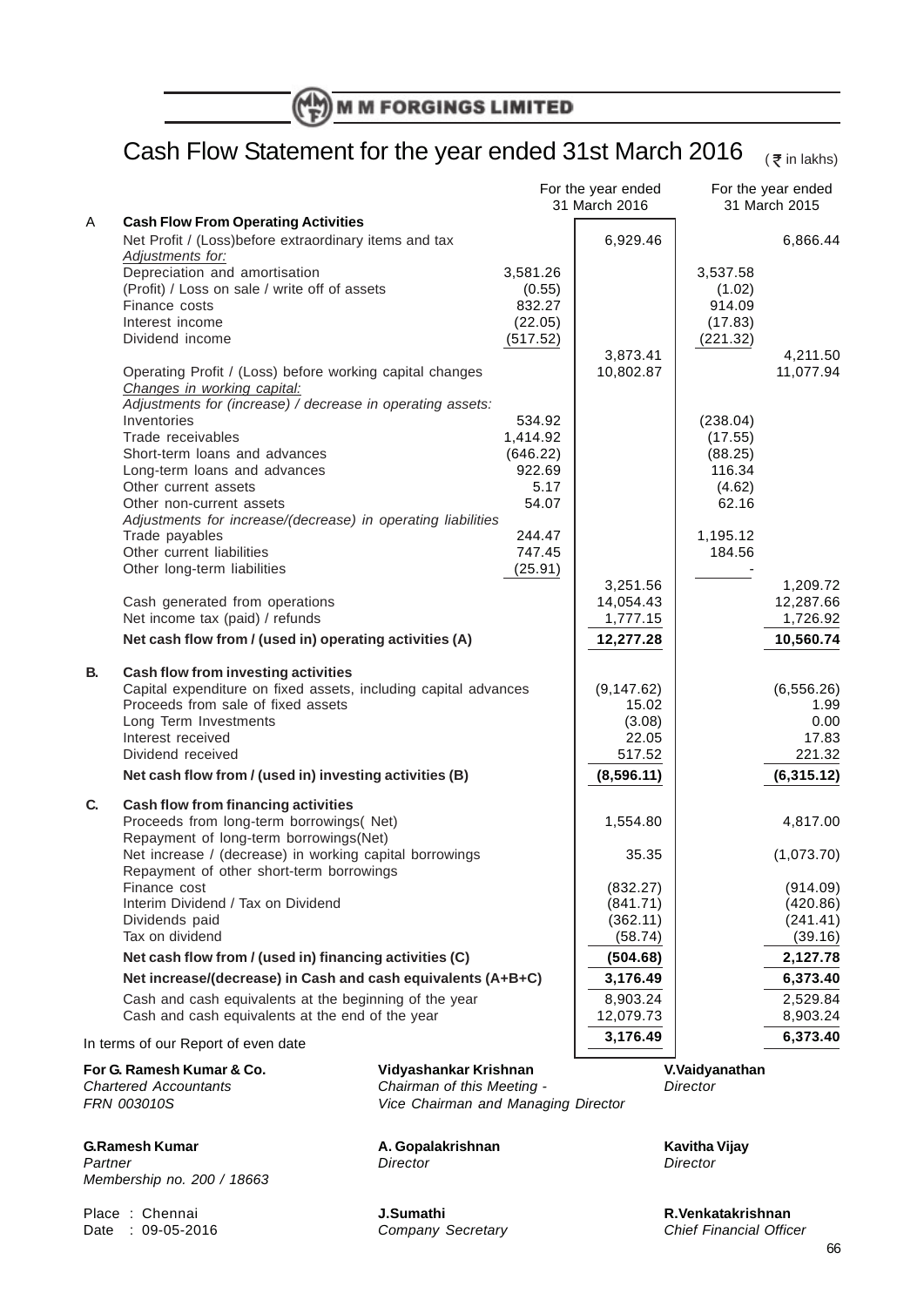

## **Form No. MGT-11**

**Proxy form**

[Pursuant to section 105(6) of the Companies Act, 2013 and rule 19(3) of the Companies (Management and Administration) Rules, 2014]

CIN: L51102TN1946PLC001473

Name of the company: M M FORGINGS LIMITED

Registered office: 'GUINDY HOUSE' , 95, Anna Salai, Guindy, Chennai - 600032

|   | Name(s) of Member(s) including joint holders,<br>if any (in Block Letter(s)                                 |  |
|---|-------------------------------------------------------------------------------------------------------------|--|
| 2 | Registered Address of the Sole/<br><b>First named Member</b>                                                |  |
| 3 | Registered Folio No. / DPID No. / Client ID No.<br>(* Applicable to investors holding shares in demat form) |  |
|   | No. of Shares held                                                                                          |  |

I/We, being the member (s) of …………. shares of the above named company, hereby appoint

| 1. |  |
|----|--|
|    |  |
|    |  |
| 2. |  |
|    |  |
|    |  |
| 3. |  |
|    |  |
|    |  |

As my/our proxy to attend and vote (on a poll) for me/us and on my/our behalf at the Annual general meeting of the company, to be held on The Music Academy, (Mini Hall) Old No. 306 New No. 168, T.T.K. Road, Royapettah, Chennai- 600 014 on Tuesday, 06 September 2016 at 12.00 Noon and at any adjournment thereof in respect of all the resolutions as are indicated below:

| SL. No. | <b>RESOLUTIONS</b>                                                                                                 |     |         |
|---------|--------------------------------------------------------------------------------------------------------------------|-----|---------|
|         | <b>Ordinary Business</b>                                                                                           | For | Against |
|         | Ordinary Resolution: For adoption of Audited Financial Statements<br>for the year 31 March 2016                    |     |         |
| ◠       | Ordinary Resolution: For the vacancy caused by retirement by rotation<br>of Shri Vidyashankar Krishnan             |     |         |
| 3       | Ordinary Resolution: For Reappointment of Statutory Auditors<br>M/S Ramesh Kumar & Co. and fixing his remuneration |     |         |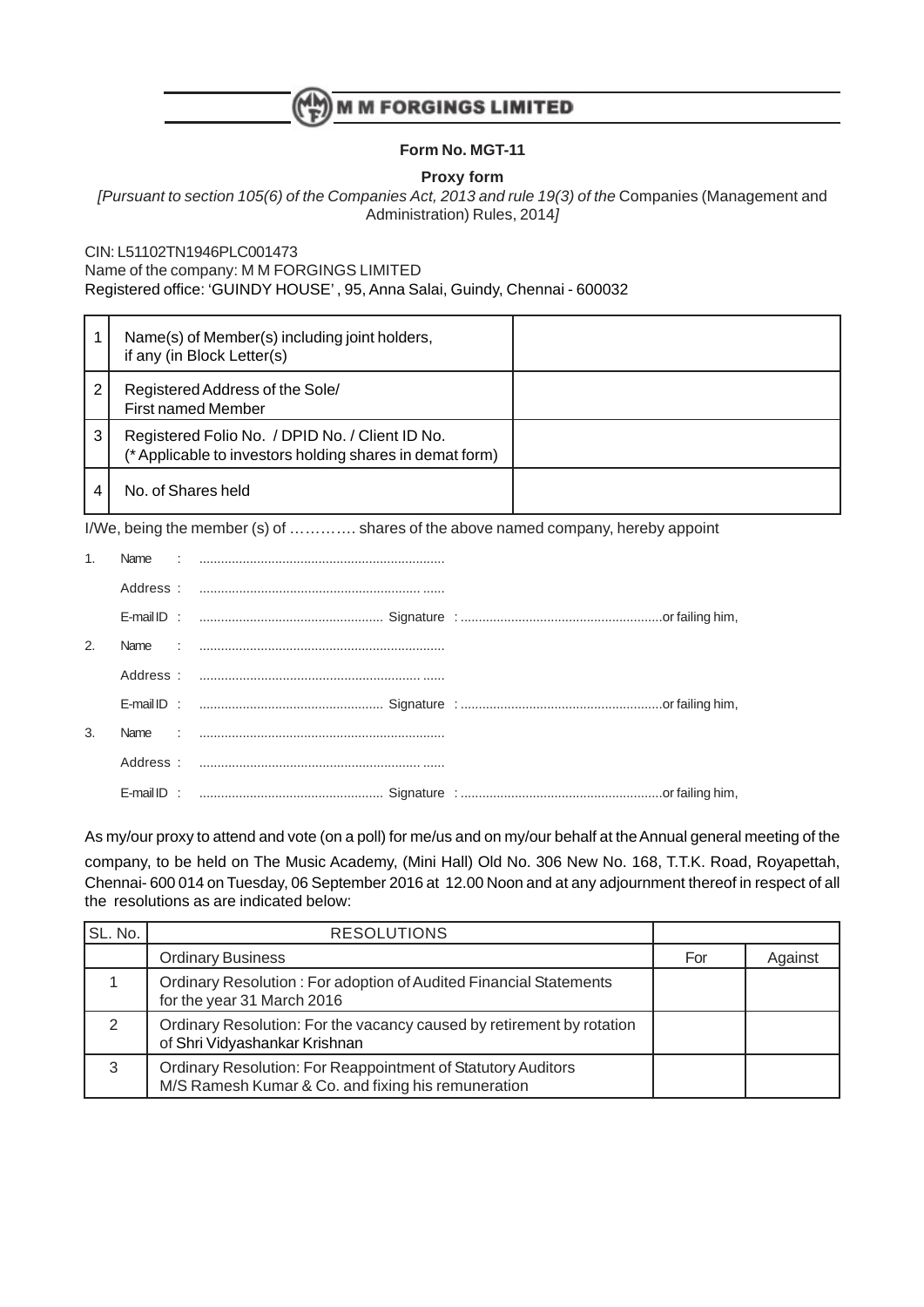| SL. No. | <b>RESOLUTIONS</b>                                                                    |     |         |
|---------|---------------------------------------------------------------------------------------|-----|---------|
|         | Special Business                                                                      | For | Against |
|         | Ordinary Resolution: Ratifying the appointment of Cost Auditor,<br>Shri. S. Hariharan |     |         |

Signed this

Signature of shareholder



Signature of Proxy holder(s)

**Note: This form of proxy in order to be effective should be duly completed and deposited at the Registered Office of the Company, not less than 48 hours before the commencement of the Meeting.**

# Route map to AGM venue

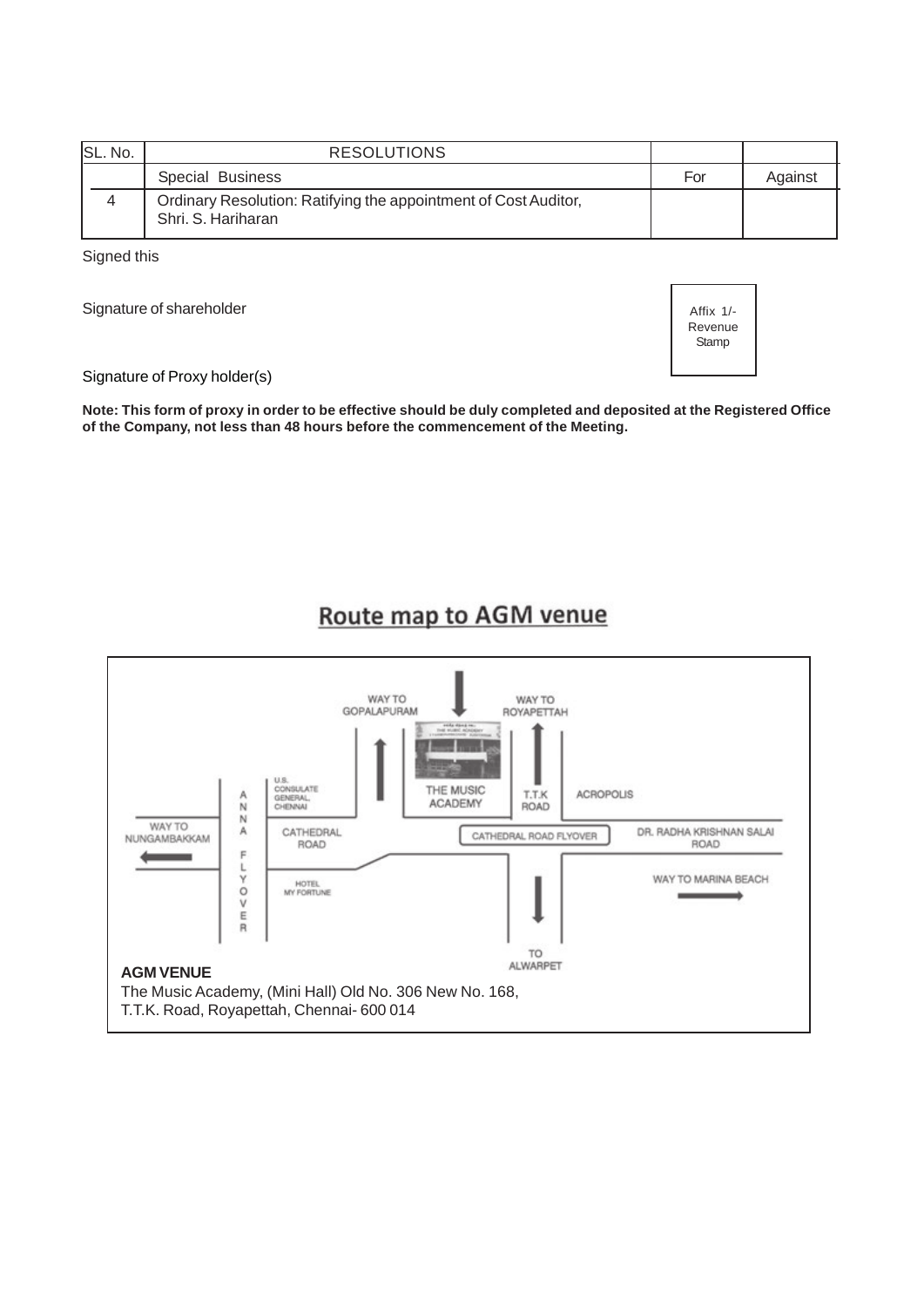| <b>Cameo Corporate Services Limited</b><br>Unit: M M Forgings limited<br>"Subramaniam Building, Fifth Floor,<br>No. 1, Club House Road, Chennai - 600002 | <b>Change of Address (physical shares)</b><br>Place:<br>Date:<br>Folio No (s)<br>(To be filled by the Shareholders) |  |
|----------------------------------------------------------------------------------------------------------------------------------------------------------|---------------------------------------------------------------------------------------------------------------------|--|
| Dear Sirs,<br>Kindly take on record my address for your future communications.                                                                           |                                                                                                                     |  |
| To handover at the entrance of the Meeting Hall                                                                                                          | <b>Attendance Slip</b>                                                                                              |  |
|                                                                                                                                                          |                                                                                                                     |  |
| (To be filled in if the Proxy attends instead of the Member)                                                                                             |                                                                                                                     |  |

I, hereby record my presence at the 70<sup>th</sup> Annual General Meeting of M M Forgings Limited at The Music Academy, (Mini Hall) Old No. 306 New No. 168, T.T.K. Road, Royapettah, Chennai- 600 014 on Tuesday, 06 September 2016 at 12.00 Noon

> \_\_\_\_\_\_\_\_\_\_\_\_\_\_\_\_\_\_\_\_\_\_\_\_\_\_\_\_ Member's / Proxy Signature

Note: Members are requested to bring their copies of the Annual Report to the meeting, since further copies will not be available.

## **E-VOTING PARTICULARS**

| <b>EVSN</b><br>(Electronic Voting Sequence Number) | <b>USER ID</b>               | <b>Existing Password*</b>                       |
|----------------------------------------------------|------------------------------|-------------------------------------------------|
| IS 160803002                                       | <b>Folio No. / Client ID</b> | PAN Number / Bank Account No /<br>Date of Birth |

\*voting facility will be available during the following voting period:

| <b>Commencement of e-voting</b>          | End of e-voting                       |
|------------------------------------------|---------------------------------------|
| Saturday 03 September 2016 at 10.00 a.m. | Monday 05 September 2016 at 5.00 p.m. |